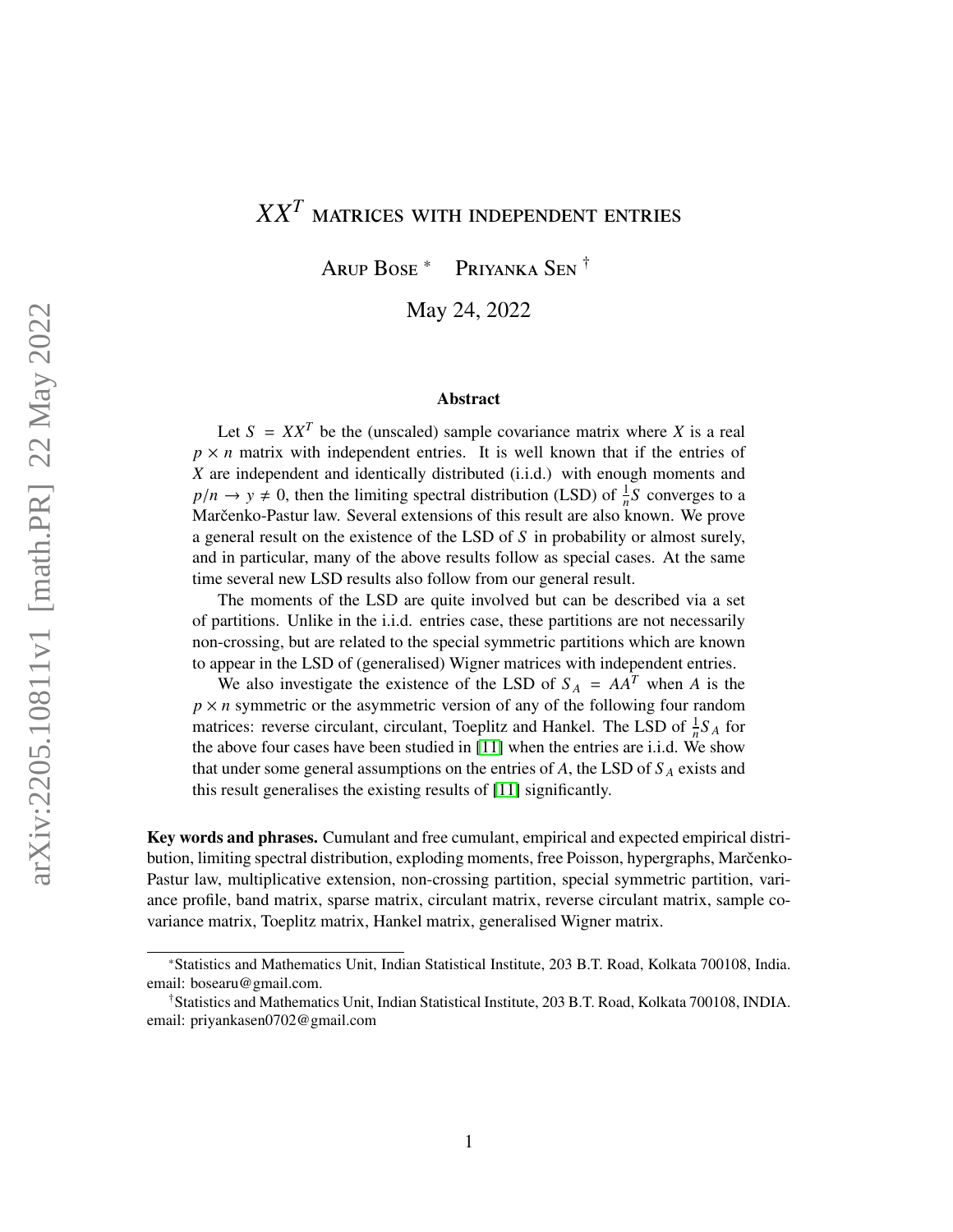## <span id="page-1-0"></span>1 Introduction

Suppose  $M_n$  is an  $n \times n$  real symmetric random matrix (i.e., a matrix whose entries are random variables) with (real) eigenvalues  $\lambda_1, \lambda_2, \ldots, \lambda_n$ . Its *empirical spectral measure* is the random probability measure:

$$
\mu_{M_n} = \frac{1}{n} \sum_{i=1}^n \delta_{\lambda_i},
$$

where  $\delta_x$  is the Dirac measure at *x*. The random probability distribution function,  $F^{M_n}$ , known as the *empirical spectral distribution* (ESD) of *M* is given by as the *empirical spectral distribution* (ESD) of *M<sup>n</sup>* is given by

$$
F^{M_n}(x)=\frac{1}{n}\sum_{i=1}^n\mathbf{1}(\lambda_i\leq x).
$$

The expectation of the above distribution function, denoted by  $\mathbb{E}[F^{M_n}]$ , is a non-random distribution function and is known as the *expected empirical spectral distribution* (EESD). The corresponding probability measure will be denoted by  $\mathbb{E}\mu_{M_n}$ . The notions of convergence that are used in this article are: (i) the (weak) convergence of the *EESD*  $\mathbb{E}\mu_{M_n}$  and (ii) the (weak) are used in this article are: (i) the *(weak) convergence of the EESD*  $E\mu_{M_n}$ , and (ii) the *(weak)*<br>convergence of the ESD  $\mu_{M_n}$  (either in probability or almost surely  $(a, s)$ ). The limits in (i) and *convergence of the ESD*  $\mu_{M_n}$  (either in *probability* or *almost surely (a.s.)*). The limits in (i) and (ii) are identical when the latter limits are non-random. In any case, any of these limits will be (ii) are identical when the latter limits are non-random. In any case, any of these limits will be referred to as the *limiting spectral distribution* (LSD) of {*Mn*}.

Now let  $X_p$  be a  $p \times n$  matrix with real independent entries  $\{x_{i,j,n} : 1 \le i \le p, 1 \le j \le n\}$ , where  $p = p(n)$ ,  $p/n \rightarrow y \in (0, \infty)$ . The matrix  $S = X_p X_p^T$  will be called the *Sample covariance* matrix (without scaling). Note that the entries of *Y* are not necessarily identically distributed *matrix* (without scaling). Note that the entries of  $X_p$  are not necessarily identically distributed, and they do not necessarily have identical variances. We will also be interested in the matrix  $S_A = A_p A_p^T$  where  $A_p$  is any one of the  $p \times n$  patterned matrices, namely reverse circulant, circulant, Toeplitz and Hankel, with entries that are real and independent.

We explore the existence of the LSD of *S* and  $S_A$  under suitable conditions on the entries of *X<sup>p</sup>* and *Ap*. The motivation to work on these problems, along with a brief discussion to relate our results with the models and results that already exist in the literature are given below. Our two main theorems, namely Theorems [2.1](#page-4-0) and [2.2,](#page-5-0) are given in Section [2.](#page-4-1)

(a) The *S* matrix is arguably one of the most important matrices in random matrix theory with varied applications in physics, statistics and other areas. There have been several works regarding its LSD. When the entries of  $X_p$  are i.i.d. with mean zero and finite fourth moment, [\[19\]](#page-51-0) first established the LSD of  $\frac{1}{n}S$  and this LSD has been named the Marcenko-Pastur (MP) law. Subsequent works by [\[15\]](#page-50-1), [\[23\]](#page-51-1), [\[24\]](#page-51-2), [\[5\]](#page-50-2), investigated the existence and properties of the LSD under varied assumptions on the entries. In these works the distribution of the entries of  $X_p$ remain unaltered for every *n*.

It is natural to ask what happens when the distribution of the entries depend on *n* and/or the entries are not identically distributed. The convergence of the ESD of  $\frac{1}{a_n^2}S$ , when the entries of  $X_p$  are i.i.d. with heavy tails and  $a_n$  is a sequence of constants related to the tail probability of the entry distribution, was proved in [\[5\]](#page-50-2). There, an appropriate truncation of the variables at levels that depend on *n* was crucial in the arguments. Thus it becomes relevant to probe the case where the distribution of the entries of  $X_p$  is allowed to depend on *n*, not just due to a scaling constant that depends on *n* but where a genuine triangular sequence of entries is used.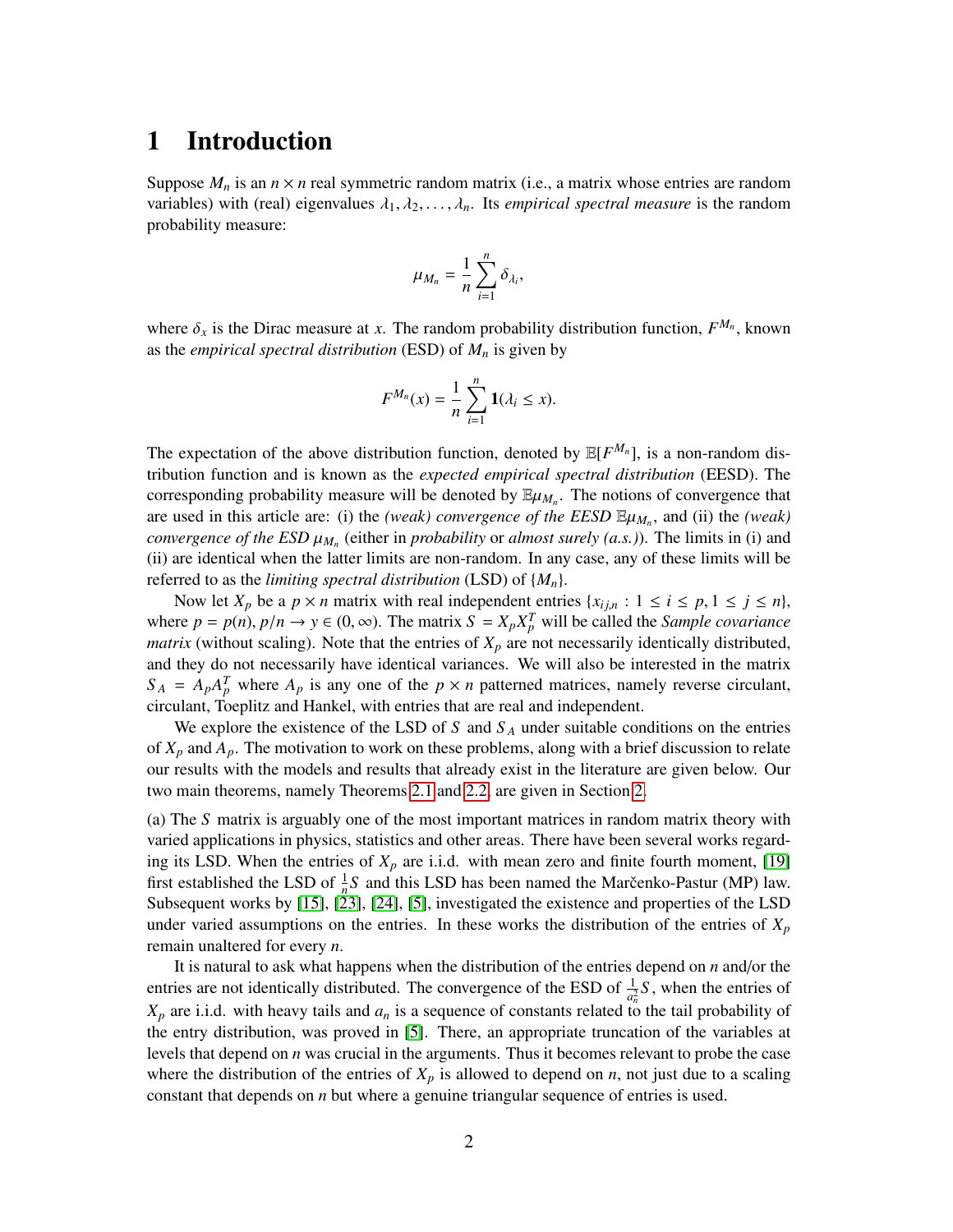Such a model was already considered by Zakharevich [\[25\]](#page-51-3) for the (symmetric) Wigner matrix. For any distribution *<sup>F</sup>*, let β*k*(*F*) be the *<sup>k</sup>*th moment of *<sup>F</sup>*. Consider a *generalized Wigner matrix W<sub>n</sub>* whose entries are  $\{x_{i,j,n}; 1 \le i \le j \le n\}$  (with  $x_{i,j,n} = x_{j,i,n}$ ) with distribution *G<sup>n</sup>* for every fixed *n*. Assume that,

<span id="page-2-0"></span>
$$
\lim_{n \to \infty} \frac{\beta_k(G_n)}{n^{k/2 - 1} \beta_2(G_n)^{k/2}} = g_k, \text{ say, exists for all } k \ge 1.
$$
 (1.1)

Then she proved that the ESD of  $\frac{W_n}{\sqrt{n}}$  $\frac{w_n}{n\mu_n(2)}$  converges in probability to a distribution  $\mu_{zak}$  that<br>LSD of Wigner metrics with concrel independent trien depends only on the sequence  ${g_{2k}}$ . LSD of Wigner matrices with general independent triangular array of entries were explored in [\[13\]](#page-50-3). They found that a class of partitions, the *special symmetric partitions*, play a crucial role in the moments of the LSD.

Matrices whose entries satisfy conditions like [\(1.1\)](#page-2-0), are referred to as *matrices with exploding moments* and have been considered by several authors. In particular, the *S* matrix with exploding moments have been studied in Theorem 3.2 of [\[6\]](#page-50-4), and Proposition 3.1 of[\[20\]](#page-51-4). Moreover, formulae for the moments of the LSD have been provided using free probability theory and graph theory respectively.

We establish LSD results for the *S* matrix (see Theorem [2.1\)](#page-4-0) where the distribution of any entry is allowed to be dependent not only on *n* but also on its position in the matrix. We describe a formula for the moments of the LSD using certain partitions. We relate these moments not only to the ones that have appeared in [\[6\]](#page-50-4) and [\[20\]](#page-51-4) but also to the limiting moments in the (generalised) Wigner case  $(25,113)$ –under our assumptions, only the class of special symmetric partitions contribute to the moments.

In Section [3,](#page-6-0) we provide some simulations to show a glimpse of the various distributions that can appear as the LSD. In Section [4.2,](#page-10-0) we discuss how Theorem [2.1](#page-4-0) brings the various results such as [\[19\]](#page-51-0), [\[5\]](#page-50-2), [\[6\]](#page-50-4), [\[20\]](#page-51-4), [\[14\]](#page-50-5) etc., under one umbrella, as well as generates some new results. As a special case of Theorem [2.1,](#page-4-0) the ESD of *S* with sparse entries converges a.s. (see Section [4.2.4\)](#page-12-0), and we relate this LSD to the free Poisson and Poisson distributions. *Matrices with variance profile* also come under our purview (see Section [4.2.5\)](#page-13-0) and again, under suitable assumptions, the a.s. convergence of the ESD of *S* holds.

(b) Let us now consider the matrix  $S_A = A_p A_p^T$  where  $A_p$  has one of the following patterns:

$$
T^{(s)} = \begin{bmatrix} x_0 & x_1 & x_2 & \cdots & x_{n-1} \\ x_1 & x_0 & x_1 & \cdots & x_{n-2} \\ x_2 & x_1 & x_0 & \cdots & x_{n-3} \\ \vdots & \vdots & \vdots & \ddots & \vdots \\ x_{p-1} & x_{p-2} & x_{p-3} & \cdots & x_{|p-n|} \end{bmatrix}, \quad T = \begin{bmatrix} x_0 & x_1 & x_2 & \cdots & x_{n-1} \\ x_1 & x_0 & x_1 & \cdots & x_{n-2} \\ x_2 & x_1 & x_0 & \cdots & x_{n-3} \\ \vdots & \vdots & \vdots & \ddots & \vdots \\ x_{p-1} & x_{p-2} & x_{n-3} & \cdots & x_{p-n} \end{bmatrix},
$$

$$
H^{(s)} = \begin{bmatrix} x_2 & x_3 & x_4 & \cdots & x_{n+1} \\ x_3 & x_4 & x_5 & \cdots & x_{n+2} \\ x_4 & x_5 & x_6 & \cdots & x_{n+3} \\ \vdots & \vdots & \vdots & \ddots & \vdots \\ x_{p+1} & x_{p+2} & x_{n+3} & \cdots & x_{p+n} \end{bmatrix}, \quad H = \begin{bmatrix} x_2 & x_{-3} & x_{-4} & \cdots & x_{-(n+1)} \\ x_3 & x_4 & x_{-5} & \cdots & x_{-(n+2)} \\ x_4 & x_5 & x_6 & \cdots & x_{-(n+3)} \\ \vdots & \vdots & \vdots & \ddots & \vdots \\ x_{p+1} & x_{p+2} & x_{p+3} & \cdots & x_{-(p+n)} \end{bmatrix},
$$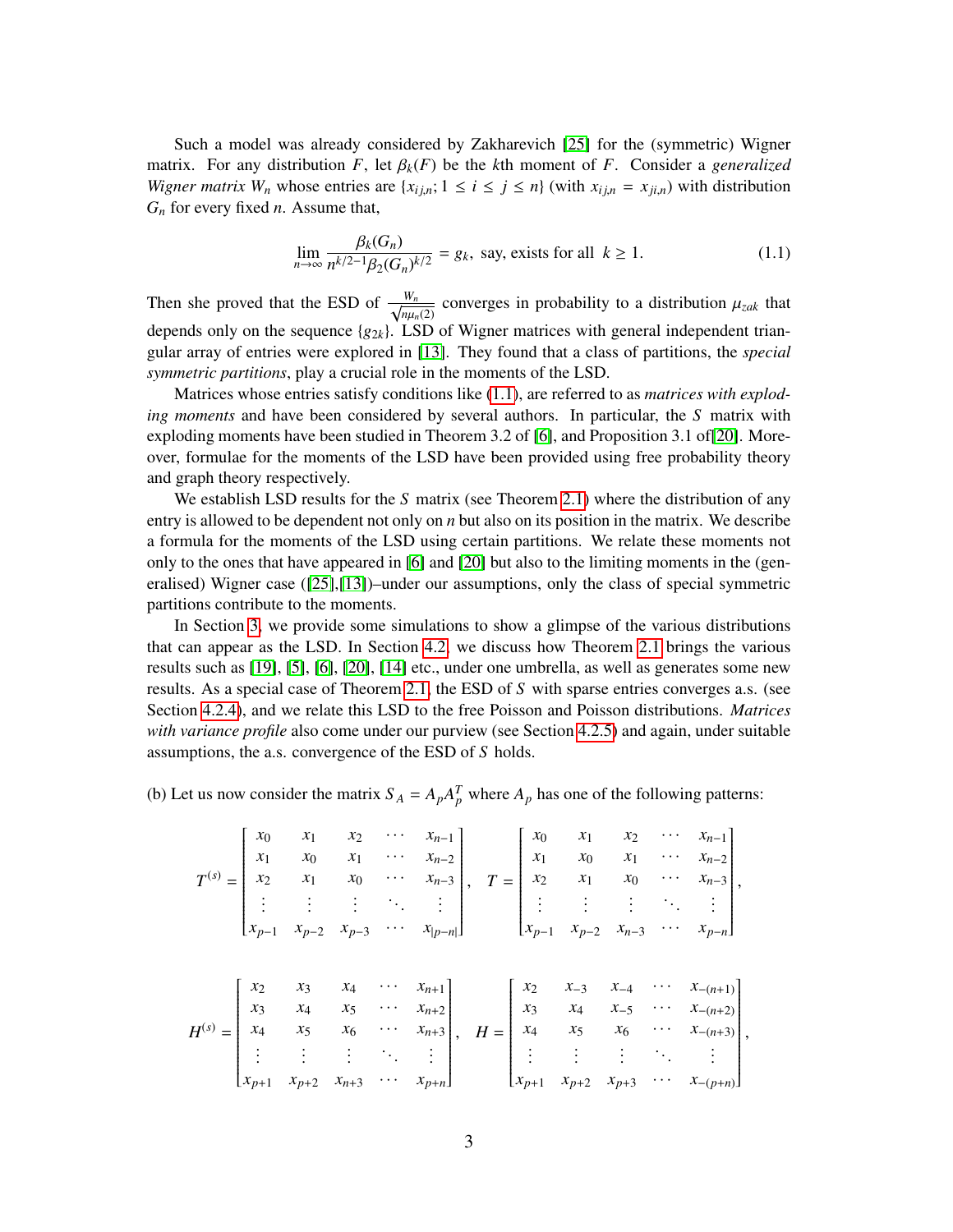

We have dropped the suffix *p* here for ease of reading. The matrices  $T^{(s)}$ ,  $H^{(s)}$ ,  $R^{(s)}$  and  $C^{(s)}$ <br>are the rectangular versions of the symmetric Toenlitz. Hankel, reverse circulant and circulant are the rectangular versions of the symmetric Toeplitz, Hankel, reverse circulant and circulant matrices where the  $(i, j)$ th entry is equal to the  $(j, i)$ th entry whenever  $1 \le i, j \le \min(p, n)$ . The matrices *<sup>T</sup>*, *<sup>H</sup>*, *<sup>R</sup>* and *<sup>C</sup>* are the *asymmetric* versions of these matrices. These matrices can also be described via *link functions* (see Section [5.1\)](#page-23-0). [\[11\]](#page-50-0) showed that when the entries of *A<sup>p</sup>* come from a single i.i.d. sequence with mean zero and variance 1, the ESD of  $\frac{1}{n}S_A$  converges a.s. to a non-random probability distribution. We generalise this result by allowing the distribution of the entries to vary with *n* as well as with their positions in the matrix.

Such a model for *symmetric patterned matrices* such as reverse circulant, circulant, Toeplitz and Hankel was considered in [\[12\]](#page-50-6).

Under assumptions on  $A_p$  similar to those used for *X*, the EESD of  $S_A$  converges. In particular, this convergence holds for the special cases when  $A_p$  is a triangular, a band or a block matrix, has a variance profile or is a matrix with exploding moments. Illustration of the variety of distributions that appear as the LSD of *S <sup>A</sup>* is given in Section [3.](#page-6-0)

Theorem [2.2](#page-5-0) claims the convergence only of the EESD. The a.s. or in probability convergence of the ESD to a non-random probability measure is not true in general. Simulation given in Figures [2](#page-53-0) and [3](#page-54-0) confirm this. This is very different from the case of the *S* matrix. In particular for the sparse case, the ESD does not converge to a non-random limit. This is similar to the phenomenon observed by [\[2\]](#page-50-7) for certain symmetric patterned sparse random matrices. Of course, as mentioned above in special cases the a.s. convergence can hold, see[\[11\]](#page-50-0).

We find some relationships between the LSDs of  $S_{R^{(s)}}, S_C, S_T$  and  $S_{H^{(s)}}$ . For instance, when the entries are i.i.d. for every *n* and have exploding moments, the LSDs of  $S_T$  and  $S_{H(s)}$  are identical; so are the LSDs of  $S_C$  and  $S_{R(s)}$ . In Section [5.3,](#page-40-0) we discuss the connection of our theorem to some existing results.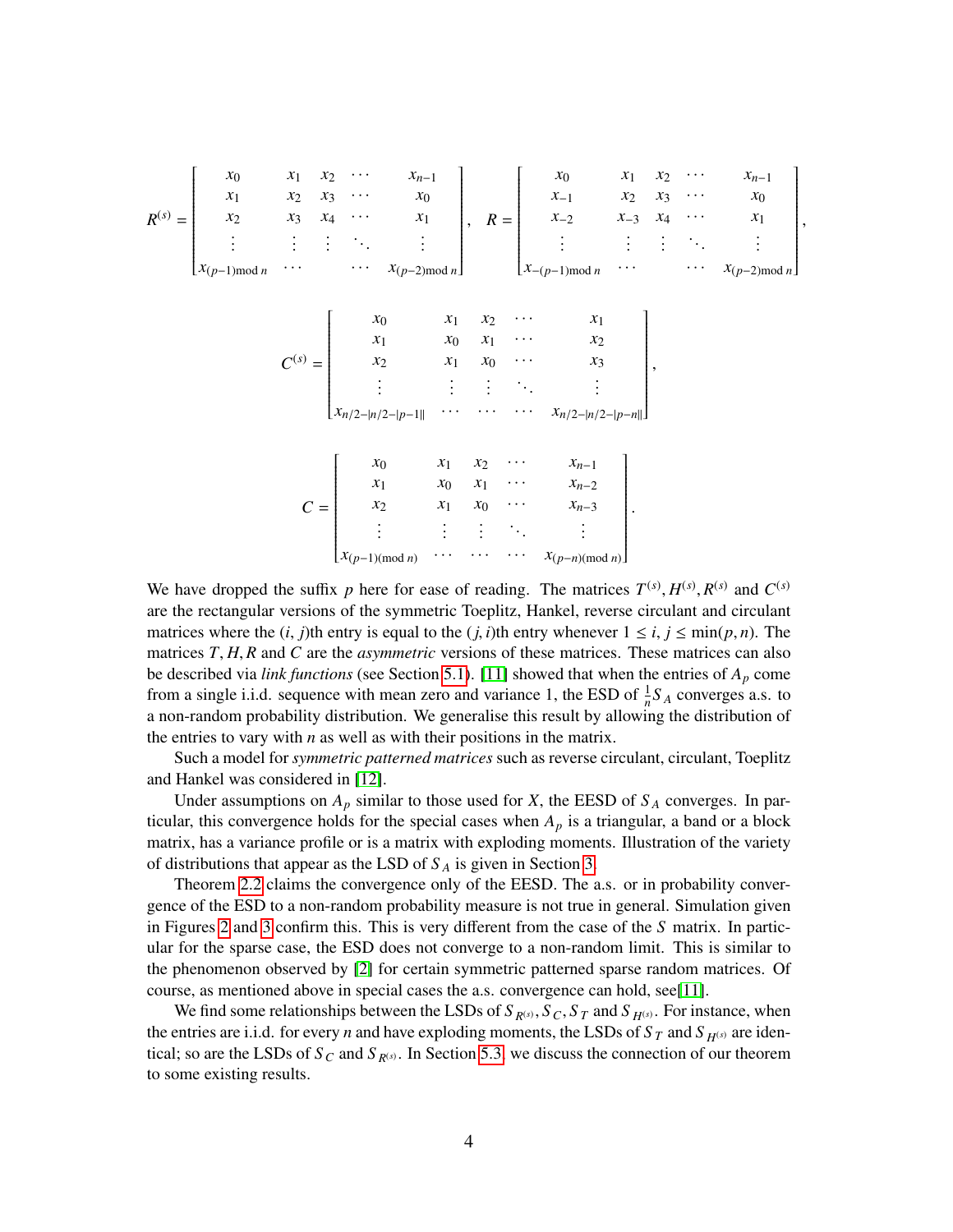## <span id="page-4-1"></span>2 Main results

The notion of *multiplicative extension* is required to describe our results. Let  $[k] := \{1, 2, \ldots, k\}$ and let  $P(k)$  denote the set of all partitions of [k]. Let  $P_2(2k)$  be the set of *pair-partitions* of [2*k*]. Suppose  $\{c_k, k \ge 1\}$  is any sequence of numbers. Its multiplicative extension is defined on  $P(k)$ ,  $k \ge 1$  as follows. For any  $\sigma \in \mathcal{P}_k$ , define

$$
c_{\sigma} = \prod_{V \text{ is a block of } \sigma} c_{|V|}.
$$

Consider the matrix  $S = X_p X_p^T$ , where the entries of  $X_p$  are given by the bi-sequence  $\{x_{i,j,n}\}$ . We drop the suffix *n* and *p* for convenience wherever there is no scope for confusion. For any real-valued function *g* on [0, 1],  $||g|| := \sup_{0 \le x \le 1} |g(x)|$  will denote its sup norm. We introduce the following assumptions on the entries  $\{x_{ij}\}.$ 

**Assumption A.** There exists a sequence  $\{t_n\}$  with  $t_n \in [0, \infty]$  such that

(i) For each  $k \in \mathbb{N}$ ,

$$
n \mathbb{E}\left[x_{ij}^{2k} \mathbf{1}_{\{|x_{ij}| \le t_n\}}\right] = g_{2k,n}\left(\frac{i}{p}, \frac{j}{n}\right) \text{ for } 1 \le i \le p, 1 \le j \le n,
$$
 (2.1)

$$
\lim_{n \to \infty} n^{\alpha} \sup_{1 \le i \le p, 1 \le j \le n} \mathbb{E}\left[x_{ij}^{2k-1} \mathbf{1}_{\{|x_{ij}| \le t_n\}}\right] = 0 \text{ for all } \alpha < 1. \tag{2.2}
$$

where  $\{g_{2k,n}\}\$ is a sequence of bounded Riemann integrable functions on  $[0, 1]^2$ .

- (ii) The functions  $g_{2k,n}(\cdot), n \ge 1$  converge uniformly to  $g_{2k}(\cdot)$  for each  $k \ge 1$ .
- (iii) With  $M_{2k} = ||g_{2k}||$ ,  $M_{2k-1} = 0$  for all  $k \ge 1$ , the sequnce  $\alpha_k = \sum_{\sigma \in \mathcal{P}(2k)} M_{\sigma}$  satisfies Carlaman's condition *Carleman's condition*,

<span id="page-4-4"></span><span id="page-4-3"></span>
$$
\sum_{k=1}^{\infty} \alpha_{2k}^{-\frac{1}{2k}} = \infty.
$$

All of these conditions are naturally satisfied by well-known models such as, the *standard i.i.d.* case where the entries of *X* are  $\frac{x_{ij}}{\sqrt{n}}$  with {*x*<sub>*i*j</sub>} being i.i.d. with zero mean and finite variance, and the *sparse* case where entries of *X* are i.i.d,  $Ber(p_n)$  with  $np_n \to \lambda > 0$ , for every *n*, etc. We will discuss this in more details in Section [2.1.](#page-4-0) Now we state our first result.

<span id="page-4-0"></span>**Theorem 2.1.** *Let X be a p* $\times$ *n real matrix with independent entries* { $x_{i,j,n}$ ; 1  $\le i \le p, 1 \le j \le n$ } *that satisfy Assumption A and*  $p/n \to y \in (0, \infty)$  *as*  $n \to \infty$ *. Suppose Z is a*  $p \times n$  *real matrix whose entries are y*<sup>*i*</sup>  $j = x_{ij}$ **1**<sub>[| $x_{ij} \leq t_n$ ]. Then</sub>

- (a) The ESD of  $S_Z = ZZ^T$  converges a.s. to a probability measure  $\mu$  say, whose moments are determined by the functions  $\{a_k\}$ , as described in  $(4, 34)$ *determined by the functions*  $\{g_{2k}\}_{k\geq 1}$  *as described in* [\(4.34\)](#page-18-0)*.*
- *(b) Moreover, if*

<span id="page-4-2"></span>
$$
\frac{1}{n}\sum_{i=1}^{p}\sum_{j=1}^{n} x_{ij}^{2}1_{\{|x_{ij}|>t_{n}\}} \to 0, \ a.s. \ (or \ in \ probability), \tag{2.3}
$$

*then the ESD of S* =  $XX^T$  *converges a.s. (or in probability) to the probability measure*  $\mu$  *aiven in (a) given in (a).*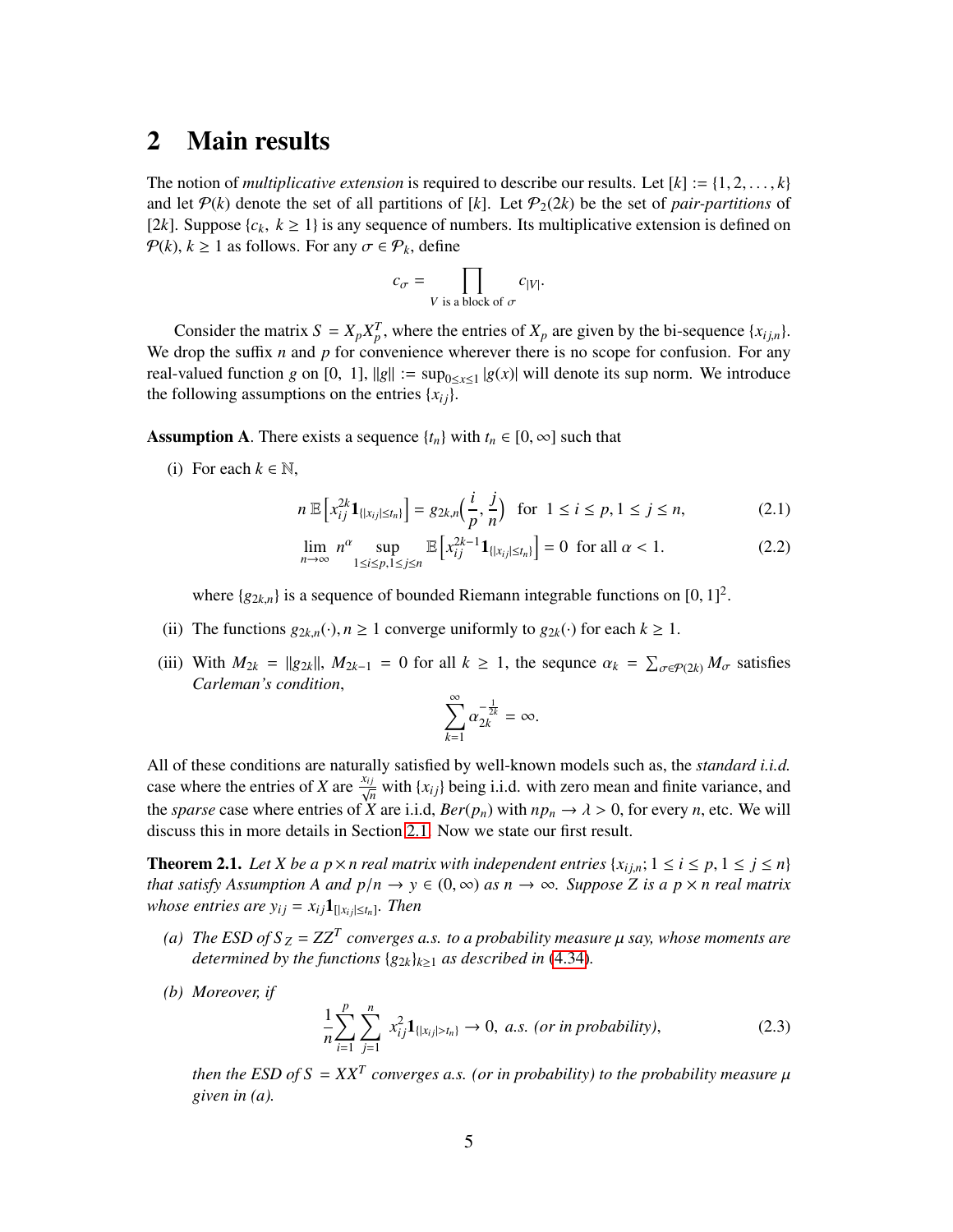<span id="page-5-2"></span>**Remark 2.1.** While the MP<sub>y</sub> law has bounded support, that is not necessarily the case for  $\mu$ *in Theorem [2.1.](#page-4-0)* Suppose the entries of X satisfy Assumption A. Let for every  $m \geq 1$ ,  $f_{2m}(x) =$  $\int_{[0,1]} g_{2m}(x, y) dy$ . Now suppose that there exist an  $m > 1$  such that inf  $\int_{t \geq 1}$ Z [0,1]  $f_{2m}(x)$ *m*! <sup>t</sup>  $dx = c$ <sup>0</sup>*. Then the LSD* µ *in Theorem [2.1](#page-4-0) has unbounded support.*

*This has implications on the partition description of moments. As is known, the moments of the MP<sup>y</sup> can be described via the set of non-crossing pair partitions. In the present case, these partitions are not enough to describe* µ *and we need a much bigger set of partitions. This will be discussed in details later in Section [4.3.](#page-14-0)*

<span id="page-5-1"></span>**Remark 2.2.** It is known that if Y follows the MP<sub>1</sub> law and Y' follows the semi-circle law, then  $Y = \frac{D}{2} Y^2$ . A similar result holds for  $\mu$ . Suppose  $p/n \to 1$ , and the entries of *X* satisfy Assumption<br>A and (2.3) Then the ESD of *S*, converges a s, to a probability distribution *u* as given in *A and* [\(2.3\)](#page-4-2)*. Then the ESD of S converges a.s. to a probability distribution* µ *as given in Theorem [2.1.](#page-4-0) At the same time, consider the (generalised) Wigner matrix (i.e., a symmetric matrix)* with independent entries  $\{x_{i,j,n}; 1 \leq i \leq j \leq n\}$  that satisfy the conditions of Theorem *2.1 in [\[13\]](#page-50-3). Then its ESD converges a.s. surely to a symmetric probability measure μ'. The two*<br>measures u and u' are connected. Suppose *V* and *V' are two random variables such that V* a *u measures*  $\mu$  *and*  $\mu'$  *are connected. Suppose Y and Y' are two random variables such that Y ∼*  $\mu$ *and*  $Y' \sim \mu'$ . If { $g_{2k}$ }<sub>*k*≥1</sub> *are symmetric functions, then,*  $Y \stackrel{\mathcal{D}}{=} Y'^2$ . *This is proved in Section [4.3.1.](#page-16-0)* 

Now, we shall consider the matrices  $S_A$ , where the entries of  $A_p$  are constructed from the sequence of random variables  $\{x_{i,n}; -(n+p) \leq i \leq (n+p)\}\$ . We will denote  $A_p$  by  $A$  and write *x*<sup>*i*</sup> for *x*<sup>*i*</sup>,*n*. Recall that as  $p, n \to \infty$ ,  $p/n \to y \in (0, \infty)$ .

**Assumption B.** Suppose there exists a sequence  $\{t_n\}$  with  $t_n \in [0, \infty]$  such that

(i) for each  $k \in \mathbb{N}$ ,

$$
n \mathbb{E}\left[x_i^{2k}\mathbf{1}_{\{|x_i|\leq t_n\}}\right] = f_{2k,n}\left(\frac{i}{n}\right) \text{ for } -(n+p) \leq i \leq n+p,\tag{2.4}
$$

$$
\lim_{n \to \infty} n^{\alpha} \sup_{0 \le i \le n-1} \mathbb{E}\left[x_i^{2k-1} \mathbf{1}_{\{|x_i| \le t_n\}}\right] = 0 \text{ for all } \alpha < 1. \tag{2.5}
$$

where  ${f_{k,n}}$ ; 0 ≤ *k* ≤ *n*} is a sequence of bounded and integrable functions on [−(1 + *<sup>y</sup>*), <sup>1</sup> <sup>+</sup> *<sup>y</sup>*].

- (ii) For each  $k \geq 1$ ,  $f_{2k,n}$ ,  $n \geq 1$  converge uniformly to a function  $f_{2k}$ .
- (iii) Let  $M_{2k} = ||f_{2k}||$  (where  $|| \cdot ||$  denotes the sup norm) and  $M_{2k-1} = 0$  for all  $k \ge 1$ . Suppose  $\alpha_k = \sum_{\sigma \in \mathcal{P}(2k)} M_{\sigma}$  satisfy *Carleman's condition*,

<span id="page-5-4"></span><span id="page-5-3"></span>
$$
\sum_{k=1}^\infty \alpha_{2k}^{-\frac{1}{2k}}=\infty.
$$

As we will see in Section [5.3,](#page-40-0) these assumptions are naturally satisfied by various well-known models. Now we state our second result.

<span id="page-5-0"></span>**Theorem 2.2.** Suppose A is one of the eight rectangular matrices  $T^{(s)}$ ,  $T$ ,  $H^{(s)}$ ,  $H$ ,  $R^{(s)}$ ,  $R$ ,  $C^{(s)}$ ,  $C$  described in Section 1, with entries  $\{x_i\}$  which are independent and satisfy Assumption  $R$ , Let *described in Section [1,](#page-1-0) with entries* {*xi*} *which are independent and satisfy Assumption B. Let*  $Z_A$  be the  $p \times n$  (truncated) matrix with entries  $y_l = x_l \mathbf{1}_{\{|x_l| \le t_n\}}$ . Then the EESD of  $S_{Z_A} = Z_A Z_A^T$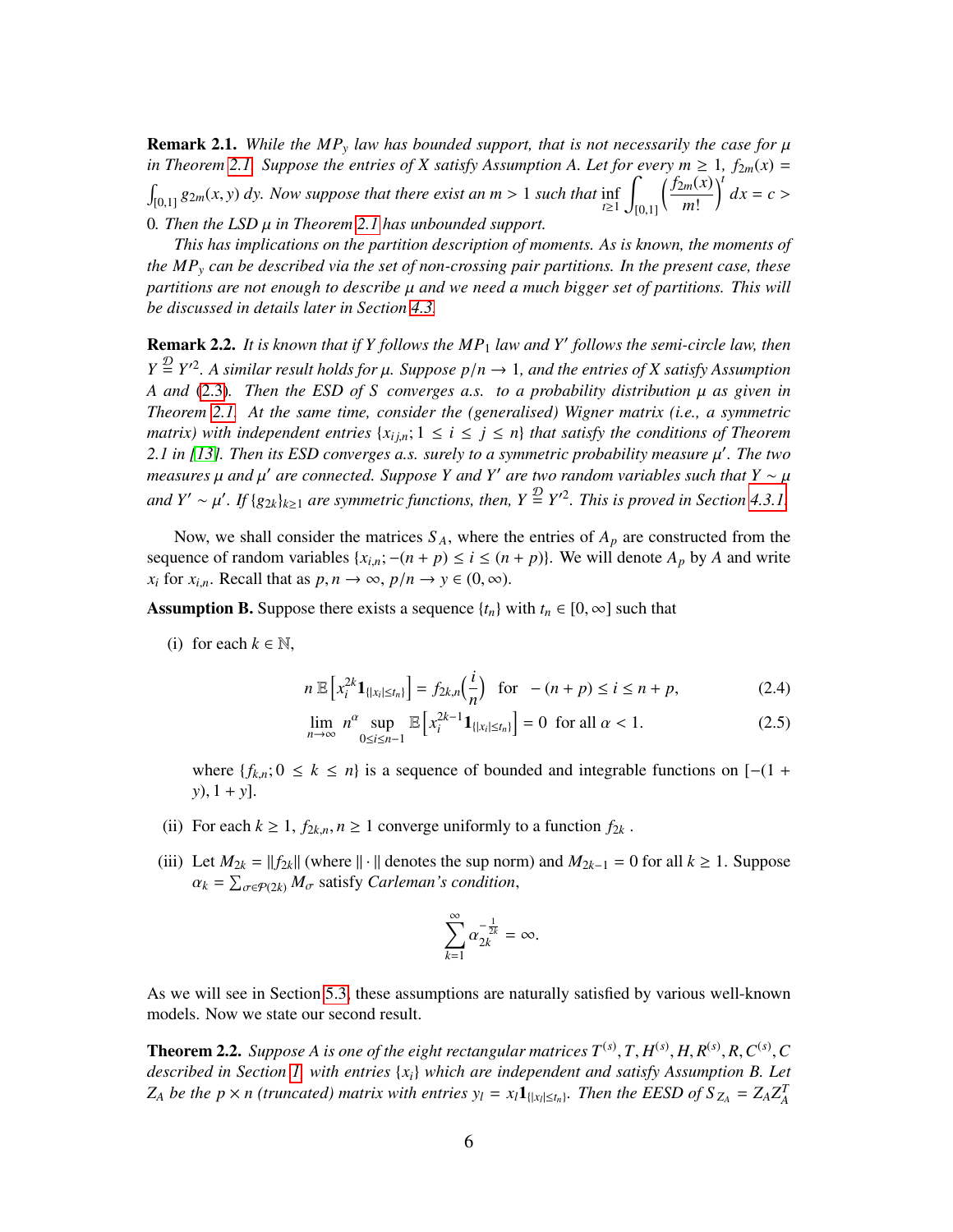*converges weakly to a probability measure* <sup>µ</sup>*<sup>A</sup> say, whose moment sequence is determined by the functions*  $f_{2k}$ ,  $k \geq 1$ , *in each of the eight cases. Further if* 

<span id="page-6-3"></span>
$$
\sum_{l} \mathbb{E}[x_l^2 \mathbf{1}_{\{|x_l| > t_n\}}] \to 0,
$$
\n(2.6)

*then the EESD of*  $S_A = AA^T$  *converges weakly to*  $\mu_A$ *.* 

<span id="page-6-1"></span>Remark 2.3. *As mentioned earlier, the a.s. or in probability convergence of the ESD to the limit* <sup>µ</sup>*<sup>A</sup> does not hold in general. This is clear from the simulations given in Figures [2](#page-53-0) and [3.](#page-54-0) In particular there is no a.s. convergence in the sparse case. A similar phenomenon occurs for the sparse symmetric patterned matrices (see [\[2\]](#page-50-7)). Of course, a.s. convergence can hold in special cases, for example in the fully i.i.d. case.*

## <span id="page-6-0"></span>3 Simulations

The LSDs cannot be universal and a variety limit distributions are possible. In Figure [1,](#page-52-0) we see the diversity of the LSDs for the *S* matrix. Moreover, even though  $\mu<sub>S</sub>$  converges a.s. to  $\mu$ , as noted in Remark [2.3,](#page-6-1)  $\mu_{S_A}$  does not converge a.s. to  $\mu_A$  in general. The reason is that, unlike  $\bf{Y}$  where each entry appears exactly once there is a significant structural dependence among *X*, where each entry appears exactly once, there is a significant structural dependence among the entries of *A* and each entry appears  $O(n)$  times. However, the a.s. convergence can hold in special cases. For instance when the entries of *A* are  $\frac{x_i}{\sqrt{n}}$  $\frac{i}{n}$  with *x*<sub>*i*</sub>s i.i.d. with mean zero finite variance, then it is well-known that the ESDs of  $S_A$  do converge a.s. to non-random probability measures (see [\[11\]](#page-50-0)). Figure [2](#page-53-0) and [3](#page-54-0) illustrates that a.s. convergence of  $\mu_{S_A}$  holds when the entries of A are  $N(0, 1)/\sqrt{n}$  and fails when the entries of A are  $Rer(3/n)$  with for every fixed entries of *A* are  $N(0, 1)/\sqrt{n}$  and fails when the entries of *A* are  $Ber(3/n)$  with for every fixed in Since the entries of *A* need to be only independent matrices with variance profile serve as n. Since the entries of *A* need to be only independent, matrices with variance profile serve as natural examples in demonstrating the diversity of the limit distributions. In Figure [4](#page-55-0) we give some simulated  $\mu_{S_A}$  when *A* obey a variance profile.

# 4 Details for the *S* matrix

We begin with some preliminaries that are required in the proofs. Then we discuss how Theorem [2.1](#page-4-0) is applicable when specific features such as i.i.d, heavy-tails, triangular (size dependent entries), sparsity, variance profile are there in the model. This is followed by a detailed proof of Theorem [2.1.](#page-4-0) Finally we connect our moment formula for the LSD with the moment formulae known in the literature that are based on hypergraphs and words.

## <span id="page-6-2"></span>4.1 Preliminaries

We first briefly introduce the language of link functions, circuits, words etc. in the context of the *S* matrix that we shall use heavily. For more details of these concepts, please refer to Section 3 of [\[13\]](#page-50-3) and Section 4 in [\[12\]](#page-50-6).

Link function: The link function for *S* is given by a pair of functions as follows.

$$
L1(i, j) = (i, j)
$$
 and  $L2(i, j) = (j, i)$ .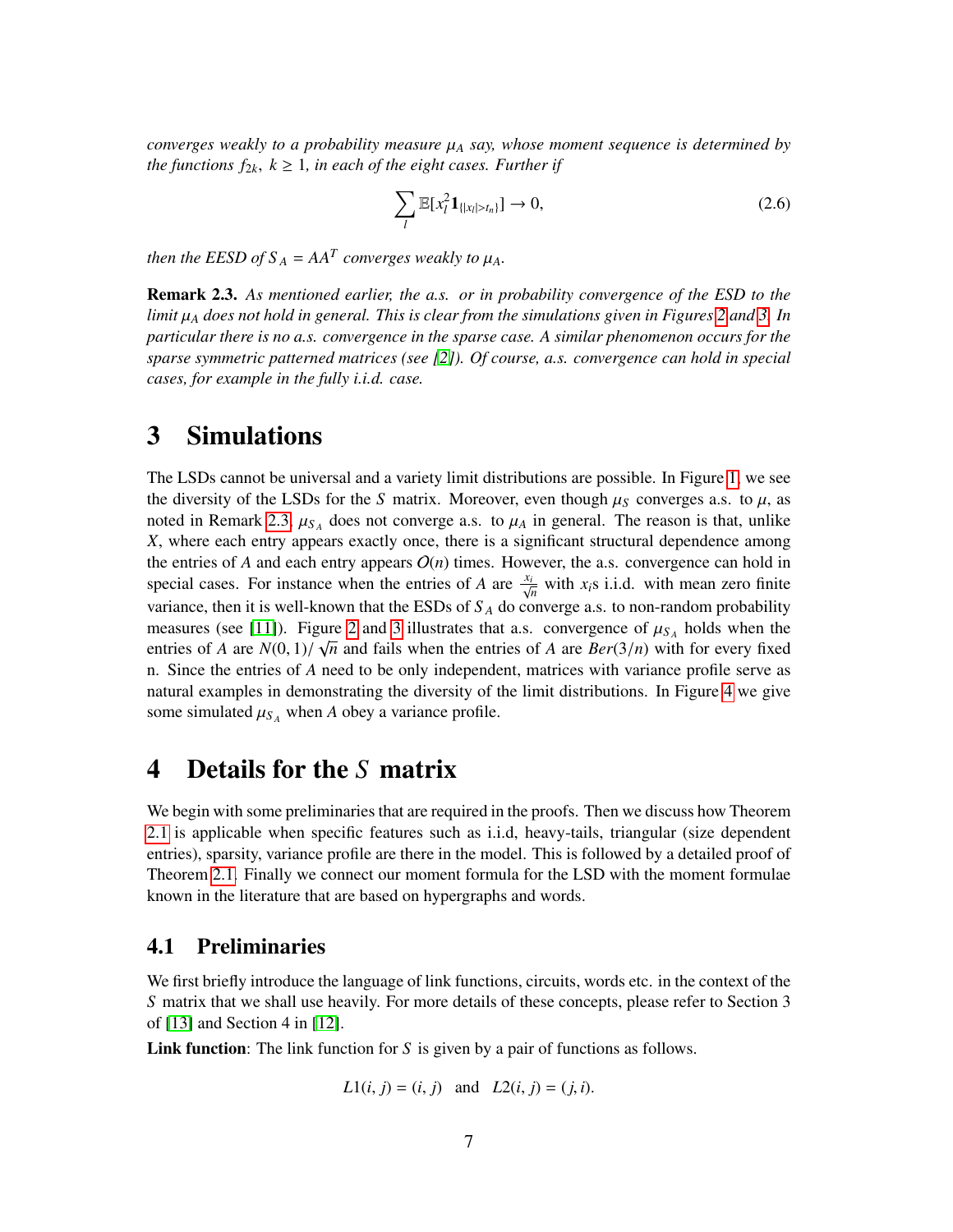Circuits and Words: In case of the *S* matrix, a circuit  $\pi$  is a function  $\pi$  : {0, 1, 2, ..., 2*m*}  $\rightarrow$  $\{1, 2, 3, \ldots, \max(p, n)\}$  with  $\pi(0) = \pi(2m)$  and  $1 \leq \pi(2i) \leq p, 1 \leq \pi(2i-1) \leq n$  for  $1 \leq i \leq m$ . We say that the *length* of  $\pi$  is 2*m* and denote it by  $\ell(\pi)$ . Next, let

<span id="page-7-0"></span>
$$
\xi_{\pi}(2i-1) = L1(\pi(2i-2), \pi(2i-1)), 1 \le i \le k
$$
  

$$
\xi_{\pi}(2i) = L2(\pi(2i-1), \pi(2i)), 1 \le i \le k.
$$

Then,

$$
\mathbb{E}[\operatorname{Tr}(S^k)] = \mathbb{E}[\operatorname{Tr}(XX^*)^k]
$$
  
= 
$$
\sum_{\pi:\ell(\pi)=k} x_{L1(\pi(0),\pi(1))} x_{L2(\pi(1),\pi(2))} \cdots x_{L2(\pi(2k-1),\pi(2k))} = \sum_{\pi:\ell(\pi)=2k} \mathbb{E}[Y_{\pi}],
$$
 (4.1)

where  $Y_{\pi} = \prod_{i=1}^{k}$  $y_{\xi_{\pi(2i-1)}}y_{\xi_{\pi(2i)}}$ .

*i*=1 From [\(4.1\)](#page-7-0), observe that the *k*th moment of an entry of *S* involves the 2*k*th moment of the entries of *X*. Hence the circuits that are required to deal with the *k*th moment of the *S* matrix are of length 2*k*.

For any  $\pi$ , the values  $Lt(\pi(i-1), \pi(i))$ ,  $t = 1, 2$  will be called *edges* or *L*-values. When an edge appears more than once in a circuit  $\pi$ , then it is called *matched*. Any *m* circuits  $\pi_1, \pi_2, \ldots, \pi_m$  are said to be *jointly-matched* if each edge occurs at least twice across all circuits. They are said to be *cross-matched* if each circuit has an edge which occurs in at least one of the other circuits. Circuits  $\pi_1$  and  $\pi_2$  are said to be *equivalent* if

$$
Lt(\pi_1(i-1), \pi_1(i)) = Lt(\pi_1(j-1), \pi_1(j)) \Longleftrightarrow Lt(\pi_2(i-1), \pi_2(i)) = Lt(\pi_2(j-1), \pi_2(j)), t = 1, 2.
$$

The above is an equivalence relation on  $\{\pi : \ell(\pi) = k\}$ . Any equivalence class of circuits can be indexed by an element of  $P(k)$ . The positions where the edges match are identified by each block of a partition of [k]. Also, an element of  $P(k)$  can be identified with a *word* of length *k* of letters. Given a partition, we represent the integers of the same partition block by the same letter, and the first occurrence of each letter is in alphabetical order and vice versa. For example, the partition {{1, <sup>5</sup>}, {2, <sup>3</sup>, <sup>4</sup>}} of [5] corresponds to the word *abbba*. On the other hand, the word *abcccaa* represents the partition  $\{(1, 6, 7), (2), (3, 4, 5)\}$  of [7]. A typical word will be denoted by ω and its *<sup>i</sup>*-th letter as ω[*i*].

**The class**  $\Pi_S(\omega)$ : For a given word  $\omega$ , this is the set of all circuits which correspond to  $\omega$ . For any word  $\omega$ ,  $\omega[i] = \omega[j] \Leftrightarrow \xi_{\pi}(i) = \xi_{\pi}(j)$ . This implies

$$
Lt(\pi(i-1), \pi(i)) = Lt(\pi(j-1), \pi(j))
$$
 if *i* and *j* are of same parity, *t* = 1, 2  

$$
Lt(\pi(i-1), \pi(i)) = Lt'(\pi(j-1), \pi(j))
$$
 if *i* and *j* are of different parity, *t*, *t'*  $\in \{1, 2\}, t \neq t'$ .

Therefore the class  $\Pi_S(\omega)$  is given as follows:

<span id="page-7-1"></span>
$$
\Pi_S(\omega) = \{\pi; \omega[i] = \omega[j] \Leftrightarrow \xi_\pi(i) = \xi_\pi(j)\}
$$
\n
$$
= \{\pi : \omega[i] = \omega[j] \Leftrightarrow (\pi(i-1), \pi(i)) = (\pi(j-1), \pi(j)) \text{ or } (\pi(i-1), \pi(i)) = (\pi(j), \pi(j-1))\}
$$
\n(4.2)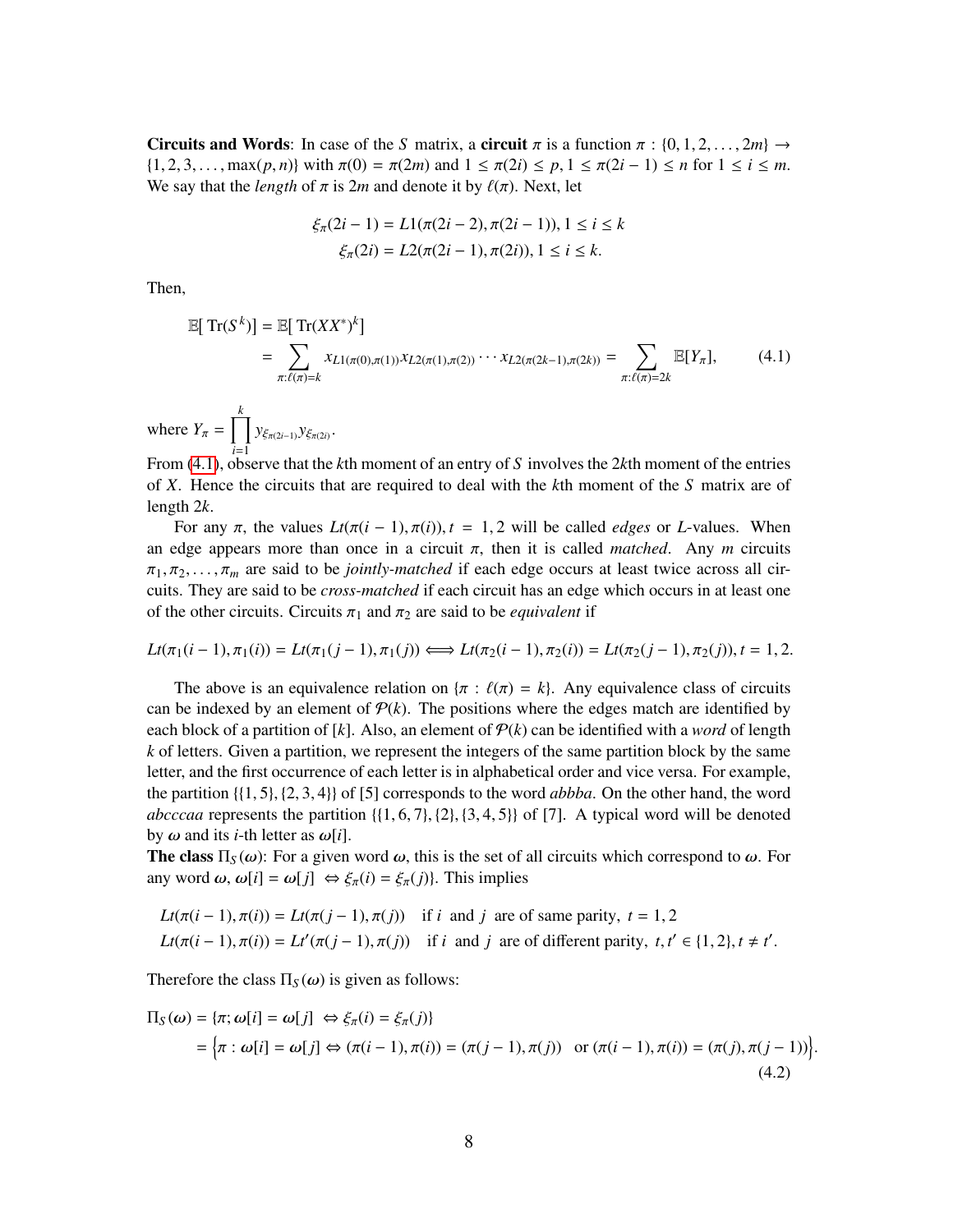From [\(4.1\)](#page-7-0) observe that,

$$
\lim_{p \to \infty} \frac{1}{n} \mathbb{E}[\operatorname{Tr}(S^k] = \lim_{n \to \infty} \frac{1}{p} \sum_{\pi: \ell(\pi) = 2k} \mathbb{E}[Y_\pi] = \lim_{p \to \infty} \sum_{b=1}^k \sum_{\omega \text{ matched of length } 2k} \frac{1}{p} \sum_{\pi \in \Pi_S(\omega)} \mathbb{E}(Y_\pi). \tag{4.3}
$$

Note that all words that appear above are of length 2*k*. For every  $k \geq 1$ , the words of length 2*k* corresponding to the circuits of *S* and generalised Wigner matrix, *W*, are related (see Observation 1 below). We will find a connection between the *k*th moments of the LSD of *S* and 2*k*th moments of the LSD of the generalised Wigner matrix. We will also discover that the partitions that contribute to the latter plays a crucial role in the former.

Let  $L_W(i, j) = (min(i, j), max(i, j))$  denote the link function of the Wigner matrix. For words corresponding to  $L_W$ , the class  $\Pi_W(\omega)$  is given by

$$
\Pi_W(\omega) = \left\{ \pi : \omega[i] = \omega[j] \Leftrightarrow L_W(\pi(i-1), \pi(i)) = L_W(\pi(j-1), \pi(j)) \right\}
$$
\n
$$
= \left\{ \pi : \omega[i] = \omega[j] \Leftrightarrow (\pi(i-1), \pi(i)) = (\pi(j-1), \pi(j)) \text{ or } (\pi(i-1), \pi(i)) = (\pi(j), \pi(j-1)) \right\}
$$
\n(4.4)

Next, we make a key observation about  $\Pi_S(\omega)$  and  $\Pi_W(\omega)$ .

**Observation 1:** Let  $\Pi_W(\omega)$  be the possibly larger class of the circuits for the Wigner Link function with range  $1 \le \pi(i) \le \max(p, n), 0 \le i \le 2k$ . Then for a word  $\omega$  of length 2*k*,

<span id="page-8-0"></span>
$$
\Pi_S(\omega) \subset \tilde{\Pi}_W(\omega). \tag{4.5}
$$

Now we recall the definition of special symmetric words from [\[13\]](#page-50-3). Towards that, we first define the following:

**Pure block of a word:** Any string of length  $m(m > 1)$  of same letter in a word will be called a pure block of size *m*. For example, in the word *aabcddddeeeb*, *a*, *d* and *e* appear in pure blocks of sizes 2, 4 and 3 respectively.

**Special Symmetric word** A word  $\omega$  is *special symmetric* if the following conditions hold:

(a) the last new letter appears in pure blocks of even sizes,

- (b) between two successive appearances of any letter:
- (b)(i) each of the other letters appears an even number of times, and
- (b)(ii) each of the other letters appears an equal number of times in the odd and even positions.

For example, *abbccaabba* is a special symmetric word of length 10 with 3 distinct letters.

Condition  $(b)(i)$  actually implies both Conditions (a) and  $(b)(ii)$ . So the special symmetric words could as well be defined as those words which satisfy Condition (b)(i). This fact was observed in [\[21\]](#page-51-5). We retain all three conditions in the definition for clarity and ease of use.

We denote the set of all special symmetric partitions of  $[k]$  by  $SS(k)$ , and its subset where each partition has *b* distinct blocks by  $SS_b(k)$ . Clearly  $SS(k) = \emptyset$  when *k* is odd. Let  $\mathcal{P}_2(2k)$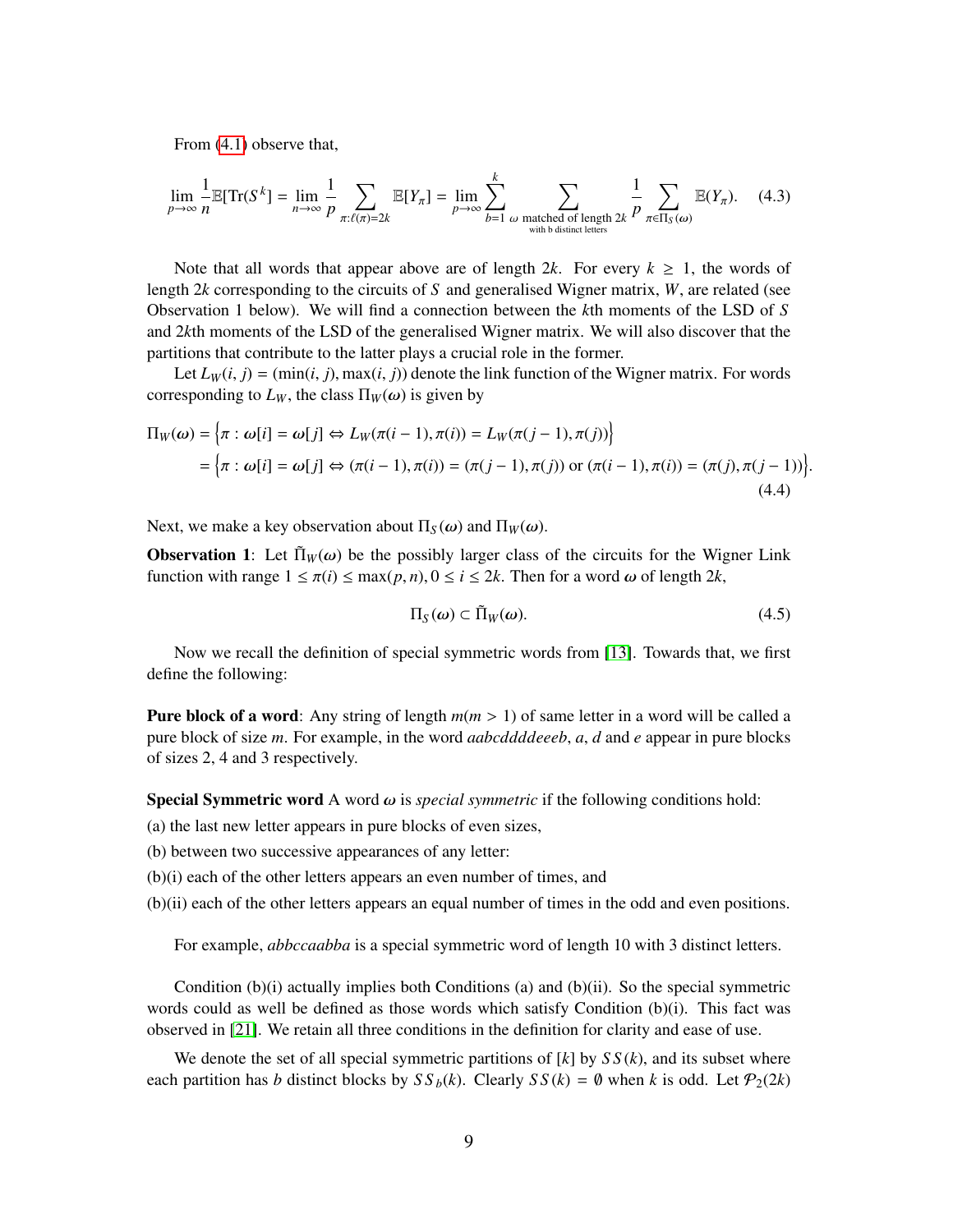and  $NC_2(2k)$  be respectively the set of pair-partitions and non-crossing pair-partitions of [2*k*]. Then it is easy to check that

$$
(SS(2k)\cap P_2(2k)) = NC_2(2k) \subset SS(2k).
$$

Next, recall the definition of *generating and non-generating vertices* from [\[13\]](#page-50-3) and [\[12\]](#page-50-6).

**Definition 4.1.** If π is a circuit then any  $π(i)$  will be called a *vertex*. This vertex is *generating* if  $i = 0$  or  $\omega[i]$  is the first occurrence of a letter in the word  $\omega$  corresponding to  $\pi$ . All other vertices are *non-generating*.

For example, for the word *abbc*,  $\pi(0), \pi(1), \pi(2)$  and  $\pi(4) = \pi(0)$  are generating. For the word *aaaa*,  $\pi(0)$  and  $\pi(1)$  are generating.

Even and odd generating vertices: A generating vertex  $\pi(i)$  is called even (odd) if *i* is even (odd). Any word has at least one of each, namely  $\pi(0)$  and  $\pi(1)$ . So for a matched word with *b*( $\leq k/2$ ) distinct letters there can be (*r* + 1) even generating vertices where  $0 \leq r \leq b - 1$ .

Observe that

$$
\left|\Pi_{S}(\omega)\right| = \left|\{(\pi(0), \pi(1), \dots, \pi(2k)) : 1 \le \pi(2i) \le p, 1 \le \pi(2i - 1) \le n \text{ for } i = 0, 1, \dots, k, \pi(0) = \pi(2k), \xi_{\pi}(i) = \xi_{\pi}(j) \text{ if and only if } \omega[i] = \omega[j]\}\right|.
$$
\n(4.6)

Circuits corresponding to a word  $\omega$  are completely determined by the generating vertices.  $\pi(0)$  is always generating, and there is one generating vertex for each new letter in  $\omega$ . So, if  $ω$  has *b* distinct letters then it has  $(b + 1)$  generating vertices. Hence the growth of  $\Pi_S(ω)$  is determined by the number of generating vertices that can be chosen freely. For some words, depending on the link function and the nature of the word, some of these vertices may not have a free choice, that is some of the generating vertices might be a linear combination of the other generating vertices. In any case, as  $p/n \rightarrow y > 0$ ,

<span id="page-9-0"></span> $|\Pi_S(\omega)| = O(p^{r+1}n^{b-r})$  whenever  $\omega$  has *b* distinct letters and  $(r + 1)$  even generating vertices. (4.7)

The existence of

<span id="page-9-1"></span>
$$
\lim_{p,n\to\infty} \frac{|\Pi_S(\omega)|}{p^{r+1}n^{b-r}}\tag{4.8}
$$

for every word  $\omega$  is tied very intimately to the LSD of *S*. To see this observe that if the variables are centered (see [\(4.1\)](#page-7-0)),

$$
\lim_{p \to \infty} \frac{1}{n} \mathbb{E}[Tr(S_Z)^k] = \lim_{n \to \infty} \frac{1}{p} \sum_{\pi:\ell(\pi)=2k} \mathbb{E}[Y_{\pi}]
$$
  
\n
$$
= \lim_{p \to \infty} \sum_{b=1}^k \sum_{\substack{\omega \text{ matched} \ \text{with } b \text{ distinct letters} \ \text{with } c \text{ distinct letters} \\ \text{with } b \text{ distinct letters}}} \frac{1}{p} \sum_{\pi \in \Pi_S(\omega)} \mathbb{E}(Y_{\pi})
$$
  
\n
$$
= \lim_{p \to \infty} \sum_{b=1}^k \sum_{r=0}^b \sum_{\substack{\omega \text{ matched} \ \text{with } b \text{ distinct letters} \ \text{with } c \text{ letters} \\ \text{and } (r+1) \text{ even generating vertices}}} \frac{1}{p} \sum_{\pi \in \Pi_S(\omega)} \mathbb{E}(Y_{\pi}). \tag{4.9}
$$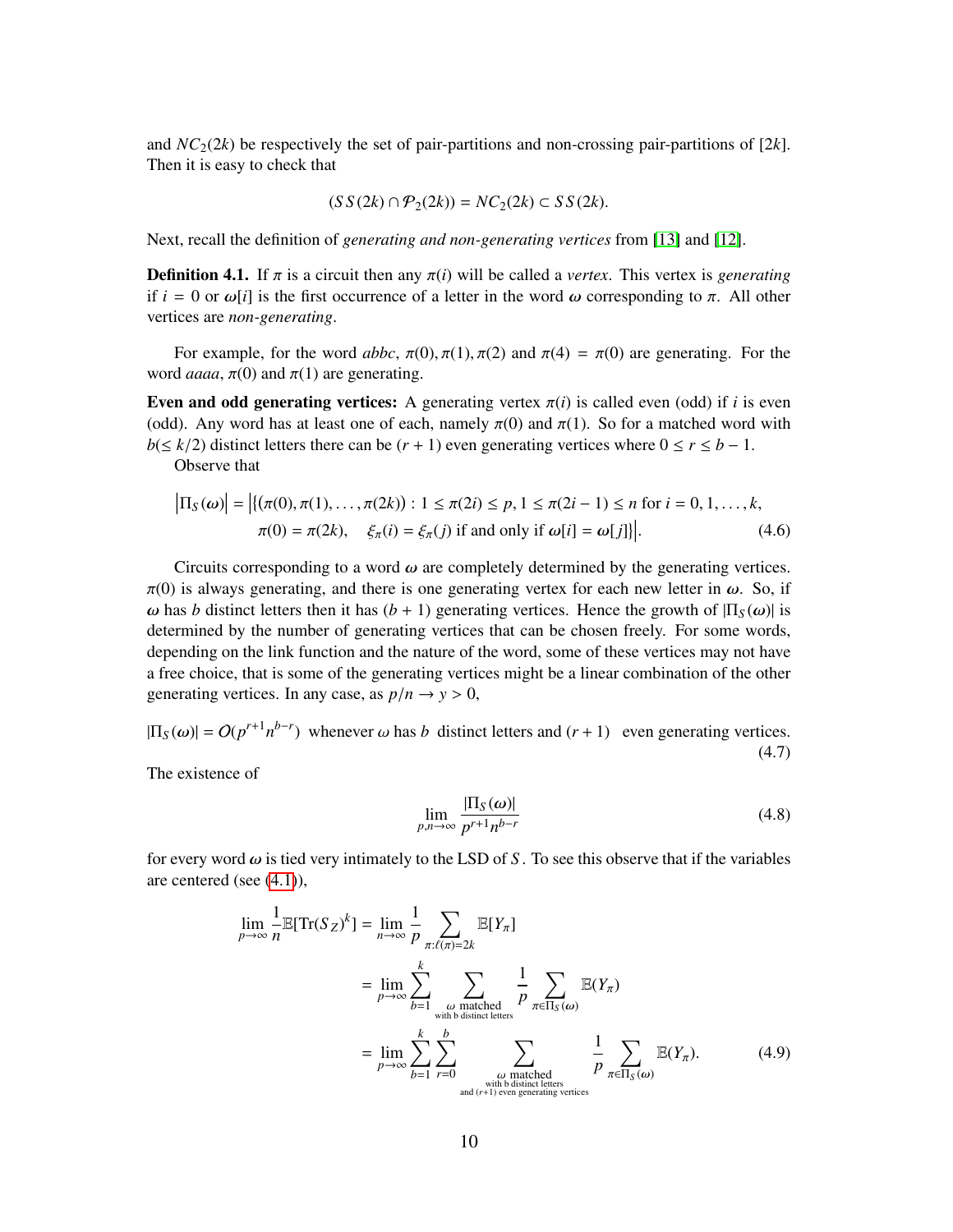As the entries  $x_{ij}$  are independent,  $\mathbb{E}[Y_{\pi}] = \prod_{l=1}^{b} \mathbb{E}[x_{(\pi(l-1),\pi(l))}]$ , where  $(\pi(l-1), \pi(l))$  denotes the distinct *I*-values corresponding to each distinct letter in  $\omega$ . Now from (4.7) it can be seen the distinct *L*−values corresponding to each distinct letter in  $\omega$ . Now from [\(4.7\)](#page-9-0), it can be seen that  $\lim_{p,n\to\infty} \frac{|\Pi_S(\omega)|}{p^{r+1}n^{b-r}}$  determines whether or not all generating vertices of  $\omega$  have free choice. Therefore, from [\(4.9\)](#page-9-1), it is easy to see that  $\lim_{n\to\infty} \frac{|\Pi_S(\omega)|}{p^{r+1}n^{b-r}}$  will determine when  $\omega$  can have a positive contribution to the limiting moments positive contribution to the limiting moments.

In the next section, we identify for which words the above limit is positive for *S* .

We shall use the the *Lévy metric*. Let  $F$  and  $G$  be two distribution functions. Then the *Lévy distance* between *F* and *G* is given by

$$
L(F, G) = \inf \{ \epsilon : F(x - \epsilon) - \epsilon \le G(x) \le F(x + \epsilon) + \epsilon \}.
$$

It is well-known that if  $\{\mu_n\}$  and  $\mu$  are probability measures, then  $L(\mu_n, \mu) \to 0$  as  $n \to \infty$ , implies  $\mu_n$  converges to  $\mu$ .

The next lemma is a well-known result that is useful in the proof of Theorem [2.1.](#page-4-0) For a proof see Corollary A.42 in [\[1\]](#page-50-8).

<span id="page-10-3"></span>**Lemma 4.1.** *Suppose A and B are real*  $p \times n$  *matrices and*  $F^{S_A}$  *and*  $F^{S_B}$  *denote the ESDs of*  $AA<sup>T</sup>$  and  $BB<sup>T</sup>$  respectively. Then the Lévy distance, L between the distributions  $F<sup>S_A</sup>$  and  $F<sup>S_B</sup>$ *satisfy the following inequality:*

$$
L^{4}(F^{A}, F^{B}) \le \frac{2}{p^{2}} (\text{Tr}(AA^{T} + BB^{T})) (\text{Tr}[(A - B)(A - B)^{T}]). \tag{4.10}
$$

Next, we state the following elementary result that helps us conclude the a.s. convergence of the ESD of matrices. See Section 1.2 of [\[8\]](#page-50-9) for a proof.

<span id="page-10-1"></span>**Lemma 4.2.** *Suppose*  $A_n$  *is any sequence of symmetric*  $n \times n$  *random matrices such that the following conditions hold:*

*(i) For every*  $k \geq 1$ ,  $\frac{1}{n}$  $\frac{1}{n} \mathbb{E}[Tr(A_n)^k] \to \alpha_k \text{ as } n \to \infty.$ 

$$
(ii) \sum_{n=1}^{\infty} \frac{1}{n^4} \mathbb{E}[\text{Tr}(A_n^k) - \mathbb{E}(\text{Tr}(A_n^k))]^4 < \infty \text{ for every } k \ge 1.
$$

*(iii) The sequence*  $\{\alpha_k\}$  *is the moment sequence of a unique probability measure*  $\mu$ *.* 

*Then*  $\mu_{A_n}$  *converges to*  $\mu$  *weakly a.s.* 

Condition (i) and (ii) of Lemma [4.2](#page-10-1) will be referred to as the *first moment condition* and the *fourth moment condition*, respectively.

## <span id="page-10-0"></span>4.2 Relation to existing results on the *S* Matrix

### <span id="page-10-2"></span>4.2.1 I.I.D. entries

Suppose  $X = ((x_{ij})$ <br>variance 1 It is know  $\sqrt{n}$ )) where {*x<sub>ij</sub>*} are i.i.d. with distribution *F* which has mean zero and variance 1. It is known that  $\mu<sub>S</sub>$  converges a.s. to  $MP<sub>y</sub>$ . For a brief history and precursors of this result, see [\[8\]](#page-50-9) and [\[1\]](#page-50-8). Here, we show how this result follows as a special case of Theorem [2.1.](#page-4-0)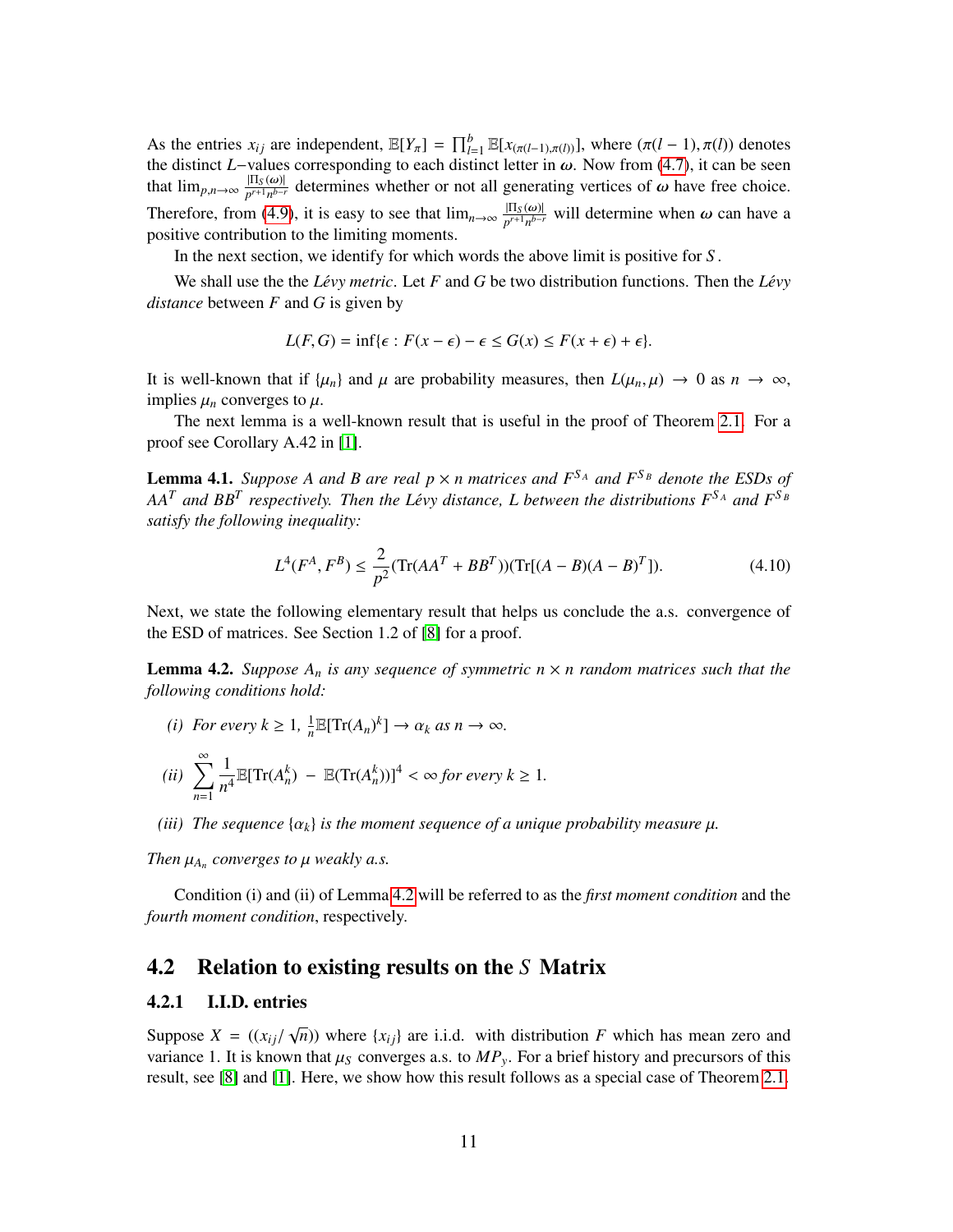First, let us verify that the conditions of Assumption A are satisfied in this case. Towards that, let  $t_n = n^{-1/3}$ . Using the same line of reasoning as in Section 5.1 (a) in [\[13\]](#page-50-3), it follows that *g*<sub>2</sub> ≡ 1 and *g*<sub>2*k*</sub> ≡ 0, *k* > 1. Thus *M*<sub>2</sub> = 1, *M*<sub>2*k*</sub> = 0, *k* ≥ 2 (see (iii) in Assumption A) and  $\alpha_k = \sum_{\sigma \in \mathcal{P}(2k)} 1$  clearly satisfies Carleman's condition. Now for any  $t > 0$ ,

$$
\frac{1}{p} \sum_{i,j} (x_{ij} / \sqrt{n})^2 [\mathbf{1}_{[|x_{ij}| \sqrt{n}| > t_n]}] = \frac{1}{np} \sum_{i,j} x_{ij}^2 [\mathbf{1}_{[|x_{ij}| > t_n \sqrt{n}]}]
$$
  
\n
$$
\leq \frac{1}{np} \sum_{i,j} x_{ij}^2 [\mathbf{1}_{[|x_{ij}| > t]}] \text{ for all large } n,
$$
  
\n
$$
\xrightarrow{a.s.} \mathbb{E}[x_{11}^2 [\mathbf{1}_{[|x_{11}| > t]}]].
$$

As  $\mathbb{E}[x_{1}^2] = 1$ , taking *t* to infinity, the above limit is 0 a.s. Hence applying Theorem [2.1,](#page-4-0) the ESD of S converges a.s. to  $\mu$  whose  $k$ −th moment is given by

$$
\beta_k(\mu) = \sum_{r=0}^{k-1} \sum_{\substack{\pi \in S \, S_k(2k) \\ \text{with } (r+1) \\ \text{even generating vertices}}} y^r \tag{4.11}
$$

Now the number of pair-matched words of length 2*k* with *r*+1 even generating vertices is shown to be  $\frac{1}{r+1} {k \choose r}$  $\binom{k}{r}$  $\binom{k-1}{r}$  in Theorem 5(a) of [\[9\]](#page-50-10). Hence the rhs of the above equation reduces to the *k*th moment of the  $MP_y$  law. Hence  $\mu_s$  converges to the  $MP_y$  law a.s.

#### 4.2.2 Heavy-tailed entries

Suppose  $\{x_i, 1 \le i \le p, 1 \le j \le n\}$  are i.i.d. with an  $\alpha$ -stable distribution  $(0 < \alpha < 2)$  and  $n/p \rightarrow \gamma \in (0, 1]$ . Let  $X = ((x_{ij}/a_p))$  where

$$
a_p = \inf\Big\{u : \mathbb{P}[|x_{ij}| \ge u] \le \frac{1}{p}\Big\}.
$$

The existence of LSD of *S* using Stieltjes transform, has been proved in [\[5\]](#page-50-2). Theorem [2.1](#page-4-0) may be used to give an alternative proof. We recall that for the Wigner matrix with heavy tailed entries, a proof using truncation and moments is available in [\[13\]](#page-50-3). That proof can be easily adapted here. For a fixed constant *B*, let  $X^B = ((\frac{x_{ij}}{a} \mathbf{1}_{[|x_{ij}| \leq Ba]})$ ). Then  $X^B$  satisfies Assumption A. Hence from Theorem [2.1,](#page-4-0) the ESD of  $S^B = X^B (X^B)^T$ , a.s. converges a.s., to say  $\mu_B$ . The rest<br>of the arguments are as in Section 5.2 of [13]. Thus  $\mu_B$  converges to  $\tilde{u}$  in probability and vields of the arguments are as in Section 5.2 of [\[13\]](#page-50-3). Thus  $\mu_S$  converges to  $\tilde{\mu}$  in probability and yields the convergence in Theorem 1.10 of [\[5\]](#page-50-2).

#### <span id="page-11-1"></span>4.2.3 Triangular i.i.d. (size dependent matrices)

Suppose  $\{x_{i,j,n}; 1 \le i \le p, 1 \le j \le n\}$  is a sequence of i.i.d. random variables with distribution *F<sub>n</sub>* that has finite moments of all orders, for every *n*. Also assume that for every  $k \geq 1$ ,

<span id="page-11-0"></span>
$$
n\beta_k(F_n) \to C_k \tag{4.12}
$$

where  $\beta_k(F_n)$  denotes the *k*th moment of  $F_n$ . Suppose  $\{C_2, C_4, \ldots\}$  is the cumulant sequence of a probability distribution whose moment sequence satisfies Carleman's condition.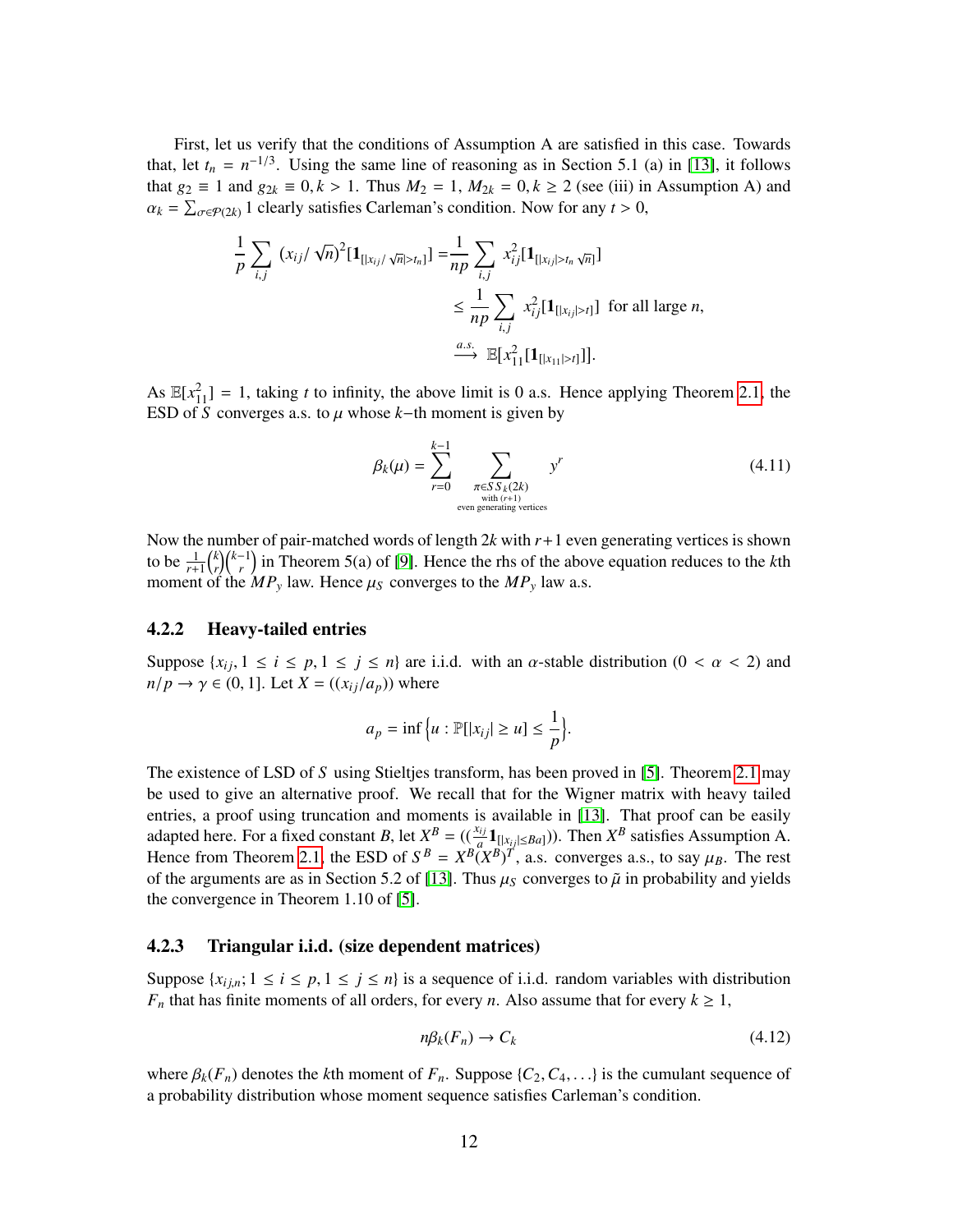<span id="page-12-4"></span>**Remark 4.1.** *The condition* [\(4.12\)](#page-11-0) *is equivalent to the statement that*  $\sum_{i=1}^{n} a_{i,n}$ *, where*  $a_{i,n}$  *are i*=1 *i.i.d. F<sup>n</sup> converges to some limit distribution F, whose cumulants are* {*Ck*}*. In particular, if F is infinitely divisible, then the existence of such variables* {*ai*,*n*} *are guaranteed. See, p.766 (characterization 1) in [\[10\]](#page-50-11). Also then,*  $\{C_2, C_4, \ldots\}$  *is indeed a cumulant sequence.* 

Let  $X = ((x_{i,j,n})$  and  $p/n \rightarrow y > 0$ . Condition [\(4.12\)](#page-11-0) implies that Assumption A holds with *t<sub>n</sub>* = ∞ and  $g_{2k}$  ≡  $C_{2k}$ ,  $k \ge 1$ . Therefore by Theorem [2.1,](#page-4-0)  $\mu_s$  converges a.s. to  $\mu$  with moments

<span id="page-12-1"></span>
$$
\beta_k(\mu) = \sum_{r=0}^{k-1} \sum_{\substack{\pi \in SS(2k) \\ \text{with } (r+1) \\ \text{even generating vertices}}} y^r C_{\pi}.
$$
\n(4.13)

We now show how Theorem 3.2 in [\[6\]](#page-50-4) and Proposition 3.1 in [\[20\]](#page-51-4) can be deduced from Theorem [2.1.](#page-4-0) So, suppose the entries of *X* are i.i.d. with distribution  $\mu_n$  that has mean zero and all moments finite and

$$
\lim_{n \to \infty} \frac{\beta_k(\mu_n)}{n^{k/2 - 1} \beta_2(\mu_n)^{k/2}} = c_k, \text{ say, exists for all } k \ge 1.
$$

The LSD of  $S = XX^T$  when  $c_k^{1/k}$  is bounded, was considered in Theorem 3.2 of [\[6\]](#page-50-4) and Propo-sition 3.1 of [\[20\]](#page-51-4). Clearly Assumption A is satisfied with  $t_n = \infty$ ,  $g_2 \equiv 1$  and  $g_{2k} \equiv C_{2k}$ ,  $k \ge 2$ . Hence Theorem [2.1](#page-4-0) can be applied and the resulting LSD, say,  $\mu$  has moments as in [\(4.13\)](#page-12-1). In Section [4.4,](#page-20-0) we shall verify that this LSD is the same as those obtained in the above references.

Connection to the limiting moments of the generalised Wigner matrices: As observed above suppose the entries are triangular i.i.d. that satisfy [\(4.12\)](#page-11-0). Then  $g_{2k} \equiv C_{2k}$ ,  $k \ge 1$ . Then Remark [2.2,](#page-5-1) applies and hence *X*<sup> $\frac{D}{2}$ </sup> *Y*<sup>2</sup> where *X* ∼ *μ*, *Y* ∼ *μ'*, *μ* and *μ'* are the LSDs of the *S* matrix and the generalised Wigner matrix respectively. the generalised Wigner matrix respectively.

#### <span id="page-12-0"></span>4.2.4 Sparse S

A well-studied sparse matrix model is where the entries of *X* have *Bernoulli* distribution with parameter  $p_n$  such that  $np_n \to \lambda > 0$ . Thus, [\(4.12\)](#page-11-0) holds with  $C_k \equiv \lambda$  for all  $k \ge 1$ . Hence by Theorem [2.1](#page-4-0)  $\mu$ <sub>S</sub> converges a.s. to  $\mu$  whose moments are (see [\(4.13\)](#page-12-1)):

<span id="page-12-2"></span>
$$
\beta_k(\mu) = \sum_{r=0}^{k-1} \sum_{\substack{\pi \in S \ S(2k) \\ \text{with } (r+1) \\ \text{even generating vertices}}} y^r \lambda^{|\pi|}.
$$
\n(4.14)

Explicit description of  $\mu$  is not available. However, we can say the following. Let  $E(2k)$ (and  $NCE(2k)$ ) be the set of partitions (and non-crossing partitions) whose blocks are all of even sizes. Then it is easliy seen that  $NCE(2k) \subset SS(2k) \subset E(2k)$ . Therefore we have the following:

Case 1: *y* ≤ 1. Then from  $(4.14)$ 

<span id="page-12-3"></span>
$$
\sum_{\pi \in NCE(2k)} (\lambda y)^{|\pi|} < \beta_k(\mu) < \sum_{\pi \in E(2k)} \lambda^{|\pi|} \tag{4.15}
$$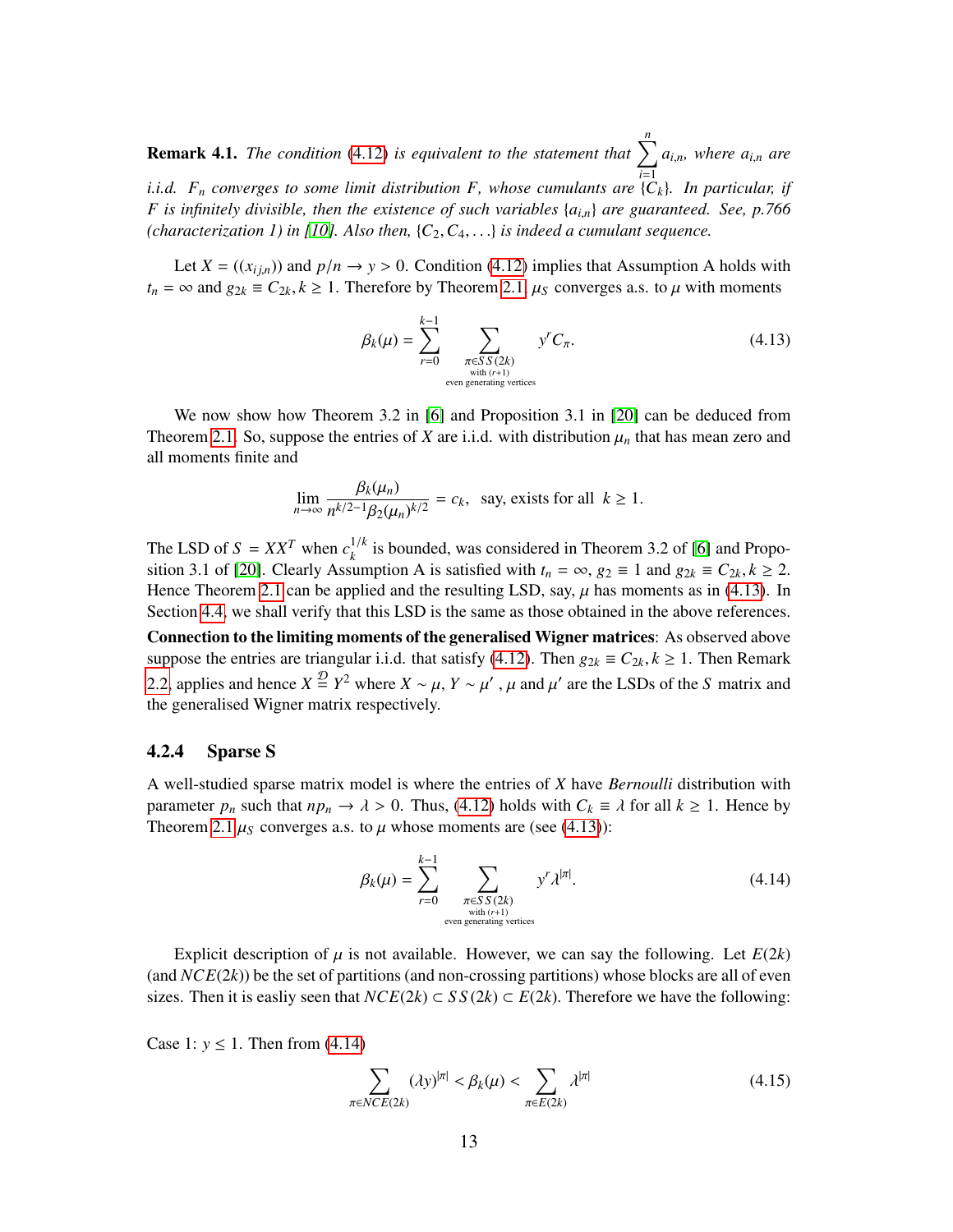Case 2: *<sup>y</sup>* > 1. Then from [\(4.14\)](#page-12-2)

<span id="page-13-1"></span>
$$
\sum_{\pi \in NCE(2k)} y^{|\pi|} < \beta_k(\mu) < \sum_{\pi \in E(2k)} (\lambda y)^{|\pi|} \tag{4.16}
$$

Now suppose  $P_1(y)$  is a free Poisson variable with mean  $\gamma$  and  $P_2(y)$  is a Poisson variable with mean *γ*. Let *Y* be a random variable which takes value 1 and -1 with probability  $\frac{1}{2}$  each.<br>Suppose *Y* is independent of *P*<sub>*i*</sub>(*x*) and *P*<sub>*i*</sub>(*x*) Consider *Q*<sub>*i*</sub>(*x*) = *P<sub><i>i*</sub>(*x*)*Y* and *Q*<sub>*i*</sub>( Suppose *Y* is independent of  $P_1(\gamma)$  and  $P_2(\gamma)$ . Consider  $Q_1(\gamma) = P_1(\gamma)Y$  and  $Q_2(\gamma) = P_2(\gamma)Y$ . Then the moments of  $Q_1(\gamma)$  and  $Q_2(\gamma)$  are give as follows:

$$
\mathbb{E}[Q_1^k(\gamma)] = \begin{cases} 0 & \text{if } k \text{ is odd,} \\ \sum_{\pi \in NCE(k)} \gamma^{|\pi|} & \text{if } k \text{ is even.} \end{cases}
$$
(4.17)

$$
\mathbb{E}[Q_2^k(\gamma)] = \begin{cases} 0 & \text{if } k \text{ is odd,} \\ \sum_{\pi \in E(k)} \gamma^{|\pi|} & \text{if } k \text{ is even.} \end{cases}
$$
(4.18)

Hence [\(4.15\)](#page-12-3) and [\(4.16\)](#page-13-1), can be rewritten as

$$
\mathbb{E}[(Q_1(\lambda y))^{2k}] < \beta_k(\mu) < \mathbb{E}[(Q_2(\lambda))^{2k}] \quad \text{for every } k \ge 1, y \le 1,
$$
 (4.19)

$$
\mathbb{E}[(Q_1(\lambda))^{2k}] < \beta_k(\mu) < \mathbb{E}[(Q_2(\lambda y))^{2k}] \text{ for every } k \ge 1, y > 1.
$$
 (4.20)

Thus the LSD of *S* lies between the free Poisson and Poisson distributions in the above sense.

### <span id="page-13-0"></span>4.2.5 Matrices with a variance profile

The *S* matrix, where the entries of *X* are independent but not necessarily identically distributed have been considered in [\[24\]](#page-51-2), [\[18\]](#page-51-6) and [\[1\]](#page-50-8) where a common theme has been to assume that the entries have equal variances. Recent works such as [\[26\]](#page-51-7), [\[16\]](#page-51-8) drop this assumption. We now show that if *X* has a suitable variance profile, then  $\mu<sub>S</sub>$  converges a.s. We consider two profiles.

In the first, *X* has a *discrete variance profile* so that  $X = ((y_{ij} = \sigma_{ij}x_{ij}))$ ;  $1 \le i \le p, 1 \le j$  $j \leq n$ } where {*x<sub>ij</sub>*} are i.i.d. random variables and { $\sigma_{ij}$ } satisfy certain conditions. A similar model for the Wigner matrix was considered in Result 5.1 of [\[13\]](#page-50-3). We state a similar result for *S* whose proof uses arguments similar to the proof of Theorem [2.1](#page-4-0) and Result 5.1 in [\[13\]](#page-50-3) and we omit the details.

**Result 4.1.** Consider the matrix *X* with entries  $\{\frac{y_{ij}}{\sqrt{n}} = \frac{\sigma_{ij}x_{ij}}{\sqrt{n}} : 1 \le i \le p, 1 \le j \le n\}$  that are independent and estisfy the following conditions: independent and satisfy the following conditions:

(i)  $\mathbb{E}x_{ij} = 0$  and  $\mathbb{E}[x_{ij}^2] = 1$ .

(ii)  $\sigma_{ij}$  satisfy the following:

<span id="page-13-2"></span>
$$
\sup_{1 \le i \le p} \left| \frac{1}{n} \sum_{j=1}^{n} \sigma^2_{ij} - 1 \right| \to 0 \quad \text{as } n \to \infty.
$$
 (4.21)

(iii) 
$$
\lim_{n \to \infty} \frac{1}{n^2} \sum_{i,j} \mathbb{E}[x_{ij}^2] \mathbf{1}_{[|x_{ij}| > \eta \sqrt{n}]} = 0 \text{ for every } \eta > 0.
$$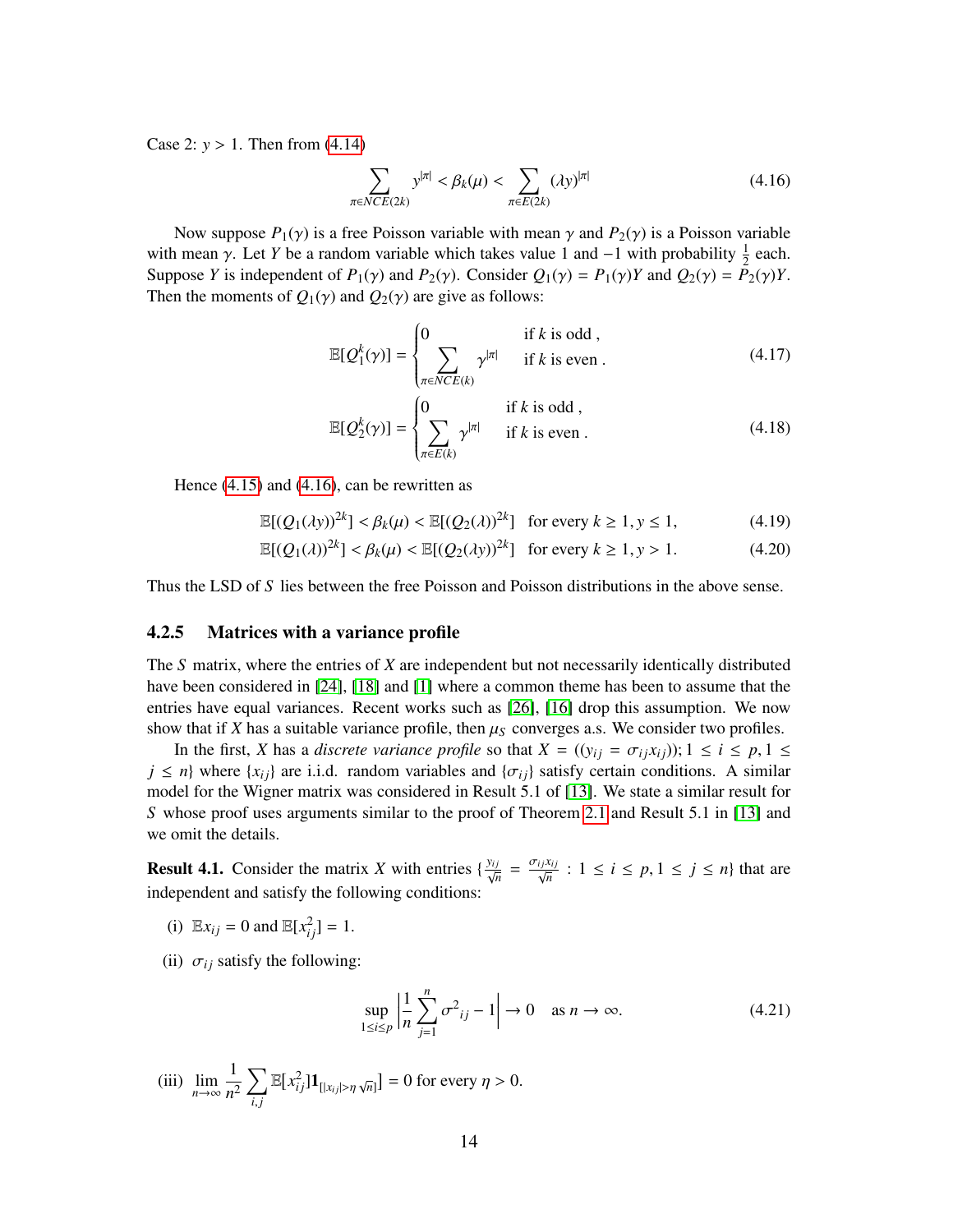Then the ESD of *S* converges a.s. to the  $MP_y$  law, where  $0 < y = \lim p/n$ .

**Remark 4.2.** *Theorem 1.2 in [\[16\]](#page-51-8) states a similar result where* [\(4.21\)](#page-13-2) *is replaced by*  $\frac{1}{n}$  $\nabla$ *i*  $\begin{array}{c} \n \downarrow \\ \n \downarrow \\ \n \downarrow \n \end{array}$ 1 *n*  $\sum_{n=1}^{n}$  $\sum_{j=1}$ <sup>2</sup> $ij$ −

 $1 \rightarrow 0$ . However, the proof equation of (2.6) there is not very clear.

Next, we consider a *continuous variance profile*. Suppose  $X = ((y_{ij,n} = \sigma(i/p, j/n)x_{ij,n}))$ where  $\{x_{i,j,n}\}$  are i.i.d. for every fixed *n* and satisfy the conditions given in [\(4.12\)](#page-11-0), and  $\sigma$  is a bounded piecewise continuous function on  $[0, 1]^2$ . Then  $\mu_S$  converges a.s. to a symmetric<br>probability measure *y* whose *k*th moment is determined by  $\sigma$  and  $[C_2, b_1, c_2]$ probability measure *ν* whose *k*th moment is determined by  $\sigma$  and { $C_{2m}$ }<sub>1≤*m*≤2*k*.</sub>

To see this, note that  $\{y_{ij,n}\}$  satisfy Assumption A with  $g_{2k} \equiv \sigma^{2k} C_{2k}$ . By Theorem [2.1,](#page-4-0)  $\mu_S$ <br>verges as to a probability measure y. The expressions for the moments of y are quite inconverges a.s. to a probability measure  $\nu$ . The expressions for the moments of  $\nu$  are quite involved and shall be given in Section [4.3](#page-14-0) after the proof of Theorem [2.1.](#page-4-0) Incidentally, from those expressions, it is evident that the contribution to the moment from distinct special symmetric partitions may be different even when they the same number of blocks and block sizes.

Consider the special case  $p = n$ , with  $X = ((y_{ij} = \sigma(i/n, j/n)x_{ij}))$  with  $\sigma : [0, 1]^2 \longrightarrow [0, 1]$ ,

<span id="page-14-2"></span>
$$
\sigma(x, y) = \begin{cases} 1, & x \le y, \\ 0 & \text{otherwise} \end{cases}
$$

and  $\{x_{ij}; 1 \le i, j \le n\}$  are i.i.d. with mean zero and variance 1. Then  $X_p$  equals

$$
X_p = \begin{bmatrix} x_{11} & x_{12} & x_{13} & \cdots & x_{1n} \\ 0 & x_{22} & x_{23} & \cdots & x_{2n} \\ & & & \vdots & \\ 0 & 0 & 0 & \cdots & x_{nn} \end{bmatrix}.
$$
 (4.22)

The spectral distribution of  $n^{-1}X_pX_p^*$  were studied in [\[14\]](#page-50-5) in the Gaussian case. Later, [\[4\]](#page-50-12) studied the LSD of this and similar other models where the entries are i.i.d. with mean zero and variance 1. If all moments of  $\{x_{ij}\}$  are finite, then the a.s. convergence of  $\mu<sub>S</sub>$  is immediate from Theorem [2.1.](#page-4-0) When only the variance is known to be finite, a truncation argument similar to that given in Section [4.2.1,](#page-10-2) can be used. As a consequence,  $\mu<sub>S</sub>$  converges a.s. to a non-random probability measure.

## <span id="page-14-0"></span>4.3 Proofs for the *S* matrix

As discussed in Section [4.1,](#page-6-2) the existence of  $\lim_{n\to\infty} \frac{|\Pi_S(\omega)|}{p^{r+1}n^{b-r}}$  is crucial in finding the LSD of the *S* matrix. So we look into it first.

<span id="page-14-1"></span>**Lemma 4.3.** *Suppose*  $\omega \in SS_b(2k)$  *with*  $(r + 1)$  *even generating vertices*  $(0 \le r \le k)$ *. Then,*  $\left| \Pi_S(\omega) \right| = p^{r+1} n^{b-r}.$ 

*Proof.* We argue by induction on *b*, the number of distinct letters. If  $b = 1$ , then  $r = 0$  and  $\omega = aa \cdots aa$ . Therefore  $\pi(0)$  and  $\pi(1)$  are the generating vertices and both can be chosen freely. Thus,  $|\Pi_S(\omega)| = pn$ . Now assume that the result is true upto *b* − 1. Then it is enough to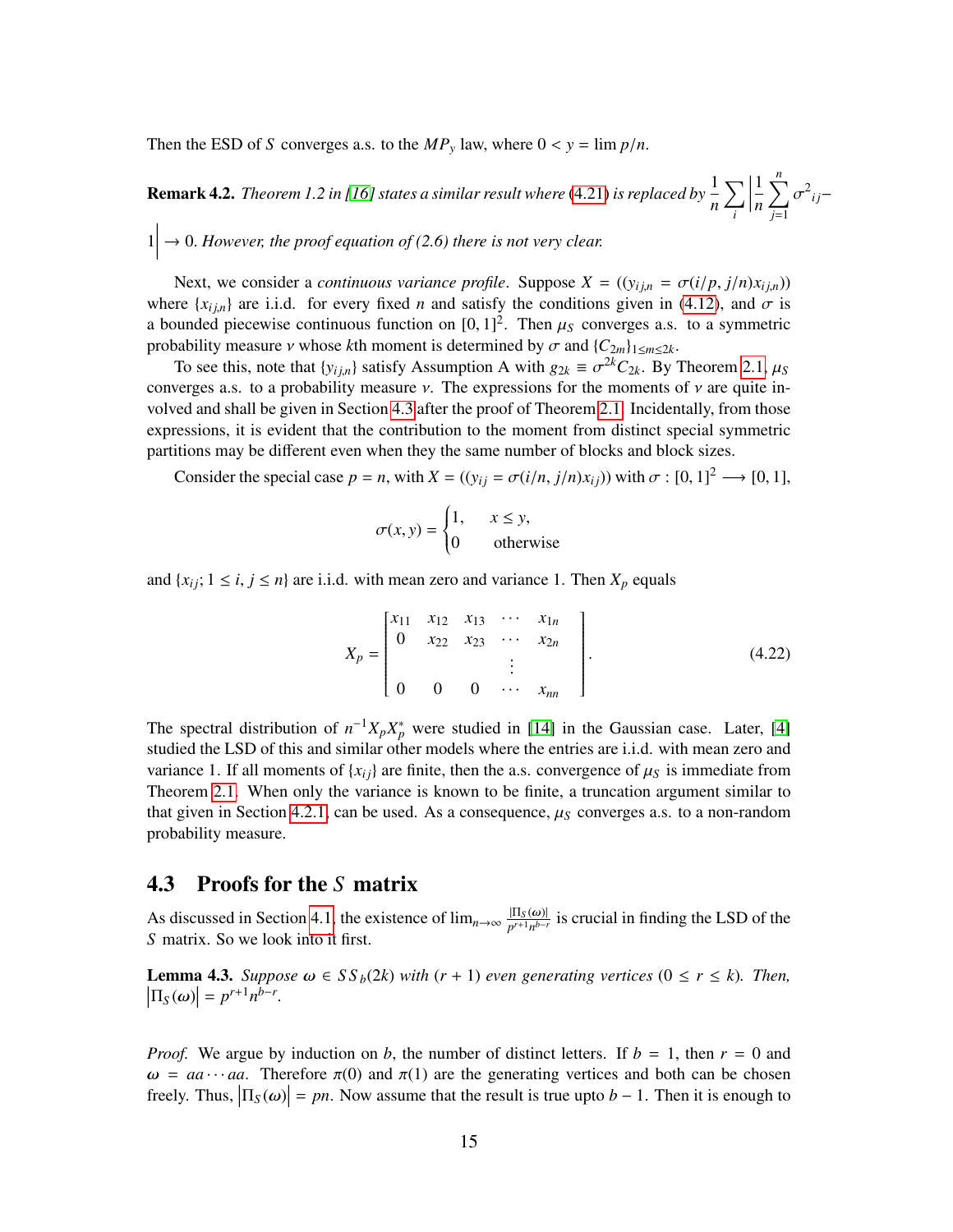prove that if  $\omega$  has *b* distinct letters with  $(r + 1)$ ,  $(0 \le r \le b - 1)$  even generating vertices, then  $\left| \Pi_S(\omega) \right| = p^{r+1} n^{b-r}.$  First let  $0 \le r \le$ 

First let  $0 \le r \le b - 2$ . Suppose the last distinct letter of  $\omega$ , say, *z* appears for the first time at the *i*th position, that is at  $(\pi(i-1), \pi(i))$  or  $(\pi(i), \pi(i-1))$  (depending on whether *i* is odd or even). Then *z* appears in pure even blocks. Let *m* (*m* even) be the length of the first pure block. Then we have the following two cases:

Case 1: *i* is odd. Then we have

<span id="page-15-0"></span>
$$
\pi(i-1) = \pi(i+1) = \dots = \pi(i+m-1),
$$
  
\n
$$
\pi(i) = \pi(i+2) = \dots = \pi(i+m-2).
$$
\n(4.23)

Similar identities can be shown for all other pure blocks of *z*. Hence  $\pi(i)$  can be chosen freely with  $1 \le \pi(i) \le n$  as it does not appear elsewhere in  $\omega$  other than the letter *z*. Let  $\omega'$  be the word with (*b*−1) distinct letters and (*r*+1) even generating vertices, obtained by dropping all *z*s from ω. It is easy to see that ω' is a special symmetric word with  $(b - 1)$  distinct letters. Therefore,<br>by induction bypothesis  $|\Pi_0(\omega)| = n^{r+1}n^{b-(r+1)}$ . Now as  $\pi(i)$  is another odd vertex that can be by induction hypothesis,  $\left|\Pi_S(\omega')\right| = p^{r+1}n^{b-(r+1)}$ . Now as  $\pi(i)$  is another odd vertex that can be aboven freely we have  $\left|\Pi_S(\omega)\right| = n^{r+1}n^{b-(r+1)}$ .  $n = n^{r+1}n^{b-r}$ chosen freely, we have  $|\Pi_S(\omega)| = p^{r+1} n^{b-(r+1)} n = p^{r+1} n^{b-r}$ .

Case 2: *i* is even. Then we have

$$
\pi(i-1) = \pi(i+1) = \dots = \pi(i+m-1),
$$
  
\n
$$
\pi(i) = \pi(i+2) = \dots = \pi(i+m-2).
$$

As in Case 1, the generating vertex  $\pi(i)$  can be chosen freely with  $1 \leq \pi(i) \leq p$ . As before, dropping all zs from  $\omega$  leads to a word special symmetric word $\omega'$  with  $(b - 1)$  distinct letters and *r* even generating vertices. Therefore, by induction hypothesis,  $\left|\Pi_S(\omega')\right| = p^r n^{b-r}$ . Now as  $\tau(i)$  is another aven vertex that can be chosen freely we have  $\left|\Pi_S(\omega)\right| = n^r n^{b-r} = n^{r+1} n^{b-r}$  $\pi(i)$  is another even vertex that can be chosen freely, we have  $\left| \Pi_S(\omega) \right| = p^r p n^{b-r} = p^{r+1} n^{b-r}$ .

Now let  $r = b - 1$ . Then there are  $r + 1 = b$  even generating vertices (one of them being  $\pi(0)$ ) and *b* distinct letters in  $\omega$ . Therefore all letters except the first appear for the first time at even positions in  $\omega$ . So, if *z* is the last distinct letter of  $\omega$ , then *z* appears for the first time at  $(\pi(i-1), \pi(i))$  where *i* is even. Thus similar to Case 1, [\(4.23\)](#page-15-0) holds and  $\pi(i)$  can be chosen freely with  $1 \leq \pi(i) \leq n$ . If we drop all zs as before from  $\omega$ , then we get a special symmetric word  $\omega'$  with  $(b-1)$  distinct letters and  $(b-2)$  even generating vertices. Therefore,  $|\Pi_S(\omega')| =$ <br> $b^{-1}b^{-(b-1)}$ . As  $\pi(i)$  is apother aven vertex that ear he shopen freely we have  $|\Pi_S(\omega)| =$  $p^{b-1}n^{b-(b-1)}$ . As  $\pi(i)$  is another even vertex that can be chosen freely, we have  $\left|\Pi_S(\omega)\right| =$ <br> $p^{b-1}n p = p^{b}n = p^{r+1}p^{b-r}$ ,  $r = b-1$ . This completes the proof of the lemma  $p^{b-1}np = p^bn = p^{r+1}n^{b-r}$ ,  $r = b - 1$ . This completes the proof of the lemma.

<span id="page-15-1"></span>**Lemma 4.4.** *Let*  $\omega$  *be a word with b distinct letters and*  $(r + 1)$  *even generating vertices*  $(0 \leq$ *r* ≤ *b* − 1)*. Then*

$$
\lim_{n \to \infty} \frac{|\Pi_S(\omega)|}{n^{b+1}} = \begin{cases} y^{r+1}, & \omega \in S \, S_b(2k) \\ 0, & \omega \notin S \, S_b(2k). \end{cases} \tag{4.24}
$$

*Thus,*  $\lim_{n\to\infty} \frac{|\Pi_S(\omega)|}{p^{r+1}n^{b-r}} = 1$  *if and only if*  $\omega$  *is a special symmetric word.* 

*Proof.* First suppose  $\omega \in \mathcal{P}(2k) \setminus SS_b(2k)$ . Then from [\(4.5\)](#page-8-0) and Lemma 3.1 and 3.3 in [\[13\]](#page-50-3), it is easy to see that

$$
\lim_{n\to\infty}\frac{|\Pi_S(\omega)|}{n^{b+1}}=0.
$$

If  $\omega \in SS_b(2k)$ , then from Lemma [4.3,](#page-14-1) it immediately follows that  $\lim_{n\to\infty} \frac{|\Pi_S(\omega)|}{n^{b+1}} = y^{r+1}$ . This completes the proof of the lemma completes the proof of the lemma.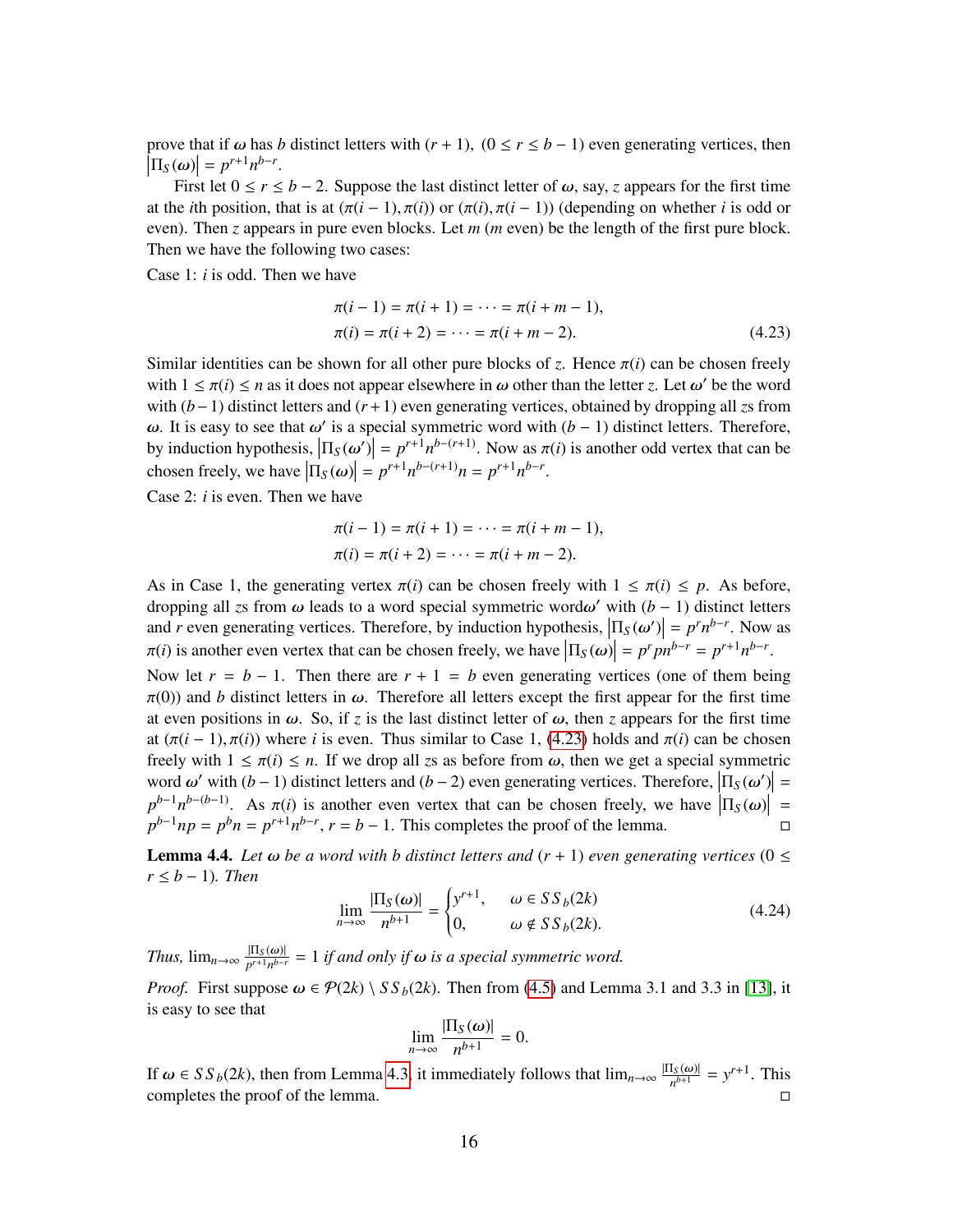<span id="page-16-3"></span>Lemma 4.5. *Let*

$$
Q_{k,4}^{b} = |\{(\pi_1, \pi_2, \pi_3, \pi_4) : \ell(\pi_i) = 2k; \pi_i, 1 \le i \le 4 \text{ jointly- and cross-matched with} \qquad (4.25)
$$

*b* distinct edges or *b* distinct letters across all 
$$
(\pi_i)_{1 \leq i \leq 4}
$$
 }. (4.26)

*Then there exists a constant C, such that,*

<span id="page-16-4"></span><span id="page-16-1"></span>
$$
Q_{k,4}^b \le C n^{b+2} \,. \tag{4.27}
$$

This was proved for the Wigner link function in Lemma 4.2 in [\[13\]](#page-50-3). The arguments in that proof can be used for the *S* link function here as  $1 \leq \pi(2i) \leq p$  and  $1 \leq \pi(2i-1) \leq n$ , and p and *n* are comparable for large *n*. We omit the details.

### <span id="page-16-0"></span>4.3.1 Proof of Theorem [2.1](#page-4-0) and Remark [2.2](#page-5-1)

*Proof of Theorem [2.1](#page-4-0) .* (a) We make use of Lemma [4.2](#page-10-1) and use the notion of words and circuits in order to calculate the moments. We break the proof into a few steps.

Step 1: (Reduction to mean zero) Consider the zero mean matrix  $\widetilde{Z} = ((y_{ij} - \mathbb{E}y_{ij}))$ . Now

$$
n \mathbb{E}[(y_{ij} - \mathbb{E}y_{ij})^{2k}] = n \mathbb{E}[y_{ij}^{2k}] + n \sum_{t=0}^{2k-1} {2k \choose t} \mathbb{E}[y_{ij}^t] (\mathbb{E}y_{ij})^{2k-t}.
$$
 (4.28)

The first term of the r.h.s. equals  $g_{2k}(i/p, j/n)$  by [\(2.1\)](#page-4-3). The second term is tackled as follows:

For 
$$
t \neq 2k - 1
$$
,  $n \mathbb{E}[y_{ij}^t] (\mathbb{E}y_{ij})^{2k-t} = (n^{\frac{1}{2k-t}} \mathbb{E}y_{ij})^{2k-t} \mathbb{E}[y_{ij}^t]$   
\n $\xrightarrow{n \to \infty} 0$ , by condition (2.2).  
\nFor  $t = 2k - 1$ ,  $n \mathbb{E}[y_{ij}^{2k-1}] \mathbb{E}y_{ij} = (\sqrt{n} \mathbb{E}[y_{ij}^{2k-1}] ) (\sqrt{n} \mathbb{E}y_{ij})$   
\n $\xrightarrow{n \to \infty} 0$ , by condition (2.2).

Hence from [\(4.28\)](#page-16-1), we see condition [\(2.1\)](#page-4-3) is true for the matrix  $\widetilde{Z}$ . Similarly we can show that [\(2.2\)](#page-4-4) is true for  $\widetilde{Z}$ . Hence, Assumption A holds for the matrix  $\widetilde{Z}$ .

Now from Lemma [4.1,](#page-10-3)

$$
L^{4}(F^{Sz}, F^{Sz}) \leq \frac{2}{p^{2}} (\text{Tr}(ZZ^{T} + \widetilde{ZZ}^{T})) (\text{Tr}[(Z - \widetilde{Z})(Z - \widetilde{Z})^{T}])
$$
  
 
$$
\leq \frac{2}{p} \Big( \sum_{i,j} (2y_{ij}^{2} + (\mathbb{E}y_{ij})^{2} - 2y_{ij} \mathbb{E}y_{ij}) \Big) \Big( \frac{1}{p} \sum_{i,j} (\mathbb{E}y_{ij})^{2} \Big).
$$
 (4.29)

The second factor of the rhs in [\(4.29\)](#page-16-2) is bounded by

$$
n(\sup_{i,j} \mathbb{E}y_{ij})^2 = (\sup_{i,j} \sqrt{n} \mathbb{E}y_{ij})^2 \to 0 \text{ as } n \to \infty \text{ by (2.2)}.
$$

Now it can be seen applying Borel-Cantelli lemma that  $\frac{1}{p}\sum_{j} (y_{ij}^2 - \mathbb{E}[y_{ij}^2]) \to 0$  a.s. as  $p \to \infty$ *i*, *j* (proof is given in Section [6\)](#page-45-0). Also  $\mathbb{E}[\frac{1}{n}]$  $\frac{1}{p}$   $\sum_{ij} y_{ij}^2$   $\rightarrow$   $\int_{[0,1]^2} g_2(x, y) dx dy$ . Hence,

<span id="page-16-2"></span>
$$
\mathbb{P}[\{\omega; \limsup_{p} \frac{1}{p} \sum_{i,j} y_{ij}^2(\omega) = \infty\}] = 0.
$$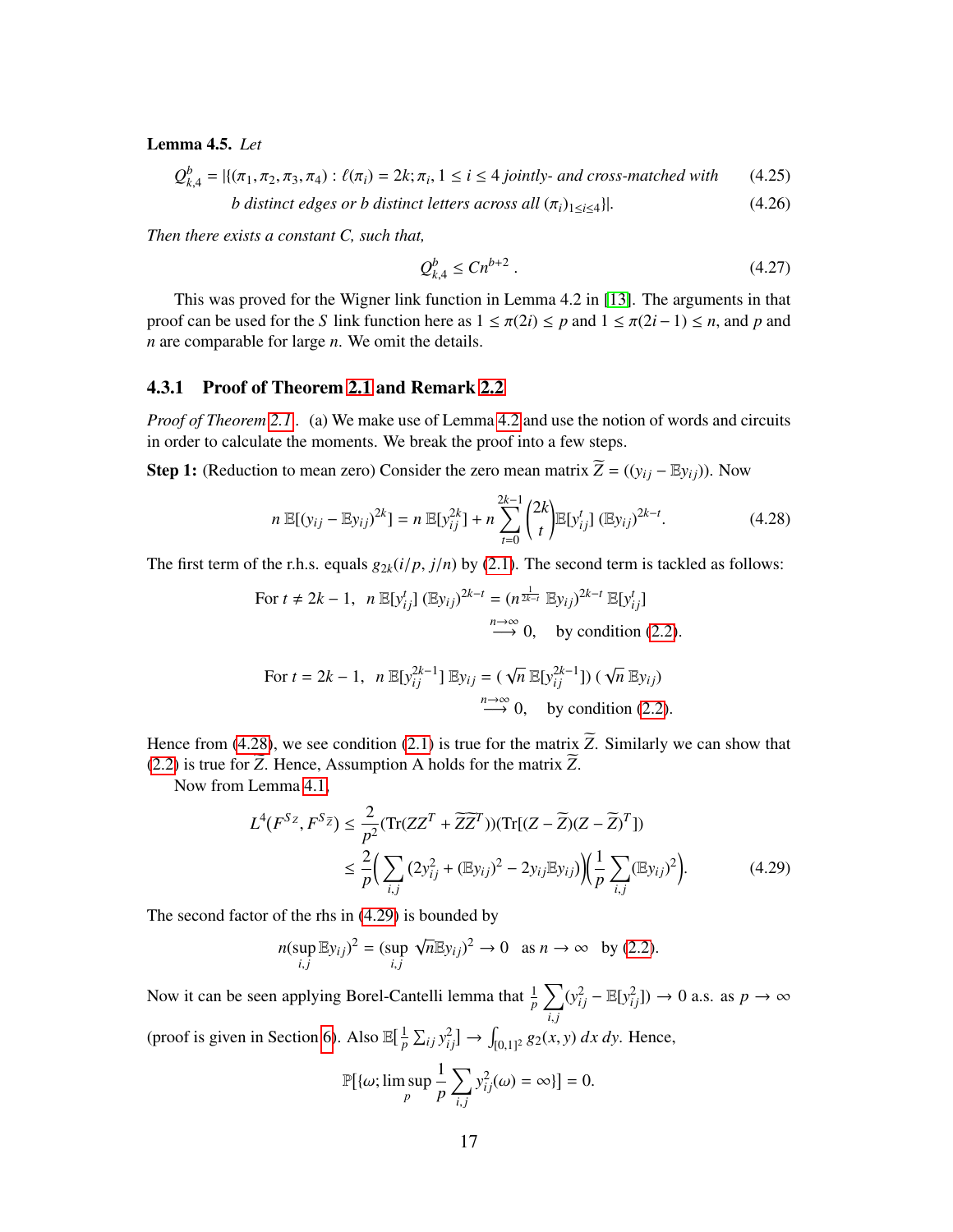Therefore the first term of the rhs in [\(4.29\)](#page-16-2) also tends to zero a.s. Hence, the LSD of  $S_Z$  and  $S_{\tilde{Z}}$ are same a.s. Thus we can assume that the entries of *Z* have mean 0.

We will now verify the conditions (i), (ii) and (iii) of Lemma [4.2.](#page-10-1)

**Step 2:** (Verification of the fourth moment condition for  $S_Z$ ) Observe that

$$
\frac{1}{p^4} \mathbb{E}[\text{Tr}(ZZ^T)^k - \mathbb{E}(\text{Tr}(ZZ^T)^k)]^4 = \frac{1}{p^4} \sum_{\pi_1, \pi_2, \pi_3, \pi_4} \mathbb{E}[\Pi_{i=1}^4 (Y_{\pi_i} - \mathbb{E}Y_{\pi_i})]. \tag{4.30}
$$

If  $(\pi_1, \pi_2, \pi_3, \pi_4)$  are not jointly-matched, then one of the circuits has a letter that does not appear elsewhere. Hence by independence and mean zero assumption,  $\mathbb{E}[\Pi_{i=1}^4(Y_{\pi_i} - \mathbb{E}Y_{\pi_i})] = 0$ . If  $(\pi_1, \pi_2, \pi_3, \pi_4)$  are not cross-matched, then one of the circuits say  $\pi_j$  is only self-matched. Then<br>we have  $\mathbb{E}[Y] = \mathbb{E}[Y] = 0$ . So again we have  $\mathbb{E}[\Pi^4 (X] = \mathbb{E}[Y]] = 0$ . we have  $\mathbb{E}[Y_{\pi_j} - \mathbb{E}Y_{\pi_j}] = 0$ . So again we have  $\mathbb{E}[\Pi_{i=1}^4(Y_{\pi_i} - \mathbb{E}Y_{\pi_i})] = 0$ .<br>So we consider only simplify  $(\pi, \pi, \pi, \pi)$  that are isintly and areas

So we consider only circuits  $(\pi_1, \pi_2, \pi_3, \pi_4)$  that are jointly- and cross-matched. Here each circuit is of length 2*k*, so the total number of edges (*L*− values) is 8*k*. As the circuits are at least pair-matched, the number of distinct edges is at most 4*k*.

Suppose  $\pi_i$  has  $k_i$  distinct letters,  $1 \le i \le 4$  with  $k_1 + k_2 + k_3 + k_4 = b$ . Suppose the *j*th distinct letter appears *s*<sub>*j*</sub> times across  $\pi_1$ ,  $\pi_2$ ,  $\pi_3$ ,  $\pi_4$  and first at the *i<sub>j</sub>*−th position. Let *b*<sub>1</sub> and *b*<sub>2</sub> (*b*<sub>1</sub> + *b*) be respectively the number of even and odd s's denoted by *s*<sub>1</sub> s<sub>1</sub>  $(b_1 + b_2 = b)$  be respectively the number of even and odd  $s_i$ 's, denoted by  $s_{i_1}, s_{i_2}, \ldots, s_{i_{b_1}}$  and  $s_{i_{b_1+1}}, s_{i_{b_1+2}}, \ldots, s_{i_{b_2}}$ . Each term can then be written as

$$
\frac{1}{p^4}\sum_{b=1}^{4k}p^{-b_1}p^{-(b_2-\frac{1}{2})}\prod_{j=1}^{b_1}g_{s_{i_j},n}(\pi(i_j-1)/p,\pi(i_j)/n)\prod_{m=b_1+1}^{b_1+b_2}n^{\frac{b_2-(1-1/2)}{b_2}}\mathbb{E}[y_{\pi(i_m-1)\pi(i_m)}^{s_{im}}].
$$

We note that  $g_{s_{i_j},n} \to g_{s_{i_j}}$  for all  $1 \leq j \leq b_1$ . Therefore, the sequence  $||g_{s_{i_j},n}||$  is bounded by  $j^{\mu}$   $\sigma_{\mu}$   $j^{\mu}$   $\sigma_{\mu}$   $j^{\mu}$   $\sigma_{\mu}$   $\sigma_{\mu}$   $\sigma_{\mu}$   $\sigma_{\mu}$   $\sigma_{\mu}$   $\sigma_{\mu}$   $\sigma_{\mu}$   $\sigma_{\mu}$ a constant *M*<sup>*j*</sup>. Also as  $\frac{b_2-(1-1/2)}{b_2} < 1$ , by [\(2.2\)](#page-4-4), we have  $n^{\frac{b_2-(1-1/2)}{b_2}} \mathbb{E}[y_{\pi(i)}^{s_{im}}]$  $\left[\frac{s_{im}}{\pi(i_m-1)\pi(i_m)}\right]$  is bounded by 1 for *n* large when  $b_1 + 1 \le m \le b_1 + b_2$ . Let

$$
M' = \max_{b_1 + b_2 = b} \{M_t, 1 : 1 \le t \le b_1\} \text{ and } M'_0 = \max\{M'^b : 1 \le b \le 2k\}.
$$

By [\(4.5\)](#page-8-0) and Lemma [4.5,](#page-16-3) the number of such circuits that have *b* distinct letters  $(b = 1, \ldots, k)$ is bounded by  $C_1 n^{b+2}$  for some constant  $C_1 > 0$ . Therefore with  $C_2 = y^{b+2}C_1$ ,

$$
\frac{1}{p^4} \mathbb{E}[\text{Tr}(ZZ^T)^k - \mathbb{E}(\text{Tr}(ZZ^T)^k)]^4 \leq C_2 M_0' \sum_{b=1}^{4k} \frac{1}{p^{b+3\frac{1}{2}}} p^{b+2} = O(p^{-\frac{3}{2}}).
$$

This completes the proof of Step 2.

Step 3: (Verification of the first moment condition (i) of Lemma [4.2\)](#page-10-1) By Lemma [4.2](#page-10-1) and the previous step, it is now enough to show that for every  $k \ge 1$ ,  $\lim_{n \to \infty}$ 1  $\frac{1}{p}$  E[Tr( $ZZ^T$ )<sup>k</sup>] exists and is given by  $\beta_k(\mu')$  for each  $k \ge 1$ . First note that, we can write [\(4.1\)](#page-7-0) as

<span id="page-17-0"></span>
$$
\lim_{n \to \infty} \frac{1}{p} \mathbb{E}[Tr(ZZ^T)^k] = \lim_{n \to \infty} \sum_{b=1}^k \Big[ \frac{1}{p} \sum_{\omega \in SS_b(2k)} \sum_{\pi \in \Pi(\omega)} \mathbb{E}(Y_{\pi}) + \frac{1}{n} \sum_{\omega \notin SS(2k)} \sum_{\pi \in \Pi(\omega)} \mathbb{E}(Y_{\pi}) \Big].
$$
\n
$$
= T_1 + T_2.
$$
\n(4.31)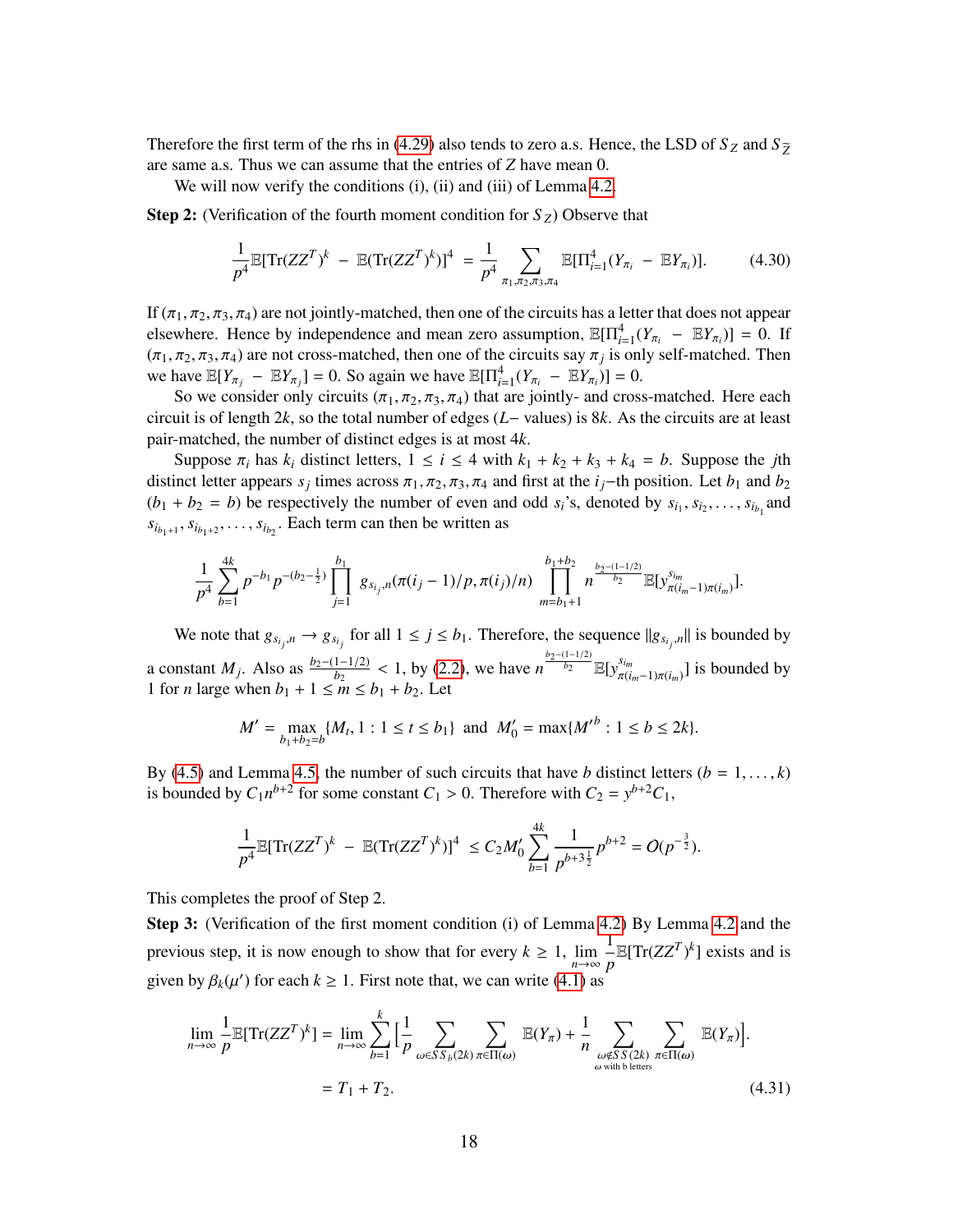Suppose that  $\omega$  has *b* distinct letters and let  $\pi \in \Pi_S(\omega)$ . Suppose the *j*th new letter appears at the  $(\pi(i_i-1), \pi(i_i))$ −th position for the first time,  $1 \leq j \leq b$ . Let *D* denote the set of all distinct generating vertices. Thus  $|D| \le (b+1)$ .

Suppose  $\omega$  has *b* distinct letters but does not belong to *SS(2k)*. Then from Lemma [4.4,](#page-15-1)  $|D| \leq b$ . Hence  $\omega$ , and as a consequence,  $T_2$  has no contribution to [\(4.31\)](#page-17-0).

Now suppose  $\omega \in SS_b(2k)$  with  $(r + 1)$  even generating vertices. By Lemma [4.4,](#page-15-1)  $\omega$  has (*b* + 1) distinct generating vertices. For each  $j \in \{1, 2, ..., b\}$  denote  $(\pi(i_j - 1), \pi(i_j))$  as  $(t_j, l_j)$ .<br>Then  $t_i = \pi(0)$  and  $l_i = \pi(1)$ . It is easy to see that any distinct  $(t_i, l_i)$  corresponds to a distinct Then  $t_1 = \pi(0)$  and  $l_1 = \pi(1)$ . It is easy to see that any distinct  $(t_j, l_j)$  corresponds to a distinct letter in  $\omega$ . Suppose the *i*<sup>th</sup> new letter appears s, times in  $\omega$ . Clearly all the s, are even. So the letter in  $\omega$ . Suppose the *j*th new letter appears  $s_j$  times in  $\omega$ . Clearly all the  $s_j$  are even. So the total contribution of this  $\omega$  to  $T_s$  in  $(4, 31)$  is: total contribution of this  $\omega$  to  $T_1$  in [\(4.31\)](#page-17-0) is:

<span id="page-18-1"></span>
$$
\frac{1}{p n^b} \sum_{S} \prod_{j=1}^{b} g_{s_j,n}(t_j/p, l_j/n)
$$
\n(4.32)

Recall that there are  $(r+1)$  even generating vertices in *D* with range between 1 and *p*, and  $(b-r)$ vertices (odd generating) with range between 1 and *n*. So as  $n \to \infty$ , [\(4.32\)](#page-18-1) converges to

<span id="page-18-3"></span><span id="page-18-0"></span>
$$
y^{r} \int_{[0,1]^{b+1}} \prod_{j=1}^{b} g_{k_j}(x_{t_j}, x_{t_j}) \prod_{i \in S} dx_i.
$$
 (4.33)

Hence we obtain

$$
\lim_{p \to \infty} \frac{1}{p} \mathbb{E}[\text{Tr}\, S^k] = \sum_{b=1}^k \sum_{r=0}^{b-1} \sum_{\substack{\pi \in S \, S_b(2k) \\ \text{with } (r+1) \\ \text{even generating vertices}}} y^r \int_{[0,1]^{b+1}} \prod_{j=1}^b g_{k_j}(x_{t_j}, x_{l_j}) \prod_{i \in S} dx_i. \tag{4.34}
$$

This completes the verification of the first moment condition.

Step 4: (Uniqueness of the measure) We have obtained

$$
\gamma_k = \lim_{p \to \infty} \frac{1}{p} \mathbb{E}[\text{Tr}(S)^k] \le \sum_{b=1}^k \sum_{r=0}^{b-1} \sum_{\substack{\sigma \in SS_b(2k) \\ \text{with } (r+1) \\ \text{even generating vertices}}} y^r M_{\sigma}
$$

Let  $c = \max(y, 1)$ . Then

<span id="page-18-2"></span>
$$
\gamma_k \leq \sum_{\sigma \in SS(2k)} c^k M_{\sigma} \leq \sum_{\sigma \in \mathcal{P}(2k)} c^k M_{\sigma} = c^k \alpha_k.
$$

As  $\{\alpha_k\}$  satisfies Carleman's condition,  $\{\gamma_k\}$  also does so. By Lemma [4.2,](#page-10-1) we see that there exists a measure  $\mu$  with moments  $\{\gamma_k\}_{k\geq 1}$  such that  $\mu_{S_Z}$  converges a.s. to  $\mu$ . This completes the proof of part (a) proof of part (a).

(b) From Lemma [4.1,](#page-10-3) we have

$$
L^{4}(F^{S}, F^{Sz}) \leq \frac{2}{p^{2}} (\text{Tr}(XX^{T} + ZZ^{T})) (\text{Tr}[(X - Z)(X - Z)^{T}])
$$
  
= 
$$
\frac{2}{p} \Big( 2 \sum_{i,j} y_{ij}^{2} + \sum_{ij} x_{ij}^{2} \mathbf{1}_{[|x_{ij}| > t_{n}]} \Big) \Big( \frac{1}{p} \sum_{ij} x_{ij}^{2} \mathbf{1}_{[|x_{ij}| > t_{n}]} \Big).
$$
 (4.35)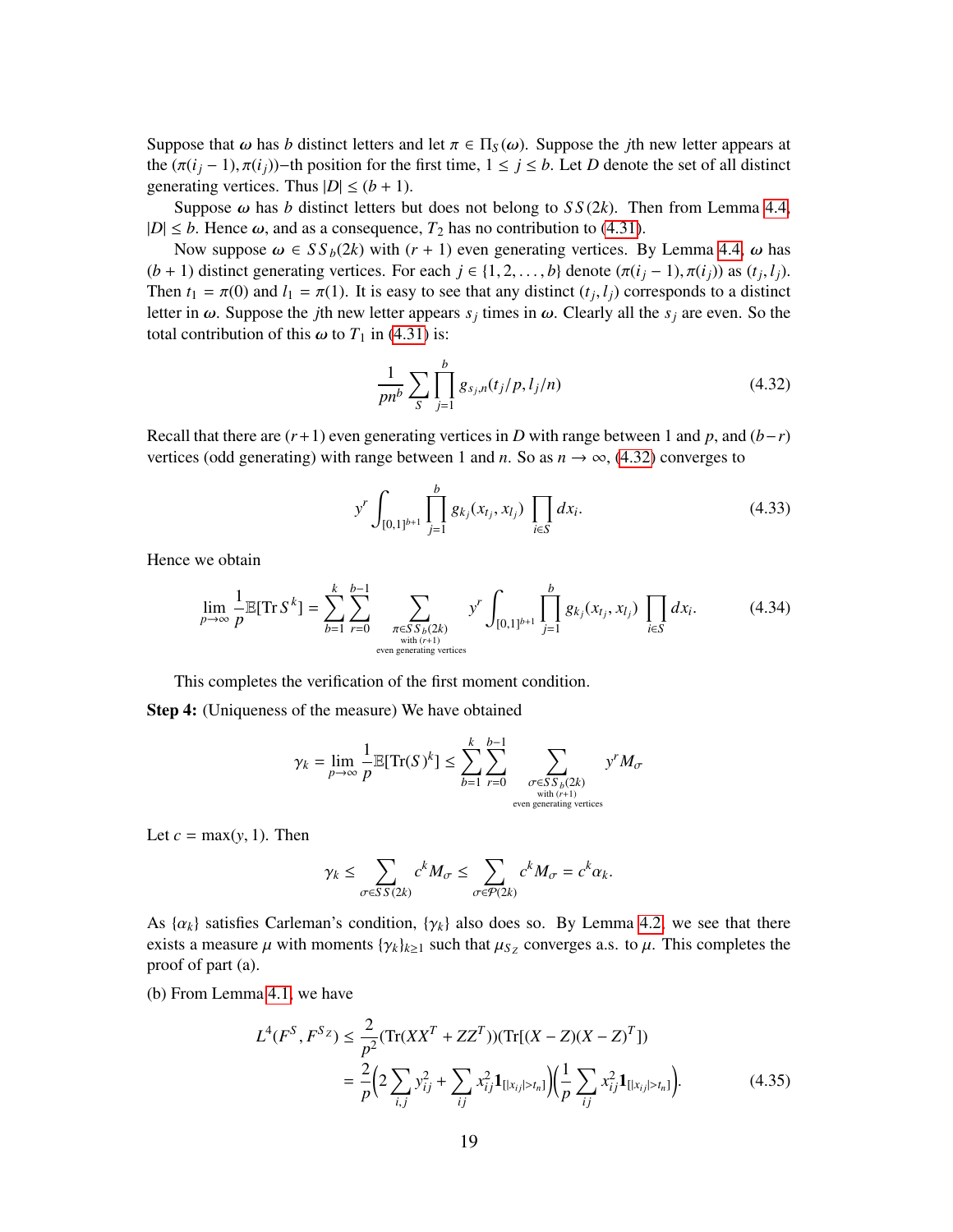The second factor in the above equation tends to zero a.s. (or in probability) as  $n \to \infty$  due to the condition [\(2.3\)](#page-4-2). Now  $\frac{1}{p}$  $\sum (y_{ij}^2 - \mathbb{E}[y_{ij}^2]) \rightarrow 0$  a.s. (see Section [6\)](#page-45-0) and  $\mathbb{E}[\frac{1}{p}]$  $\frac{1}{p}$   $\sum_{ij} y_{ij}^2$   $\rightarrow$ 

 $\int_{[0,1]^2} g_2(x, y) dx dy$ , and hence is finite. This implies that  $\frac{1}{p} \sum_{i,j} y_{ij}^2$  is bounded a.s. Therefore the first factor in (4.35) is bounded a.s. and thus the rhs of (4.35) tends to 0 as *n*  $n \to \infty$ the first factor in [\(4.35\)](#page-18-2) is bounded a.s. and thus the rhs of (4.35) tends to 0 as  $p, n \to \infty$ .<br>From the discussion above, we infer that the FSD of *XX<sup>T</sup>* converges to the prob-

From the discussion above, we infer that the ESD of  $XX<sup>T</sup>$  converges to the probability measure  $\mu$  a.s. (or in probability). This completes the proof of the theorem.

*Proof of Remark [2.2](#page-5-1).* In the case  $p = n$ , if  $\{g_{2k,n}\}\$ are symmetric functions, then the assumption on the entries of  $X_n$  are no different from that on the entries of  $W_n$  in Theorem 2.1 of [\[13\]](#page-50-3). Now from [\(4.34\)](#page-18-0), and equation (4.11) in [\[13\]](#page-50-3) we see that  $\mathbb{E}[Y^k] = \mathbb{E}[Y'^{2k}], k \ge 1$ .<br>However observe that even though  $\{g_k\}$ , ken not symmetric for every *n* 

However observe that even though  ${g_{2k,n}}$  are not symmetric for every *n*, the functions  ${g_{2k}}$ are symmetric and hence  $\mathbb{E}[Y^k] = \mathbb{E}[Y^{2k}], k \ge 1$  still holds, (see [\(4.34\)](#page-18-0)) as the limiting moments<br>depend only on  $\{g_k\}$ . Therefore, by the uniqueness criterion of a probability distribution via depend only on {*g*2*k*}. Therefore, by the uniqueness criterion of a probability distribution via moments, we have  $Y \stackrel{\mathcal{D}}{=} Y'^2$ . As the limiting moments ([\(4.34\)](#page-18-0)) depend on {*g*<sub>2*k*</sub>} and lim *p*/*n*, if  $p/n \to 1$ , and {*g*<sub>2*k*</sub>} are symmetric, we have  $Y \stackrel{\mathcal{D}}{=} Y'^2$ .

*Proof of Remark* [2.1.](#page-5-2) Consider  $k = mt$  for some  $t \ge 1$ . Then from [\(4.34\)](#page-18-0), we have

$$
\beta_k(\mu) = \sum_{b=1}^k \sum_{r=0}^{b-1} \sum_{\substack{\pi \in S \, S \, b(2k) \\ \text{with } (r+1) \\ \text{even generating vertices}}} y^r \int_{[0,1]^{b+1}} \prod_{j=1}^b g_{k_j}(x_{t_j}, x_{l_j}) \prod_{i \in S} dx_i.
$$
 (4.36)

Recall that  $\pi$  in the above expression could be described as a word in  $S S_b(2k)$  with ( $r + 1$ ) even generating vertices. Let us focus on words  $\omega \in SS_t(2k)$  with *t* distinct letters and where each letter appears 2*m* times in pure even blocks. Clearly  $\omega$  has only one even generating vertex  $\pi(0)$ . Therefore as  $n \to \infty$ , the contribution of  $\omega$  in the limiting moment is (see [\(4.33\)](#page-18-3)):

<span id="page-19-1"></span>
$$
\int_{[0,1]^{t+1}} g_{2m}(x_0, x_1) g_{2m}(x_0, x_2) \cdots g_{2m}(x_0, x_t) dx_0 dx_1 \cdots dx_t = \int_{[0,1]} (f_{2m}(x_0))^t dx_0.
$$
 (4.37)

Next, observe that the number of such words

<span id="page-19-2"></span><span id="page-19-0"></span>
$$
\frac{1}{t!} \binom{mt}{m} \binom{mt-t}{m} \cdots \binom{m}{m} = \frac{1}{t!} \frac{(mt)!}{(m!)^t}.
$$
\n(4.38)

Since the integrand in [\(4.36\)](#page-19-0) is non-negative, using [\(4.37\)](#page-19-1) and [\(4.38\)](#page-19-2), we have

$$
\beta_k(\mu) > \frac{1}{t!} \frac{(mt)!}{(m!)^t} \int_{[0,1]} (f_{2m}(x_0))^t dx_0.
$$
  
= 
$$
\frac{(mt)!}{t!} \int_{[0,1]} \left(\frac{f_{2m}(x_0)}{m!}\right)^t dx_0 > c \frac{(mt)!}{t!}, \ k = mt.
$$

Therefor for *t* sufficiently large (with  $k = mt$ ),

 $(\beta_k(\mu))^{1/k} > K t^{\eta}$  for some constant  $K > 0$  and  $\eta > 0$ .

Therefore  $(\beta_k(\mu))^{1/k} \to \infty$  as  $k = mt \to \infty$ . Hence  $\mu$  has unbounded support.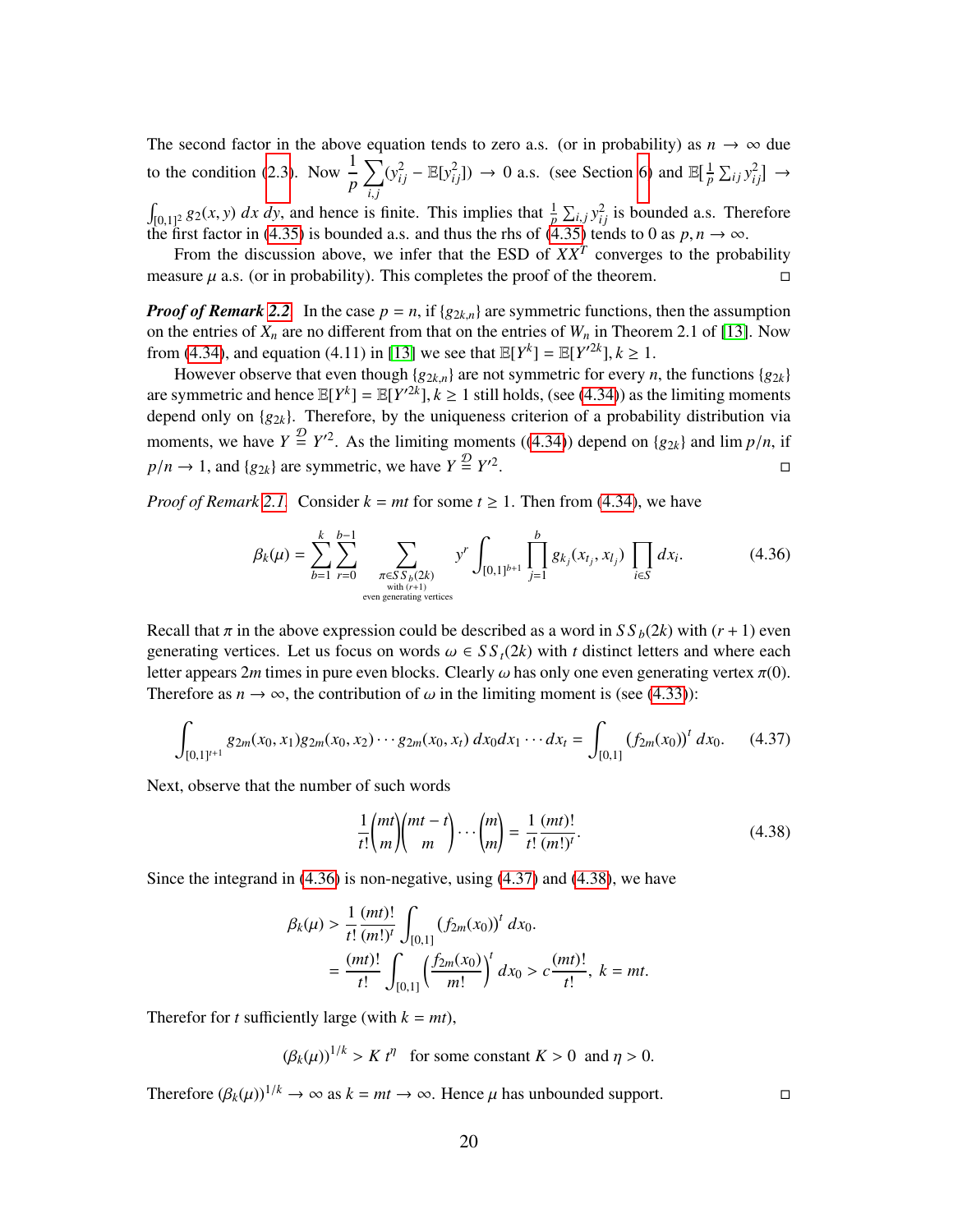Moments of the variance profile matrices: Now we give a description of the moments of LSD ν for *<sup>S</sup>* matrices with variance profile. From Step 3 in the proof of Theorem [2.1,](#page-4-0) for each word in  $SS_b(2k)$  with  $(r + 1)$  even generating vertices and where the distinct letters appear  $s_1, s_2, \ldots, s_b$ times, its contribution to the limiting moments is (see [\(4.33\)](#page-18-3))

$$
y^{r} \int_{[0,1]^{b+1}} \prod_{j=1}^{b} \sigma^{sj}(x_{t_j}, x_{t_j}) \prod_{i \in S} dx_{i} \prod_{j=1}^{b} C_{s_j},
$$

where  $(t_j, l_j)$  denotes the position of the first appearance of the *j*th distinct letter in the word.<br>Hence the *k*th moment of *y* is Hence the  $k$ th moment of  $\nu$  is

$$
\beta_k(\nu) = \sum_{b=1}^k \sum_{r=0}^{b-1} \sum_{\substack{\pi \in SS_b(2k) \\ \text{with } (r+1) \\ \text{even generating vertices}}} y^r \int_{[0,1]^{b+1}} \prod_{j=1}^b \sigma^{s_j}(x_{t_j}, x_{t_j}) dx_i \prod_{j=1}^b C_{s_j}.
$$

## <span id="page-20-0"></span>4.4 Hypergraphs, Noiry-words and *S S* (2*k*)

The distribution of the *S* matrix with triangular i.i.d. entries, was studied in [\[6\]](#page-50-4) and [\[20\]](#page-51-4), where the authors used the concepts of *Hypergraphs* and *words*, which we call *Noiry words* here. In Section [4.2.3,](#page-11-1) we discussed the triangular i.i.d. cases and showed how Theorem [2.1](#page-4-0) is used in this situation. We also described the limiting moments via  $SS(2k)$  partitions. Now we verify that the moments that we have obtained are identical with those obtained in [\[6\]](#page-50-4) and [\[20\]](#page-51-4).

**Definition 4.2.** Let G be a graph with vertex set V. Let  $\pi$  and  $\tau$  be partitions, respectively, of V and the edge set. Then the hypergraph  $H(\pi, \tau)$  is a graph with vertex set  $G_{\pi}$  (i.e.  $\pi$ ) and edges  ${E_W; W \in \tau}$ , where each edge  $E_W$  is the set of blocks  $J \in \pi$  such that at least one edge of  $G_\pi$ starting or ending at *J* belongs to *W*. Further if no two of the edges can have more than one common vertex, then  $H(\pi, \tau)$  is said to be a *hypergraph with no cycles*.

For details on Hypergraphs, see Sections 5.3 and 12.3.2 in [\[6\]](#page-50-4) and [\[7\]](#page-50-13). In [\[6\]](#page-50-4), their equation (22) describes the moments of the LSD of *S* as a sum on *Hypergraphs with no cycle*.

<span id="page-20-1"></span>**Lemma 4.6.** *For every word*  $ω ∈ S S<sub>b</sub>(2k)$ *, there exists partitions*  $π, τ ∈ P(k)$  *such that there is a unique hypergraph H*( $\pi$ ,  $\tau$ ) *which has no cycle with*  $|\pi| + |\tau| = b + 1$ *. The converse is also true.* 

*Proof.* Let  $\omega \in SS_b(2k)$  with  $(r + 1)$  and  $(b - r)$  even and odd generating vertices respectively. Suppose the even and the odd generating vertices are respectively  $\pi(i_{t_0}) = \pi(0), \pi(i_{t_1}), \ldots, \pi(i_{t_r})$ <br>and  $\pi(i) = \pi(1), \pi(i)$  and  $\pi(i) = \pi(i)$  and  $\pi(i) = \pi(i)$  and  $\pi(i) = \pi(1), \pi(i) = \pi(i)$ and  $\pi(i_{m_1}) = \pi(1), \pi(i_{m_2}), \dots, \pi(i_{m_{b-r}})$ . Let  $V_j = {\pi(2i) : \pi(2i) = \pi(i_{t_j}), 1 \le i \le k}, 0 \le j \le r$  and  $W_j = {\pi(2i-1) : \pi(2i-1) = \pi(i-1) + \pi(j-1) \le j \le k}$ . Let  $V_j = {\pi(2i) : \pi(2i-1) = \pi(i-1) + \pi(j-1) \le j \le k}$ .  $W_j = \{\pi(2i-1) : \pi(2i-1) = \pi(i_{m_j}), 1 \le i \le k\}, 1 \le j \le (b-r)$ . Clearly,  $\sigma = \{V_j; 0 \le j \le r\}$ <br>and  $\tau = \{W_j : 1 \le j \le (b-r)\}$  are two partitions of 1.2  $k!$ . Therefore, we can construct a and  $\tau = \{W_j; 1 \le j \le (b - r)\}\$  are two partitions of  $\{1, 2, ..., k\}$ . Therefore, we can construct a hypergraph  $H(\tau, \tau)$  where  $\tau$  is the vertex set and  $\{F_{\tau\tau}: W \in \tau\}$  is the edge set (see (4.6)) hypergraph  $H(\sigma, \tau)$  where  $\sigma$  is the vertex set and  $\{E_W; W \in \tau\}$  is the edge set (see [\(4.6\)](#page-20-1)).

Now suppose if possible,  $H(\sigma, \tau)$  has a cycle. That means by construction, there exists  $a, b \ (a \neq b) \in \{1, 2, \ldots, (b - r)\}\$  and  $q, l \ (q \neq l) \in \{0, 1, \ldots, r\}$  such that  $V_q, V_l \in W_a \cap W_b$ . That is, there are edges  $(\pi(k_1 - 1), \pi(k_1)), (\pi(k_2 - 1), \pi(k_2)), (\pi(k_3 - 1), \pi(k_3)), (\pi(k_4 - 1), \pi(k_4))$  with  $k_i, 1 \le i \le 4$  odd such that  $\pi(k_1 - 1) \in V_q$ ,  $\pi(k_1) \in W_a$ ,  $\pi(k_2 - 1) \in V_q$ ,  $\pi(k_2) \in W_b$ ,  $\pi(k_3 - 1) \in V_s$ <br>*V*<sub>i</sub>  $\pi(k_4) \in W_s$  and  $\pi(k_5 - 1) \in V_s$ ,  $\pi(k_6) \in W_s$ . As the positions  $(\pi(k_6 - 1) \pi(k_6) \in -1)$  and  $\pi(k_6 - 1) \in V_s$  $V_l$ ,  $\pi(k_3) \in W_a$  and  $\pi(k_4 - 1) \in V_l$ ,  $\pi(k_4) \in W_b$ . As the positions  $(\pi(k_i - 1), \pi(k_i), i = 1, 2, 3, 4$ <br>are all distinct, there are four distinct letters that appear at these four positions in  $\omega$ . Without are all distinct, there are four distinct letters that appear at these four positions in  $\omega$ . Without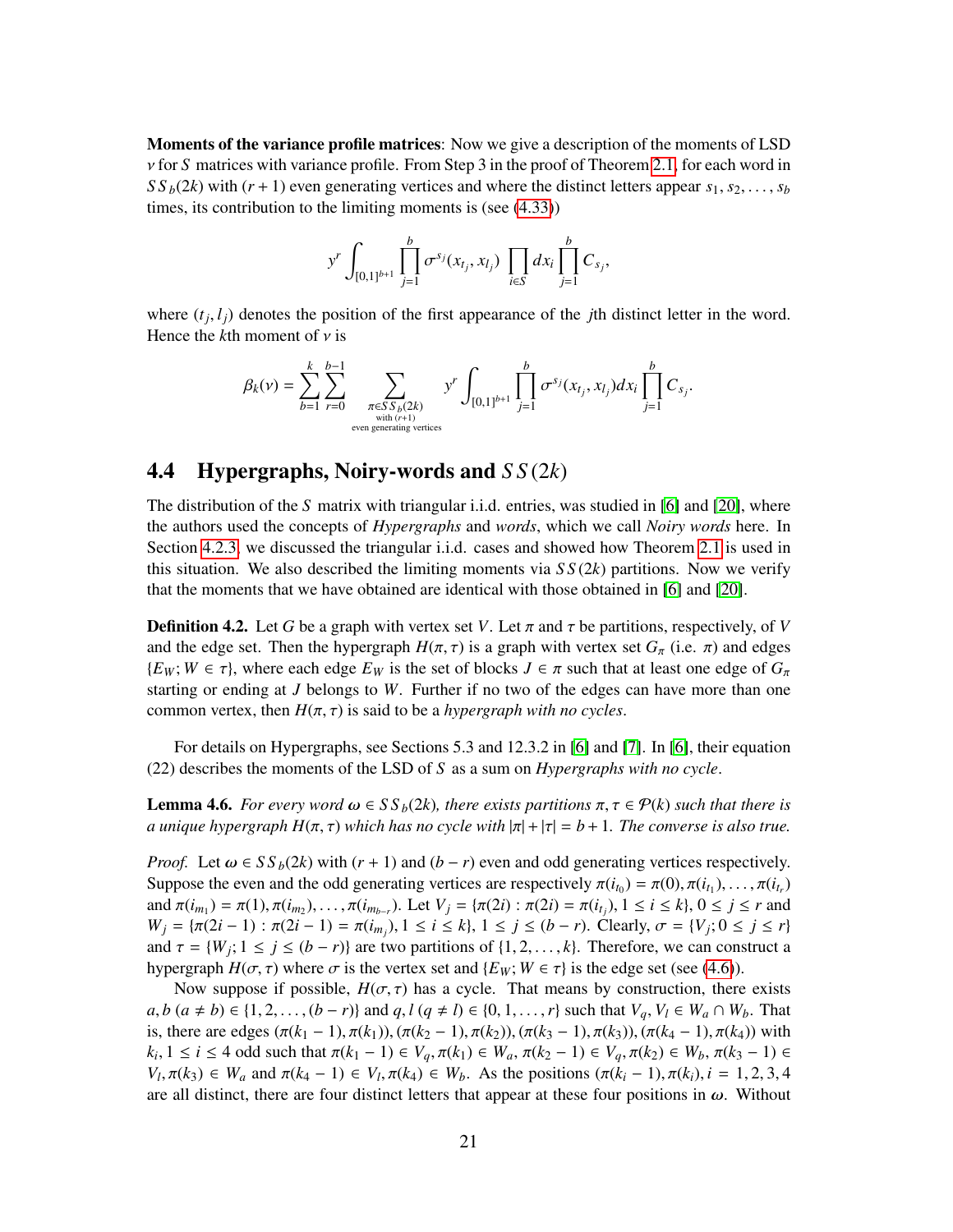loss of generality suppose, from left to right  $(\pi(k_4 - 1), \pi(k_4))$  is the rightmost (among the four positions mentioned above) in  $\omega$ . Since  $\pi(k_4-1) \in V_l$  and  $\pi(t_l)$  comes before  $\pi(k_4-1)$ , it cannot be chosen freely. Using a similar argument,  $\pi(k_4)$  also cannot be chosen freely. Also they have been chosen as generating vertices of three different letters that have appeared in the positions  $(\pi(k_i-1), \pi(k_i))$ ,  $1 \le i \le 3$ . Using Lemma [4.4,](#page-15-1) this is not possible as the letter at  $(\pi(k_4-1), \pi(k_4))$ is different from the previous three letters. Thus  $H(\sigma, \tau)$  does not have a cycle. Moreover, it is evident by construction that every special symmetric word we get a unique  $H(\sigma, \tau)$  without any cycles.

Conversely, suppose  $H(\sigma, \tau)$  is a hypergraph with no cycle and  $|\sigma| + |\tau| = b + 1$ . We form a word of length 2*k* from it in the following manner. Now  $\sigma, \tau \in \mathcal{P}(k)$ . Let  $\sigma = \{V_0, V_1, \ldots, V_r\}$  and  $\tau = \{W_1, \ldots, W_{b-r}\}$  (as  $|\sigma| + |\tau| = b + 1$ ). Then we choose the even vertices  $\pi(2i), 0 \le i \le k - 1$ from  $\sigma$  and odd vertices  $\pi(2i - 1), 1 \le i \le k$  from  $\tau$  and  $\pi(i) = \pi(j)$  if *i* and *j* belong to the same block of  $\sigma$  or  $\tau$  (depending on *i* and *j* both being even or odd respectively). Thus we get a word  $\omega$  of length 2*k* whose even and odd generating vertices are  $\{\pi(\min\{V_s\})\}_{0\leq s\leq r}$  and  ${\pi(\min\{W_t\})}_{1\leq t\leq (b-r)}$  respectively. Thus there are *b* distinct letters in  $\omega$ . Now as  $H(\sigma, \tau)$  does not have a cycle, using the same arguments as the previous paragraph, it can be shown that all the generating vertices can be chosen freely. This can happen only if the word is special symmetric. Thus we obtain  $\omega \in S S_b(2k)$  with  $(r + 1)$  even generating vertices. It is easy to see that two hypergaphs with no cycle cannot give rise to the same special symmetric word.

Hence there is a one-one correspondence between special symmetric words and hypergraphs with no cycles. This completes the proof of this lemma.

Thus we see that [\(4.13\)](#page-12-1) can be written as

<span id="page-21-0"></span>
$$
\beta_k(\mu) = \sum_{r=0}^{k-1} \sum_{\substack{\pi \in SS(2k) \\ \text{with } (r+1) \\ \text{even generating vertices} \\ r=0}} y^r C_\pi
$$
\n
$$
= \sum_{r=0}^{k-1} \sum_{\substack{\sigma \in \mathcal{P}(k) \\ \text{with } r+1 \text{ blocks } H(\sigma,\tau) \text{ has no cycle}}} y^r C_\pi
$$
\n
$$
(4.39)
$$

where  $W_i$  are the blocks of  $\tau$  and  $f$  is some function determined by  $(C_{2k})_{k>1}$  (and not necessarily multiplicative in the sense of partitions.) Therefore, when the entries satisfy [\(4.12\)](#page-11-0), using [\(4.39\)](#page-21-0) and Remark [2.1,](#page-5-2) we obtain the conclusions of Theorem 3.2 of [\[6\]](#page-50-4). As this is a special case (as the entries are iid for every *n*) of our result, Theorem [2.1,](#page-4-0) it indeed generalises Theorem 3.2 of [\[6\]](#page-50-4).

In Proposition 3.1 in [\[20\]](#page-51-4), the author describes the limiting moments via equivalence class of words. His notion of words is different from ours and so we call the former *Noiry words*.

**Noiry words:** Suppose  $G = (V, E)$  is a graph with labelled vertices. A word of length  $k \ge 1$  on *G* is a sequence of labels  $i_1, i_2, \ldots, i_k$  such that for each  $j \in \{1, 2, \ldots, k-1\}$ ,  $\{i_j, i_{j+1}\}$  is a pair of adjacent labels *i.e.* the associated vertices are neighbours in *G*. A word of langth *k* is closed if adjacent labels, i.e., the associated vetrices are neighbours in *G*. A word of length *k* is closed if  $i_1 = i_k$ . Such closed words will be called Noiry words. See Section 3 in [\[20\]](#page-51-4) for more details.

**Equivalence of Noiry words:** Let  $\mathbf{i} = i_1, i_2, \dots, i_k$  and  $\mathbf{i}' = i'_1$ <br>two labeled graphs G and G' with vertex set V. These words  $\frac{i}{1}$ ,  $\frac{i}{2}$ <br>s 21  $i'_2, \ldots, i'_k$ *k* be two Noiry words on two labeled graphs  $G$  and  $G'$  with vertex set  $V$ . These words are said to be equivalent if there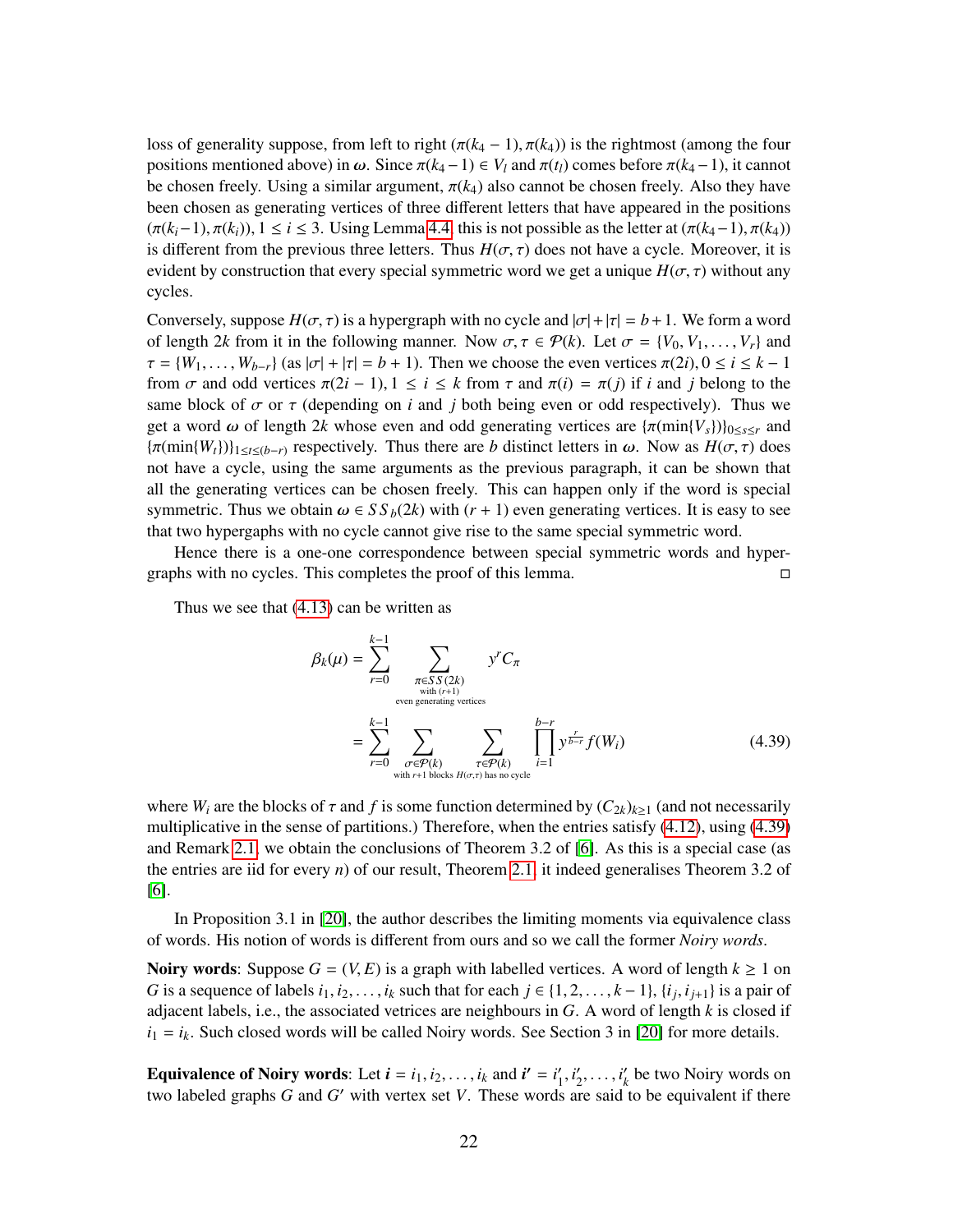is a bijection  $\sigma$  of  $\{1, 2, ..., |V|\}$  such that  $\sigma(i_j) = i'_j$ <br>relation on the set of all Noiry words, thereby giving  $f_j, 1 \leq j \leq k$ . This defines an equivalence<br>rise to equivalence classes of Noiry words relation on the set of all Noiry words, thereby giving rise to equivalence classes of Noiry words.

Using the developments in Section 3 and equation (3.2) of [\[20\]](#page-51-4)) $W_k(a, a + 1, l, b), b =$  $(b_1, b_2, \ldots, b_a) \in \mathbb{N}^a, b_i \ge 2,$  $\sum_{ }^{a}$ *i*=1  $b_i = 2k$ , denotes an equivalence class of Noiry words on a labeled rooted planar tree with *a* edges, of which *l* are odd and each edge is traversed *b<sup>i</sup>* times,  $1 \le i \le a$ . Then the *k*th moment of the LSD is given in equation (3.2) of [\[20\]](#page-51-4) as

$$
\beta_k(\mu) = \sum_{a=1}^k \sum_{l=1}^a \alpha^l \sum_{\substack{b=(b_1,b_2,...,b_a) \\ b_i \geq b_1 + \cdots + b_a = 2k}} |\mathbf{W}_k(a,a+1,l,b)| \prod_{i=1}^a C_{b_i}
$$

In the next lemma we show how each of these equivalence classes of words correspond to special symmetric words.

**Lemma 4.7.** *Each equivalence class*  $\mathbf{W}_k(a, a+1, l, b), \mathbf{b} = (b_1, b_2, \dots, b_a) \in \mathbb{N}^a, b_i \ge 2$ ,  $\sum_{ }^{a}$ *i*=1  $b_i =$ 2*k* is a word  $\omega \in SS_a(2k)$  with l odd generating vertices and where each letter appears  $b_i, 1 \le i \le a$  times in  $\omega$  $i \le a$  *times in ω.* 

*Proof.* Recall from Section [4.1](#page-6-2) that we have defined words to be equivalence classes of circuits with the relation arising from the link functions (see [\(4.2\)](#page-7-1)). Now Noiry words are not equivalence classes to begin with, they form equivalence classes if they are relabeled in a certain way as described above. From this and how we have defined equivalence of circuits, observe that an equivalence class of Noiry words is nothing but a word in our case. Now the only words with *a* distinct letters for which  $a + 1$  generating vertices can be chosen freely are the special symmetric words with *a* distinct letters (see Lemma [4.4\)](#page-15-1). Thus  $W_k(a, a + 1, l, b), b = (b_1, b_2, \ldots, b_a) \in$  $\mathbb{N}^a, b_i \geq 2,$  $\sum_{ }^{a}$  $\sum_{i=1}^{n} b_i = 2k$  is a word  $\omega \in SS_a(2k)$  with *l* odd generating vertices where each letter appears  $b_i$ ,  $1 \le i \le a$  times in  $\omega$ .  $, \overline{1 \leq i \leq a \text{ times in } \omega}.$ 

Using this lemma it readily follows that

$$
\sum_{a=1}^k \sum_{l=1}^a \sum_{\substack{b=(b_1,b_2,\ldots,b_a) \\ b_i \ge 2b_1+\cdots+b_a=2k}} |\mathbf{W}_k(a,a+1,l,b)| = \sum_{a=1}^k \sum_{l=1}^a \sum_{\substack{\pi \in SS_a(2k) \\ \text{with } l \text{ odd generating vertices} \\ \text{with block sizes } b_1,\ldots,b_a}} 1 = \sum_{l=1}^k \sum_{\substack{\pi \in SS_S(2k) \\ \text{with } l \text{ odd generating vertices} \\ \text{with } l \text{ odd generating vertices}}} 1.
$$

Hence it follows that [\(4.13\)](#page-12-1) is same as the moment expression in equation (3.2) of [\[20\]](#page-51-4).

# 5 Details for the *S <sup>A</sup>* matrices

This section deals with the details for *S <sup>A</sup>*. We first describe some notions and definitions followed by a detailed proof of Theorem [2.2.](#page-5-0) Finally, we discuss how this theorem can deal with triangular (size dependent) entries, sparsity, i.i.d., variance profile, band and block matrices.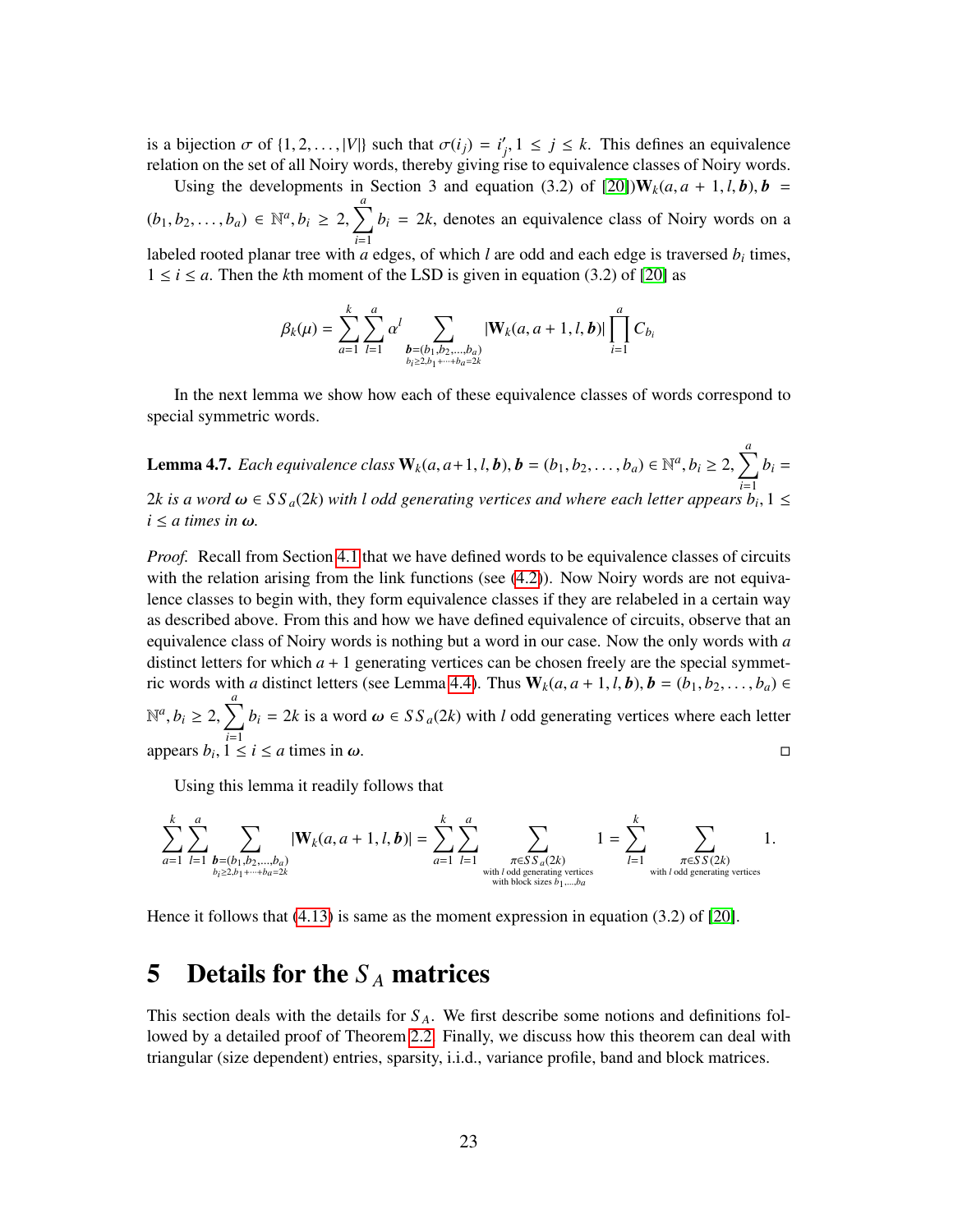## <span id="page-23-0"></span>5.1 Premliminaries

We recall link functions, circuits and words from Section 4 in [\[12\]](#page-50-6), as applied to *S <sup>A</sup>*.

**Link function:** The link functions for the eight choices of *A* are (here  $1 \le i \le p, 1 \le j \le n$ ):

- (i) Symmetric reverse circulant,  $R^{(s)}$ :  $L_{R^{(s)}}(i, j) = (i + j 2) \pmod{n}$ ,.
- (ii) Asymmetric reverse circulant,  $R: L_R(i, j) =$  $\left\{ \right.$  $\overline{\mathcal{L}}$  $(i + j - 2) \text{ (mod } n)$  *i* ≤ *j*, <sup>−</sup>[(*<sup>i</sup>* <sup>+</sup> *<sup>j</sup>* <sup>−</sup> 2)(mod *<sup>n</sup>*)] *<sup>i</sup>* > *<sup>j</sup>*. .
- (iii) Symmetric circulant,  $C^{(s)}$ :  $L_{C^{(s)}}(i, j) = n/2 |n/2 i| j|$ ,
- (iv) Circulant,  $C: L<sub>C</sub>(i, j) = (j i) \pmod{n}$ .
- (v) Symmetric Toeplitz,  $T^{(s)}$ :  $L_{T^{(s)}}(i, j) = |i j|$ ,
- (vi) Asymmetric Toeplitz,  $T: L_T(i, j) = i j$ .
- (vii) Symmetric Hankel,  $H^{(s)}$ :  $L_{H^{(s)}}(i, j) = i + j$ .
- (viii) Asymmetric Hankel,  $H: L_H(i, j) =$  $\left\{\right.$  $\overline{\mathcal{L}}$  $(i + j)$   $i \geq j$ , <sup>−</sup>(*<sup>i</sup>* <sup>+</sup> *<sup>j</sup>*) *<sup>i</sup>* < *<sup>j</sup>*. .

Circuits and Words: Recall the definition of circuits and words from Section [4.1](#page-6-2) for the *S* matrix. In this case those definitions remain unaltered. Suppose *A* is one of the eight mentioned patterned matrices. Then as before, notice that circuits  $\pi$  with  $\ell(\pi) = 2k$  are required to deal with the *k*th moment of *S <sup>A</sup>*. For any choice of the link *L*,

$$
\xi_{\pi}(2i-1) = L(\pi(2i-2), \pi(2i-1)), 1 \le i \le k
$$
  

$$
\xi_{\pi}(2i) = L(\pi(2i), \pi(2i-1)), 1 \le i \le k,
$$

<span id="page-23-2"></span>
$$
\mathbb{E}[\operatorname{Tr}(S_A^k)] = \mathbb{E}[\operatorname{Tr}(AA^T)^k] = \sum_{\pi:\ell(\pi)=2k} \mathbb{E}[Y_\pi],\tag{5.1}
$$

where  $Y_{\pi} = \prod_{1}^{k}$  $\prod_{i=1} x_{\xi_{\pi(2i-1)}} x_{\xi_{\pi(2i)}}.$ 

The class  $\Pi(\omega)$ : For  $\omega$ ,

<span id="page-23-1"></span>
$$
\Pi_{S_A}(\omega) = \{\pi : \omega[i] = \omega[j] \iff \xi_{\pi}(i) = \xi_{\pi}(j) \text{ for all } i, j\}.
$$
 (5.2)

Now,

$$
\lim_{p \to \infty} \frac{1}{n} \mathbb{E}[Tr(S_A)^k] = \lim_{n \to \infty} \frac{1}{p} \sum_{\pi: \ell(\pi) = 2k} \mathbb{E}[Y_\pi]
$$

$$
= \lim_{p \to \infty} \sum_{b=1}^k \sum_{\omega \text{ matched of length } 2k} \frac{1}{p} \sum_{\pi \in \Pi_{S_A}(\omega)} \mathbb{E}(Y_\pi). \tag{5.3}
$$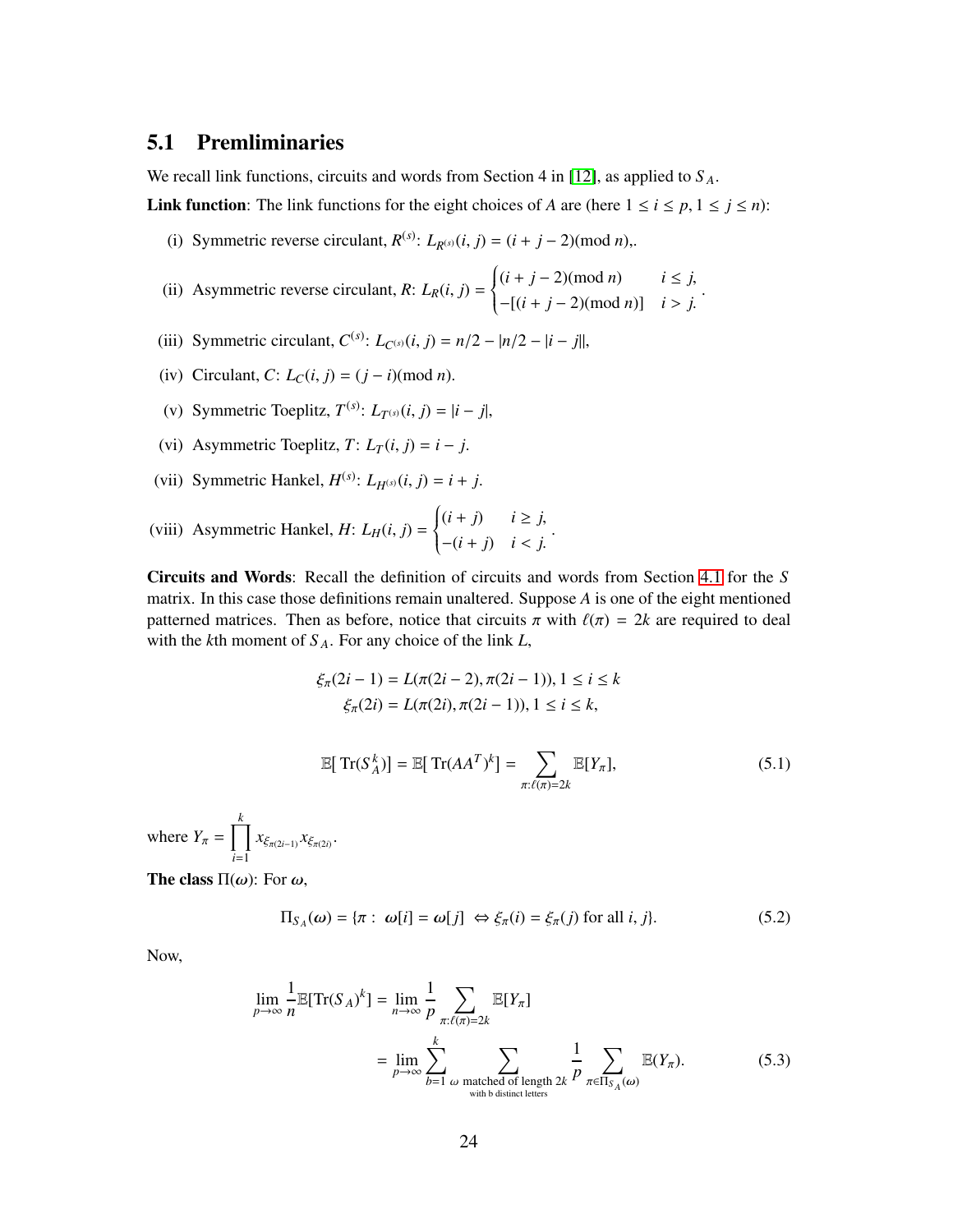Note that all words that appear above are of length 2*k*. For every  $k \ge 1$ , the words of length 2*k* corresponding to the circuits of  $A$  and  $S_A$ , are related. Here we make a key observation in that regard.

**Observation** (i): Let  $A^{(s)}$  stand for any of the symmetric matrices  $R^{(s)}$ ,  $H^{(s)}$ ,  $C^{(s)}$  or  $T^{(s)}$  and let  $H^{(s)}, C$ <br>  $\pi(i) < n$  $\Pi_{A^{(s)}}(\omega)$  be the possibly larger class of circuits for  $A^{(s)}$  with range  $1 \le \pi(i) \le \max(p, n), 0 \le i \le 2k$ . Let  $\Pi_{\alpha}$ ,  $\alpha(\omega)$  and  $\Pi_{\alpha}(\omega)$  denote the set of all circuits corresponding to a word  $\omega$  grising 2*k*. Let  $\Pi_{S_{A^{(s)}}}(\omega)$  and  $\Pi_{A^{(s)}}(\omega)$  denote the set of all circuits corresponding to a word  $\omega$  arising from the circuits corresponding to  $A^{(s)}$  and  $S_{A^{(s)}}$ , respectively. Then, for every  $k \ge 1$  and any word  $\omega$  of length 2*k*,

<span id="page-24-2"></span>
$$
\Pi_{S_A}(\omega) \subset \Pi_{S_{A^{(s)}}}(\omega) \subset \Pi_{A^{(s)}}(\omega). \tag{5.4}
$$

Now we recall the definition of even and symmetric words from [\[12\]](#page-50-6).

Even word: A word  $\omega$  is called *even* if each distinct letter in  $\omega$  appears an even number of times. We shall denote the set of all even words of length 2*k* as *E*(2*k*) and the set of all even words of length 2*k* with *b* distinct letters as  $E_b(2k)$ . For example, *ababcc* is an even word of length 6 with 3 letters. The corresponding partition of [6] is  $\{\{1, 3\}, \{2, 4\}, \{5, 6\}\}\.$ 

Symmetric word: A word ω is *symmetric* if each distinct letter appears equal number of times in odd and even positions. We shall denote the set of all symmetric words of length 2*k* as *S* (2*k*) and the set of all symmetric words of length  $2k$  with *b* distinct letters as  $E_b(2k)$ .

Even and odd generating vertices are defined exactly as before. Observe that

$$
\left|\Pi_{S_A}(\omega)\right| = \left|\{(\pi(0), \pi(1), \dots, \pi(2k)) : 1 \le \pi(2i) \le p, 1 \le \pi(2i-1) \le n \text{ for } i = 0, 1, \dots, k, \pi(0) = \pi(2k), \quad \xi_\pi(i) = \xi_\pi(j) \text{ if and only if } \omega[i] = \omega[j], 1 \le i, j \le 2k\right|\right|.
$$
 (5.5)

As  $p/n \rightarrow y > 0$ ,

 $\mathbf{r}$ 

 $|\Pi_{S_A}(\omega)| = O(p^{r+1}n^{b-r})$  whenever  $\omega$  has *b* distinct letters and  $(r+1)$  even generating vertices. (5.6)

As before, the existence of the following limit is tied very intimately to the LSD of *S <sup>A</sup>*.

<span id="page-24-3"></span>
$$
\lim_{p,n \to \infty} \frac{|\Pi_{S_A}(\omega)|}{p^{r+1}n^{b-r}} \quad \text{as } p/n \to y. \tag{5.7}
$$

In Section [5.2,](#page-25-0) we identify the words for which the above limit is positive.

As before we will use the moment method. The *Lévy* metric defined in Section [4.1](#page-6-2) will be helpful in dealing with non-centered variables and truncation inequalities.

<span id="page-24-0"></span>**Lemma 5.1** (Theorem A.38 in [\[1\]](#page-50-8)). Let  $\lambda_k$  and  $\delta_k$ ,  $1 \leq k \leq n$  be two sets of complex numbers *and F* and  $\bar{F}$  denote their empirical distributions. Then for any  $\alpha > 0$ ,

$$
L^{\alpha+1}(F,\bar{F}) \le \min_{\pi} \frac{1}{n} \sum_{k=1}^{n} |\lambda_k - \delta_{\pi(k)}|^\alpha
$$
 (5.8)

*where L is the Lévy distance and*  $\pi = (\pi(1), \ldots, \pi(n))$  *is any permutation of* 1, 2, ..., *n*.

<span id="page-24-1"></span>**Lemma 5.2** (Theorem A.37 in [\[1\]](#page-50-8)). *Suppose A and B are real p*  $\times$  *n matrices and*  $\lambda_k$  *and*  $\delta_k$ *,* 1 ≤ *k* ≤ *p are the singular values of A and B arranged in descending order. Then,*

$$
\sum_{k=1}^{\min(p,n)} |\lambda_k - \delta_k|^2 \le \text{Tr}[(A - B)(A - B)^T].
$$
\n(5.9)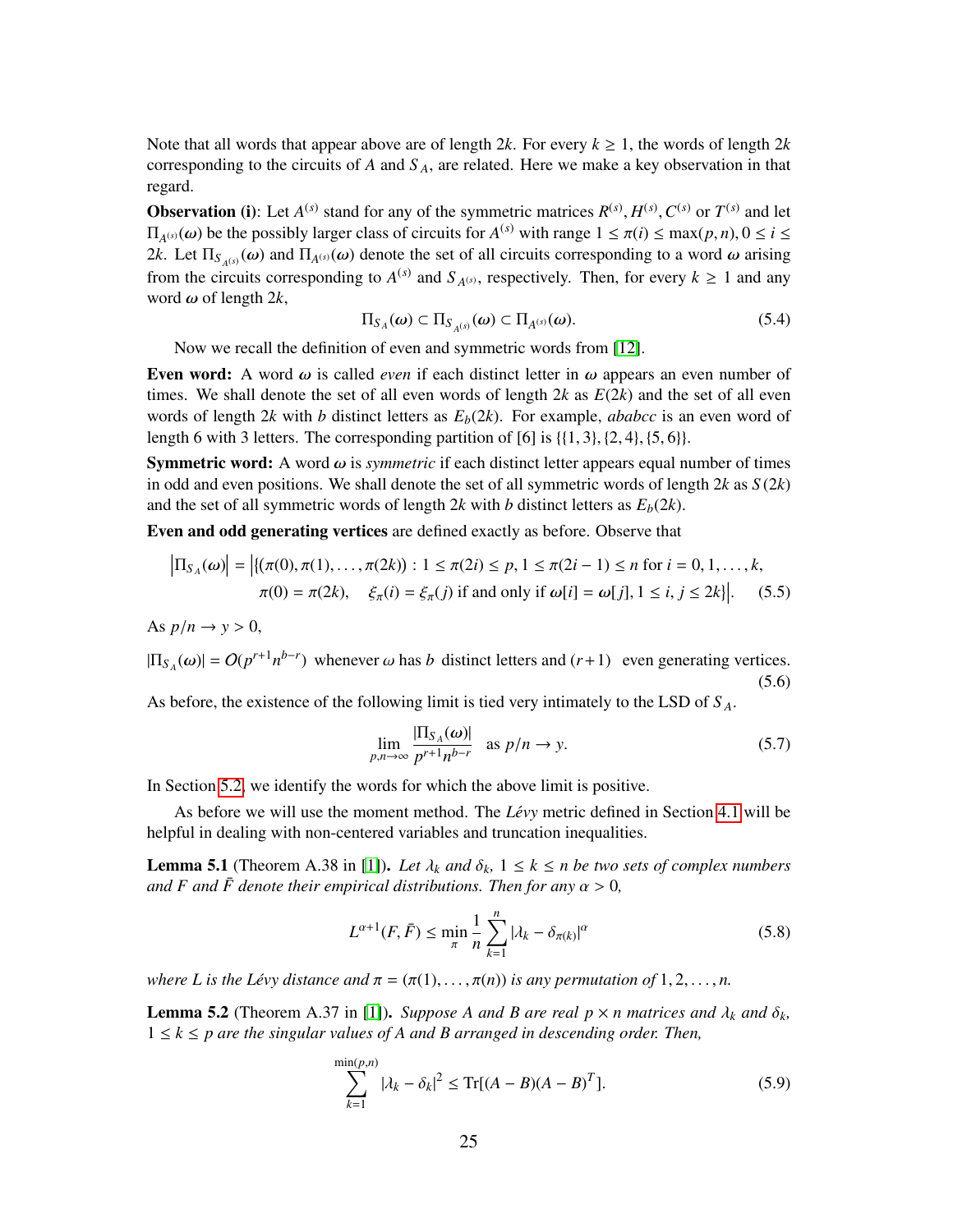The following inequality on the Lévy distance between the EESDs of two matrices can be easily deduced from the above lemmas.

<span id="page-25-3"></span>**Lemma 5.3.** Suppose A and B are real  $p \times n$  matrices and  $\mathbb{E}F^{S_A}$  and  $\mathbb{E}F^{S_B}$  denote the EESDs *of AA<sup>T</sup> and BB<sup>T</sup> respectively. Then the Levy distance, L between these distributions satisfy the* ´ *following inequality:*

<span id="page-25-1"></span>
$$
L^{4}(\mathbb{E}F^{S_{A}}, \mathbb{E}F^{S_{B}}) \le \frac{2}{p^{2}}(\mathbb{E}\operatorname{Tr}(AA^{T} + BB^{T}))(\mathbb{E}\operatorname{Tr}[(A-B)(A-B)^{T}]).
$$
 (5.10)

*Proof.* Let  $\sigma_i(A), \sigma_i(B), i = 1, 2, \ldots, p$  denote respectively the singular values of *A* and *B*, each set arranged in descending order. Then with  $\alpha = 1$ , from Lemma [5.1,](#page-24-0) we have,

$$
L^{2}(\mathbb{E}F^{S_A}, \mathbb{E}F^{S_B}) \leq \frac{1}{p} \sum_{i=1}^{p} |\mathbb{E}\lambda_i^2 - \mathbb{E}\delta_i^2|
$$
  
\n
$$
\leq \frac{1}{p} \mathbb{E}\Big[\sum_{i=1}^{p} |\lambda_i^2 - \delta_i^2|\Big]
$$
  
\n
$$
\leq \frac{1}{p} \Big(\mathbb{E}\Big[\sum_{i=1}^{p} (\lambda_i + \delta_i)^2\Big]\Big)^{1/2} \Big(\mathbb{E}\Big[\sum_{i=1}^{p} |\lambda_i - \delta_i|^2\Big]\Big)^{1/2}
$$
  
\n
$$
\leq \frac{1}{p} \Big(2\mathbb{E}\Big[\sum_{i=1}^{p} (\lambda_i^2 + \delta_i^2)\Big]\Big)^{1/2} \Big(\mathbb{E}\Big[\sum_{i=1}^{p} |\lambda_i - \delta_i|^2\Big]\Big)^{1/2}.
$$

Now using Lemma [5.2](#page-24-1) on the second factor of the above inequality, we get  $(5.10)$ .

## <span id="page-25-0"></span>5.2 Proofs for *S <sup>A</sup>* matrices

We look at the words that contribute to the limiting moments and determine their contribution for each of the matrices.

# **5.2.1**  $\lim_{n\to\infty} \frac{|\Pi(\omega)|}{p^{r+1}n^{b-r}}$  for  $S_A$  matrices

<span id="page-25-2"></span>**Lemma 5.4.** *Suppose*  $ω$  *is a word with b distinct letters and*  $(r + 1)$  *even generating vertices. Then*  $\lim_{n\to\infty}$ 1  $\frac{1}{p^{r+1}n^{b-r}}$  $|\Pi_{S_{T^{(s)}}}(\omega)| = \alpha_{T^{(s)}}(\omega) > 0$  *if and only if*  $\omega$  *is an even word.* 

*Proof.* First suppose  $\omega \in \mathcal{P}(2k) \setminus E_b(2k)$ . Then from [\(5.4\)](#page-24-2) and Lemma 5.3 in [\[12\]](#page-50-6), and using the fact that  $p/n \to y > 0$  as  $n \to \infty$ , it is easy to see that

$$
\lim_{n\to\infty}\frac{1}{p^{r+1}n^{b-r}}|\Pi_{S_{T(s)}}(\omega)|=0.
$$

Now suppose  $\omega$  is an even word with *b* distinct letter and  $(r + 1)$  even generating vertices. Let  $i_1, i_2, \ldots, i_b$  be the positions where new letters made their first appearances. First we fix the generating vertices  $\pi(i_j), 0 \le j \le b$  where  $\pi(i_0) = \pi(0)$ . Let

$$
s_i = \pi(i) - \pi(i-1) \text{ for } 1 \le i \le 2k.
$$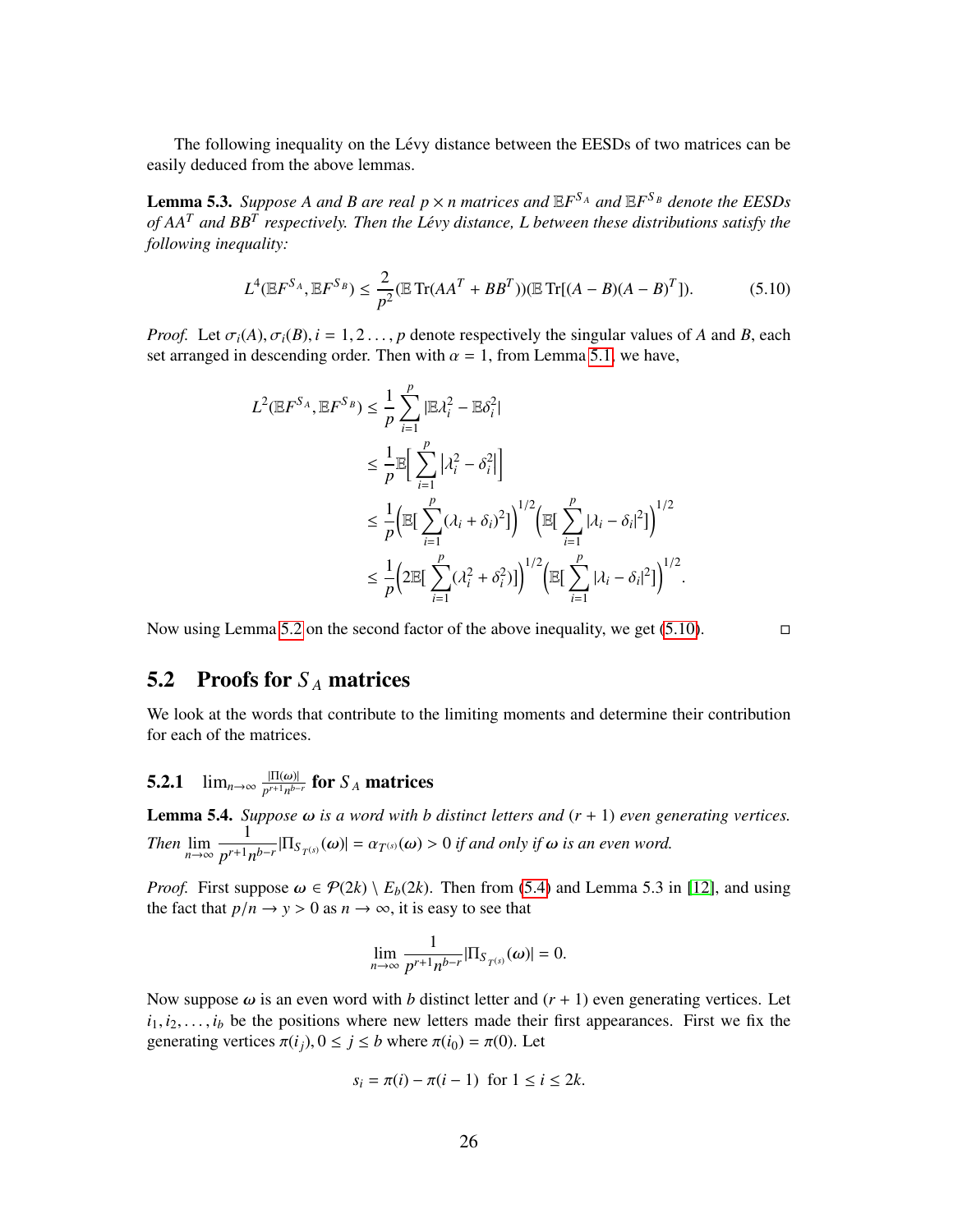Clearly, from [\(5.2\)](#page-23-1),  $\omega[i] = \omega[j]$  if and only if  $\xi_{\pi}(i) = \xi_{\pi}(j)$ . That is,  $|s_i| = |s_j|$ , that is,  $s_i - s_j = 0$ <br>or  $s_i + s_j = 0$ . Clearly  $s_j = s_j$ . If the first letter appears in the *i* th position, then  $s_j = s_j$  or or  $s_i + s_j = 0$ . Clearly  $s_{i_1} = s_1$ . If the first letter appears in the *j*-th position, then  $s_j = s_1$  or  $s_j = -s_1$ . Similarly, for every *i*,  $1 \le i \le 2k$ , for some  $j \in \{1, 2, \ldots, b\}$ ,

<span id="page-26-1"></span><span id="page-26-0"></span>
$$
s_i = s_{i_j} \text{ or } s_i = -s_{i_j}.\tag{5.11}
$$

Thus, we have

$$
\pi(i) = \pm(\pi(i_j) - \pi(i_j - 1)) + \pi(i - 1) = \pm s_{i_j} + \pi(i - 1) \text{ for some } j.
$$
 (5.12)

Let

$$
v_{2i} = \frac{\pi(2i)}{p} \text{ for } 0 \le i \le k \text{ and } v_{2i-1} = \frac{\pi(2i-1)}{n} \text{ for } 1 \le i \le k,
$$
  

$$
u_i = \frac{s_i}{n} \text{ for } 1 \le i \le 2k.
$$

Let  $y_n = p/n$ . Now,  $\pi(i) = \pi(i-1) \pm s_{i_j}$  whenever the *i*-th letter in  $\omega$  is same as the *j*-th distinct letter that appeared first at the  $i_j$ -th position. Therefore  $v_i = \frac{1}{v_i}$  $\frac{1}{y_n}(v_{i-1} \pm u_{i_j})$  when *i* is even and  $v_i = y_n v_{i-1} \pm u_{i}$  when *i* is odd.

Let

$$
S = \{\pi(i_j) : 0 \le j \le b\} \text{ and } S' = \{i : \pi(i) \notin S\}.
$$

That is,  $S$  is the set of all distinct generating vertices and  $S'$  is the set of all indices of the non-generating vertices. We have the following claim.

**Claim:** For any  $1 \le i \le 2k$ ,

<span id="page-26-2"></span>
$$
v_{i} = \begin{cases} v_{0} + \frac{1}{y_{n}} \sum_{j=1}^{i} \alpha_{ij} u_{i_{j}} & \text{if } i \text{ is even,} \\ y_{n} v_{0} + \sum_{j=1}^{i} \alpha_{ij} u_{i_{j}} & \text{if } i \text{ is odd} \end{cases}
$$
(5.13)

where  $\alpha_{ij}$  depends on the choice of sign in [\(5.12\)](#page-26-0).

We prove this by induction on *i*. We know that  $\pi(1) \in S$ . Clearly,  $v_1 = u_1 + y_n v_0$ . Now either  $\pi(2) \in S$  or  $2 \in S'$ . If  $\pi(2) \in S$ , then  $v_2 = \frac{1}{y_h}$  $\frac{1}{y_n}(u_2 - v_1)$  and  $v_1 = u_1 - y_n v_0$ . Therefore  $v_2 =$ 1  $\frac{1}{y_n}(u_2 - u_1) + v_0$ . If  $2 \in S'$ , then  $u_2 = \pm u_1$  and  $v_2 = \frac{1}{y_n}$  $\frac{1}{y_n}(v_1 \pm u_1)$ . So either  $v_2 = \frac{1}{y_n}$  $\frac{1}{y_n}(u_1 + y_n v_0 + u_1)$ or  $v_2 = \frac{1}{v_1}$  $\frac{1}{y_n}(u_1 + y_n v_0 - u_1) = v_0$ . Hence the claim is true for *i* = 2.

Now we assume that the claim is true for all  $j < i$  and prove it for *i*. There are two cases:

Case 1: *i* is even. Now either  $\pi(i) \in S$  or  $i \in S'$ . If  $\pi(i) \in S$ , then

$$
v_i = \frac{1}{y_n} (u_i + v_{i-1})
$$
  
=  $\frac{1}{y_n} (u_i + y_n v_0 + \sum_{j=1}^{i-1} \alpha_{(i-1)j} u_{ij})$  (by induction hypothesis as  $i - 1$  is odd)  
=  $v_0 + \frac{1}{y_n} \sum_{j=1}^{i} \alpha_{ij} u_{ij}$ ,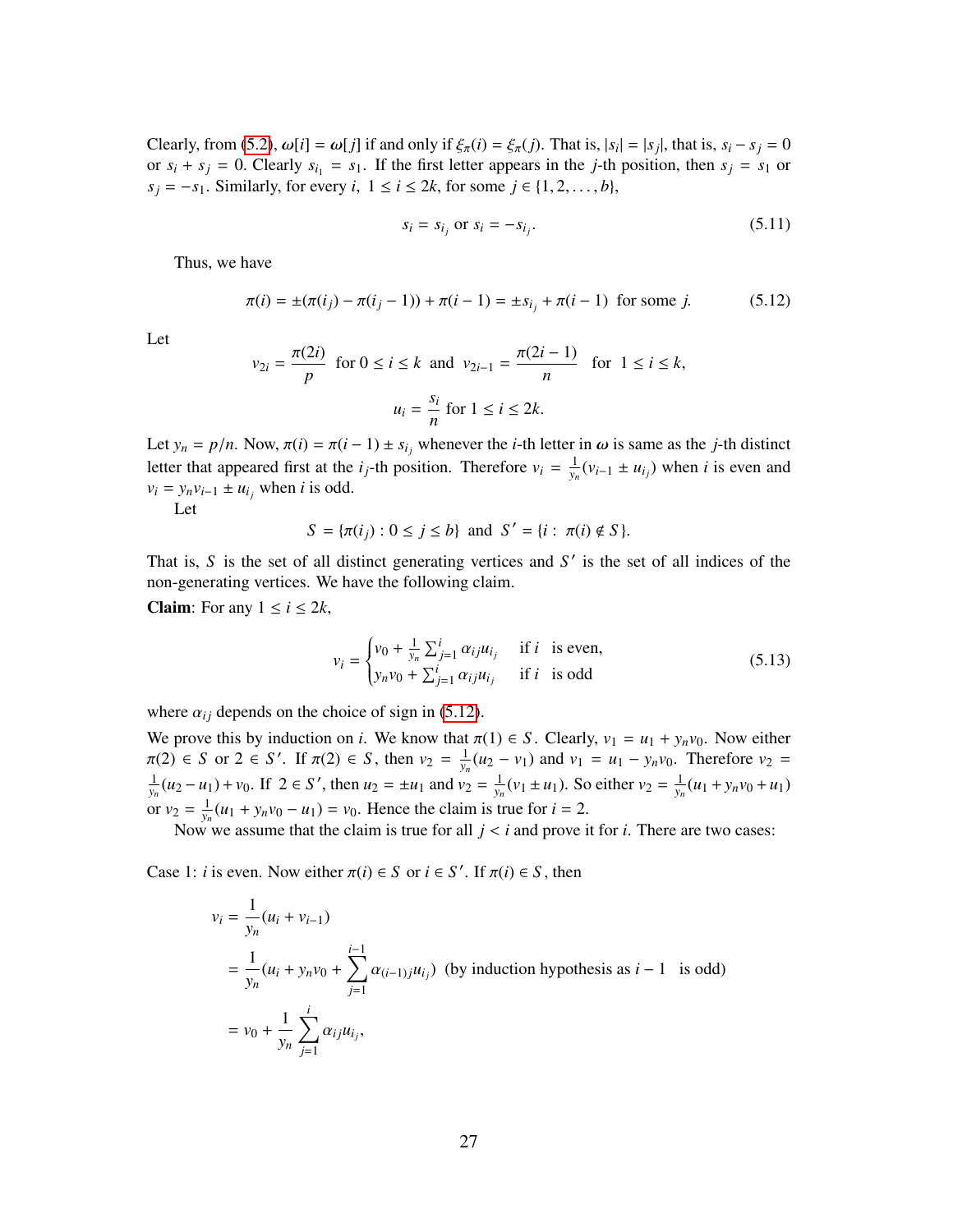where  $\alpha_{ii} = 1$ . If  $i \in S'$ , then there exists *j* such that  $i_j < i$  and  $u_i = \pm u_{i_j}$ . Then either  $v_i = \frac{1}{v_i}$  $\frac{1}{y_n}(v_{i-1} + u_{i_j}),$  or  $v_i = \frac{1}{y_n}$  $\frac{1}{y_n}(v_{i-1} - u_{i_j})$ . Hence either

$$
v_i = v_0 + \frac{1}{y_n} \left( \sum_{j=1}^{i-1} \alpha_{(i-1)j} u_{i_j} + u_{i_j} \right), \text{ or } v_i = v_0 + \frac{1}{y_n} \left( \sum_{j=1}^{i-1} \alpha_{(i-1)j} u_{i_j} - u_{i_j} \right).
$$

Therefore  $v_i = v_0 + \frac{1}{v_i}$  $\frac{1}{y_n} \sum_{j=1}^i \alpha_{ij} u_{i_j}$  where  $\alpha_{ij} = \alpha_{(i-1)j} + 1$  or  $\alpha_{(i-1)j} - 1$  (depending on the sign of the equation).

Case 2: *i* is odd. Then using similar argument as above we can show that,  $v_i = y_n v_0 + \sum_{j=1}^i \alpha_{ij} u_j$ .<br>Thus the claim is proved Thus the claim is proved.

Let  $u_S = \{u_i : \pi(i) \in S\}$  and  $v_S = \{v_i : \pi(i) \in S\}$ . From the previous claim, we have, for  $i < 2k$  $1 \leq i \leq 2k$ ,

$$
v_i = \begin{cases} v_0 + \frac{1}{y_n} L_{i,u,n}^T(u_S), & \text{if } i \text{ is even,} \\ y_n v_0 + L_{i,u}^T(u_S) & \text{if } i \text{ is odd,} \end{cases}
$$

where  $L_{i,u,n}^T(u_S)$  denotes a linear combination of  $\{u_i : \pi(i) \in S\}$ .<br>Also, for  $1 \le i \le 2k$ , we have Also, for  $1 \le i \le 2k$ , we have

<span id="page-27-1"></span>
$$
v_i = L_{i,n}^T(v_S),
$$
\n(5.14)

where  $L_i^T(v_S)$  denotes a linear combination of  $\{v_i : \pi(i) \in S\}$  arising from [\(5.11\)](#page-26-1). Now, the linear combinations vary depending on the sign chosen for each s. As we know for each block linear combinations vary depending on the sign chosen for each *s<sup>i</sup>* . As we know, for each block of an even word, the number of positive and negative signs in the relations among the *si*'s (i.e.,

the equations like [\(5.11\)](#page-26-1)) are equal. Therefore there are  $\prod_{i=1}^{b}$ *i*=1  $k_i - 1$ *ki* 2 ! different sets of linear combinations corresponding to each word  $\omega$ , where  $k_1, \ldots, k_b$  are the block sizes of  $\omega$ .

Let *U<sub>p</sub>* = {0, 1/*p*, . . . , (*p* − 1)/*p*}, *U<sub>n</sub>* = {0, 1/*n*, . . . , (*n* − 1)/*n*}. Then it is easy to see that for a word  $\omega$  of length 2*k*,

$$
\left|\Pi_{S^{T^{(s)}}}(\omega)\right| = \left|\{(v_0, v_1, \dots, v_{2k}) : v_{2i} \in U_p, v_{2i-1} \in U_n \text{ for } 0 \le i \le k, v_0 = v_{2k},\right.\
$$
  

$$
L_{T^{(s)}}(v_{i-1}, v_i) = L(v_{j-1}, v_j) \text{ whenever } \omega[i] = \omega[j]\}\right|.
$$

Hence

<span id="page-27-0"></span>
$$
\lim_{n \to \infty} \frac{1}{p^{r+1} n^{b-r}} |\Pi_{S_{T^{(s)}}}(\omega)| = \sum_{L_{\omega}^{T}} \int_{0}^{1} \int_{0}^{1} \cdots \int_{0}^{1} \mathbf{1}(0 \le L_{i}^{T}(x_{S}) \le 1, \ \forall \ i \in S') \ dx_{S}, \quad (5.15)
$$

where  $dx_S = \prod^b$ *j*=0  $dx_{i_j}$  denotes the  $(b + 1)$ -dimensional Lebesgue measure,  $x_{i_0} = x_0$ , and  $L_i^T$  is

the limit of  $L_{i,n}^T$  as  $p/n \to y$  and  $\sum_{L_{i}^T}$  $\sum_{\omega}$  is the sum over all the  $\prod_{i=1}^{b}$ *i*=1  $\int k_i - 1$ *ki* 2 ! such different sets of linear combinations corresponding to  $\omega$ .

As observed in Step 1 in Lemma 5.3 of [\[12\]](#page-50-6), choosing  $v_{i,j}$ ,  $0 \le j \le b$  freely is equivalent to oring  $v_0$  and  $u_1 \le i \le b$  freely. Note that  $-1 \le u_0 \le x$ , and  $-v \le u_0 \le \epsilon \le 1$  for  $0 \le i \le k$ choosing  $v_0$  and  $u_{i_j}$ ,  $1 \le j \le b$  freely. Note that  $-1 \le u_{2i} \le y_n$  and  $-y_n \le u_{2i-1} \le 1$  for  $0 \le i \le k$ .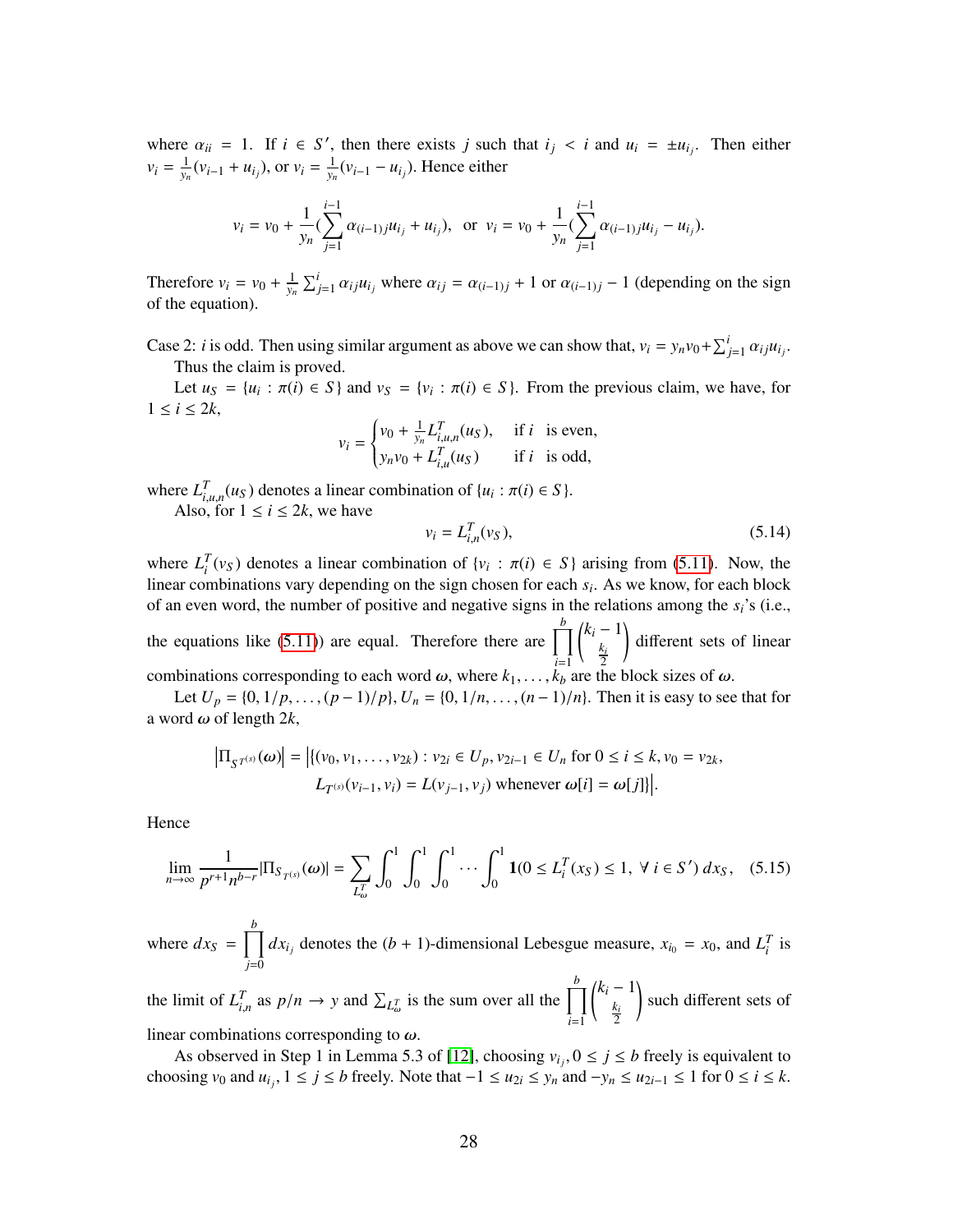Also by abuse of notation we denote the variables in the limit as  $u_{i_j}$ . So,

$$
\lim_{n \to \infty} \frac{1}{p^{r+1} n^{b-r}} |\Pi_{S_{T^{(s)}}}(\omega)| = \sum_{L_{\omega}^{T}} \int_{0}^{1} \int_{-1}^{y} \cdots \int_{-y}^{1} 1(0 \le x_0 + \frac{1}{y} L_{i,u}^{T}(u_S) \le 1, \ \forall \ 2i \in S') \mathbf{1}(0 \le yx_0 + L_{i,u}^{T}(u_S) \le 1, \ \forall \ (2i - 1) \in S') \ dx_0 du_S, \tag{5.16}
$$

where  $du_S = \prod^b$ *j*=1 *du*<sub>*i*</sub> denotes the (*b*+1)-dimensional Lebesgue measure on  $[-1, y]^r \times [-y, 1]^{b-r}$ .

Suppose, a particular set of linear combinations  $L_{i,j}^T$  is given, i.e., for  $i \in S'$ , [\(5.13\)](#page-26-2) holds and the values of  $\alpha_{im}$ ,  $1 \le i \le 2k$ ,  $1 \le j \le b$  are known. Here we show that the integral in [\(5.16\)](#page-28-0) is positive on a certain region in [0, 11×[-1, v]<sup>r</sup> ×[-v, 11<sup>b-r</sup>. We divide this proof into two cases is positive on a certain region in  $[0, 1] \times [-1, y]^r \times [-y, 1]^{b-r}$ . We divide this proof into two cases.

Case 1:  $y > 1$ . First let

<span id="page-28-1"></span><span id="page-28-0"></span>
$$
C = \max\{|a_{ij}| : 1 \le j \le b \text{ and } i \in S'\}.
$$
 (5.17)

Next we choose  $\epsilon$  such that  $Cb\epsilon < 1/2$ . Now, let  $|u_{ij}| < \epsilon$  for  $1 \le j \le b$  and  $\frac{Cb\epsilon}{y} \le v_0 \le \frac{1-Cb\epsilon}{y}$ . Then, for all  $2i \in S'$ ,  $0 \le v_0 + \frac{1}{v}$  $\frac{1}{2} L_{2i,u}^T(u_S) \le 1$  and for all  $2i - 1 \in S'$ ,  $0 \le yv_0 + L_{2i-1,u}^T(u_S) \le 1$ . Also the circuit condition is automatically satisfied. Note that as observed before we cannot choose the *si<sup>j</sup>* 's freely in case of words that are not even.

Case 2:  $y \le 1$ . First let *C* be as in [\(5.17\)](#page-28-1). Next we choose  $\epsilon$  such that  $\frac{Cb\epsilon}{y} < 1/2$ . Now, let  $\frac{b\epsilon}{y}$  < 1/2. Now, let  $|u_{ij}| < \epsilon$  for  $1 \le j \le b$  and  $\frac{Cb\epsilon}{y} \le v_0 \le 1 - \frac{Cb\epsilon}{y}$ . Then, for all 2*i* ∈ *S'*, 0 ≤ *v*<sub>0</sub> +  $\frac{1}{y}$  $\frac{1}{y} L_{2i,u}^T(u_S) \le 1$  and for all  $2i - 1 \in S'$ ,  $0 \leq yv_0 + L_{2i-1,u}^T(u_S) \leq 1$ .<br>Thus

Thus

$$
\lim_{n\to\infty}\frac{1}{n^{b+1}}|\Pi_{S_{T}(s)}(\omega)|=\alpha(\omega)>0 \text{ for any even word }\omega,
$$

where  $\alpha_{T^{(s)}}(\omega)$  is the sum of the integrals defined in [\(5.16\)](#page-28-0).<br>This completes the proof of the lamma

This completes the proof of the lemma.

<span id="page-28-2"></span>

<span id="page-28-3"></span>Lemma 5.5. *Suppose* ω *is a word with b distinct letters and* (*<sup>r</sup>* <sup>+</sup> 1) *even generating vertices. Then*  $\lim_{n\to\infty}$ 1  $\frac{1}{p^{r+1}n^{b-r}}$  $|\Pi_{S_T}(\omega)| = \alpha_T(\omega) > 0$  *if and only if*  $\omega$  *is symmetric.* 

*Proof.* Let

 $s_i = \pi(i) - \pi(i-1)$ , for  $1 \le i \le 2k$ .

From [\(5.2\)](#page-23-1), we know that  $\omega[i] = \omega[j]$  if and only if  $\xi_{\pi}(i) = \xi_{\pi}(j)$ . This implies

$$
s_i = s_j
$$
 when *i* and *j* are of same parity,  
\n $s_i = -s_j$  when *i* and *j* are of opposite parity. (5.18)

Now we fix an  $\omega$  with *b* distinct letters which appear at  $i_1, i_2, \ldots, i_b$  positions for the first time. Also let  $\omega$  have  $(r + 1)$  even generating vertices. Using the same arguments as in Step 1 of Lemma 5.3 of [\[12\]](#page-50-6), being able to choose  $\pi(i_j)$ ,  $0 \le j \le b$  is equivalent to choosing  $\pi(0)$ , *s*<sup>*i*</sup>*j*, 1 ≤ *i* ≤ *h* freely. Next we show that if  $\pi(0)$  and *s*<sup>*i*</sup> 1 ≤ *i* ≤ *h* can be chosen freely, then the wor  $j \leq b$  freely. Next we show that if  $\pi(0)$  and  $s_{i_j}$ ,  $1 \leq j \leq b$  can be chosen freely, then the word is symmetric symmetric.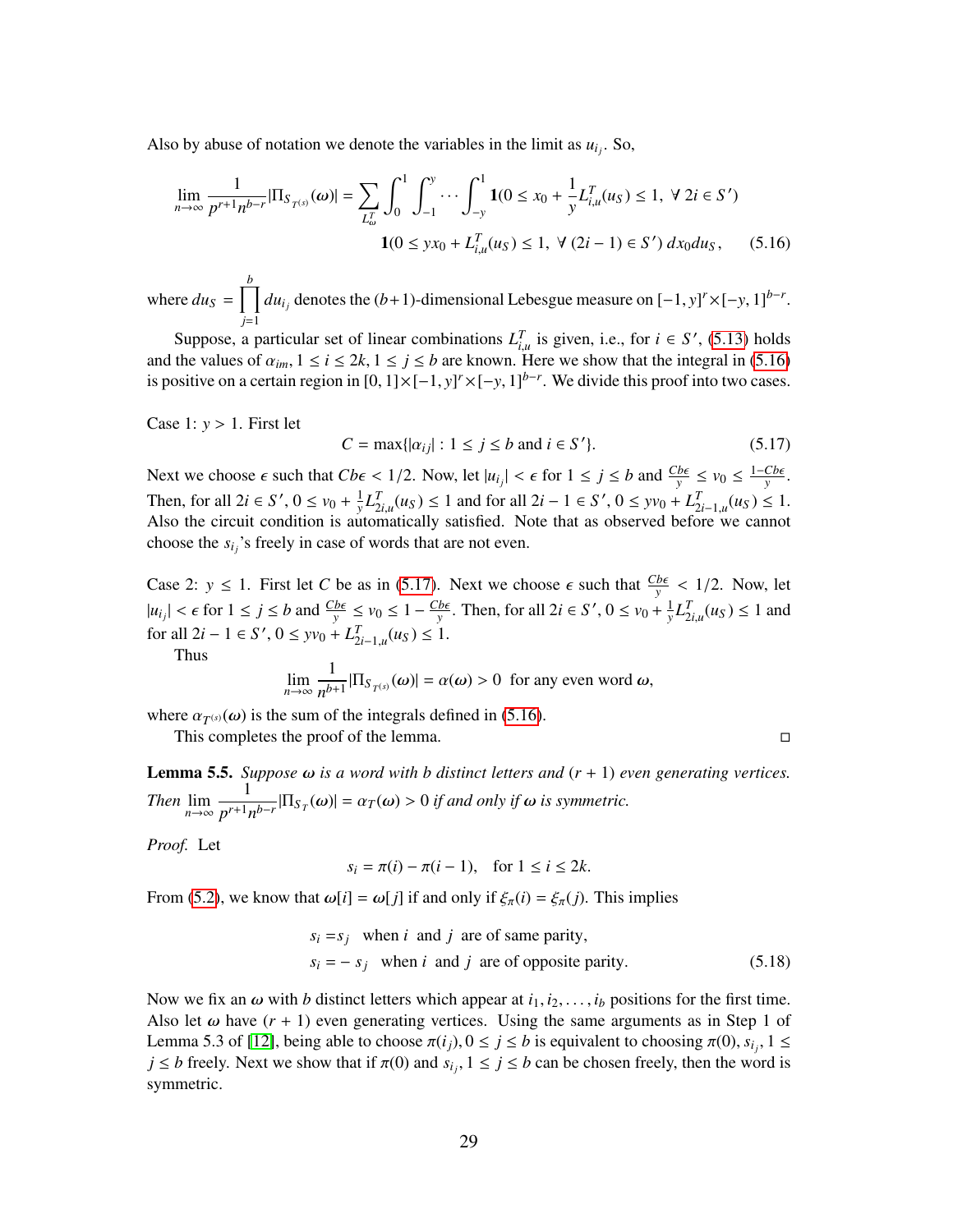To see this, observe that the circuit condition gives

$$
\sum_{i=1}^{2k} s_i = \pi(0) - \pi(2k) = 0.
$$
 (5.19)

Using [\(5.18\)](#page-28-2), we see that there exists  $\alpha_j$ ,  $1 \le j \le b$  such that

<span id="page-29-0"></span>
$$
\sum_{i=1}^b \alpha_j s_{i_j} = 0.
$$

Since we need the  $s_{i_j}$ 's to have free choice, we must have  $\alpha_j = 0$  for all  $j \in \{1, 2, ..., b\}$ .<br>Therefore for each *i* Therefore for each *j*,

$$
|\{l: s_l = s_{i_j}\}| = |\{l: s_l = -s_{i_j}\}|. \tag{5.20}
$$

Now from the definition of  $\xi_{\pi}$ ,  $\xi_{\pi}(2i) = s_{2i}$ ,  $0 \le i \le k$  and  $\xi_{\pi}(2i - 1) = -s_{2i-1}$ ,  $0 \le i \le k$ .<br>Therefore for each  $i \in \{1, 2, \ldots, k\}$  to satisfy (5.20) we must have Therefore for each  $j \in \{1, 2, \ldots, b\}$ , to satisfy [\(5.20\)](#page-29-0), we must have

$$
\left| \{ l : l \text{ even and } \xi_{\pi}(l) = \xi_{\pi}(i_j) \} \right| = \left| \{ l : l \text{ odd and } \xi_{\pi}(l) = \xi_{\pi}(i_j) \} \right|.
$$

That is, each letter appears equal number of times at odd and even places. Hence the word is symmetric.

Now if  $\omega$  is not symmetric, at least one of the generating vertices is a linear combination of the others, and hence cannot be chosen freely. So,

$$
\lim_{n \to \infty} \frac{1}{p^{r+1} n^{b-r}} |\Pi_{S_T}(\omega)| = 0 \text{ if } \omega \text{ is not symmetric.}
$$

Next, suppose  $\omega$  is a symmetric word with *b* distinct letters and  $(r + 1)$  even generating vertices. We shall show that  $\lim_{n\to\infty}$ 1  $\frac{1}{p^{r+1}n^{b-r}}$ |Π<sub>*ST*</sub>(ω)| = α*T*(ω) > 0.

Suppose the letters make their first appearances at  $i_1, i_2, \ldots, i_b$  positions in  $\omega$ . First we fix the generating vertices  $\pi(i_j), 0 \le j \le b$ . Suppose  $S = {\pi(i_j) : 0 \le j \le b}$  and  $S' = {i : \pi(i) \notin S}$ <br>S  $\to S' \in (i) - \xi(i)$  for some  $i \in [1, 2, \dots, b]$ . Then *S*}. For  $i \in S'$ ,  $\xi_{\pi}(i) = \xi_{\pi}(i_j)$  for some  $j \in \{1, 2, ..., b\}$ . Then

<span id="page-29-1"></span>
$$
\pi(i) = s_{i_j} + \pi(i - 1) \text{ if } i \text{ and } i_j \text{ are of same parity}
$$
  
\n
$$
\pi(i) = -s_{i_j} + \pi(i - 1) \text{ if } i \text{ and } i_j \text{ are of opposite parity.}
$$
\n(5.21)

Thus, [\(5.21\)](#page-29-1) is nothing but [\(5.12\)](#page-26-0) where the sign has been determined depending on the parity of *i* and *i<sub>j</sub>*. Hence, for  $1 \le i \le 2k$ ,  $v_i = L_{i,n}^T(v_s)$ , (the notations are the same as in the proof of  $I$  on  $I$ ,  $I$  ( ) is a perticular set of linear combinations that has been determined by Lemma [5.4\)](#page-25-2) where  $L_{i,n}^T(\cdot)$  is a particular set of linear combinations that has been determined by<br>(5.21) As a result, the rest of the proof is same as that of Lemma 5.4. Therefore [\(5.21\)](#page-29-1). As a result, the rest of the proof is same as that of Lemma [5.4.](#page-25-2) Therefore,

<span id="page-29-2"></span>
$$
\lim_{n \to \infty} \frac{1}{p^{r+1} n^{b-r}} |\Pi_{S_T}(\omega)| = \int_0^1 \int_0^1 \int_0^1 \cdots \int_0^1 \mathbf{1}(0 \le L_i^T(x_S) \le 1, \ \forall \ i \in S') \ dx_S, \tag{5.22}
$$

where  $dx_S = \prod^b$ *j*=0  $dx_{i_j}$  denotes the  $(b + 1)$ -dimensional Lebesgue measure,  $x_{i_0} = x_0$ .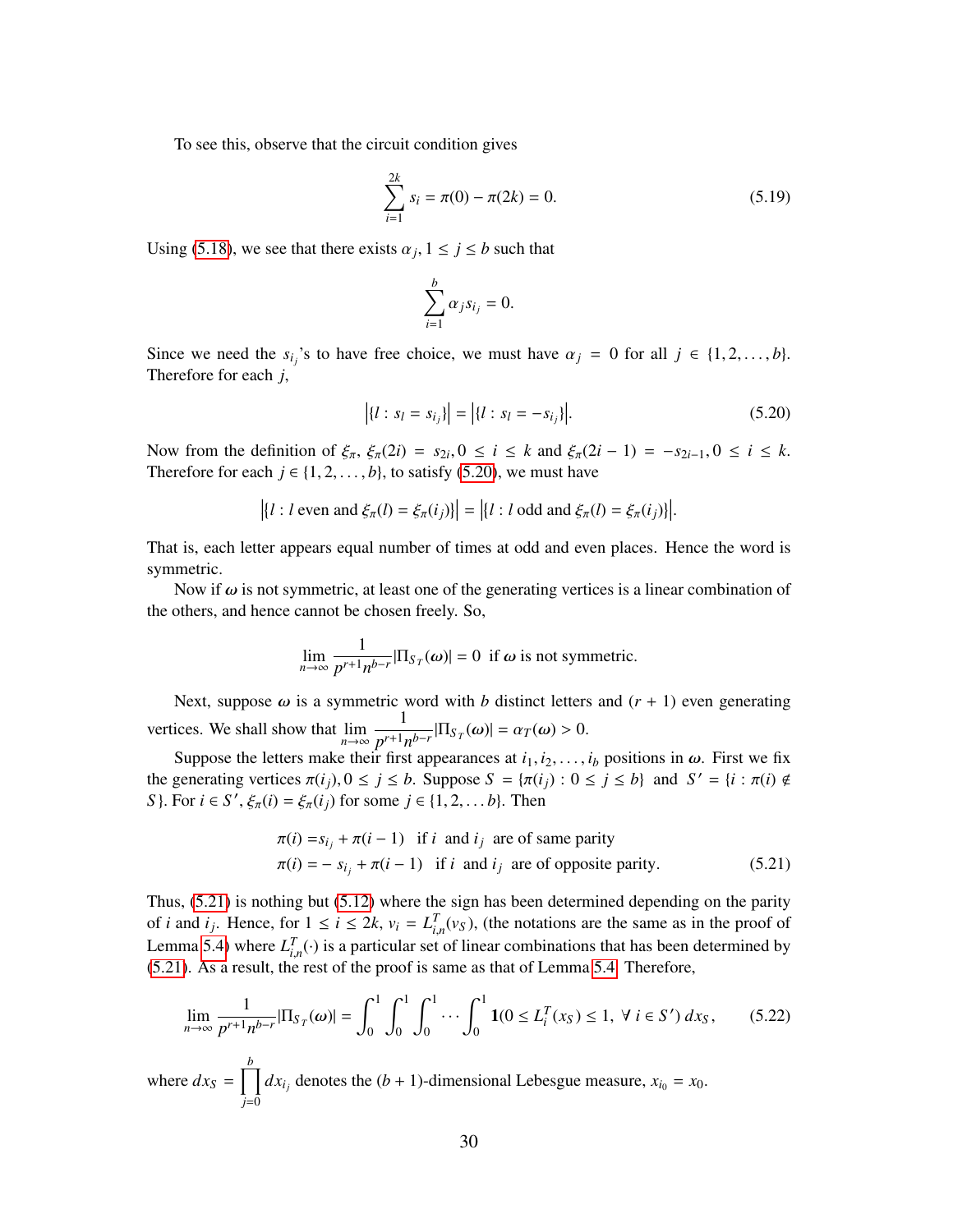That the integral is positive now follows from the proof of the same fact in Lemma [5.4.](#page-25-2) Thus,

$$
\lim_{n \to \infty} \frac{1}{p^{r+1} n^{b-r}} |\Pi_{S_T}(\omega)| = \alpha_T(\omega) > 0 \text{ for every symmetric word } \omega,
$$

where  $\alpha_T$  is the value of an individual integral in the rhs of [\(5.16\)](#page-28-0).

<span id="page-30-0"></span>Lemma 5.6. *Suppose* ω *is a word with b distinct letters and* (*<sup>r</sup>* <sup>+</sup> 1) *even generating vertices. Then*

- *(i)* lim *n*→∞ 1  $\frac{1}{p^{r+1}n^{b-r}}$  $|\Pi_{S_{H^{(s)}}}(\omega)| = \alpha_{H^{(s)}}(\omega) > 0$  *if and only if*  $\omega$  *is a symmetric word.*
- *(ii)* lim *n*→∞ 1  $\frac{1}{p^{r+1}n^{b-r}}$  | $\Pi_{S_H}(\omega)$ | =  $\alpha_H(\omega)$  *can only be positive if*  $\omega$  *is a symmetric word. In case of a symmetric word the value of*  $\alpha_H(\omega)$  *is determined by an integral given in* [\(5.33\)](#page-33-0).

*Proof.* First suppose  $\omega \in \mathcal{P}(2k) \setminus S_b(2k)$ . Then from [\(5.4\)](#page-24-2) and Lemma 5.4 in [\[12\]](#page-50-6), it is easy to see that

$$
\lim_{n \to \infty} \frac{1}{p^{r+1} n^{b-r}} |\Pi_{S_{H^{(s)}}}(\omega)| = \lim_{n \to \infty} \frac{1}{p^{r+1} n^{b-r}} |\Pi_{S_H}(\omega)| = 0.
$$

Now suppose  $\omega$  is a symmetric word with *b* distinct letters and  $(r + 1)$  even generating vertices. Suppose  $i_1, i_2, \ldots, i_b$  are the positions where new letters made their first appearances. First we fix the generating vertices  $\pi(i_j)$ ,  $0 \le j \le b$  where  $\pi(i_0) = \pi(0)$ . Let

$$
t_i = \pi(i) + \pi(i-1) \text{ for } 1 \leq i \leq 2k.
$$

Now let us first consider the symmetric Hankel link function. Clearly from [\(5.2\)](#page-23-1),  $\omega[i] = \omega[j]$  if and only if  $t_i - t_j = 0$ . Further  $t_{i_1} = t_1$ . If the first letter again appears at the *j*-th position, then  $t_i = t_1$ . Similarly, for every *i*,  $1 \le i \le 2k$ ,

$$
t_i = t_{i_j}
$$
 for some  $j \in \{1, 2, ..., b\}.$  (5.23)

First we fix the generating vertices  $\pi(i_j)$ ,  $j = 0, 1, 2, \ldots, b$ . Let

$$
\nu_{2i} = \frac{\pi(i)}{p}, \ \ \nu_{2i-1} = \frac{\pi(i)}{n} \text{ for } 0 \le i \le k, S = \{\pi(i_j) : 0 \le j \le b\} \text{ and } S' = \{i : \pi(i) \notin S\}.
$$

For  $1 \le i \le 2k$ , from the link function and the formula for  $t_i$  we have

<span id="page-30-1"></span>
$$
v_i = L_{i,n}^H(v_S),
$$
\n(5.24)

where  $L_{i,n}^H(v_S)$  denotes a linear combination of  $\{v_i : \pi(i) \in S\}$ .<br>Let  $\overline{U} = \{0, 1\}$   $(n = 1)/n$  and  $\overline{U} = \{0, 1/n\}$   $(n = 1)/n$ 

*i*,*n*(*v<sub>s</sub>*) denotes a miliar combination of  $\{v_1, v_2, v_3\}$ .<br>
Let  $U_p = \{0, 1/$ , ..., $(p - 1)/p\}$  and  $U_n = \{0, 1/n, ..., (n - 1)/n\}$ . From [\(5.5\)](#page-24-3), it is easy to see that for a word  $\omega$  of length 2*k*,

$$
\left|\Pi_{S_{H^{(s)}}}(\omega)\right| = \left|\left\{(v_0, v_1, \ldots, v_{2k}) : v_{2i} \in U_p v_{2i-1} \in U_n \text{ for } 0 \le i \le k, v_0 = v_{2k}, v_i = L_{i,n}^H(v_S)\right\}\right|.
$$

Transforming  $v_i \mapsto x_i = v_i - \frac{1}{2}$  $\frac{1}{2}$ , we get that

$$
\left|\Pi_{S_{H^{(s)}}}(\omega)\right| = \left|\left\{(x_0, x_1, \ldots, x_{2k}) : x_{2i} \in \{-1/2, -1/2 + 1/p, \ldots, -1/2 + (p-1)/p\},\right.\right\}
$$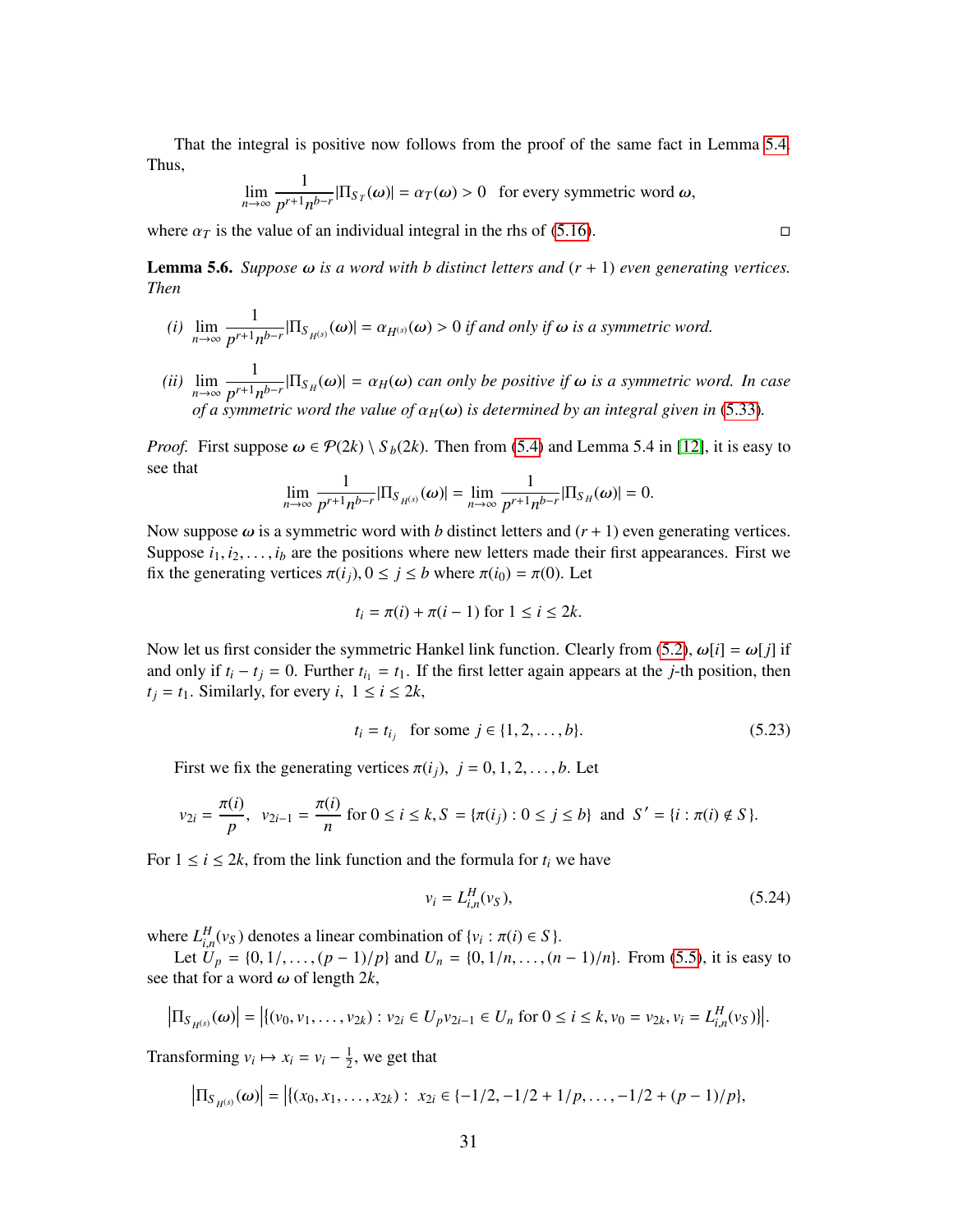$$
x_{2i-1} \in \{-1/2, -1/2 + 1/n, \dots, -1/2 + (n-1)/n\} \text{ for } 0 \le i \le k,
$$
  

$$
x_0 = x_{2k} \text{ and } x_i = L_{i,n}^H(y_S)\}.
$$

Hence

<span id="page-31-0"></span>
$$
\lim_{n \to \infty} \frac{1}{p^{r+1} n^{b-r}} \Pi_{S_{H^{(s)}}}(\omega) = \int_{-1/2}^{1/2} \int_{-1/2}^{1/2} \int_{-1/2}^{1/2} \cdots \int_{-1/2}^{1/2} \mathbf{1}(-1/2 \le L_i^H(x_S) \le 1/2, \ \forall \ i \in S') \, dx_S,
$$
\n(5.25)

where  $dx_S = \prod$ *j*=0  $dx_{i_j}$  denotes the (*b* + 1)-dimensional Lebesgue measure on  $\left[-\frac{1}{2}\right]$ 2 , 1  $\frac{1}{2}$ ]<sup>*b*+1</sup>. Let  $y_n = p/n$  and for  $1 \le i \le k$ ,

<span id="page-31-1"></span>
$$
p_{2i} = x_{2i-1} + y_n x_{2i},
$$
  
\n
$$
p_{2i-1} = y_n x_{2i-2} + x_{2i-1},
$$
\n(5.26)

and

<span id="page-31-2"></span>
$$
q_{2i} = x_{2i-1} - y_n x_{2i},
$$
  
\n
$$
q_{2i-1} = y_n x_{2i-2} - x_{2i-1}.
$$
\n(5.27)

Now we have the following claim.

**Claim:** For any  $1 \le i \le 2k$ ,

$$
x_i = \begin{cases} x_0 + \frac{1}{y_n} \sum_{j=1}^i \alpha_{ij} p_{i_j} & \text{if } i \text{ is even,} \\ -y_n x_0 + \sum_{j=1}^i \alpha_{ij} p_{i_j} & \text{if } i \text{ is odd.} \end{cases}
$$

We prove this by induction in *i*. We know that  $\pi(1) \in S$ . Clearly,  $x_1 = p_1 - y_n x_0$ . Now either  $\pi(2) \in S$  or  $2 \in S'$ . If  $\pi(2) \in S$ , then  $x_2 = \frac{1}{y_h}$  $\frac{1}{y_n}(p_2 - x_1)$ . Therefore  $x_2 = \frac{1}{y_n}$  $\frac{1}{y_n}(p_2 - p_1) + x_0$ . If  $2 \in S'$ , then  $p_2 = p_1$  and  $x_2 = \frac{1}{y_2}$  $\frac{1}{y_n}(p_1 - y_1) = y_0$ . So the claim is true for *i* = 2.

Now we assume that the claim is true for all  $j < i$  and try to prove it for *i*. Then either  $\pi(i) \in S$  or  $i \in S'$ .<br>(a) If  $\pi(i) \in S$  and

(a) If  $\pi(i) \in S$  and *i* is even, then  $y_i = \frac{1}{y_i}$  $\frac{1}{y_n}(p_i - y_{i-1})$ . Now, *i* − 1 is odd and hence  $y_{i-1}$  =  $-y_ny_0 + \sum_{i=1}^{i-1}$  $\sum_{j=1}^{\infty} \alpha_{(i-1)j} p_{i_j}$  by induction hypothesis. Therefore  $y_i = y_0 + \frac{1}{y_i}$  $\frac{1}{y_n}$   $\sum$  $\sum_{j=1}^n \alpha_{ij} p_{i_j}$  where  $\alpha_{ii} = 1$ .

The case where *i* is odd can be tackled similarly.

(b) If *i*  $\in S'$ , then there exists *m* such that  $i_m < i$  and  $p_i = p_{i_m}$ . Now if *i* is even,  $y_i = \frac{1}{y_n}$  $\frac{1}{y_n}(p_{i_m}-y_{i-1}).$ As *i* − 1 is odd,  $y_{i-1} = -y_n y_0 + \sum_{i=1}^{i-1}$  $\sum_{j=1}^{\infty} \alpha_{(i-1)j} p_{i_j}$  and therefore  $y_i = y_0 + \frac{1}{y_i}$  $\frac{1}{y_n}$   $\sum_{n=1}^{i-1}$  $\sum_{j=1}^n \alpha_{ij} p_{i_j}$  where  $\alpha_{im} =$ 

 $\alpha_{(i-1)m}$  + 1. The case where *i* is odd can be tackled similarly. Thus the claim is proved.

Now we perform the following change of variables in [\(5.25\)](#page-31-0):

 $(x_0, x_1, x_2, x_3, \ldots, x_{2k}) \longrightarrow (x_0, -x_1, x_2, -x_3, \ldots, x_{2k}) = (z_0, z_1, z_2, z_3, \ldots, z_{2k})$  (say).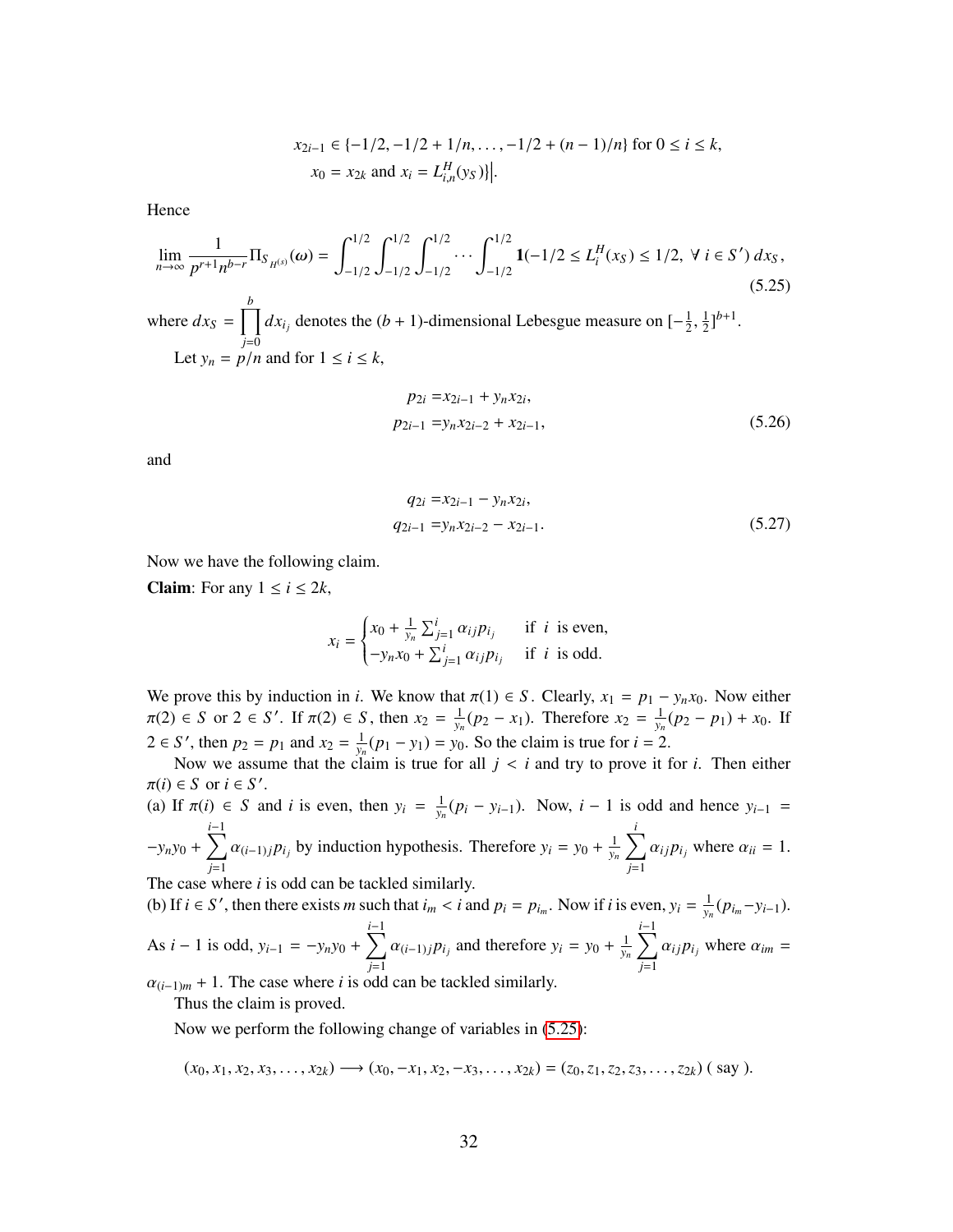Observe that this transformation does not alter the value of the integral in [\(5.25\)](#page-31-0). Also observe that using [\(5.26\)](#page-31-1) and [\(5.27\)](#page-31-2), under this transformation,

$$
(p_1, p_2, p_3, \ldots, p_{2k}) \longrightarrow (q_1, -q_2, q_3, \ldots, -q_{2k}).
$$

Then from the claim it follows that

$$
z_i = \begin{cases} z_0 + \frac{1}{y_n} \sum_{j=1}^i \beta_{ij} q_{i_j} & \text{if } i \text{ is even,} \\ y_n z_0 + \sum_{j=1}^i \beta_{ij} q_{i_j} & \text{if } i \text{ is odd} \end{cases}
$$

where  $\beta_{ij} = \pm \alpha_{ij}$  according as  $i_j$  is odd or even. We shall use the notation  $z_i = L_{i,q,n}^H(z_S)$  to denote this linear relation denote this linear relation.

Also note that choosing  $x_{i_j}$ ,  $0 \le j \le b$  freely is equivalent to choosing  $p_{i_j}$ ,  $0 \le j \le b$  (where  $p_{i_0} = x_0$ ). Further,  $-\frac{y_n+1}{2}$  $\frac{q_{i+1}}{2} \leq q_{i_j} \leq \frac{y_n+1}{2}$  $\frac{+1}{2}$ . Therefore we can write [\(5.25\)](#page-31-0) as

$$
\lim_{n \to \infty} \frac{1}{p^{r+1} n^{b-r}} \Pi_{S_{H^{(s)}}}( \omega) = \int_{-1/2}^{1/2} \int_{-\frac{y+1}{2}}^{\frac{y+1}{2}} \int_{-\frac{y+1}{2}}^{\frac{y+1}{2}} \cdots \int_{-\frac{y+1}{2}}^{\frac{y+1}{2}} 1(-1/2 \le L_{i,q}^H(z_S) \le 1/2, \ \forall \ i \in S') \, dq_S,
$$
\nwhere  $dq_S = \prod_{i=1}^{b} dq_{i_i}$  denotes the  $(b+1)$ -dimensional Lebesgue measure on  $[-\frac{1}{2}, \frac{1}{2}] \times [-\frac{y+1}{2}, \frac{y+1}{2}]$ 

*j*=0  $dq_{i_j}$  denotes the (*b*+1)-dimensional Lebesgue measure on [ $-\frac{1}{2}$ 2 ,  $\frac{1}{2}$ ]×[ $-\frac{y+1}{2}$ 2 ,  $\frac{+1}{2}$ ]<sup>*b*</sup>

and  $L_{i,q}^H$  denotes the limit of the linear combination  $L_{i,q,n}^H$  as  $y_n \to y > 0$ .<br>Now it can be proved that the above integrand is positive on a region of positive measure

on  $\left[-\frac{1}{2}\right]$ 2 is positive. So we omit the details. 1  $\frac{1}{2}$ ] × [ $-\frac{y+1}{2}$ 2 *y*+1  $\frac{1}{2}$ <sup>1</sup> - the proof is similar to the proof that the integral in the rhs of [\(5.16\)](#page-28-0)

This prove part (i) of the lemma.

To prove part (ii), note that for the asymmetric Hankel link function,

$$
\xi_{\pi}(i) = \xi_{\pi}(j)
$$
 if and only if  $t_i = t_j$  and  
\n $sgn(\pi(i) - \pi(i - 1)) = sgn(\pi(j) - \pi(j - 1))$  if *i* and *j* are of same parity, or  
\n $sgn(\pi(i) - \pi(i - 1)) = sgn(\pi(j - 1) - \pi(j))$  if *i* and *j* are of opposite parity.

Let

<span id="page-32-0"></span>
$$
\mathcal{E}_{\omega} = \{0, i_j; i_j \text{ is even }, 1 \le j \le b\}
$$
\n
$$
(5.28)
$$

and

<span id="page-32-2"></span><span id="page-32-1"></span>
$$
O_{\omega} = \{i_j; i_j \text{ is odd}, 1 \le j \le b\}. \tag{5.29}
$$

For every *j* ∈ {1, 2, . . . , *b*}, let

$$
C_{i_j}^o = \{i; \xi_\pi(i) = \xi_\pi(i_j), i, i_j \text{ are of opposite parity}, 0 \le i \le 2k\}
$$
 (5.30)

$$
C_{i_j}^e = \{i; \xi_\pi(i) = \xi_\pi(i_j), i, i_j \text{ are of same parity }, 0 \le i \le 2k\}
$$
 (5.31)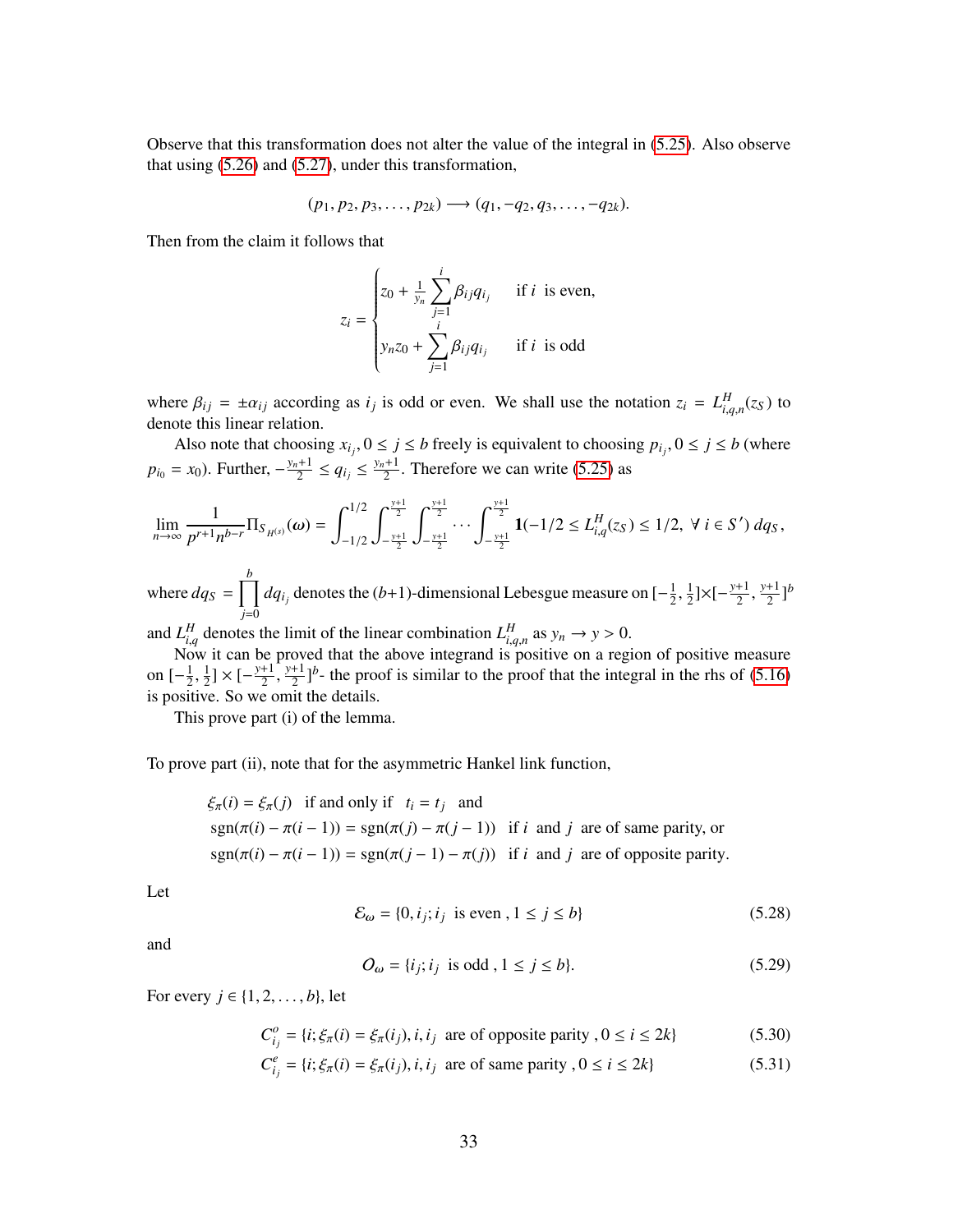Using the notations as in the proof of part (i), we now have that

$$
\left| \Pi_{S_H}(\omega) \right| = \left| \{ (v_0, v_1, \dots, v_{2k}) : v_{2i} \in U_p, v_{2i-1} \in U_n \text{ for } 0 \le i \le k, v_0 = v_{2k}, v_i = L_{i,n}^H(v_S),
$$
  
\n
$$
\text{sgn}(y_n L_{i,n}^H(v_S) - L_{i-1,n}^H(v_S)) = \text{sgn}(y_n v_{i_j} - L_{i-1,n}^H(v_S)) \text{ when } i_j \in \mathcal{E}_{\omega} \text{ and } i \in C_{i_j}^e
$$
  
\nor 
$$
\text{sgn}(y_n L_{i-1,n}^H(v_S) - L_{i,n}^H(v_S)) = \text{sgn}(y_n v_{i_j} - L_{i-1,n}^H(v_S)) \text{ when } i_j \in \mathcal{E}_{\omega} \text{ and } i \in C_{i_j}^e,
$$
  
\n
$$
\text{sgn}(y_n L_{i,n}^H(v_S) - L_{i-1,n}^H(v_S)) = \text{sgn}(y_n L_{i_j-1,n}^H(v_S) - v_{i_j-1}) \text{ when } i_j \in O_{\omega} \text{ and } i \in C_{i_j}^e
$$
  
\nor 
$$
\text{sgn}(y_n L_{i-1,n}^H(v_S) - L_{i,n}^H(v_S)) = \text{sgn}(y_n v_{i_j} - L_{i-1,n}^H(v_S)) \text{ when } i_j \in O_{\omega} \text{ and } i \in C_{i_j}^e \}
$$

As  $\Pi_{S_H}(\omega) \subset \Pi_{S_{H^{(s)}}}(\omega)$ . If  $\omega$  is a word with *b* distinct letters but not symmetric, by part (i), 1  $\frac{1}{p^{r+1}b^{n-r}}\left|\Pi_{S_H}(\omega)\right| \to 0$  as  $n \to \infty$ .<br>Next let  $\omega \in S_1(2k)$  with  $(r)$ 

Next let  $\omega \in S_b(2k)$  with  $(r + 1)$  even generating vertices. Clearly for  $\omega$ ,  $|\mathcal{E}_{\omega}| = r + 1$  and  $|O_{\omega}| = b - r$ . Now suppose,

$$
f_n^H(v_S) = \prod_{j=1}^b \Big[ \prod_{i_j \in \mathcal{E}_{\omega}} (\prod_{i \in C_{i_j}^e} \mathbf{1}(\text{sgn}(y_n L_{i,n}^H(v_S) - L_{i-1,n}^H(v_S)) = \text{sgn}(y_n v_{i_j} - L_{i-1,n}^H(v_S)))
$$
  

$$
\prod_{i \in C_{i_j}^o} \mathbf{1}(\text{sgn}(y_n L_{i-1,n}^H(v_S) - L_{i,n}^H(v_S)) = \text{sgn}(y_n v_{i_j} - L_{i_{j-1,n}}^H(v_S)))
$$
  

$$
\prod_{i_j \in O_{\omega}} (\prod_{i \in C_{i_j}^e} \mathbf{1}(\text{sgn}(y_n L_{i,n}^H(v_S) - L_{i-1,n}^H(v_S)) = \text{sgn}(y_n L_{i_{j-1,n}}^H(v_S) - v_{i_{j-1}}))
$$
  

$$
\prod_{i \in C_{i_j}^o} \text{sgn}(y_n L_{i-1,n}^H(v_S) - L_{i,n}^H(v_S)) = \text{sgn}(y_n v_{i_j} - L_{i-1,n}^H(v_S))) \Big].
$$
 (5.32)

and let  $f^H$  be the limit of  $f_n^H$  as  $y_n \to y > 0$ . Then

$$
\lim_{n \to \infty} \frac{1}{p^{r+1} n^{b-r}} \Pi_{S_H}(\omega) = \int_0^1 \int_0^1 \cdots \int_0^1 \mathbf{1}(0 \le L_i^H(\nu_S) \le 1) f^H(\nu_S) \, d\nu_S \tag{5.33}
$$

where  $dv_S = \prod_{j=0}^{b} dv_{i_j}$  is the (*b*+1)−dimensional Lebesgue integral on [0, 1]<sup>*b*+1</sup>,  $L_i^H$  is the limit of the limit of the linear combination  $L_{i,n}^H$  as  $y_n \to y$  and  $f^H$  is the function defined above via [\(5.32\)](#page-33-1).

This completes the proof of part (ii).

<span id="page-33-1"></span><span id="page-33-0"></span> $\Box$ 

Let  $\lfloor \cdot \rfloor$  denotes the greatest integer function.

<span id="page-33-2"></span>Lemma 5.7. *Suppose* ω *is a word of length* <sup>2</sup>*k with b distinct letters and* (*r*+1) *even generating vertices. Then*

- *(i)* lim *n*→∞ 1  $\frac{1}{p^{r+1}n^{b-r}}$  $|\Pi_{S_{R^{(s)}}}(\omega)| = \lfloor y \rfloor^{k-(r+1)} + \alpha_{R^{(s)}}(\omega) > 0$  *if and only if*  $\omega$  *is a symmetric word.*
- *(ii)* lim *n*→∞ 1  $\frac{1}{p^{r+1}n^{b-r}}$  $|\Pi_{S_R}(\omega)| = |y|^{k-(r+1)} + \alpha_R(\omega)$  *if and only if*  $\omega$  *is a symmetric word.*

The proof of this lemma borrows the main ideas from the proof of Lemma [5.6](#page-30-0) and is given in details in Section [6.](#page-45-0)

Recall the sequence  $a_{2n} = \frac{1}{2}$  $rac{1}{2}$  $binom{2n}{n}$  $\binom{2n}{n}$  from Lemma 5.2 in [\[12\]](#page-50-6).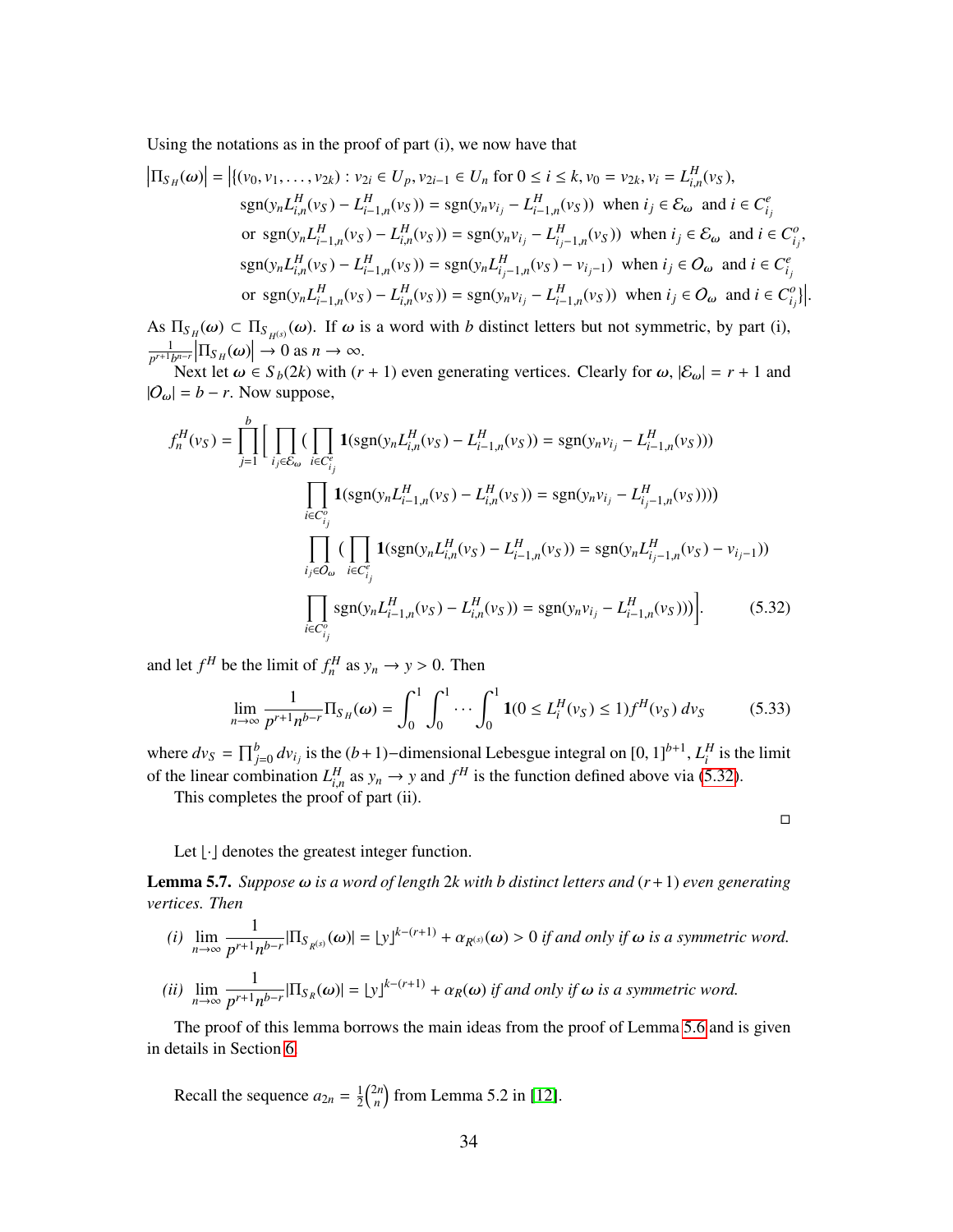<span id="page-34-2"></span>Lemma 5.8. *Suppose* ω *is a word of length* <sup>2</sup>*k with b distinct letters and* (*r*+1) *even generating vertices. Then*

- *(i)* lim *n*→∞ 1  $\frac{1}{p^{r+1}n^{b-r}}$  $|\Pi_{S_{C^{(s)}}}(\omega)| = a_{\omega} [y]^{k-(r+1)} + \alpha_{C^{(s)}}(\omega)] > 0$  *if and only if*  $\omega$  *is an even word and*  $a_{\omega}$  *is the multiplicative extension of the sequence*  $a_{2n}$  *when*  $\omega$  *<i>is considered as a partition in* {1, <sup>2</sup>, . . . , <sup>2</sup>*k*}*.*
- *(ii)* lim *n*→∞ 1  $\frac{1}{p^{r+1}n^{b-r}}$  $|\Pi_{S_C}(\omega)| = \lfloor y \rfloor^{k-(r+1)} + \alpha_C(\omega) > 0$  *if and only if*  $\omega$  *is a symmetric word.*

The proof of this lemma borrows a lot of ideas from the proofs of Lemmas [5.4](#page-25-2) and lemma [5.5](#page-28-3) and is given in details in Section [6.](#page-45-0)

### 5.2.2 Proof of Theorem [2.2](#page-5-0)

<span id="page-34-0"></span>Lemma 5.9. *Recall the matrix Z<sup>A</sup> from Theorem [2.2.](#page-5-0) Under the assumptions of Theorem [2.2,](#page-5-0) suppose,*  $\widetilde{Z_A}$  *is the p* × *n* matrix whose entries are  $(y_i - Ey_i)$  and thus have mean 0. Then the *LSD of S*<sub> $Z_A$ </sub> and *S*<sub> $\widetilde{Z_A}$  are same.</sub>

*Proof.* In Step 1 of the proof of Theorem [2.1,](#page-4-0) we dealt with the same problem but for a bisequence of random variables  $\{x_{i,j,n}\}$ . The same proof can be adapted in this case replacing by the sequence  $\{x_{i,n}\}$ . Therefore, condition [\(2.4\)](#page-5-3) is true for  $\widetilde{Z_A}$ . Similarly we can show that [\(2.5\)](#page-5-4) is true for  $Z_A$ . Hence, Assumption B holds for  $Z_A$ .

Now from Lemma [5.3,](#page-25-3)

$$
L^{4}(\mathbb{E}F^{S_{Z_A}}, \mathbb{E}F^{S_{\widetilde{Z_A}}}) \leq \frac{2}{p^2}(\mathbb{E}\operatorname{Tr}(Z_AZ_A^T + \widetilde{Z_AZ_A}^T))(\mathbb{E}\operatorname{Tr}[(Z_A - \widetilde{Z_A})(Z_A - \widetilde{Z_A})^T])
$$
  

$$
\leq \frac{2}{p}\Big(\sum_{i=-(n+p)}^{n+p} cn\mathbb{E}(2y_i^2 + (\mathbb{E}y_i)^2 - 2y_{ij}\mathbb{E}y_{ij})\Big) \frac{1}{p}\Big(\sum_{i=-(n+p)}^{n+p} cn(\mathbb{E}y_i)^2\Big)
$$

where  $c$  is a constant depending on the link function of the matrix. Observe that for all matrices with link functions (i)-(viii), the second inequality is true due to the structure of the link functions. The second factor of the rhs in the above inequality is bounded by

$$
\frac{2}{y_n}(n+p)(\sup_i \mathbb{E}y_i)^2 = \frac{2}{y_n}(\sup_i \sqrt{n}\mathbb{E}y_i)^2 + \frac{2}{y_n}(\sup_i \sqrt{p}\mathbb{E}y_i)^2 \to 0 \text{ as } n \to \infty, \ p/n \to y > 0 \text{ by (2.5)}.
$$

Again,  $\mathbb{E}[\frac{1}{n}]$  $\frac{1}{p}$   $\sum_i y_i^2$   $\rightarrow$  J  $f_{[0,1]^2} f_2(x, y) dx dy$ . Therefore the first term of the rhs in the inequality is bounded uniformly and hence  $L^4(\mathbb{E}F^{S_{Z_A}}, \mathbb{E}F^{S_{\overline{Z_A}}}) \to 0$  as  $p \to \infty$ . Thus we can assume that the entries of  $Z_A$  have mean 0.

<span id="page-34-1"></span>Lemma 5.10. *Under the conditions of Theorem [2.2,](#page-5-0) if the EESD of the matrices S <sup>Z</sup><sup>A</sup> converges weakly to*  $\mu_A$ *, then, with the assumption* [\(2.6\)](#page-6-3)*, the EESD of*  $S_A$  *(where A is the non-truncated version of Z) converges weakly to*  $\mu_A$ *.* 

*Proof.* Observe that from Lemma [5.3,](#page-25-3) we have

$$
L^{4}(\mathbb{E}F^{S}, \mathbb{E}F^{S_{Z_{A}}}) \leq \frac{2}{p^{2}}(\mathbb{E}Tr(AA^{T} + Z_{A}Z_{A}^{T}))(\mathbb{E}Tr[(A - Z_{A})(A - Z_{A})^{T}])
$$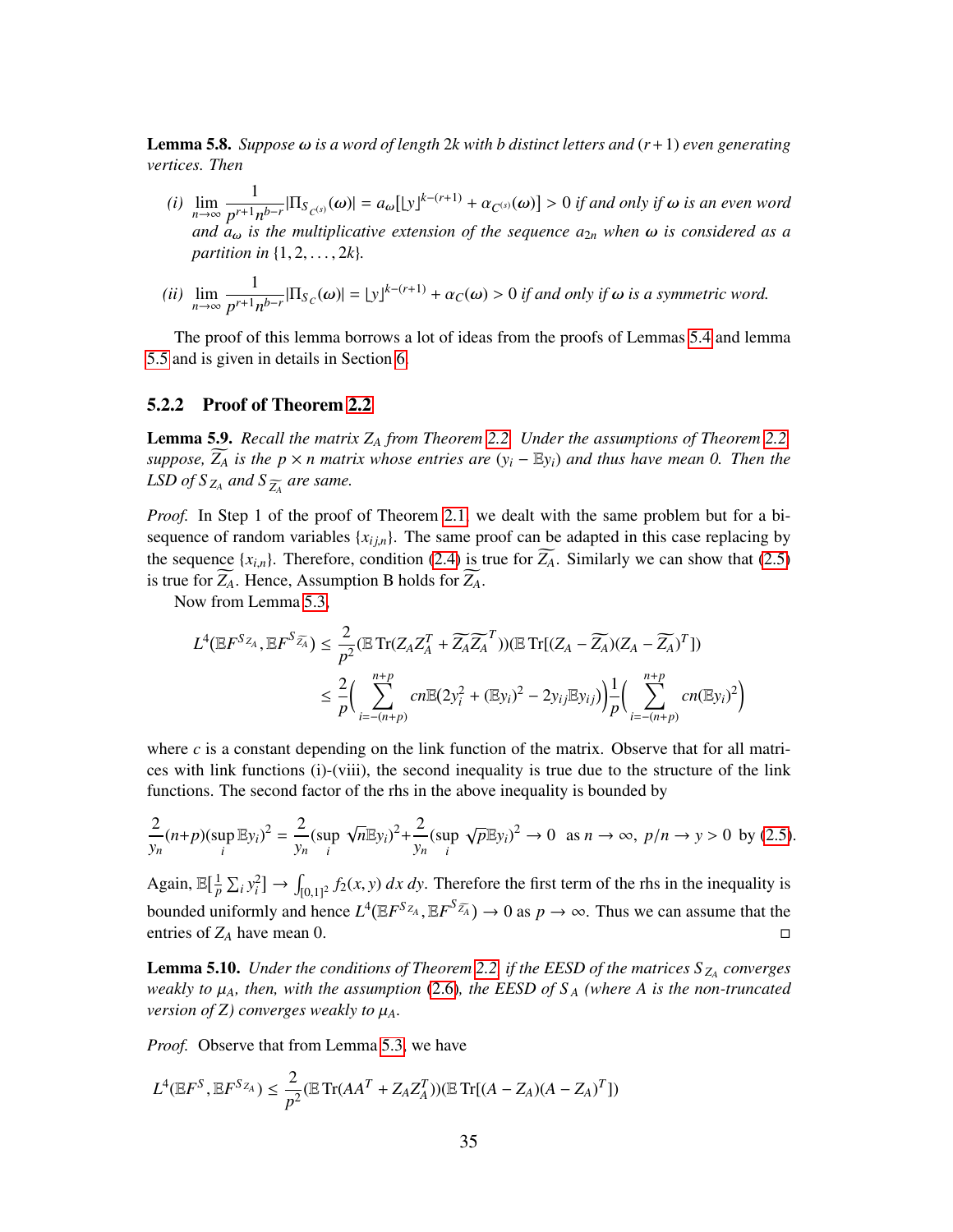$$
\leq \frac{2}{p} \Big( 2cn \sum_{i=-(n+p)}^{n+p} \mathbb{E}[y_i^2] + cn \sum_{i=-(n+p)}^{n+p} \mathbb{E}[x_i^2 \mathbf{1}_{[|x_i|>t_n]}] \Big) \Big( \frac{1}{p} \sum_{i=-(n+p)}^{n+p} cn \mathbb{E}[x_i^2 \mathbf{1}_{[|x_i|>t_n]}] \Big).
$$
\n(5.34)

The second factor in the above inequality tends to zero a.s. (or in probability) as  $n \to \infty$ from [\(2.6\)](#page-6-3). Again, the first factor is uniformly bounded as in the proof of Lemma [5.9.](#page-34-0) Thus  $L^4(\mathbb{E}F^{S_A}, \mathbb{E}F^{S_{Z_A}}) \to 0$  as  $p \to \infty$ .<br>This completes the proof of the

This completes the proof of the lemma.

Now we will prove Theorem [2.2.](#page-5-0) The arguments in the proof of the different parts are often repetitive. So we prove part (i) in details and omit the elaborate arguments for the other parts.

#### *Proof of Theorem [2.2](#page-5-0).* We shall prove the theorem in different parts.

(i): Let  $A = T^{(s)}$ . First observe that from Lemma [5.10,](#page-34-1) it is enough to prove that the EESD of  $S_{Z_A}$  converges to  $\mu_{T^{(s)}}$ . Further, from Lemma [5.9](#page-34-0) we may assume that  $\mathbb{E}(y_i) = 0$ . Therefore it suffices to verify the first moment condition and the Carleman's condition for S<sub>Z</sub> suffices to verify the first moment condition and the Carleman's condition for  $S_{Z_A}$ .

As 
$$
\mathbb{E}(y_i) = 0
$$
, from (5.1), if  $\lim_{p \to \infty} \frac{1}{p} \sum_{\pi \in \Pi_{S_{T}(s)}(\omega)} \mathbb{E}(Y_{\pi})$  exists for every matched word  $\omega$  of

length 2*k* with *b* distinct letters and  $(r + 1)$  even generating vertices  $(k \ge 1, 1 \le b \le b, 0 \le r \le (b - 1)$  then the first moment condition would follow  $(b-1)$ ), then the first moment condition would follow.

Suppose  $\omega$  is a word with *b* distinct letters,  $(r + 1)$  even generating vertices and the distinct letters appear  $k_1, k_2, \ldots, k_b$  times. Let the *j*th distinct letter appear at  $(\pi(i_i-1), \pi(i_i))$ th position for the first time. Denote  $(\pi(i_j - 1), \pi(i_j))$  as  $(m_j, l_j)$ . Let us now recall  $v_i, 1 \le i \le 2k$  and  $s_i, u_i, 1 \le i \le 2k$  as defined in Lamma 5.4.  $s_i, u_i, 1 \le i \le 2k$  as defined in Lemma [5.4.](#page-25-2)<br>First, let  $\omega \notin E(2k)$ . Suppose  $\omega$  con-

First, let  $\omega \notin E(2k)$ . Suppose  $\omega$  contains  $b_1$  distinct letters that appear even number of times and  $b_2$  number of distinct letters that appear odd number of times and  $b = b_1 + b_2$ . So we assume that for each  $\pi \in \Pi(\omega)$ ,  $k_{j_p}$ ,  $1 \le p \le b_1$  are even and  $k_{j_q}$ ,  $b_1 + 1 \le q \le b_1 + b_2$  are odd.<br>Hence the contribution of this  $\omega$  to (4.9) is as follows: Hence the contribution of this  $\omega$  to [\(4.9\)](#page-9-1) is as follows:

<span id="page-35-0"></span>
$$
\frac{1}{pn^{b_1+b_2-\frac{1}{2}}} \sum_{S} \prod_{p=1}^{b_1} f_{k_{j_p}}(|s_{j_p}|) \prod_{q=b_1+1}^{b_1+b_2} n^{\frac{b_2-1/2}{b_2}} \mathbb{E}[y_{|s_{j_q}|}^{k_{j_q}}].
$$
\n(5.35)

For *n* large,  $n \frac{b_2-1/2}{b_2} \mathbb{E}[y_{\ell,s}^{k_{jq}}]$  $\left[\frac{k_{jq}}{(s_{jq}-2)}\left(\bmod n\right)\right]$  < 1 for any *b*<sub>1</sub> + 1 ≤ *q* ≤ *b*<sub>1</sub> + *b*<sub>2</sub> and  $\prod_{p=1}^{b_1} f_{k_{jp}}(|s_{j_p}|)$  ≤ *M* (independent of *n*). Now as  $\omega \notin E_b(2k)$  and  $p/n \to y > 0$ , from Lemma [5.4](#page-25-2) we have,  $|S| \leq b$ . Hence, as  $p, n \to \infty$  and  $p/n \to y > 0$ , [\(5.35\)](#page-35-0) goes to 0. Thus any word that is not even, contributes 0 to the limiting moments.

Now let  $\omega \in E_b(2k)$ . Let  $\mathcal{E}_{\omega} =$  and  $O_{\omega}$  be as in [\(5.28\)](#page-32-0) and [\(5.29\)](#page-32-1). Clearly, as observed in Lemma [5.5,](#page-28-3) there are  $\prod_{i=1}^{b} {k_i-1 \choose \frac{k_i}{n}}$  combination of equations for the *s<sub>j</sub>*'s (and hence *v<sub>j</sub>*'s) for determining the non-generating vertices, once the generating vertices are chosen. Let us denote a generic combination of the *v*<sup>*j*</sup>'s by  $L^T_\omega$  (see [\(5.15\)](#page-27-0)). For each of the combination of equations we get positive (possibly different) contribution (see I emma 5.5). Then the contribution of each we get positive (possibly different) contribution (see Lemma [5.5\)](#page-28-3). Then the contribution of each combination  $L^T_{\omega}$  corresponding to the word  $\omega$  can be written as

$$
y_n^r \frac{1}{p^{r+1} n^{b-r}} \sum_{S} \prod_{j=1}^b \Big( \prod_{i_j \in \mathcal{E}_{\omega}} f_{k_j,n}(|v_{m_j} - v_n v_{l_j}|) \prod_{i_j \in O_{\omega}} f_{k_j,n}(|v_n v_{m_j} - v_{l_j}|) \Big)
$$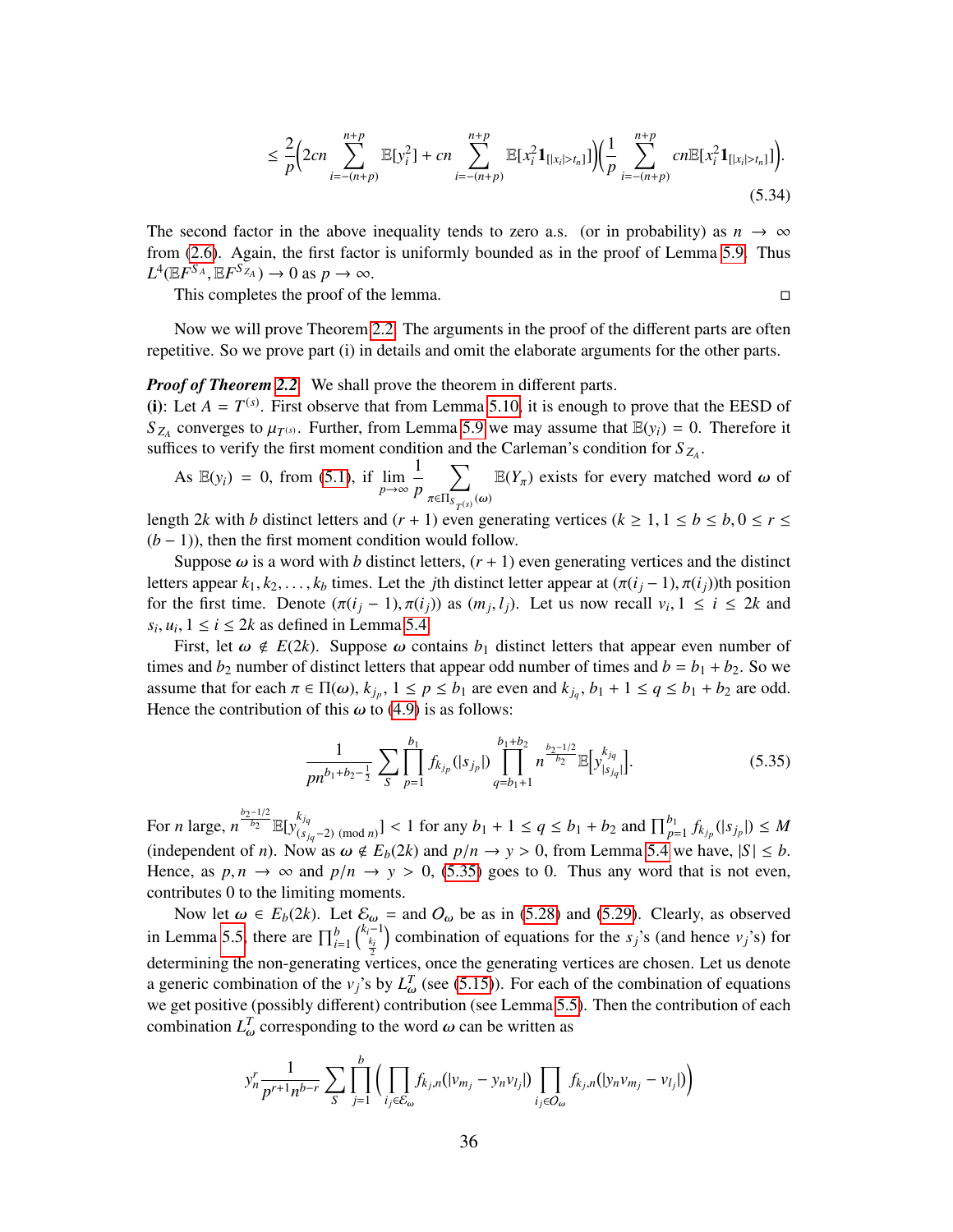$$
\mathbf{1}(0 \le L_i^T(v_S) \le 1, \ \forall \ i \in S'), \tag{5.36}
$$

where  $S$  is the set of distinct generating vertices and  $S'$  is the set of indices of the non-generating vertices of  $\omega$ . By abuse of notation let  $m_1$  and  $l_j$ ,  $1 \le j \le b$  denote the indices of the generating vertices. Therefore as  $n \to \infty$  the contribution of  $\omega$  in (4.0) is given by vertices. Therefore as  $p \to \infty$ , the contribution of  $\omega$  in [\(4.9\)](#page-9-1) is given by

$$
y^{r} \sum_{L_{\omega}^{T}} \int_{0}^{1} \int_{0}^{1} \cdots \int_{0}^{1} \prod_{j=1}^{b} \Big( \prod_{i_{j} \in \mathcal{E}_{\omega}} f_{k_{j},n}(|x_{m_{j}} - y x_{l_{j}}|) \prod_{i_{j} \in O_{\omega}} f_{k_{j},n}(|x_{m_{j}} - x_{l_{j}}|) \Big) \qquad (5.37)
$$
  

$$
1(0 \le L_{i}^{T}(x_{S}) \le 1, \ \forall \ i \in S') \ dx_{S},
$$

where  $dx_S = dx_{m_1} dx_{l_1} \cdots dx_{l_b}$  denotes the  $(b + 1)$ -dimensional Lebesgue measure on  $[0, 1]^{b+1}$ <br>and  $0 \le y = \lim_{h \to 0} g/h$ . As for each  $k > 1$ , there are finitely many even words, the first moment and  $0 < y = \lim p/n$ . As for each  $k \ge 1$ , there are finitely many even words, the first moment condition is established. Hence we have,

$$
\lim_{n \to \infty} \frac{1}{p} \mathbb{E}[Tr(S_{Z_A})^k] = \sum_{b=1}^k \sum_{r=0}^{b-1} \sum_{\substack{\sigma \in E_b(2k) \text{ with} \\ (\tau+1) \text{ even generating vertices}}} y^r \sum_{L_{\sigma}^T} \int_0^1 \int_0^1 \int_0^1 \cdots \int_0^1
$$
\n
$$
\prod_{j=1}^b \left( \prod_{i_j \in \mathcal{E}_{\omega}} f_{k_j, n}(|x_{m_j} - y x_{l_j}|) \prod_{i_j \in \mathcal{O}_{\omega}} f_{k_j, n}(|y x_{m_j} - x_{l_j}|) \right) \mathbf{1}(0 \le L_i^T(x_S) \le 1, \ \forall \ i \in S') \ dx_S. \tag{5.38}
$$

Now we show that the limits,  $\lim_{n\to\infty}\frac{1}{n}$  $\frac{1}{p} \mathbb{E}[Tr(S_{Z_A})^k] = \gamma_k, k \ge 1$  determines a unique distribution.

If  $y \leq 1$ ,

<span id="page-36-0"></span>
$$
\gamma_k = \lim_{n \to \infty} \frac{1}{p} \mathbb{E}[\operatorname{Tr}(S_{Z_A})^k] \le \sum_{\sigma \in E(2k)} M_{\sigma} \le \sum_{\sigma \in \mathcal{P}(2k)} M_{\sigma} = \alpha_k.
$$

As  $\{\alpha_k\}$  satisfies Carleman's condition,  $\{\gamma_k\}$  does so. Hence the sequence of moments  $\{\gamma_k\}$ determines a unique distribution.

If  $y > 1$ ,  $y^r \le y^b$ ,  $0 \le r \le b$ ,  $1 \le b \le k$  and hence

$$
\gamma_k = \lim_{n \to \infty} \frac{1}{p} \mathbb{E}[\text{Tr}(S_Z)^k] \le \sum_{\sigma \in E(2k)} y_{\sigma} M_{\sigma} \le \sum_{\sigma \in \mathcal{P}(2k)} y^{2k} M_{\sigma} = y^{2k} \alpha_k.
$$

As,  $y \in (1, \infty)$  and  $\alpha_k$  satisfies Carleman's condition,  $\{\gamma_k\}$  does so. Hence the sequence of moments  $\{\gamma_k\}$  determines a unique distribution.

Therefore, there exists a measure  $\mu_{T^{(s)}}$  with moment sequence  $\{\gamma_k\}$  such that  $\mathbb{E}\mu_{S_{Z_A}}$  converges to  $\mu_{T^{(s)}}$ , whose moments are given as in [\(5.38\)](#page-36-0).<br>This completes the proof of part (i)

This completes the proof of part (i).

(ii) Let  $A = T$ . Just as in part (i), it suffices to verify the first moment condition and the Carleman's condition for *S <sup>Z</sup>*.

As  $\mathbb{E}(y_i) = 0$ , from [\(5.1\)](#page-23-2), if  $\lim_{p \to \infty}$ 1 *p*  $\nabla$  $π∈Π<sub>S T</sub>(ω)$  $E(Y_\pi)$  exists for every matched word  $\omega$  of length

2*k* with *b* distinct letters and  $(r + 1)$  even genrating vertices  $(k \ge 1, 1 \le b \le b, 0 \le r \le (b - 1))$ , then the first moment condition follows.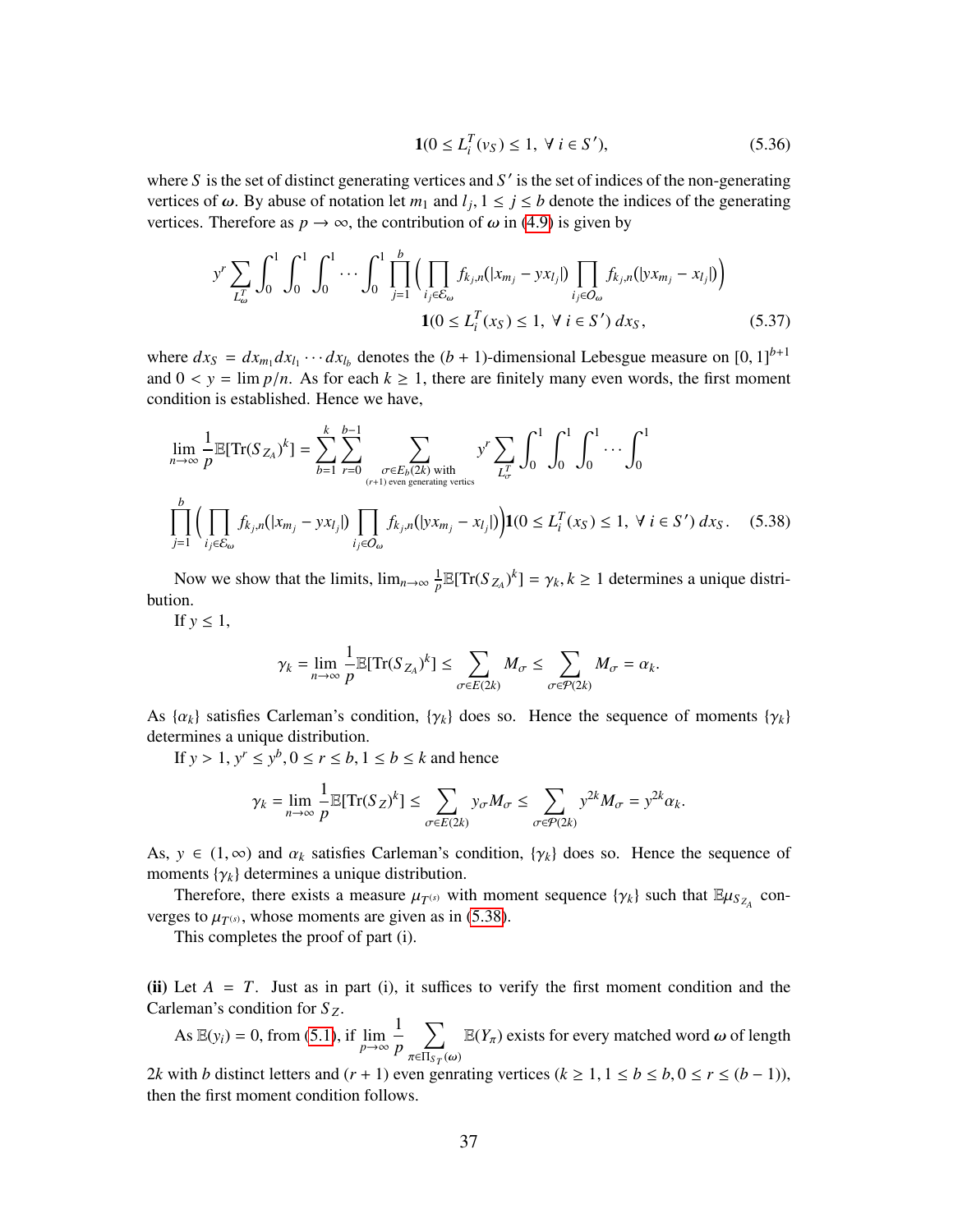Now suppose  $\omega$  is a word with *b* distinct letters each letter appearing  $k_1, k_2, \ldots, k_b$  times. From this point, we borrow all notations from part (i).

Let  $v_i = \pi(i)/n$  as defined in Lemma [5.5](#page-28-3) and  $U_n = \{0, 1/n, 2/n, \ldots, (n-1)/n\}.$ 

If  $\omega$  is not an even word, then its contribution to the limiting moments is 0. This follows using the same argument as part (i).

Now suppose  $\omega \in E_b(2k) \setminus S_b(2k)$ . Then the contribution of this  $\omega$  can be written as

$$
y_n^r \frac{1}{p^{r+1} n^{b-r}} \sum_{S} \prod_{j=1}^b \Big( \prod_{i_j \in \mathcal{E}_{\omega}} f_{k_j, n} (y_n v_{l_j} - v_{m_j}) \prod_{i_j \in O_{\omega}} f_{k_j, n} (y_n v_{m_j} - v_{l_j}) \Big)
$$
  

$$
\mathbf{1}(0 \le L_i^T (v_S) \le 1, \ \forall \ i \in S'), \tag{5.39}
$$

where  $S$  is the set of distinct generating vertices and  $S'$  is the set of indices of the non-generating vertices of  $\omega$  and  $y_n = p/n$ . From Lemma [5.5,](#page-28-3) observe that for  $j \neq 1$ ,  $m_j$  can be written as a linear combination of  $\{l_i; 1 \le i \le j - 1\}$  and  $m_1$ . By abuse of notation let  $m_1$  and  $l_j$ ,  $1 \le j \le b$  denote the indices of the generating vertices. Then as  $n \to \infty$  the above sum goes to denote the indices of the generating vertices. Then, as  $p \to \infty$ , the above sum goes to

$$
y^{r} \int_{0}^{1} \int_{0}^{1} \int_{0}^{1} \cdots \int_{0}^{1} \prod_{j=1}^{b} \Big( \prod_{i_{j} \in \mathcal{E}_{\omega}} f_{k_{j},n}(yx_{l_{j}} - x_{m_{j}}) \prod_{i_{j} \in O_{\omega}} f_{k_{j},n}(yx_{m_{j}} - x_{l_{j}}) \Big) \qquad (5.40)
$$
  

$$
1(0 \le L_{i}^{T}(x_{S}) \le 1, \ \forall \ i \in S') \ dx_{S},
$$

where  $dx_S = dx_{m_1} dx_{l_1} dx_{l_2} \cdots dx_{l_b}$ .

By Lemma [5.5,](#page-28-3) it follows that the above integral reduces to a *c* dimensional integral where  $c \leq b$ , if  $\omega \notin S_b(2k)$  as  $x_{m_1}$  and the  $x_{l_j}$ 's then satisfy a linear equation (see proof of Lemma [5.5\)](#page-28-3).<br>As a result, the contribution of  $\omega$  as described in (5.41) is equal to 0 if  $\omega \in F_b(2k) \setminus S_b(2k)$ . As a result, the contribution of  $\omega$  as described in [\(5.41\)](#page-37-0) is equal to 0 if  $\omega \in E_b(2k) \setminus S_b(2k)$ .

Now let  $\omega \in S_b(2k)$ . Then the contribution the word  $\omega$  to the limiting moments can be written as

<span id="page-37-0"></span>
$$
y^{r} \int_{0}^{1} \int_{0}^{1} \int_{0}^{1} \cdots \int_{0}^{1} \prod_{j=1}^{b} \Big( \prod_{i_{j} \in \mathcal{E}_{\omega}} f_{k_{j},n}(yx_{l_{j}} - x_{m_{j}}) \prod_{i_{j} \in O_{\omega}} f_{k_{j},n}(yx_{m_{j}} - x_{l_{j}}) \Big) \qquad (5.41)
$$
  

$$
1(0 \le L_{i}^{T}(x_{S}) \le 1, \ \forall \ i \in S') \ dx_{S},
$$

where  $dx_S = dx_{m_1} dx_{l_1} dx_{l_2} \cdots dx_{l_b}$  is the  $(b + 1)$ -dimensional Lebesgue measure on  $[0, 1]^{(b+1)}$ <br>and  $0 \le y = \lim_{b \to \infty} \Delta s$  for each  $b > 1$ , there are finitely many symmetric words each of which and  $0 < y = \lim y_n$ . As for each  $k \ge 1$ , there are finitely many symmetric words each of which contributes [\(5.41\)](#page-37-0) to the *k*th limiting moment, the first moment condition holds true.

<span id="page-37-1"></span>Therefore for  $k \geq 1$ ,

$$
\lim_{n \to \infty} \frac{1}{n} \mathbb{E}[\text{Tr}(S_{Z_A})^k] = \sum_{b=1}^k \sum_{r=0}^{b-1} \sum_{\substack{\sigma \in S_b(2k) \text{ with } \\ (r+1) \text{ even generating vertices}}} y^r \int_0^1 \int_0^1 \int_0^1 \cdots \int_0^1
$$
  

$$
\prod_{j=1}^b \Big( \prod_{i_j \in \mathcal{E}_{\omega}} f_{k_j, n}(yx_{l_j} - x_{m_j}) \prod_{i_j \in \mathcal{O}_{\omega}} f_{k_j, n}(yx_{m_j} - x_{l_j}) \Big) \mathbf{1}(0 \le L_i^T(x_S) \le 1, \ \forall \ i \in S') \ dx_S.
$$
\n(5.42)

As  $S(2k) \subset E(2k)$  and the integrand in [\(5.42\)](#page-37-1) is bounded, the same arguments as in part (i) are applicable. Thus the Carleman's condition for  $S_Z$  is satisfied. Therefore, there exists a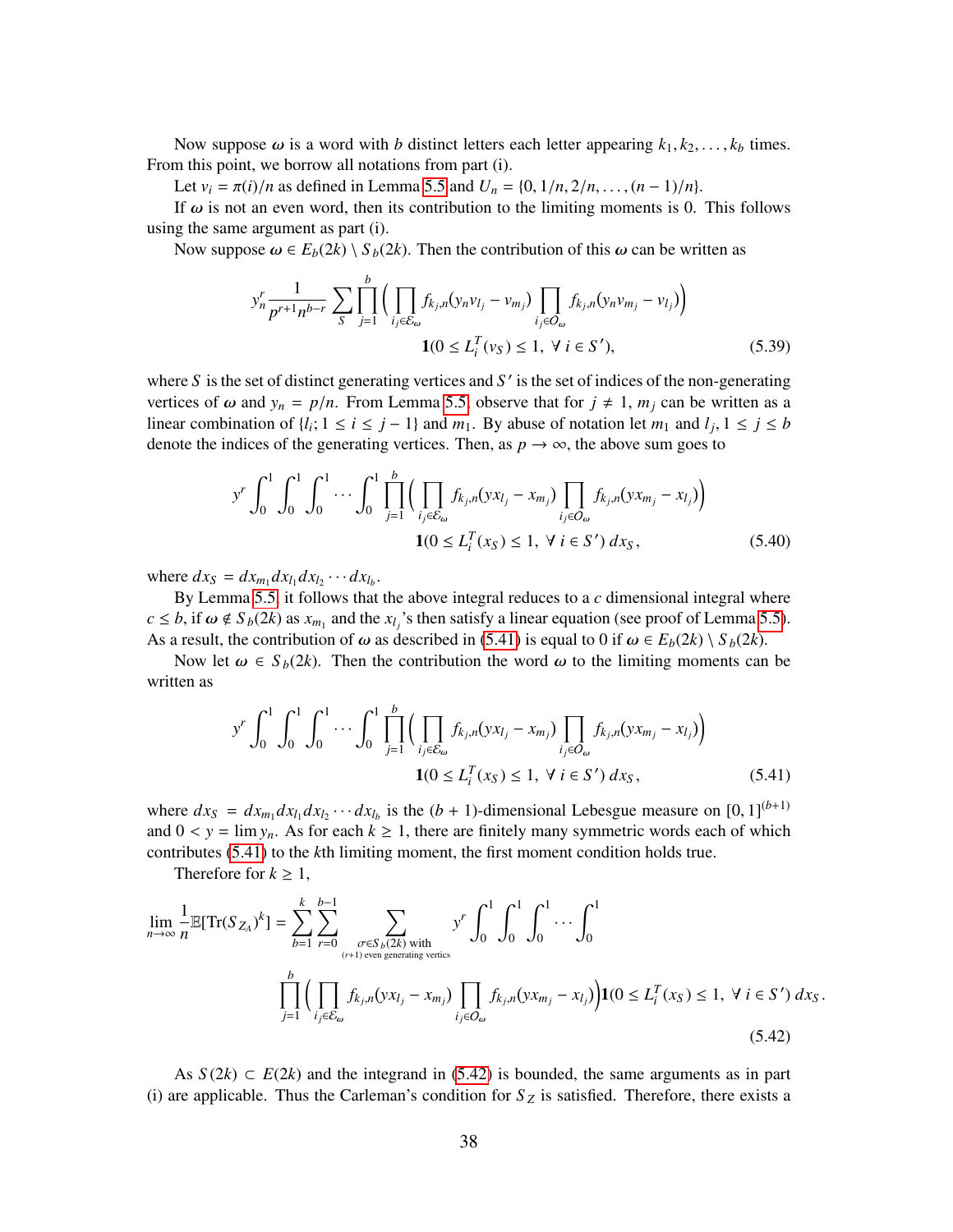measure  $\mu_T$  with moment sequence  $\{\gamma_k\}$  such that  $\mathbb{E}\mu_{S_Z}$  converges to  $\mu_T$ . This proves part (ii).

(iii) Let  $A = H^{(s)}$ . Since the arguments are similar to the previous parts, we resolve to describe the limiting moments from this point onward.

For 
$$
k \ge 1
$$
,  
\n
$$
\beta_k(\mu_{H^{(s)}}) = \sum_{b=1}^k \sum_{r=0}^{b-1} \sum_{\substack{\sigma \in S_b(2k) \text{ with } \\ (r+1) \text{ even generating vertices}}} y^r \int_0^1 \int_0^1 \int_0^1 \cdots \int_0^1
$$
\n
$$
\prod_{j=1}^b \Big( \prod_{i_j \in \mathcal{E}_{\omega}} f_{k_j, n}(x_{m_j} + yx_{l_j}) \prod_{i_j \in O_{\omega}} f_{k_j, n}(yx_{m_j} + x_{l_j}) \Big) \mathbf{1}(0 \le L_i^H(x_S) \le 1, \ \forall \ i \in S') \ dx_S.
$$
\n(5.43)

<span id="page-38-0"></span>(iv) Let  $A = H$ . We get that there exist a measure  $\mu_H$  such that EESD of  $S_H$  converges to  $\mu_H$ , whose moments are as follows:

$$
\beta_k(\mu_H) = \sum_{b=1}^k \sum_{r=0}^{b-1} \sum_{\substack{\sigma \in S_b(2k) \text{ with} \\ (r+1) \text{ even generating vertices}}} y^r \int_0^1 \int_0^1 \int_0^1 \dots \int_0^1
$$
  

$$
\prod_{j=1}^b \Big( \prod_{i_j \in \mathcal{E}_{\omega}} f_{k_j,n}(\text{sgn}(yx_{l_j} - x_{m_j})(x_{m_j} + y_{\mathcal{X}_{l_j}})) \prod_{i_j \in \mathcal{O}_{\omega}} f_{k_j,n}(\text{sgn}(yx_{m_j} - x_{l_j})(yx_{m_j} + x_{l_j})) \Big)
$$
  

$$
\mathbf{1}(0 \le L_i^H(x_S) \le 1, \ \forall \ i \in S') f^H(x_S) \, dx_S.
$$
 (5.44)

(**v**) Let  $A = R^{(s)}$ . For any  $m \geq 1$ , let

<span id="page-38-1"></span>
$$
h_{2m,n}(x_1, x_2) = f_{2m,n}(x_1 + x_2)\mathbf{1}(0 \le x_1 + x_2 \le 1) + f_{2m,n}(x_1 + x_2 - 1)\mathbf{1}(x_1 + x_2 > 1),
$$
\n
$$
h_{2m}(x_1, x_2) = f_{2m}(x_1 + x_2)\mathbf{1}(0 \le x_1 + x_2 \le 1) + f_{2m}(x_1 + x_2 - 1)\mathbf{1}(x_1 + x_2 > 1) \tag{5.45}
$$

Then for  $k \ge 1$  (see Lemma [5.7\)](#page-33-2),

$$
\beta_{k}(\mu_{R^{(s)}}) = \sum_{b=1}^{k} \sum_{r=0}^{b-1} \sum_{\substack{\sigma \in S_{b}(2k) \text{ with} \\ (r+1) \text{ even generating vertices}}} y^{r}
$$
\n
$$
\left[ |y|^{k-(r+1)} \right] \int_{0}^{1} \int_{0}^{1} \cdots \int_{0}^{1} \prod_{j=1}^{b} \left( \prod_{i_{j} \in \mathcal{E}_{\omega}} h_{k_{j},n}(x_{m_{j}}, yx_{l_{j}}) \prod_{i_{j} \in \mathcal{O}_{\omega}} h_{k_{j},n}(yx_{m_{j}}, x_{l_{j}}) \right) dx_{S}
$$
\n
$$
+ \sum_{\phi \neq S_{0} \subset S^{-}} |y|^{S^{--}S_{0}|} \int_{0}^{1} \int_{0}^{1} \cdots \int_{0}^{1} \prod_{j=1}^{b} \left( \prod_{i_{j} \in \mathcal{E}_{\omega}} h_{k_{j},n}(x_{m_{j}}, yx_{l_{j}}) \prod_{i_{j} \in \mathcal{O}_{\omega}} h_{k_{j},n}(yx_{m_{j}}, x_{l_{j}}) \right)
$$
\n
$$
\mathbf{1}(F(yL_{2i}^{H}(x_{S})) \leq y - \lfloor y \rfloor, \ \forall \ 2i \in S_{0}) \ dx_{S} \Bigg]. \tag{5.46}
$$

(vi) Let  $A = R$ . Suppose

<span id="page-38-2"></span>
$$
\tilde{h}_{2m}(x, x_2) = f_{2m}(\text{sgn}(x_2 - x_1)(x_1 + x_2))\mathbf{1}(0 \le x_1 + x_2 \le 1) +
$$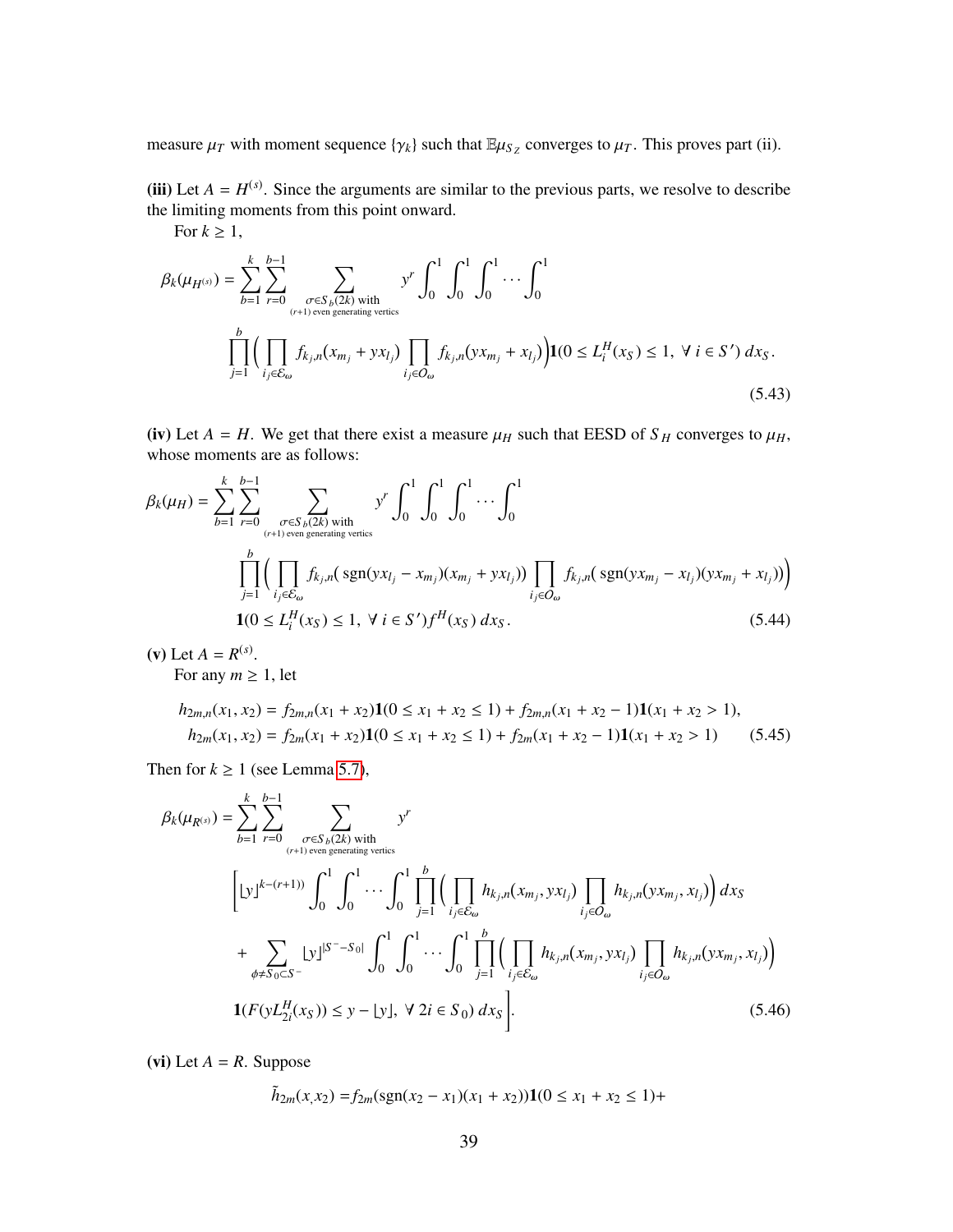$$
f_{2m}(\text{sgn}(x_2 - x_1)(x_1 + x_2 - 1))\mathbf{1}(x_1 + x_2 > 1)
$$
\n(5.47)

The moments of  $\mu_R$  are as follows (see [\(6.8\)](#page-47-0)):

$$
\beta_{k}(\mu_{R}) = \sum_{b=1}^{k} \sum_{r=0}^{b-1} \sum_{\substack{\sigma \in S_{b}(2k) \text{ with} \\ (r+1) \text{ even generating vertices}}} y^{r}
$$
\n
$$
\left[ |y|^{k-(r+1)} \right] \int_{0}^{1} \int_{0}^{1} \cdots \int_{0}^{1} \prod_{j=1}^{b} \left( \prod_{i_{j} \in \mathcal{E}_{\omega}} \tilde{h}_{k_{j},n}(x_{m_{j}}, yx_{l_{j}}) \prod_{i_{j} \in O_{\omega}} \tilde{h}_{k_{j},n}(yx_{m_{j}}, x_{l_{j}}) \right) f^{H}(x_{S}) dx_{S}
$$
\n
$$
+ \sum_{\phi \neq S_{0} \subset S^{-}} |y|^{S^{2}-S_{0}} \int_{0}^{1} \int_{0}^{1} \cdots \int_{0}^{1} \prod_{j=1}^{b} \left( \prod_{i_{j} \in \mathcal{E}_{\omega}} \tilde{h}_{k_{j},n}(x_{m_{j}}, yx_{l_{j}}) \prod_{i_{j} \in O_{\omega}} \tilde{h}_{k_{j},n}(yx_{m_{j}}, x_{l_{j}}) \right)
$$
\n
$$
\mathbf{1}(F(yL_{2i}^{H}(x_{S})) \leq y - \lfloor y \rfloor, \ \forall \ 2i \in S_{0}) f^{H}(x_{S}) dx_{S}.
$$
\n(5.48)

(vii) Let  $A = C^{(s)}$ . In this case, we have,

$$
\beta_{k}(\mu_{C^{(s)}}) = \sum_{b=1}^{k} \sum_{r=0}^{b-1} \sum_{\substack{\sigma \in E_{b}(2k) \text{ with} \\ (r+1) \text{ even generating vertices}}} y^{r} a_{\sigma}
$$
\n
$$
\left[ \lfloor y \rfloor^{k-(r+1)} \int_{0}^{1} \cdots \int_{0}^{1} \prod_{j=1}^{b} \left( \prod_{i_{j} \in \mathcal{E}_{\omega}} f_{k_{j}}(|1/2 - |1/2 - |x_{m_{j}} - yx_{l_{j}}||) \right) \right]
$$
\n
$$
\prod_{i_{j} \in O_{\omega}} f_{k_{j}}(|1/2 - |1/2 - |yx_{m_{j}} - x_{l_{j}}||) + \sum_{\phi \neq S_{0} \subset S^{-}} \lfloor y \rfloor^{S^{-}-S_{0}}
$$
\n
$$
\int_{0}^{1} \cdots \int_{0}^{1} \prod_{j=1}^{b} \left( \prod_{i_{j} \in \mathcal{E}_{\omega}} f_{k_{j}}(|1/2 - |1/2 - |x_{m_{j}} - yx_{l_{j}}||) \right)
$$
\n
$$
\prod_{i_{j} \in O_{\omega}} f_{k_{j}}(|1/2 - |1/2 - |yx_{m_{j}} - x_{l_{j}}||) \right) \mathbf{1}(F(yL_{2i}^{T}(x_{S})) \leq y - |y|, \forall 2i \in S_{0}) \tag{5.49}
$$

(viii) Let  $A = C$ . Suppose

$$
\eta_{2m}(yx_1, x_2) = f_{2m}(x_2 - yx_1)\mathbf{1}(0 \le x_2 - yx_1 \le 1) + f_{2m}(1 - x_2 + yx_1)\mathbf{1}(x_2 - yx_1 < 0) \tag{5.50}
$$

where  $(x_1, x_2) \in [0, 1]^2$ . Then the limiting moments are given by the following formula:

<span id="page-39-0"></span>
$$
\beta_k(\mu_C) = \sum_{b=1}^k \sum_{r=0}^{b-1} \sum_{\substack{\sigma \in S_b(2k) \text{ with} \\ (r+1) \text{ even generating vertices}}} y^r a_{\sigma}
$$

$$
\left[ \lfloor y \rfloor^{k-(r+1)} \int_0^1 \cdots \int_0^1 \prod_{j=1}^b \left( \prod_{i_j \in \mathcal{E}_{\omega}} \eta_{k_j} (x_{m_j} - y x_{l_j}) \right) \right.
$$

$$
\prod_{i_j \in \mathcal{O}_{\omega}} \eta_{k_j} (x_{l_j} - y x_{m_j}) + \sum_{\phi \neq S_0 \subset S^-} \lfloor y \rfloor^{S^- - S_0}
$$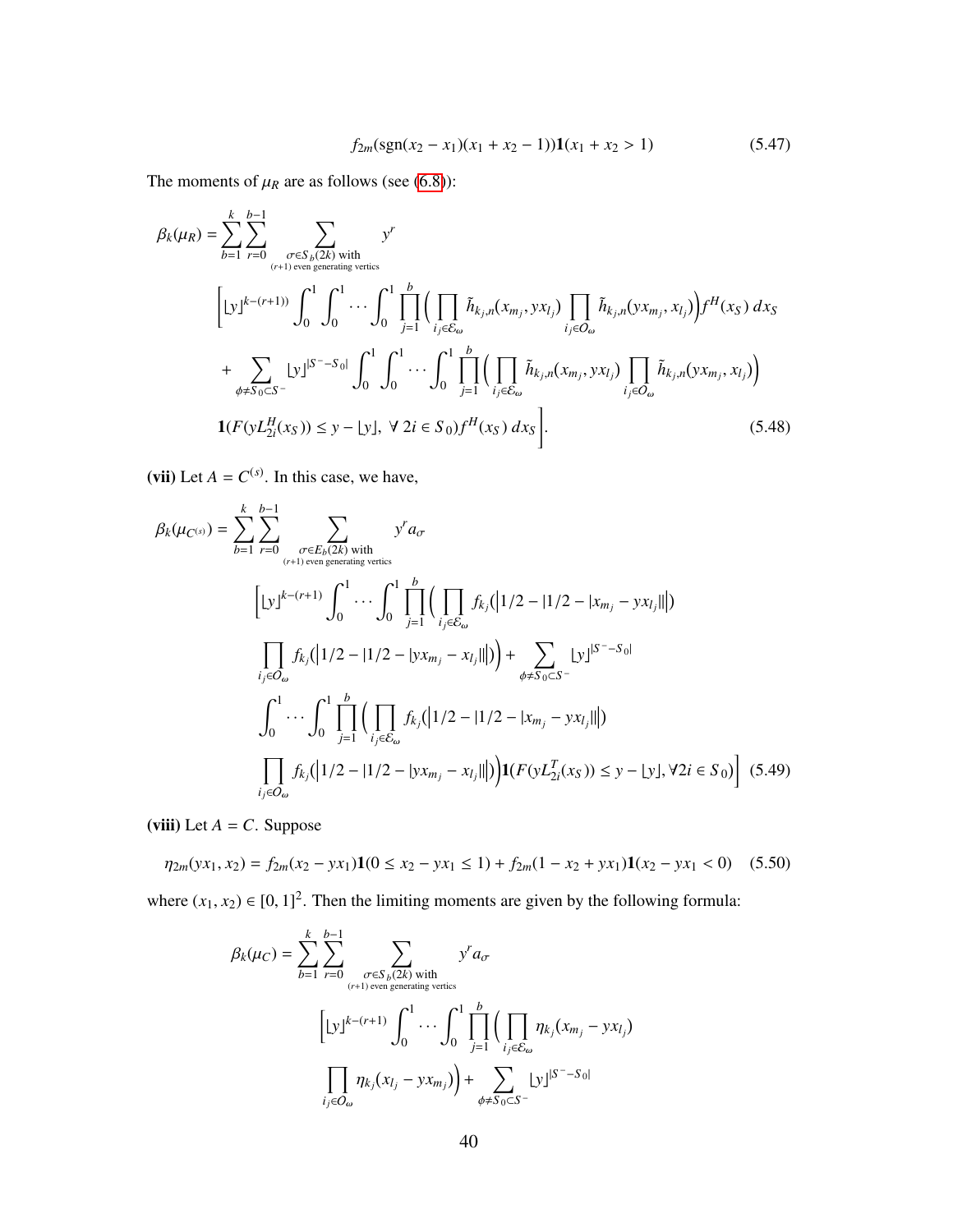<span id="page-40-3"></span>
$$
\int_{0}^{1} \cdots \int_{0}^{1} \prod_{j=1}^{b} \Big( \prod_{i_{j} \in \mathcal{E}_{\omega}} \eta_{k_{j}} (x_{m_{j}} - y x_{l_{j}}) \prod_{i_{j} \in O_{\omega}} \eta_{k_{j}} (x_{l_{j}} - y x_{m_{j}}) \Big)
$$
  

$$
\mathbf{1}(F(yL_{2i}^{T}(x_{S})) \leq y - \lfloor y \rfloor, \forall 2i \in S_{0})
$$
 (5.51)

## <span id="page-40-0"></span>5.3 Applications of Theorem [2.2](#page-5-0)

As the entries are dependent on *<sup>i</sup>*, *<sup>j</sup>*, *<sup>n</sup>*, the formula for the limiting moments, as seen in the proof of Theorem [2.2,](#page-5-0) can often be very complicated. Here we discuss a few special cases where the limiting moment formula is relatively simple.

Theorem [2.2](#page-5-0) concludes the convergence of the EESD of *S <sup>A</sup>*. However, as we will see in the upcoming sections, a.s. convergence of the ESD can be obtained in some cases. To establish the a.s. convergence of the ESD in such cases, we will use Lemma [4.2,](#page-10-1) just as we did in case of the *S* matrix. Recall the set  $Q_{k,4}^b$  from [\(4.25\)](#page-16-4) that was used to establish the fourth moment condition for *S*. Analogous version of Lemma [4.5](#page-16-3) is not true for  $S_A$  (see erratum [\[12\]](#page-50-6)). However, it can be shown that

<span id="page-40-5"></span>
$$
|Q_{k,4}^b| \le n^{2k+2} \quad \text{for any } 1 \le b \le 2k. \tag{5.52}
$$

For a proof of this fact, see Lemma 1.4.3 (a) in [\[8\]](#page-50-9). Even though the proof given there is for the case where the entries are i.i.d., the arguments can be used to prove the same for the  $S_A-$  link function as  $1 \le \pi(2i) \le p$  and  $1 \le \pi(2i-1) \le n$  and p and n are comparable for large *n*. Further, the same arguments can be adapted when the entries are independent and bounded.

### <span id="page-40-4"></span>5.3.1 General triangular i.i.d. entries

Let *A* be one of the  $p \times n$  patterned matrices mentioned in Section [1.](#page-1-0) Suppose for each fixed *n* the input sequence  $\{x_{i,n} : i \geq 0\}$  are i.i.d. for every fixed *n*, with all moments finite. Assume that for all  $k \geq 1$ ,

<span id="page-40-1"></span>
$$
n\mathbb{E}[x_{0,n}^k] \to C_k \quad \text{as} \quad n \to \infty. \tag{5.53}
$$

Also assume that the moments of the random variable whose cumulants are  $\{C_2, C_4, \ldots\}$  satisfy Carleman's condition. We can actually find such variables  ${x_i}_n$  as discussed in Remark [4.1](#page-12-4) in Section [4.2.3.](#page-11-1) Now observe that Assumption B (i), (ii) and (iii) are satisfied with  $t_n = \infty$ and  $f_{2k} \equiv C_{2k}$  for  $k \ge 1$ . Thus Theorem [2.2](#page-5-0) can be applied to conclude that the EESD of  $S_A$ converges to a probability distribution,  $\mu_A$ . A brief description of the limiting moments is given below.

(i) Suppose  $A = T^{(s)}$  whose entries satisfy [\(5.53\)](#page-40-1). Thus by part (i) of Theorem [2.2,](#page-5-0) the EESD of  $S_{T_p^{(s)}}$  converges to  $\mu_{T^{(s)}}$  whose moment sequence is given as follows (see [\(5.38\)](#page-36-0)):

<span id="page-40-2"></span>
$$
\beta_k(\mu_{T^{(s)}}) = \sum_{b=1}^k \sum_{r=0}^b y^r \sum_{\substack{\pi \in E_b(2k) \text{ with } \\ (r+1) \text{ even generating vertices}}} \sum_{L_{\pi}^T} C_{\pi} \int_0^1 \int_0^1 \cdots \int_0^1 \mathbf{1}(0 \le L_i^T(x_S) \le 1, \forall i \in S').
$$
\n(5.54)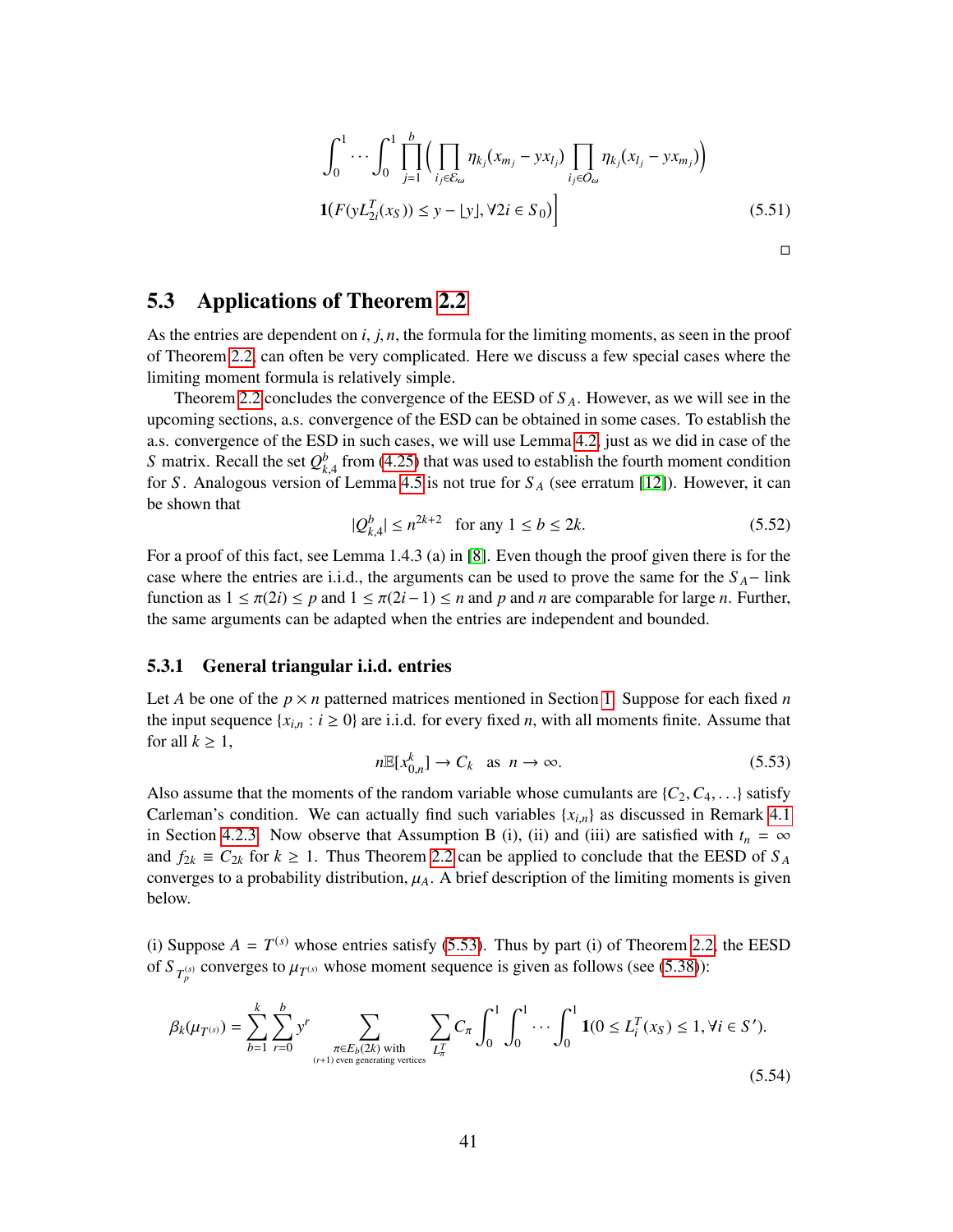Note that since an even word can be identified as an even partition, for every  $\pi \in E_b(2k)$ ,  $L_{\pi}^T = L_{\omega}^T$  for the corresponding even word with *b* distinct letters.

(ii) By part (ii) of Theorem [2.2](#page-5-0) (see  $(5.42)$ ):

<span id="page-41-0"></span>
$$
\beta_k(\mu_T) = \sum_{b=1}^k \sum_{r=0}^b y^r \sum_{\substack{\pi \in S_b(2k) \text{ with } \\ (r+1) \text{ even generating vertices}}} C_{\pi} \int_0^1 \int_0^1 \cdots \int_0^1 \mathbf{1}(0 \le L_i^T(x_S) \le 1, \forall i \in S') dx_S.
$$
\n(5.55)

(iii) By part (iii) of Theorem [2.2,](#page-5-0) the EESD of *S*  $_{H^{(s)}}$  converges to  $\mu_{H^{(s)}}$  whose moment sequence is as in [\(5.55\)](#page-41-0), where the integrand is replaced by  $1(0 \le L_i^H(x_S) \le 1, \forall i \in S')$  (see [\(5.43\)](#page-38-0)).

(iv) By part (iv) of Theorem [2.2,](#page-5-0) the EESD of  $S_{H_p}$  converges to  $\mu_H$  whose moment sequence is<br>as in (5.55), where the integrand is replaced by  $1/(0 < I^H(x) < 1$ ,  $\forall i \in S'/H^H(x)$  (see (5.44)) as in [\(5.55\)](#page-41-0), where the integrand is replaced by  $\mathbf{1}(0 \le L_i^H(x_S) \le 1, \forall i \in S')f^H(s)$  (see [\(5.44\)](#page-38-1)).

(v) By part (v) of Theorem [2.2,](#page-5-0) the EESD of  $S_{R_p^{(s)}}$  converges to  $\mu_{R^{(s)}}$  whose moment sequence is given as in [\(5.55\)](#page-41-0), where the function inside the summation is (see [\(5.46\)](#page-38-2))

$$
C_{\pi}[[y]^{k-(r+1)} + \sum_{\phi \neq S_0 \subset S^-} [y]^{S^- \setminus S_0} \int_0^1 \int_0^1 \cdots \int_0^1 \mathbf{1}(F(yL_{2i}^H(x_S)) \leq y - [y], \forall 2i \in S_0) \, dx_S].
$$

(vi) By part (vi) of Theorem [2.2,](#page-5-0)  $\beta_k(\mu_R)$  is same as  $\beta_k(\mu_{R^{(s)}})$ , with an extra factor  $f^H(s)$  in the integrand integrand.

(vii) By part (vii) of Theorem [2.2,](#page-5-0) the EESD of  $S_{C^{(s)}}$  converges to  $\mu_{C^{(s)}}$  whose moment sequence is as in [\(5.54\)](#page-40-2), where the function inside the summation is (see [\(5.49\)](#page-39-0))

$$
a_{\pi}C_{\pi}[[y]^{k-(r+1)} + \sum_{\phi \neq S_0 \subset S^-} [y]^{S^- \setminus S_0} \int_0^1 \int_0^1 \cdots \int_0^1 \mathbf{1}(F(yL_{2i}^T(x_S)) \leq y - [y], \forall 2i \in S_0) f^H(x_S) dx_S].
$$

(viii) By part (viii) of Theorem [2.2,](#page-5-0)  $\beta_k(\mu_C)$  is as in [\(5.55\)](#page-41-0), where the function inside the summation is (see [\(5.51\)](#page-40-3))

$$
C_{\pi}[[y]^{k-(r+1)} + \sum_{\phi \neq S_0 \subset S^-} [y]^{S^- \setminus S_0} \int_0^1 \int_0^1 \cdots \int_0^1 \mathbf{1}(F(yL_{2i}^T(x_S)) \leq y - [y], \forall 2i \in S_0) f^H(x_S) dx_S].
$$

**Remark 5.1.** (a) The linear combinations  $L_i^T$  and  $L_i^H$  from Lemma [5.4,](#page-25-2) [5.5](#page-28-3) and [5.6](#page-30-0) play crucial *role in the moments of the LSD of S<sub>A</sub>. Observe that for S<sub>T</sub> and S<sub>H(s)</sub> (see Lemmas [5.5](#page-28-3) and [5.6\)](#page-30-0), only symmetric words can contribute positively to the limiting moments. Now from the proof of part (i) of Lemma [5.6](#page-30-0) and Lemma [5.5,](#page-28-3) it follows that when the word is symmetric, after* having chosen the generating vertices ({v<sub>S</sub>}), for every  $i \in S'$ ,  $L_i^T(v_S) = L_{i,q}^H(z_S)$ . As the  $z_i$ s are denied by class transformations that do not alter the integral use have  $L_i^T(v_S) = L_i^H(v_S)$ *derived by elementary transformations that do not alter the integral, we have*  $L_i^T(v_S) = L_i^H(v_S)$ *, for symmetric word. This will be useful in finding relations between*  $\mu_T$ ,  $\mu_{H^{(s)}}, \mu_{R^{(s)}}, \mu_C$ , that we *discuss next.*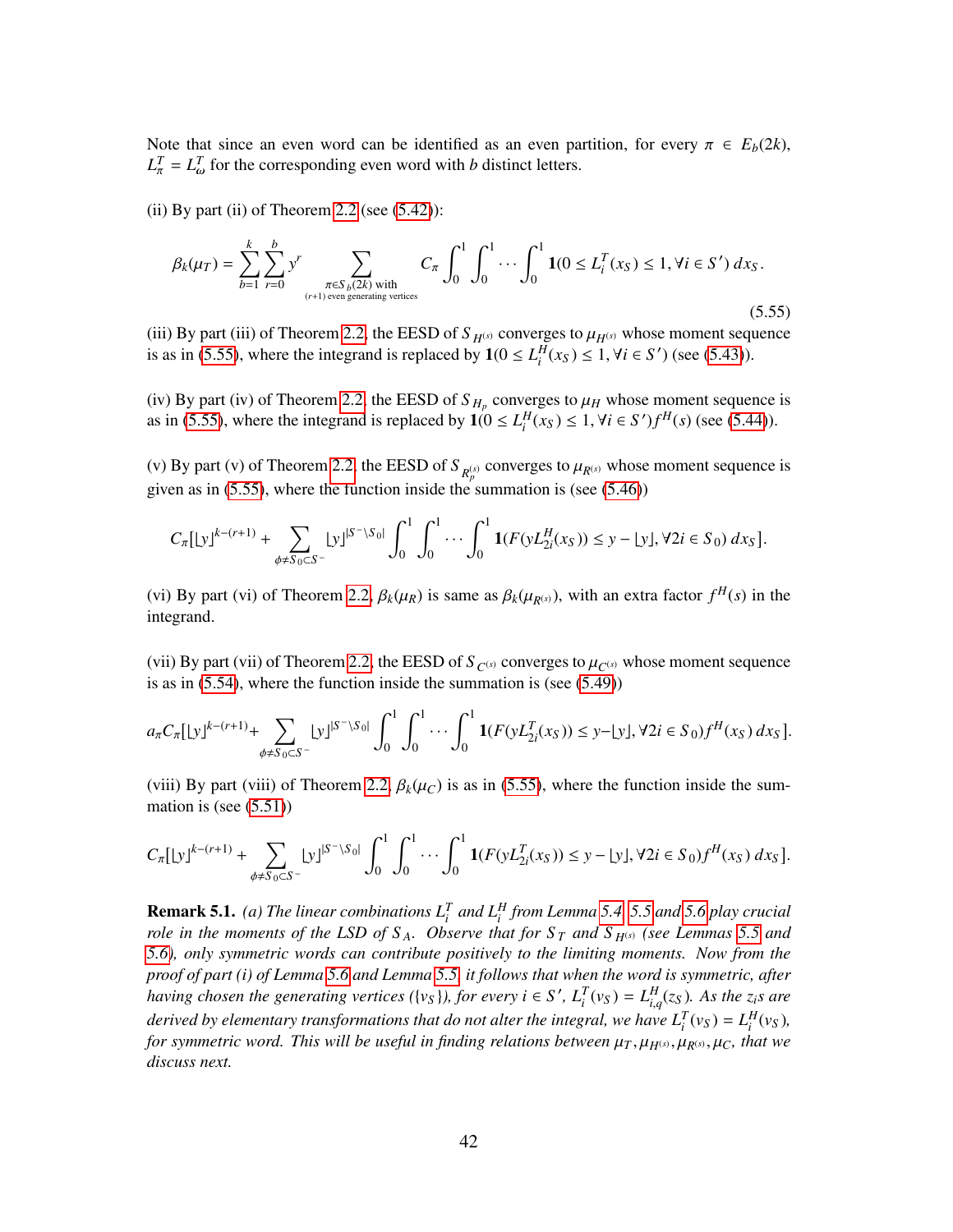*(b)* Suppose  $y \in \mathbb{N}$ . Then, observe that the integrals in parts (v) and (viii) above are zero and *thus*

$$
\beta_k(\mu_{R^{(s)}})=\beta_k(\mu_C)=\sum_{\pi\in S(2k)}y^{k-1}C_{\pi}.
$$

*Further, we can say more about these limits even when*  $y \notin \mathbb{N}$ *, using part (a). Recall that the words contributing to the limiting moments for*  $S_T$ ,  $S_H(s)$ ,  $S_R(s)$  *ans*  $S_C$  *are symmetric. Now, from (a) and uniqueness of the limit, it is easy to see that when the variables are triangular i.i.d. and satisfy* [\(5.53\)](#page-40-1)*, we have*  $\mu_T = \mu_{H^{(s)}}$  *and*  $\mu_{R^{(s)}} = \mu_C$ *.* 

Remark 5.2. *However, in general the LSDs of S <sup>A</sup> for symmetric and the asymmetric cases are not identical. For instance, for the Toeplitz and the circulant matrices, this is evident from the moment formula, as the set of partitions that contribute positively to the limiting moments are di*ff*erent in the two cases. For the Hankel and the reverse circulant, there is an extra factor in the integrand for the asymmetric versions that gives rise to the di*ff*erence in the limit. We illustrate this for*  $S_{H^{(s)}}$  *and*  $S_H$  *below.* 

*For all words that are special symmetric, the contributions for the symmetric and asymmetric Hankel are same as there are no further restrictions for the signs arising from* [\(5.32\)](#page-33-1)*. However, if*  $\omega \in S_b(2k) \setminus S_s(b(2k))$ , some additional conditions do appear in case of asymmetric *Hankel.*

*For instance, let us consider the word abcabc*  $\in S_3(6) \setminus SS_3(6)$ *. In case of symmetric Hankel, its contribution to*  $\mu_{H^{(s)}}$  *is* 

<span id="page-42-1"></span><span id="page-42-0"></span>
$$
C_2^3 \int_0^1 \int_0^1 \int_0^1 \int_0^1 \mathbf{1}(0 \le x_0 + x_1 - x_3, x_2x_0 + x_3 \le 1) dx_0 dx_1 dx_2 dx_3. \tag{5.56}
$$

*On the other hand, the contribution for the word, abcabc (in case of asymmetric Hankel) to*  $\mu$ <sup>*H*</sup> *is*

$$
C_2^3 \int_0^1 \int_0^1 \int_0^1 \int_0^1 \mathbf{1}(0 \le x_0 + x_1 - x_3, x_2x_0 + x_3 \le 1) \mathbf{1}(\text{sgn}(x_1 - x_0) =
$$
  
sgn(2x<sub>3</sub> - x<sub>0</sub> - x<sub>1</sub>), sgn(x<sub>1</sub> - x<sub>2</sub>) = sgn(x<sub>2</sub> - 2x<sub>0</sub> - x<sub>1</sub> + 2x<sub>3</sub>),  
sgn(x<sub>3</sub> - x<sub>2</sub>) = sgn(x<sub>2</sub> - 2x<sub>0</sub> + x<sub>3</sub>)) dx<sub>0</sub> dx<sub>1</sub> dx<sub>2</sub> dx<sub>3</sub>. (5.57)

*The integrand in* [\(5.57\)](#page-42-0) *is less than that in* [\(5.56\)](#page-42-1) *due to the extra restrictions arising from the sign functions. Thus, the kth moment of*  $\mu_H$  *is in general smaller than that of*  $\mu_{H(s)}$ . A very *similar thing occurs in case of*  $\mu_{R^{(s)}}$  *and*  $\mu_R$ *.* 

#### 5.3.2 Sparse triangular i.i.d. entries

Suppose the input sequence  $\{x_{i,n} : i \geq 0\}$  are  $\text{Ber}(p_n)$  where  $np_n \to \lambda > 0$ . Then [\(5.53\)](#page-40-1) is satisfied with  $C_k = \lambda$  for all  $k \ge 1$ . Therefore from the discussion in Section [5.3.1,](#page-40-4) the EESD of *S*<sub>*A*</sub> converges to say  $\mu_A$  whose moments are as in (i)-(viii) in Section [5.3.1,](#page-40-4) where  $C_{\pi} = \lambda^{|\pi|}$  for  $\Omega^{11} \pi \in \mathcal{Q}(2k)$ all  $\pi \in \mathcal{P}(2k)$ .

#### 5.3.3 I.i.d. Entries

[\[11\]](#page-50-0) established the LSD of *S <sup>A</sup>* when *A* is the asymmetric or symmetric versions of Toeplitz, Hankel, circulant and reverse circulant matrices with entries  $\{\frac{1}{\sqrt{n}}x_i\}$ , where  $x_i$  are independent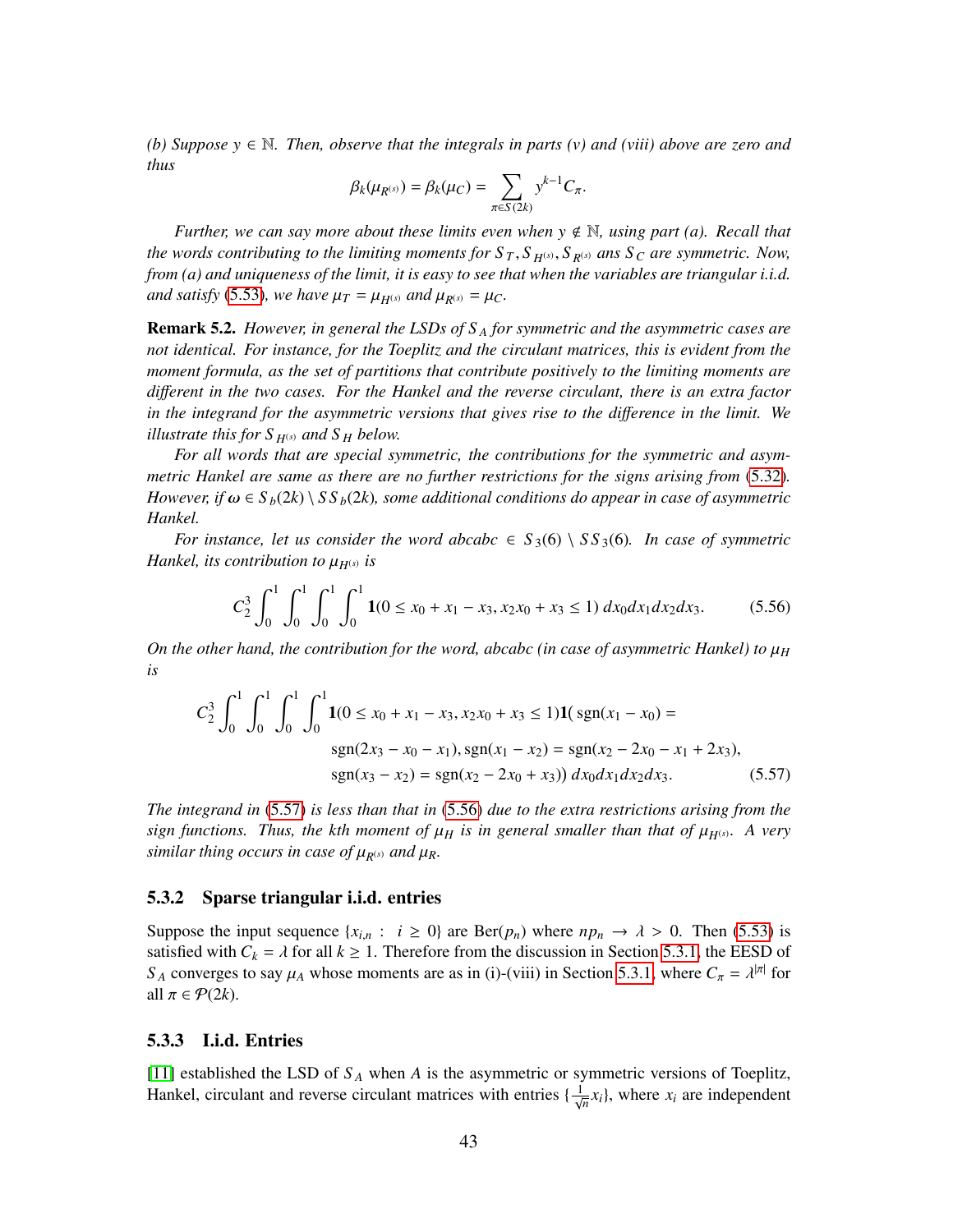and identically distributed with mean 0 and variance 1. . Here we show how these LSD results of [\[11\]](#page-50-0) can be obtained as special cases of Theorem [2.2.](#page-5-0)

First, observe that just like the *S* matrix, but now dealing with a single sequence of random variables,  $\{x_{i,n}\}$ , we can show that conditions (i), (ii) and (iii) of Assumption B hold with  $f_2 \equiv 1$ and  $f_{2k} \equiv 0$  for all  $k \ge 2$ . Then from Theorem [2.2,](#page-5-0) we obtain the convergence of the EESD.

The moment formulae are given as in (i)-(viii) in Section [5.3.1,](#page-40-4) where  $C_2 = 1$  and  $C_{2k} = 0$ for all  $k \geq 2$ . Thus the words that contribute to the limiting moments are now pair matched. Hence the moments are indeed equal to the ones in [\[11\]](#page-50-0).

Now, as  $S_A$  satisfies [\(5.52\)](#page-40-5), we have

<span id="page-43-0"></span>
$$
\frac{1}{p^4} \mathbb{E}[\operatorname{Tr}(S_A^k) - \mathbb{E}(\operatorname{Tr}(S_A^k))]^4 = O(p^{-2}) \text{ and therefore,}
$$
  

$$
\sum_{p=1}^{\infty} \frac{1}{p^4} \mathbb{E}[\operatorname{Tr}(S_A^k) - \mathbb{E}(\operatorname{Tr}(S_A^k))]^4 < \infty \text{ for every } k \ge 1.
$$
 (5.58)

Then using Lemma [4.2,](#page-10-1) we can conclude that  $\mu_{S_A}$  converges a.s.

### 5.3.4 Matrices with variance profile

Suppose the input sequence is  $\{\sigma(i/n)x_{i,n}; i \geq 0\}$ , where  $\sigma : [0,1] \to \mathbb{R}$  is a bounded and Riemann integrable function and  $\{x_{i,n}; i \in \mathbb{Z}\}\$  are i.i.d. random variables with mean zero and all moments finite. Assume that  $\{x_{i,n}; i \ge 0\}$  satisfy [\(5.53\)](#page-40-1). Then the EESD of  $S_A$  for each of the eight patterns of *A*, converges to a probability distribution whose moments are determined by  $\sigma$ and  $\{C_{2k}, k \geq 1\}$ . This follows from Theorems [2.2](#page-5-0) as argued below:

First observe that the entries of *A* satisfy Assumption B (i) and (ii) with  $t_n = \infty$ ,  $f_{2k} =$ σ we can conclude that the EESD of *S <sup>A</sup>* converges.  $\sigma^{2k}C_{2k}$ ,  $k \ge 1$ . Since  $\sigma$  is bounded, Assumption B (iii) is also true. Hence from Theorem [2.2,](#page-5-0)

Note that in the i.i.d. situation where each  $x_{i,n}$  has the same distribution *F* for all *i* and *n*,  $C_{2k} = 0$  for all  $k \ge 2$ . Hence the EESD of  $S_A$  converges. As  $\sigma$  is bounded, [\(5.52\)](#page-40-5) and hence [\(5.58\)](#page-43-0) hold true. Thus we can conclude that  $\mu_{S_A}$  converges a.s. to the respective limits.

#### 5.3.5 Triangular Matrices

As discussed in Section [4.2.5,](#page-13-0) the LSD of triangular matrices have been studied in [\[14\]](#page-50-5), where the entries of the matrix are i.i.d. Gaussian. Later LSD results were proved in [\[4\]](#page-50-12) for triangular matrices with other patterns such as Hankel, Toeplitz and symmetric circulant, and with i.i.d. input. The matrices that the authors considered are symmetric and hence the entries  $y_{L(i,j),n}$  are of the form  $y_{L(i,j),n} = x_{L(i,j),n}1(i + j \leq n + 1)$ . However, the matrix considered in [\[14\]](#page-50-5) is upper triangular, as in [\(4.22\)](#page-14-2). It is natural to ask what happens to such matrices when there are other patterns involved.

Let *A* be any of the eight matrices that are being discussed in this article. Let  $A^U$  be the matrix whose entries  $y_{L(i,j),n}$  are as follows:

<span id="page-43-1"></span>
$$
y_{L(i,j),n} = \begin{cases} x_{L(i,j),n} & \text{if } i \le j \\ 0 & \text{otherwise.} \end{cases} \tag{5.59}
$$

Then we have the following result.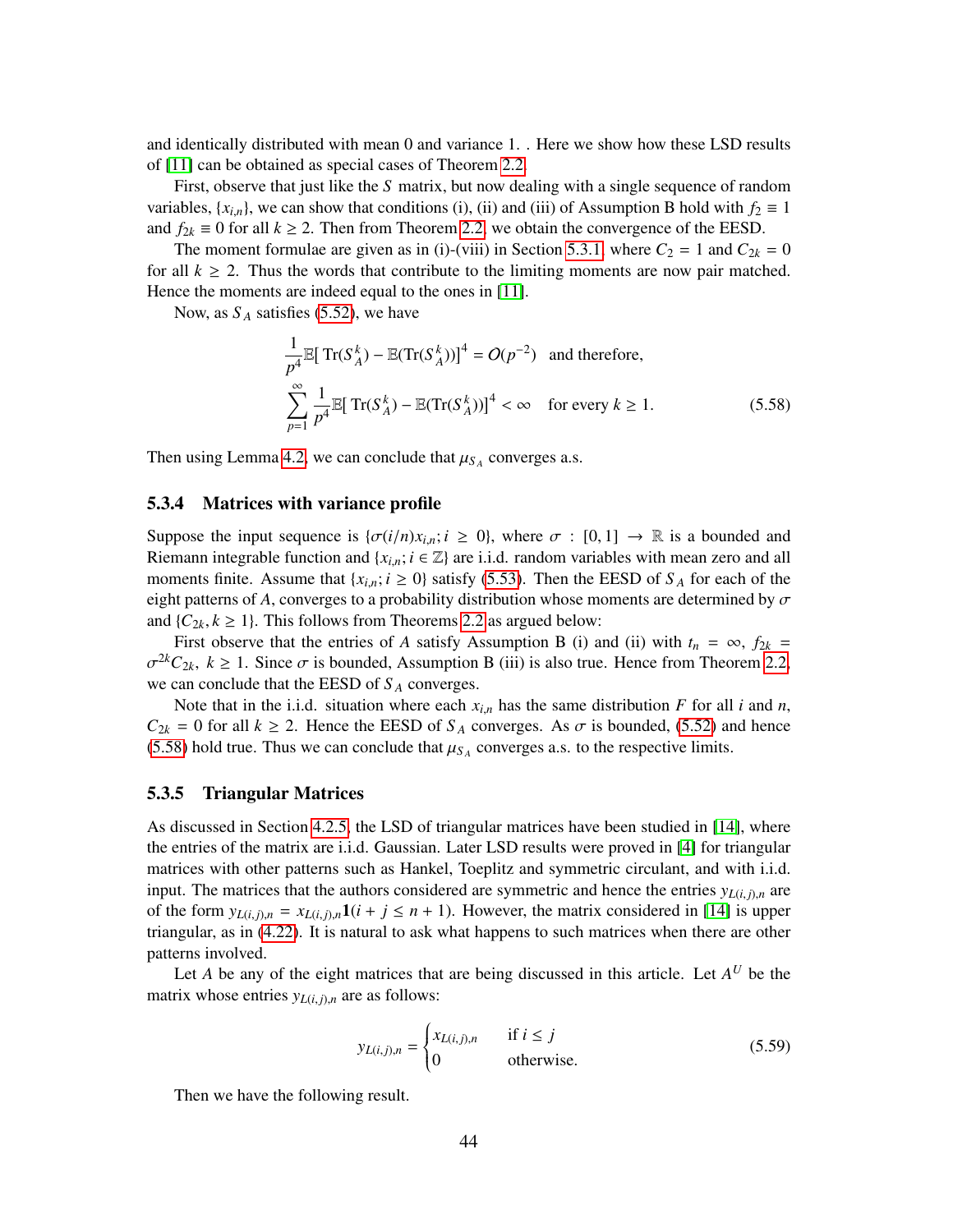<span id="page-44-0"></span>**Result 5.1.** Consider the matrices  $A^U$ . Assume that the variables  $\{x_{i,n}; i \ge 0\}$  in [\(5.59\)](#page-43-1) are i.i.d. readers usually a virtually parameter finite for every fixed  $u$ . Also economic that  $\{u, i \ge 0\}$  estigfy random variables with all moments finite, for every fixed *n*. Also assume that { $x<sub>i</sub>$ *n*; *i*  $\geq$  0} satisfy [\(5.53\)](#page-40-1). Then, for each of the eight matrices mentioned above, the EESD of  $S_{A}U$  converges to some probability measure  $\mu_{A}$ *U* that depends on  $\{C_{2k}\}_{k\geq 1}$ .

*Proof.* Define the function  $\sigma$  on  $[0, 1]^2$  as

$$
\sigma(x, y) = \begin{cases} 1 & \text{if } x \le y, \\ 0 & \text{otherwise.} \end{cases}
$$

Now observe that the entries  $y_{L(i,j),n}$  of the matrix  $A_n^U$  can be written as  $\sigma(i/p, j/n)x_{L(i,j),n}$ .<br>Following the proofs in Theorem 2.2, it is easy to see that the first moment condition

Following the proofs in Theorem [2.2,](#page-5-0) it is easy to see that the first moment condition holds for  $S_{A^U}$ . As  $\|\sigma\| \leq 1$ , the Carleman's condition also holds for the limiting moment sequence. Hence the EESD of  $S_{A^U}$  converges to a probability measure  $\mu_A$ .

 $\Box$ 

**Remark 5.3.** (i) If the entries of  $A^U$  are  $\frac{y_{i,n}}{\sqrt{n}}$  where  $\{y_{i,n}; i \ge 0\}$  are as in [\(5.59\)](#page-43-1) and  $\{x_{i,n}; i \ge 0\}$ 0}*n*≥<sup>1</sup> *are i.i.d. random variables with mean 0 and variance 1, then using familiar truncation arguments (as in Theorem 8.1.2 in [\[8\]](#page-50-9)), the variables*  $\{y_{i,n}; i \geq 0\}$  *can be assumed to be uniformly bounded and hence satisfy* [\(5.53\)](#page-40-1) *with*  $C_2 = 1$  *and*  $C_{2k} = 0$  *for*  $k \ge 2$ *. Hence from Result* [5.1,](#page-44-0) *we obtain the convergence of the EESD. Again it can be verified that* [\(5.52\)](#page-40-5) *and* [\(5.58\)](#page-43-0) *are true in this case. Thus the ESD of S <sup>A</sup><sup>U</sup> converges a.s. to a non-random probability measure.*

#### 5.3.6 Band matrices

Band matrices had been discussed previously in [\[3\]](#page-50-14), [\[17\]](#page-51-9), [\[22\]](#page-51-10), [\[17\]](#page-51-9) and others. In Section 7.4 in [\[12\]](#page-50-6), the LSD of band matrices where the non-zero entries satisfy [\(5.53\)](#page-40-1) had been studied. So it was natural to ask what happens to the LSD of the  $A^b A^{bT}$ ,  $A^B A^{BT}$ , where  $A^b$  and  $A^B$  are matrices with entries  $y_{M,k} = y_{M,k} \mathbf{1}(I(i, j) \le m)$  and  $y_{M,k} = y_{M,k} \mathbf{1}(I(i, j) \le m) + \mathbf{1}(I(i, j) \ge n-m)$ with entries  $y_{L(i,j)} = x_{L(i,j)} \mathbf{1}(L(i,j) \le m_n)$  and  $y_{L(i,j)} = x_{L(i,j)} [ \mathbf{1}(L(i,j) \le m_n) + \mathbf{1}(L(i,j) \ge n - m_n)]$ (see Section 7.4 in [\[12\]](#page-50-6)). Here we provide an answer to that question.

**Result 5.2.** Consider the matrices  $A^b$  and  $A^B$ . Assume that the variables  $\{x_{i,n}; i \ge 0\}$  associated with the matrices  $A^U$  (see in (5.50)) and i.i.d. readem variables with all magnetic finite for average with the matrices  $A^U$  (as in [\(5.59\)](#page-43-1)) are i.i.d. random variables with all moments finite, for every fixed *n* and satisfy [\(5.53\)](#page-40-1). Suppose  $\alpha = \lim_{n \to \infty}$ *m<sup>n</sup>*  $\frac{a_n}{n} > 0$ . Then, for each of the eight matrices, the EESD of  $S_{A^b}$  and  $S_{A^b}$  converge to some probability measures  $\mu_\alpha^b$  and  $\mu_\alpha^B$  that depend on  ${C_{2k}}_{k>1}$ .

For  $A^b$ , the entries  $y_i$  can be written as  $\sigma_n(i/n)x_i$ , where  $\sigma_n(x) = \mathbf{1}(x \le \frac{m_n}{n})$  $\frac{n_n}{n}$ ). Observe that for  $k \ge 1$ ,  $\int \sigma_n^k(x) dx \to \int \sigma_0^k(x) dx$  as  $n \to \infty$ , where  $\sigma_0(x) = \mathbf{1}(x \le \alpha)$ .<br>For the Type II band versions  $P^{(s)B}$  of  $P^{(s)}$  and  $T^B$  of  $T^{(s)}$  the entri-

For the Type II band versions  $R^{(s)B}$  of  $R^{(s)}$  and  $T^B$  of  $T^{(s)}$ , the entries  $y_i$  can be written as  $\sigma_n(i/n)x_i$ , where  $\sigma_n(x) = 1\left(\frac{m_n}{n}\right)$  $\frac{n_n}{n} \leq x \leq 1 - \frac{m_n}{n}$  $\frac{n_n}{n}$ ). Clearly,  $\int$ ້<br>ປ  $\int_{n}^{k}(x) dx \rightarrow \int$ ັ<br>ີ  $h_1^k(x)$  *dx* as  $n \to \infty$ for each  $k \ge 1$  where  $\sigma_1 = \mathbf{1}_{[0,\alpha]\cup[1-\alpha,1]}$ . For the Type II band versions  $H^B$  of  $H^{(s)}$ , the entries  $y_i$ <br>can be written as  $\sigma_i(i/n)$ , where  $\sigma_i(x) = 1(1-m/n \le x \le 1+m/n)$ . Clearly  $\sigma_i$  converges can be written as  $\sigma_n(i/n)x_i$ , where  $\sigma_n(x) = 1(1 - m_n/n \le x \le 1 + m_n/n)$ . Clearly,  $\sigma_n$  converges to  $\sigma_2 = \mathbf{1}_{[1-\alpha,1+\alpha]}$ .<br>Thus in all of

Thus in all of the above cases, Assumption B is true with  $t_n = \infty$  and  $g_{2k} = \sigma_t^{2k} C_{2k}$ ,  $0, 1, \text{ or } 2$ . Thus from Theorem 2.2 the result follows  $t = 0, 1$ , or 2. Thus from Theorem [2.2](#page-5-0) the result follows.

In this case too if  $x_i$  are all i.i.d. and the entries of the matrices are  $\{\frac{y_i}{\sqrt{m_n}}\}$ , then additionally [\(5.52\)](#page-40-5) and thereby [\(5.58\)](#page-43-0) holds. Thus the a.s. convergence of the ESDs can be concluded.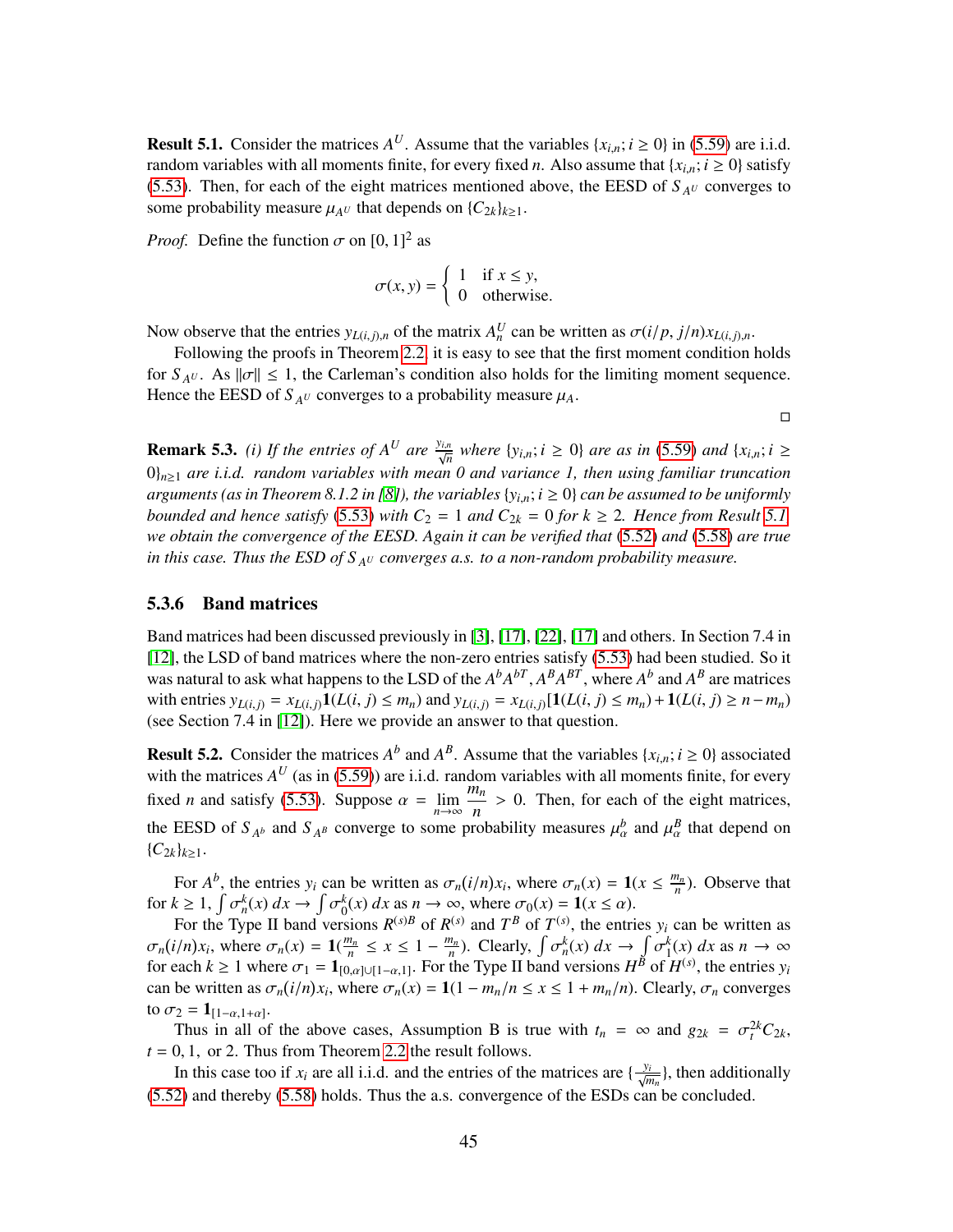## <span id="page-45-0"></span>6 Appendix

**Lemma 6.1.** *Suppose*  $\{x_{ij}; 1 \le i \le p, 1 \le j \le n\}$  *are independent variables that satisfy Assumption A and*  $y_{ij} = x_{ij} \mathbf{1}_{[|x_{ij}| \le t_n]}$ *. Then* 

$$
(i) \frac{1}{p} \sum_{i,j} (y_{ij}^2 - \mathbb{E}[y_{ij}^2]) \to 0 \quad a.s. \text{ as } p \to \infty.
$$

*(ii) Additionally if,*  $\frac{1}{p} \sum$ *i*, *j*  $\alpha_{ij}^2 \mathbf{1}_{[|x_{ij}|>t_n]} \rightarrow 0$  a.s. (or in probability), then  $\limsup_p \frac{1}{p}$ *p*  $\nabla$ *i*, *j*  $x_{ij}^2 < \infty$ *a.s. (or in probability).*

*Proof.* (i) Let  $\epsilon > 0$  be fixed. Then

$$
\mathbb{P}\Big[\Big|\frac{1}{p}\sum_{i,j}(y_{ij}^2 - \mathbb{E}[y_{ij}]^2)\Big| > \epsilon\Big] \le \frac{1}{\epsilon^4 p^4} \mathbb{E}\Big[\Big(\sum_{i,j}y_{ij}^2 - \mathbb{E}[y_{ij}^2])\Big)^4\Big] \n= \frac{1}{\epsilon^4 p^4} \mathbb{E}\Big[\sum_{\substack{i_1,i_2,i_3,i_4\\j_1,j_2,j_3,i_4}}\prod_{l=1}^4\big(y_{i_lj_l}^2 - \mathbb{E}[y_{i_lj_l}^2])\big)^4\Big].
$$

As  $\{y_{ij}\}\$ are independent, the above inequality becomes

$$
\mathbb{P}\Big[\Big|\frac{1}{p}\sum_{i,j}(y_{ij}^2-\mathbb{E}[y_{ij}]^2)\Big|>\epsilon\Big]\leq \frac{1}{\epsilon^4p^4}\sum_{ij}\mathbb{E}[(y_{ij}^2-\mathbb{E}[y_{ij}^2])^4]\\+6\frac{1}{\epsilon^4p^4}\sum_{\substack{i_1,i_2\\ j_1,j_2}}\mathbb{E}[(y_{i_1j_1}^2-\mathbb{E}[y_{i_1j_1}^2])^2(y_{i_2j_2}^2-\mathbb{E}[y_{i_2j_2}^2])^2].
$$

Now from [\(2.1\)](#page-4-3), as {*g*2*k*,*n*} are bounded integrable, the first term in the rhs of the above inequality is  $O(\frac{1}{n^2})$  $\frac{1}{p^3}$ ) and the second term is  $O(\frac{1}{p^2})$  $\frac{1}{p^2}$ ). Therefore,

$$
\sum_{p} \mathbb{P}\Big[\Big|\frac{1}{p}\sum_{i,j} (y_{ij}^2 - \mathbb{E}[y_{ij}]^2)\Big| > \epsilon\Big] < \infty.
$$

Hence by Borel-Cantelli lemma,  $\frac{1}{p}$  $\nabla$ *i*, *j*  $(y_{ij}^2 - \mathbb{E}[y_{ij}^2]) \to 0$  a.s. as  $p \to \infty$ .

(ii) Observe that  $\sum$ *i*, *j*  $x_{ij}^2 = \sum$ *i*, *j*  $(y_{ij}^2 + x_{ij}^2 \mathbf{1}_{[|x_{ij}| > t_n]})$ . Also note that  $\frac{1}{p} \sum_{i=1}^{n}$ *i*, *j*  $\mathbb{E}[y_{ij}]^2 \to \int g_2(x, y) dx dy$ as *n*, *p*  $\rightarrow \infty$ . Then by the condition  $\frac{1}{p} \sum_{i,j}$ *i*, *j*  $x_{ij}^2 \mathbf{1}_{[|x_{ij}|>t_n]} \rightarrow 0$  a.s. (or in probability) and (i), (ii)  $h$ olds true.

*Proof of Lemma* [5.7](#page-33-2). First suppose  $\omega \in \mathcal{P}(2k) \setminus S_b(2k)$ . Then from [\(5.4\)](#page-24-2) and Lemma 5.1 in [\[12\]](#page-50-6), and using the fact that  $p/n \to y > 0$  as  $n \to \infty$ , it is easy to see that

$$
\lim_{n \to \infty} \frac{1}{p^{r+1} n^{b-r}} |\Pi_{S_{R}(s)}(\omega)| = \lim_{n \to \infty} \frac{1}{p^{r+1} n^{b-r}} |\Pi_{S_{R}}(\omega)| = 0.
$$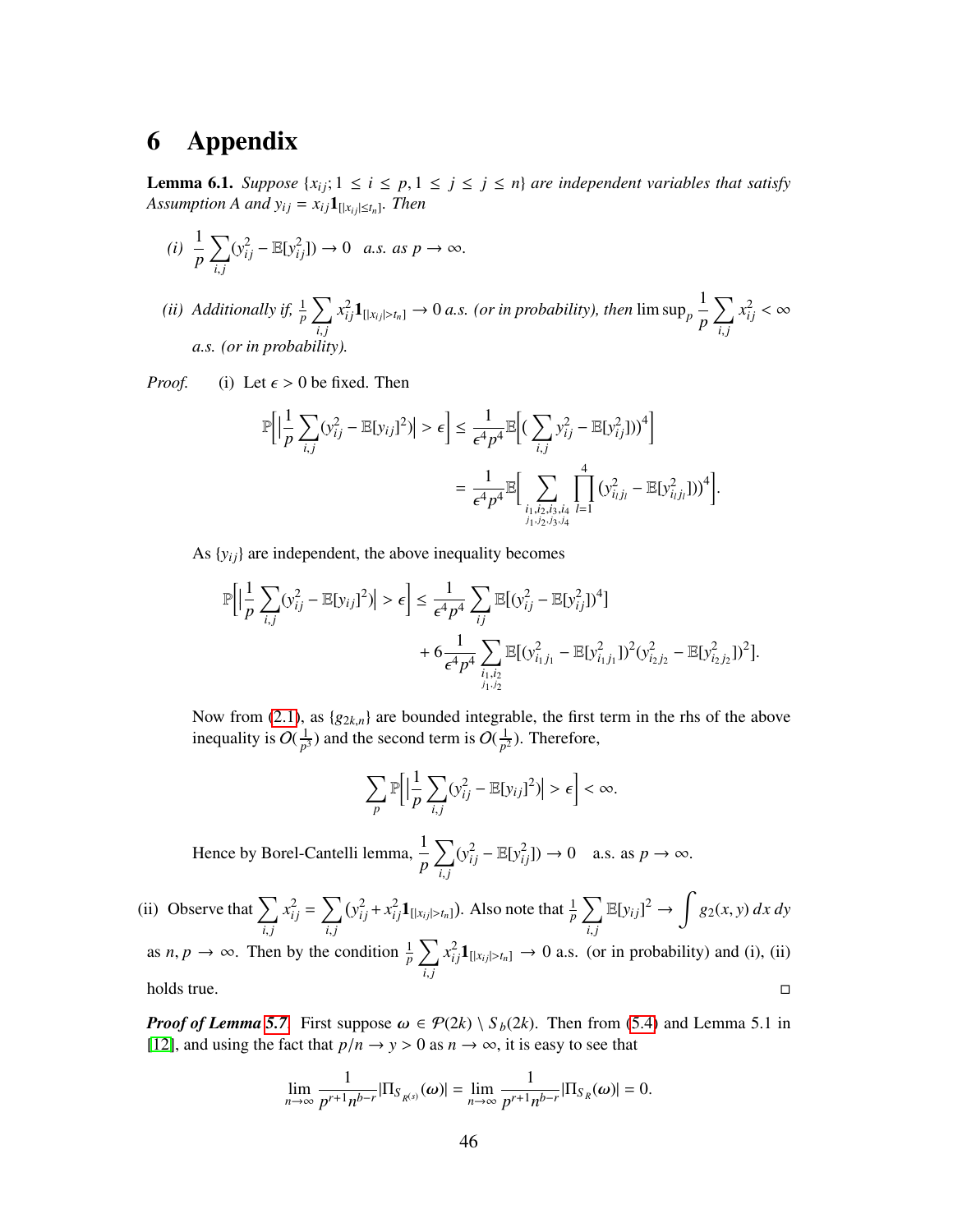Now suppose  $\omega$  is a symmetric word with *b* distinct letters and  $(r + 1)$  even generating vertices. Suppose  $i_1, i_2, \ldots, i_b$  are the positions where new letters made their first appearances. First we fix the generating vertices  $\pi(i_j)$ ,  $0 \le j \le b$  where  $\pi(i_0) = \pi(0)$ . Let

$$
t_i = \pi(i) + \pi(i-1) \text{ for } 1 \leq i \leq 2k.
$$

Now let us first consider the symmetric Reverse circulant link function.

From [\(5.2\)](#page-23-1),  $\omega[i] = \omega[j]$  if and only if  $t_i = t_j \pmod{n}$ . Clearly, for  $\omega$ ,  $t_{i_1} = t_1$  and for every  $1 \leq i \leq 2k$ ,

$$
t_i = t_{i_j} \text{ (mod } n) \text{ for some } j \in \{1, 2, ..., b\}. \tag{6.1}
$$

First we fix the generating vertices  $\pi(i_j)$ ,  $j = 0, 1, 2, \ldots, b$ . Let  $S = {\pi(i_j) : 0 \le j \le m}$ *b*} and  $S' = \{i : \pi(i) \notin S\}$ . For every  $i \in S'$ ,

$$
\pi(i) = (t_{i_j} + \pi(i-1)) \pmod{n} \text{ for some } i_j, j \in \{1, 2, ..., b\}
$$
  

$$
i.e., \pi(i) = \sum_{j < i} \alpha_{ij} \pi(i_j) \pmod{n} \text{ for some } \alpha_{ij} \in \mathbb{Z} \tag{6.2}
$$

Thus for every  $i \in S' \setminus \{2k\}$ , there exists unique integer  $m_{i,n}$  such that

<span id="page-46-2"></span><span id="page-46-1"></span><span id="page-46-0"></span>
$$
1 \le \sum_{j < i} \alpha_{ij} \pi(i_j) + m_{i,n} \le n. \tag{6.3}
$$

As we have already fixed the generating vertices, from [\(6.2\)](#page-46-0) and [\(6.3\)](#page-46-1) it follows that there is a unique choice for  $\pi(2i - 1), 1 \le i \le k$  such that  $2i - 1 \in S'$ . For all  $2i \in S', 1 \le i \le k$ , we can<br>have by l choices as  $1 \le \pi(2i) \le n$  and  $y_i = n/n$ . Moreover, there is an additional choice if have  $\lfloor y_n \rfloor$  choices as  $1 \le \pi(2i) \le p$  and  $y_n = p/n$ . Moreover, there is an additional choice if

$$
\sum_{j < 2i} \alpha_{2ij} \pi(i_j) + m_{2i,n} \le p - \lfloor y_n \rfloor n. \tag{6.4}
$$

Next let

$$
v_{2i} = \frac{\pi(i)}{p}
$$
,  $v_{2i-1} = \frac{\pi(i)}{n}$  for  $0 \le i \le k$ ,  $L(a) = \max\{m \in \mathbb{Z}\}$ ,  $F(a) = a - L(a)$ .

Also let

<span id="page-46-3"></span>
$$
S^- = \{2i : 2i \notin S' \text{ and } (6.4) \text{ holds true}\}.
$$
 (6.5)

Now observe that from [\(6.3\)](#page-46-1) and [\(6.4\)](#page-46-2) it follows that for every  $i \in S^-$ ,

$$
F(y_n L_{2i,n}^H(v_S)) \le y_n - \lfloor y_n \rfloor \tag{6.6}
$$

where  $L_{2i}^H$  is the set of linear combinations defined in [\(5.24\)](#page-30-1).

From [\(5.5\)](#page-24-3) and the discussion above, it is easy to see that for a word  $\omega$  of length 2*k*,

$$
\frac{1}{p^{r+1}n^{b-r}}\Big|\Pi_{S_{R^{(s)}}}(\omega)\Big| = \lfloor y_n \rfloor^{k-(r+1)} + \sum_{\phi \neq S_0 \subset S^-} \lfloor y_n \rfloor^{|S^- - S_0|} \Big| \{v_S : F(y_n L_{2i,n}^H(v_S)) \le y_n - \lfloor y_n \rfloor, \mathbf{1}(2i \in S_0) \Big|.
$$

Therefore as  $n \to \infty$ ,

$$
\lim_{n \to \infty} \frac{1}{p^{r+1} n^{b-r}} \left| \Pi_{S_{R^{(s)}}}(\omega) \right| = [y]^{k-(r+1)} + \sum_{\phi \neq S_0 \subset S^-} [y]^{S^- - S_0}
$$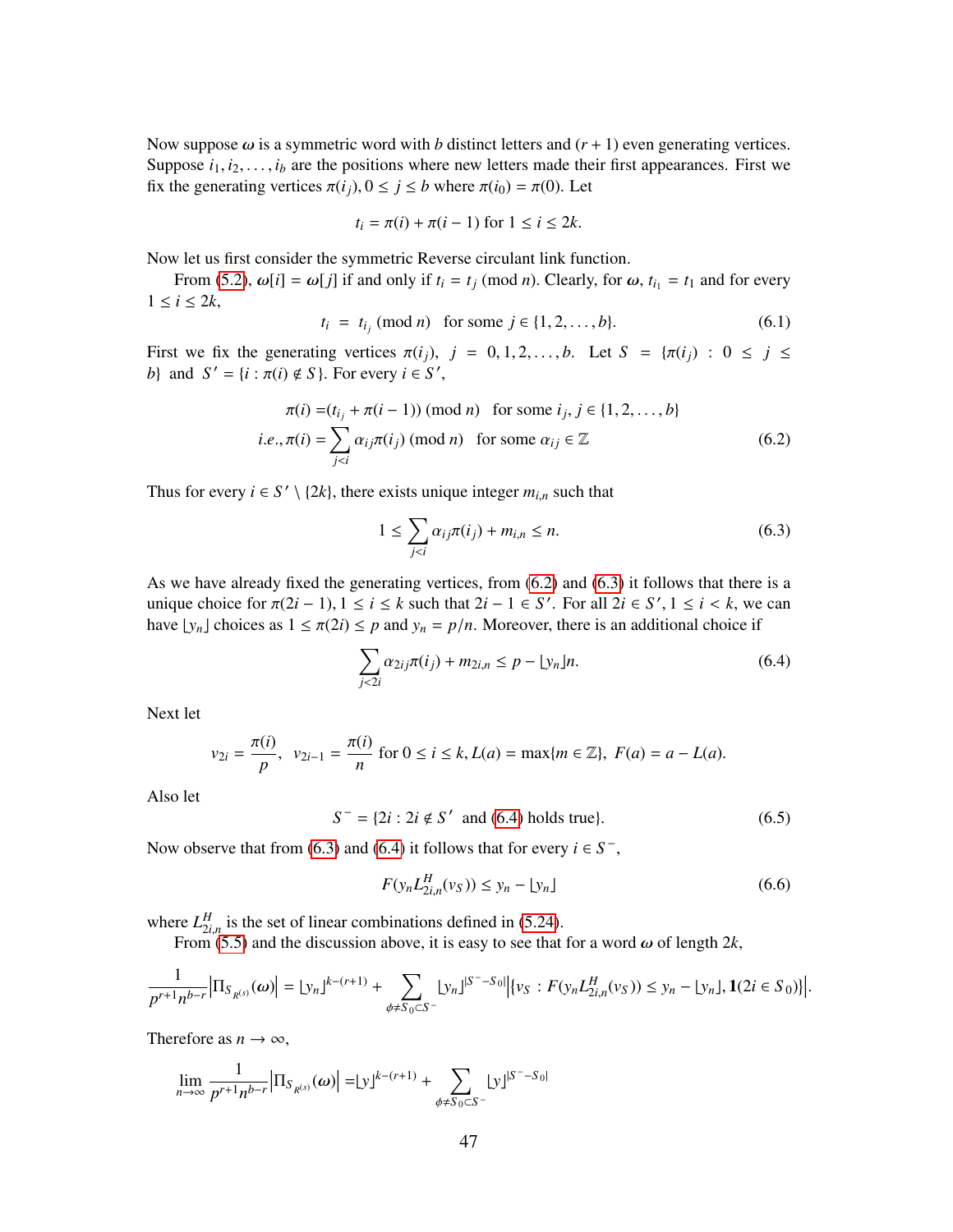<span id="page-47-1"></span>
$$
\int_0^1 \int_0^1 \cdots \int_0^1 \mathbf{1}(F(yL_{2i}^H(v_S)) \le y - \lfloor y \rfloor) \, \forall 2i \in S_0) \, dv_S \tag{6.7}
$$

where  $dv_S = \prod_{j=0}^{b} dv_{i_j}$  is the  $(b + 1)$ –dimensional Lebesgue integral on  $[0, 1]^{b+1}$  and  $S^-$  is as in [\(6.5\)](#page-46-3).<br>When  $y \ge 1$ , the rhs of (6.7) is positive. We next show that when  $y < 1$ , the value of the

When  $y \ge 1$ , the rhs of [\(6.7\)](#page-47-1) is positive. We next show that when  $y < 1$ , the value of the integral  $\int_0^1 \int_0^1 \cdots \int_0^1 \mathbf{1}(F(yL_{2i}^H(v_S)) \le y - \lfloor y \rfloor) \, \forall 2i \in S^-) \, dv_S$  is positive.

First note that as  $y < 1$ ,  $|y| = 0$ . Now note that we had previously established in the proof of (i) of Lemma 5.6 that for certain values of  $y_c \in [0, 1]^{b+1}$ ,  $1/(0 < I^H(y_c) < 1$ ,  $y_i \in S'$ )  $-1$ part (i) of Lemma [5.6](#page-30-0) that for certain values of  $v_S \in [0, 1]^{b+1}$ ,  $\mathbf{1}(0 \le L_i^H(v_S) \le 1, \forall i \in S') = 1$ .<br>As  $\{v_S : 0 \le L_i^H(v_S) \le 1, \forall i \in S^{-1} \subset \{v_S : 0 \le L_i^H(v_S) \le 1, \forall i \in S' \}$  for these chosen values of As,  $\{v_S : 0 \le L_{2i}^H(v_S) \le 1, \forall i \in S^- \} \subset \{v_S : 0 \le L_i^H(v_S) \le 1, \forall i \in S' \}$ , for these chosen values of  $v_S$  as  $\mathbf{1}(0 < L^H(v_S) < 1, \forall i \in S^- \} = 1$ . Therefore, with this choice of  $v_S \in [0, 1]^{b+1}$ *v<sub>S</sub>*, we have  $1(\overline{0} \le L_{2i}^H(v_S) \le 1, \forall 2i \in S^-) = 1$ . Therefore, with this choice of *v<sub>S</sub>* ∈ [0, 1]<sup>*b*+1</sup>,

$$
yL_{2i}^H(v_S) \le y < 1 \implies F(yL_{2i}^H(v_S)) \le y.
$$

That is, the integral  $\int_0^1 \int_0^1 \cdots \int_0^1 \mathbf{1}(F(yL_{2i}^H(v_S)) \leq y - \lfloor y \rfloor) \ \forall 2i \in S^-) \ dv_S$  is positive. Hence the proof of part (i) is complete.

To prove part (ii), observe that

$$
\xi_{\pi}(i) = \xi_{\pi}(j)
$$
 if and only if  $t_i = t_j \pmod{n}$  and  
\n $sgn(\pi(i) - \pi(i - 1)) = sgn(\pi(j) - \pi(j - 1))$  if *i* and *j* are of same parity, or  
\n $sgn(\pi(i) - \pi(i - 1)) = sgn(\pi(j - 1) - \pi(j))$  if *i* and *j* are of opposite parity.

As  $\Pi_{S_R}(\omega) \subset \Pi_{S_{R}(s)}(\omega)$ . If  $\omega$  is a word with *b* distinct letters but not symmetric, by part (i), 1  $\frac{1}{p^{r+1}b^{n-r}}\left|\prod_{S_R}(\omega)\right| \to 0$  as  $n \to \infty$ .<br>Next let  $\omega \in S_1(2k)$  with (

Next let  $\omega \in S_b(2k)$  with  $(r + 1)$  even generating vertices. Clearly for  $|\mathcal{E}_{\omega}| = r + 1$  and  $|O_{\omega}| = b - r$ . Now suppose,

Recall the sets  $\mathcal{E}_{\omega}, O_{\omega}, C_{i_j}^e, C_{i_j}^o$  from [\(5.28\)](#page-32-0), [\(5.29\)](#page-32-1) and [\(5.30\)](#page-32-2). Similarly we can define the functions  $f_n^H$  and  $f^H$ . Thus we can conclude

$$
\lim_{n \to \infty} \frac{1}{p^{r+1} n^{b-r}} |\Pi_{S_R}(\omega)| = |y|^{k-(r+1)} + \sum_{\phi \neq S_0 \subset S^-} |y|^{S^- - S_0}
$$

$$
\int_0^1 \int_0^1 \cdots \int_0^1 \mathbf{1} (F(yL_{2i}^H(v_S)) \le y - |y|) \, \forall 2i \in S_0 \int f^H(v_S) \, dv_S \quad (6.8)
$$

where  $dv_s = \prod_{j=0}^{b} dv_{i_j}$  is the  $(b + 1)$ –dimensional Lebesgue integral on  $[0, 1]^{b+1}$  and  $S^-$  is as in [\(6.5\)](#page-46-3).

This completes the proof of part (ii).  $\Box$ 

<span id="page-47-0"></span>

*Proof of Lemma* [5.8](#page-34-2)*.* (i) First suppose  $\omega \in \mathcal{P}(2k) \setminus E_b(2k)$ . Then from [\(5.4\)](#page-24-2) and Lemma 5.2 in [\[12\]](#page-50-6), and using the fact that  $p/n \to y > 0$  as  $n \to \infty$ , it is easy to see that

$$
\lim_{n\to\infty}\frac{1}{p^{r+1}n^{b-r}}|\Pi_{S_{C^{(s)}}}(\omega)|=0\ \text{ if }\omega.
$$

Now suppose  $\omega$  is an even word of length 2*k* with *b* distinct letter and  $(r + 1)$  even generating vertices. Suppose  $i_1, i_2, \ldots, i_b$  are the positions where new letters made their first appearances. First we fix the generating vertices  $\pi(i_j)$ ,  $0 \le j \le b$  where  $\pi(i_0) = \pi(0)$ . Let

$$
s_i = \pi(i) - \pi(i-1) \text{ for } 1 \le i \le 2k.
$$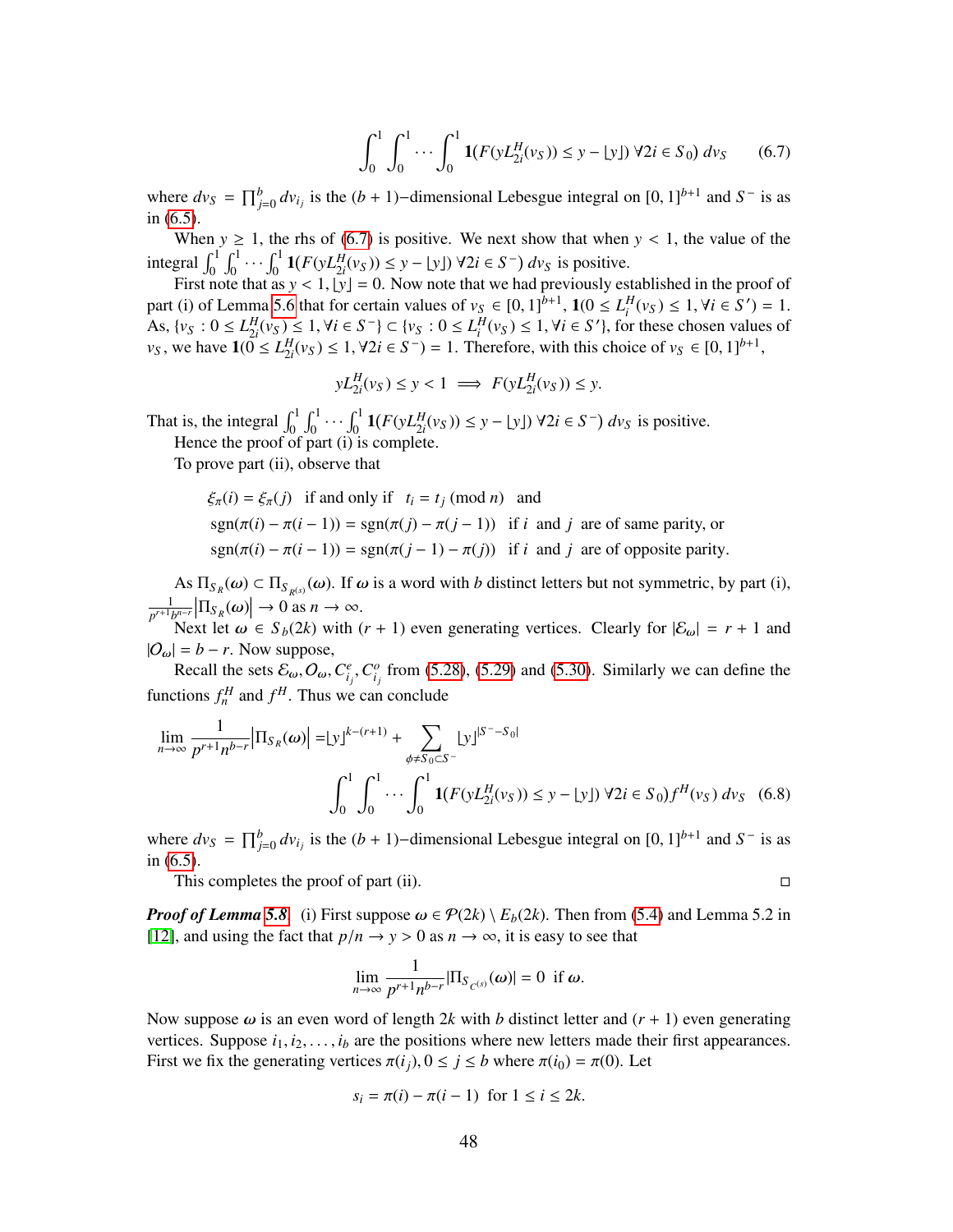Clearly, from [\(5.2\)](#page-23-1),  $\omega[i] = \omega[j]$  if and only if  $\xi_{\pi}(i) = \xi_{\pi}(j)$ . That is,  $|s_i| = |s_j| \pmod{n}$ , that is,  $s_i = s_i \pmod{n}$  or  $s_i = -s_i \pmod{n}$ . Thus for every  $i, 1 \le i \le 2^k$ .  $s_i = s_j \pmod{n}$  or  $s_i = -s_j \pmod{n}$ . Thus for every  $i, 1 \le i \le 2k$ ,

<span id="page-48-0"></span>
$$
s_i = s_{i_j} \text{ (mod } n \text{) or } s_i = -s_{i_j} \text{ (mod } n \text{)}
$$
 (6.9)

for some  $j \in \{1, 2, \ldots, b\}$ . Thus, we have

$$
\pi(i) = \pm(\pi(i_j) - \pi(i_j - 1)) + \pi(i - 1) = \pm s_{i_j} + \pi(i - 1) \pmod{n} \text{ for some } j.
$$
 (6.10)

First we fix the generating vertices  $\pi(i_j)$ ,  $j = 0, 1, 2, \ldots, b$ . Let  $S = {\pi(i_j) : 0 \le j \le m}$ *b*} and  $S' = \{i : \pi(i) \notin S\}$ . Having chosen a particular sign in [\(6.10\)](#page-48-0), for every  $i \in S'$ , there is some  $i, 1 \le i \le h$ there is some  $i_j$ ,  $1 \le j \le b$ ,

$$
\pi(i) = (s_{i_j} + \pi(i-1)) \pmod{n} \text{ or } \pi(i) = (-s_{i_j} + \pi(i-1)) \pmod{n}
$$
  
*i.e.*, $\pi(i) = \sum_{j < i} \beta_{ij} \pi(i_j) \pmod{n} \text{ for some } \{\beta_{ij}\} \subset \mathbb{Z}$  (6.11)

Thus for every  $i \in S' \setminus \{2k\}$ , there exists a unique integer  $m_{i,n}$  such that

<span id="page-48-2"></span><span id="page-48-1"></span>
$$
1 \le \sum_{j < i} \beta_{ij} \pi(i_j) + m_{i,n} \le n. \tag{6.12}
$$

As we have already fixed the generating vertices, from [\(6.11\)](#page-48-1) and [\(6.12\)](#page-48-2) it follows that there is a unique choice for all  $\pi(2i - 1), 1 \le i \le k$  such that  $2i - 1 \in S'$ . For all  $2i \in S', 1 \le i \le k$ , we can have  $|y|$ , l choices as  $1 \le \pi(2i) \le n$  and  $y = n/n$ . Moreover, there is an additional choice if can have  $\lfloor y_n \rfloor$  choices as  $1 \le \pi(2i) \le p$  and  $y_n = p/n$ . Moreover, there is an additional choice if

<span id="page-48-3"></span>
$$
\sum_{j < 2i} \beta_{2ij} \pi(i_j) + m_{2i,n} \le p - \lfloor y_n \rfloor n. \tag{6.13}
$$

Next let

$$
v_{2i} = \frac{\pi(i)}{p}
$$
,  $v_{2i-1} = \frac{\pi(i)}{n}$  for  $0 \le i \le k$ ,  $L(a) = \max\{m \in \mathbb{Z}\}$ ,  $F(a) = a - L(a)$ .

Also let

 $S^- = \{2i : 2i \notin S' \text{ and } (6.13) \text{ holds true}\}\$  $S^- = \{2i : 2i \notin S' \text{ and } (6.13) \text{ holds true}\}\$  $S^- = \{2i : 2i \notin S' \text{ and } (6.13) \text{ holds true}\}\$  (6.14)

Now observe that from [\(6.12\)](#page-48-2) and [\(6.13\)](#page-48-3) it follows that for every  $i \in S^-$ ,

$$
F(y_n L_{2i,n}^T(v_S)) \le y_n - \lfloor y_n \rfloor \tag{6.15}
$$

where  $L_{\gamma_i}^T$  is the linear combination defined in [\(5.14\)](#page-27-1). Now, this linear combinations vary dewhere  $L_{2i,n}$  is the finear combination defined in (5.14). Tow, this finear combinations vary depending on the sign chosen for each  $s_i$ . As we know for each block of an even word, the number of positive and negative signs in the relations among the  $s_i$ 's (i.e., the equation like [\(6.10\)](#page-48-0)) are equal. Therefore there are  $\prod^b$ *i*=1  $k_i - 1$ *ki* 2 !  $= a_{\omega}$  different linear combinations corresponding to each word  $\omega$ , where  $k_1, \ldots, k_b$  are the block sizes of  $\omega$ .

From [\(5.5\)](#page-24-3) and the discussion above, it is easy to see that for a word  $\omega$  of length 2*k*,

$$
\frac{1}{p^{r+1}n^{b-r}}\Big|\Pi_{S_{C^s}}(\omega)\Big|=
$$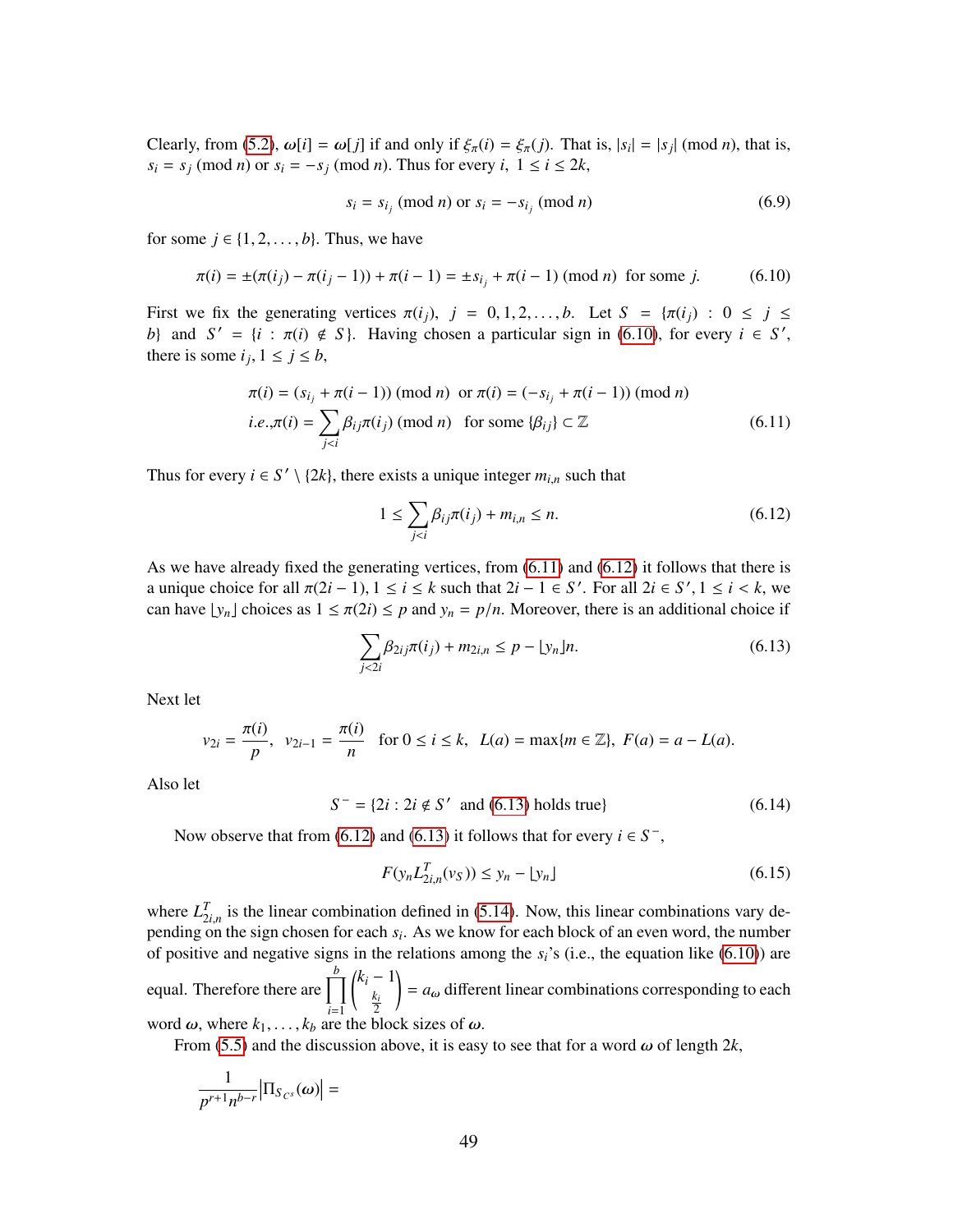$$
a_{\omega} \Big[ \lfloor y_n \rfloor^{k-(r+1)} + \sum_{\phi \neq S_0 \subset S^-} \lfloor y_n \rfloor^{|S^- - S_0|} \Big| \{ v_S : F(y_n L_{2i,n}^T(v_S)) \leq y_n - \lfloor y_n \rfloor, \mathbf{1}(2i \in S_0) \} \Big| \Big].
$$

Therefore as  $n \to \infty$ ,

$$
\lim_{n \to \infty} \frac{1}{p^{r+1} n^{b-r}} |\Pi_{S_{C^{(s)}}}(\omega)| = a_{\omega} \Big[ |y|^{k-(r+1)} + \sum_{\phi \neq S_0 \subset S^-} |y|^{|S^- - S_0|} \Big]
$$
  

$$
\int_0^1 \int_0^1 \cdots \int_0^1 \mathbf{1} (F(y L_{2i}^T(v_S)) \le y - |y|) \, \forall 2i \in S_0) \, dv_S \Big]. \tag{6.16}
$$

When  $y \ge 1$ , the rhs of [\(6.16\)](#page-49-0) is obviously positive. We next show that,  $\int_0^1 \int_0^1 \cdots \int_0^1 \mathbf{1}(F(yL_{2i}^T(v_S)) \le$  $y - [y]$   $\forall 2i \in S^ dv_S > 0$  when  $y < 1$ .<br>First note that as  $y < 1$ ,  $|y| = 0$ . Now

First note that as  $y < 1$ ,  $|y| = 0$ . Now note that we had previously concluded in the proof of (i) of Lemma 5.4 that for certain values of  $y_0 \in [0, 11^{b+1}, 10] < L^T(y_0) < 1$ ,  $y_i \in S'$ . part (i) of Lemma [5.4](#page-25-2) that for certain values of  $v_S \in [0, 1]^{b+1}$ ,  $\mathbf{1}(0 \le L_i^T(v_S) \le 1, \forall i \in S') = 1$ .<br>As  $f v_S : 0 \le L_i^T(v_S) \le 1$ ,  $\forall i \in S^{-1} \subset f v_S : 0 \le L_i^T(v_S) \le 1$ ,  $\forall i \in S'$ , for these chosen values of As,  $\{v_S : 0 \le L_{2i}^T(v_S) \le 1, \forall i \in S^- \} \subset \{v_S : 0 \le L_i^T(v_S) \le 1, \forall i \in S' \}$ , for these chosen values of  $v_S$  we have  $1(0 < I^T(v_S) < 1 \forall i \in S^-) = 1$ . Therefore, with this choice of  $v_S \in [0, 1]^{b+1}$ *v*<sub>*S*</sub>, we have  $1(0 \text{ ≤ } L_{2i}^T(v_S) \text{ ≤ } 1, \forall 2i \in S^-) = 1$ . Therefore, with this choice of *v<sub>S</sub>* ∈ [0, 1]<sup>*b*+1</sup>,

<span id="page-49-0"></span>
$$
yL_{2i}^T(v_S) \le y < 1 \implies F(yL_{2i}^T(v_S)) \le y.
$$

That is, the integral  $\int_0^1 \int_0^1 \cdots \int_0^1 \mathbf{1}(F(yL_{2i}^T(v_S)) \leq y - \lfloor y \rfloor) \ \forall 2i \in S^- \text{ and } v_S$  is positive. Hence the proof of part (i) is complete.

(ii) Using the same arguments as in the proof of Lemma [5.5,](#page-28-3) it follows that

$$
\lim_{n \to \infty} \frac{1}{p^{r+1} n^{b-r}} |\Pi_{S_C}(\omega)| = 0 \text{ if } \omega \text{ is not symmetric.}
$$

Next, suppose  $\omega$  is a symmetric word with *b* distinct letters and  $(r + 1)$  even generating vertices. Also suppose the letters make their first appearances at  $i_1, i_2, \ldots, i_b$  positions in  $\omega$ .

Using similar arguments as  $(5.21)$  in Lemma [5.5](#page-28-3) and  $(6.13)$  in the proof of part (i), we have for  $2i - 1 \in S'$ , there is a unique choice of  $\pi(2i - 1)$ , once the generating vertices have been<br>chosen. For all  $2i \in S'$ ,  $1 \le i \le k$ , we can have by Leboices for  $\pi(2i)$  as  $1 \le \pi(2i) \le n$  and chosen. For all  $2i \in S', 1 \le i \le k$ , we can have  $\lfloor y_n \rfloor$  choices for  $\pi(2i)$  as  $1 \le \pi(2i) \le p$  and  $y_n = n/n$ . Moreover, there is an additional choice for if  $y_n = p/n$ . Moreover, there is an additional choice for if

$$
\sum_{j < 2i} \beta_{2ij} \pi(i_j) + m_{2i,n} \le p - \lfloor y_n \rfloor n. \tag{6.17}
$$

Using the same notations and arguments as in part (i) we have

$$
F(y_n L_{2i,n}^T(v_S)) \le y_n - \lfloor y_n \rfloor \tag{6.18}
$$

where  $L_{i,n}^T$  is a particular set of linear combinations defined whose sign has been chosen as in  $(5.22)$ , (see proof of Lemma [5.5\)](#page-28-3). Thus we have that

$$
\lim_{n \to \infty} \frac{1}{p^{r+1} n^{b-r}} |\Pi_{S_C}(\omega)| = [\lfloor y \rfloor^{k-(r+1)} + \sum_{\phi \neq S_0 \subset S^-} \lfloor y \rfloor^{|S^- - S_0|} \n\int_0^1 \int_0^1 \cdots \int_0^1 \mathbf{1}(F(yL_{2i}^T(v_S)) \leq y - \lfloor y \rfloor) \, \forall 2i \in S_0) \, dv_S \tag{6.19}
$$

As in the proof of part(i), we can show that when  $y < 1$ ,

$$
\int_0^1 \int_0^1 \cdots \int_0^1 \mathbf{1}(F(yL_{2i}^T(v_S)) \le y - \lfloor y \rfloor) \, \forall 2i \in S^-) \, dv_S \ > 0.
$$

This completes the prof of part (ii).  $\Box$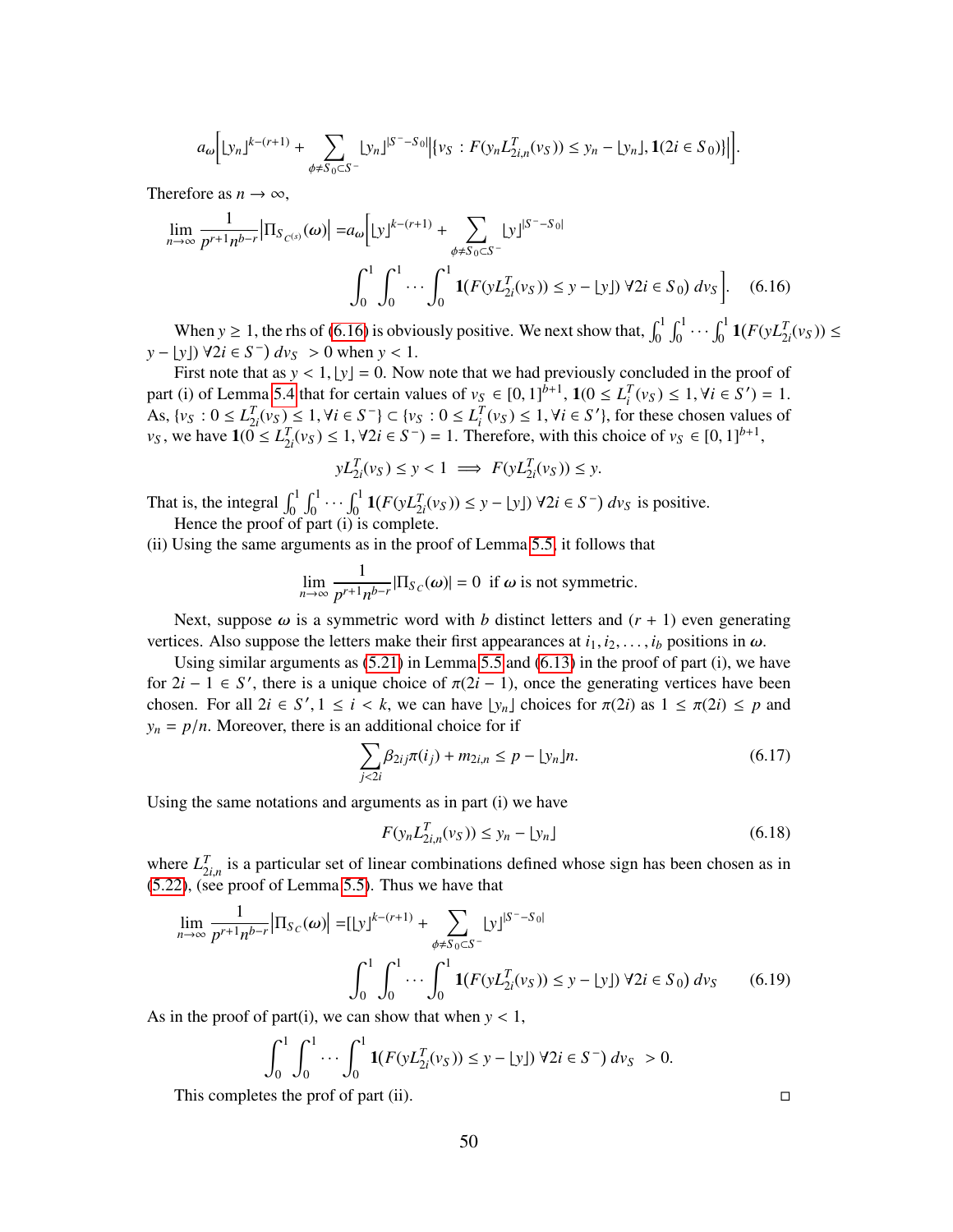# **References**

- <span id="page-50-8"></span>[1] Z. Bai and J. W. Silverstein. *Spectral Analysis of Large Dimensional Random Matrices*. Springer, 2010.
- <span id="page-50-7"></span>[2] D. Banerjee and A. Bose. Patterned sparse random matrices: A moment approach. *Random Matrices: Theory and Applications*, 6(3):1750011, 2017.
- <span id="page-50-14"></span>[3] A. Basak and A. Bose. Limiting spectral distributions of some band matrices. *Periodica Mathematica Hungarica*, 63(1):113–150, 2011.
- <span id="page-50-12"></span>[4] R. Basu, A. Bose, S. Ganguly, and R. S. Hazra. Spectral properties of random triangular matrices. *Random Matrices: Theory and Applications*, 1(03):1250003, 2012.
- <span id="page-50-2"></span>[5] S. Belinschi, A. Dembo, and A. Guionnet. Spectral measure of heavy tailed band and covariance random matrices. *Communications in Mathematical Physics*, 289(3):1023– 1055, 2009.
- <span id="page-50-4"></span>[6] F. Benaych-Georges and T. Cabanal-Duvillard. Marchenko-Pastur theorem and Bercovici-Pata bijections for heavy-tailed or localized vectors. *ALEA*, 9:685–715, 04 2012.
- <span id="page-50-13"></span>[7] C. Berge. *Hypergraphs: Combinatorics of Finite Sets*, volume 45. Elsevier, 1984.
- <span id="page-50-9"></span>[8] A. Bose. *Patterned Random Matrices*. CRC Press, Boca Raton, FL, 2018.
- <span id="page-50-10"></span>[9] A. Bose and A. Sen. Another look at the moment method for large dimensional random matrices. *Electronic Journal of Probability*, 13:588–628, 2008.
- <span id="page-50-11"></span>[10] A. Bose, A. Dasgupta, and H. Rubin. A Contemporary Review and Bibliography of Infinitely Divisible Distributions and Processes. *Sankhyā Ser. A*, 64(3, part 2):763–819, 2002. Special issue in memory of D. Basu.
- <span id="page-50-0"></span>[11] A. Bose, S. Gangopadhyay, and A. Sen. Limiting spectral distribution of *XX*<sup>0</sup> matrices. In *Annales de l'IHP Probabilit´es et statistiques*, volume 46, pages 677–707, 2010.
- <span id="page-50-6"></span>[12] A. Bose, K. Saha, and P. Sen. Some patterned matrices with independent entries. *Random Matrices: Theory and Applications*, 10(03):2150030, 2021. Corrected in Erratum: Some patterned matrices with independent entries, pages 2292001, doi.10.1142/S2010326322920010.
- <span id="page-50-3"></span>[13] A. Bose, K. Saha, A. Sen, and P. Sen. Random matrices with independent entries: beyond non-crossing partitions. *Random Matrices: Theory and Applications*, page 2250021, 2022.
- <span id="page-50-5"></span>[14] K. Dykema and K. U. Haagerup. DT-operators and decomposability of Voiculescu's circular operator. *American Journal of Mathematics*, 126:121 – 189, 2002.
- <span id="page-50-1"></span>[15] U. Grenander and J. W. Silverstein. Spectral analysis of networks with random topologies. *SIAM Journal on Applied Mathematics*, 32(2):499–519, 1977.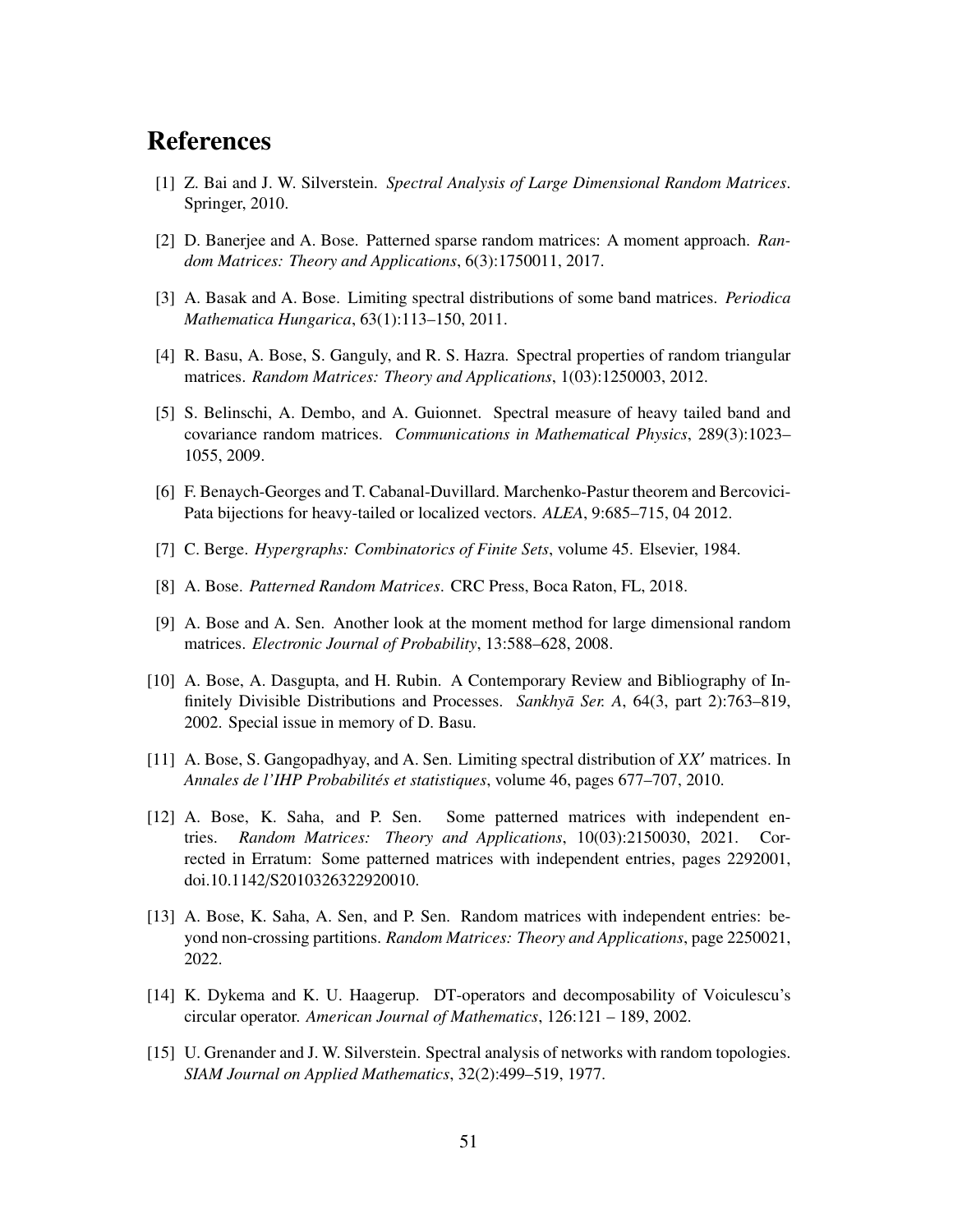- <span id="page-51-8"></span>[16] S. Jin and J. Xie. A result on the limiting spectral distribution of random matrices with unequal variance entries. *Journal of Inequalities and Applications*, 2020(1):1–13, 2020.
- <span id="page-51-9"></span>[17] D.-Z. Liu and Z.-D. Wang. Limit distribution of eigenvalues for random Hankel and Toeplitz band matrices. *Journal of Theoretical Probability*, 24(4):988–1001, 2011.
- <span id="page-51-6"></span>[18] A. Lytova and L. Pastur. Central limit theorem for linear eigenvalue statistics of random matrices with independent entries. *The Annals of Probability*, 37(5):1778–1840, 2009.
- <span id="page-51-0"></span>[19] V. A. Marchenko and L. A. Pastur. Distribution of eigenvalues for some sets of random matrices. *Matematicheskii Sbornik*, 114(4):507–536, 1967.
- <span id="page-51-4"></span>[20] N. Noiry. Spectral asymptotic expansion of Wishart matrices with exploding moments. *ALEA*, 15(2):897–911, 2018.
- <span id="page-51-5"></span>[21] M. Pernici. Noncrossing partition flow and random matrix models. *arXiv preprint arXiv:2106.02655*, 2021.
- <span id="page-51-10"></span>[22] I. Popescu. General tridiagonal random matrix models, limiting distributions and fluctuations. *Probability Theory and Related Fields*, 144(1-2):179–220, 2009.
- <span id="page-51-1"></span>[23] K. W. Wachter. The strong limits of random matrix spectra for sample matrices of independent elements. *The Annals of Probability*, pages 1–18, 1978.
- <span id="page-51-2"></span>[24] Y. Q. Yin. Limiting spectral distribution for a class of random matrices. *Journal of multivariate analysis*, 20(1):50–68, 1986.
- <span id="page-51-3"></span>[25] I. Zakharevich. A Generalization of Wigner's law. *Communications in Mathematical Physics*, 268(2):403–414, 2006.
- <span id="page-51-7"></span>[26] Y. Zhu. A graphon approach to limiting spectral distributions of Wigner-type matrices. *Random Structures* & *Algorithms*, 56(1):251–279, 2020.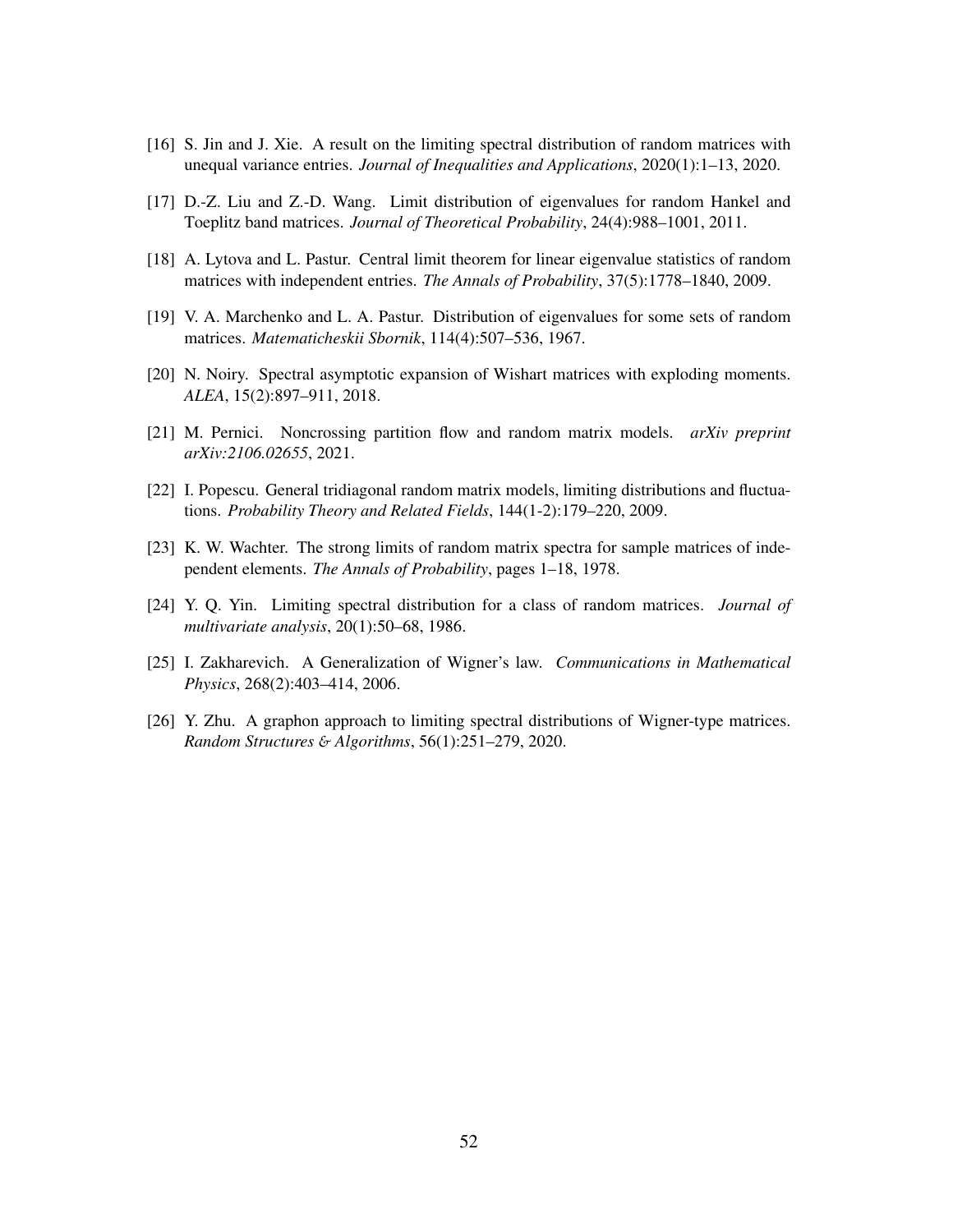<span id="page-52-0"></span>

(a) Input is i.i.d  $x_{ij} \sim N(0, 1) / \sqrt{2}$ *n* for every *n*.

(b) Input is i.i.d  $x_{ij} \sim Ber(3/n)$  for every *n*.



(c) Input is i.i.d  $x_{ij} \sim \frac{(i+j)^2}{2n^2}$  $\frac{(d)}{2n^2}$  *Ber*(3/*n*) for every *n*. (d) Input is i.i.d  $x_{ij}$  ∼ *Ber*(3/*n*), *i* ≤ *j* and 0

Figure 1: Histogram of the eigenvalues of *S* for  $p = 1000$ ,  $n = 2000$ , 30 replications.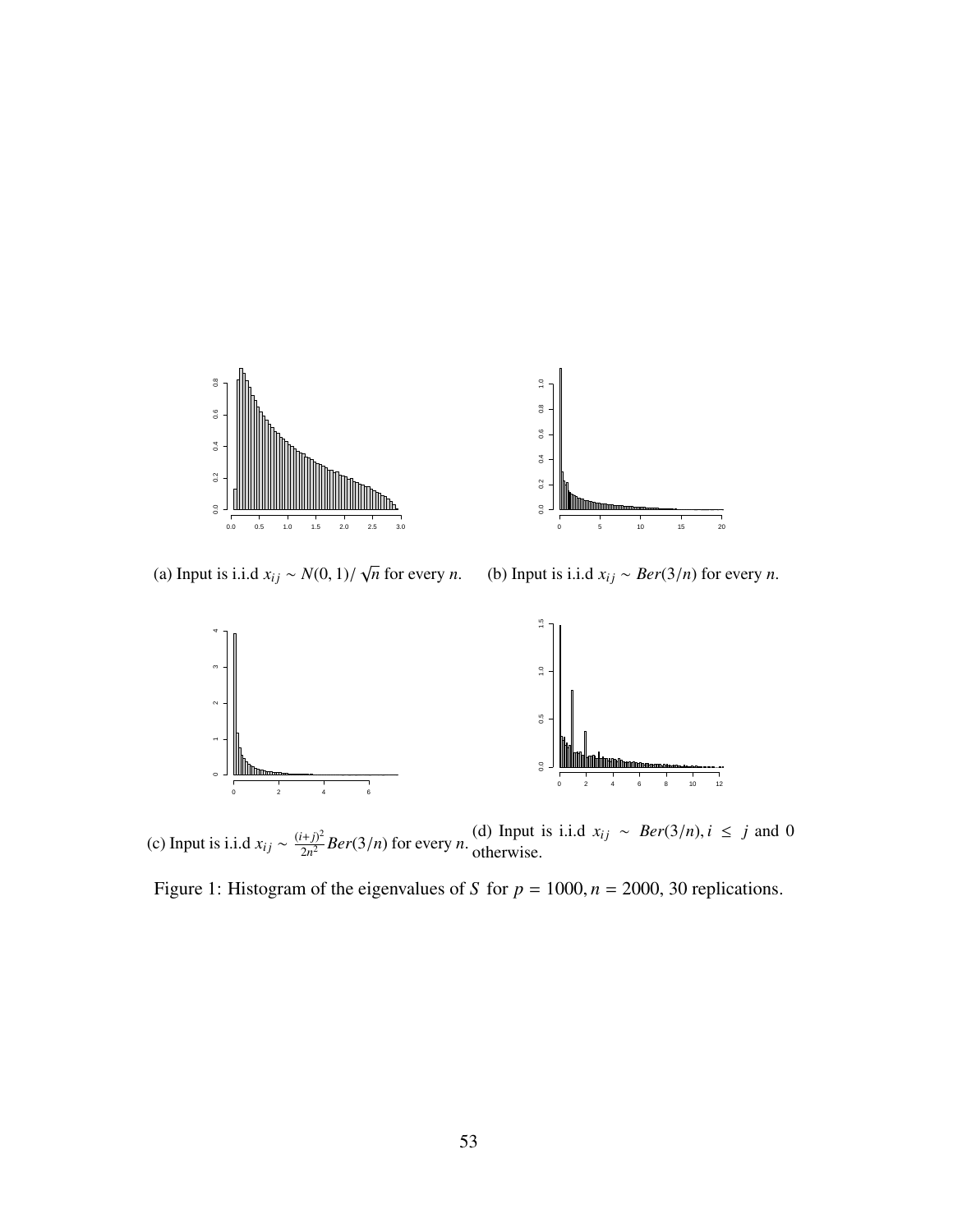<span id="page-53-0"></span>

Figure 2: Histogram of the eigenvalues of  $S_{R^{(s)}}$  with entries i.i.d.  $N(0, 1)/$ <br>and i.i.d. Ber(3/n) for every *n* (bottom row),  $n = 1000$ ,  $n = 2000$ , 2 replic √ *n* (top row) and i.i.d. Ber( $3/n$ ) for every *n* (bottom row),  $p = 1000$ ,  $n = 2000$ , 2 replications.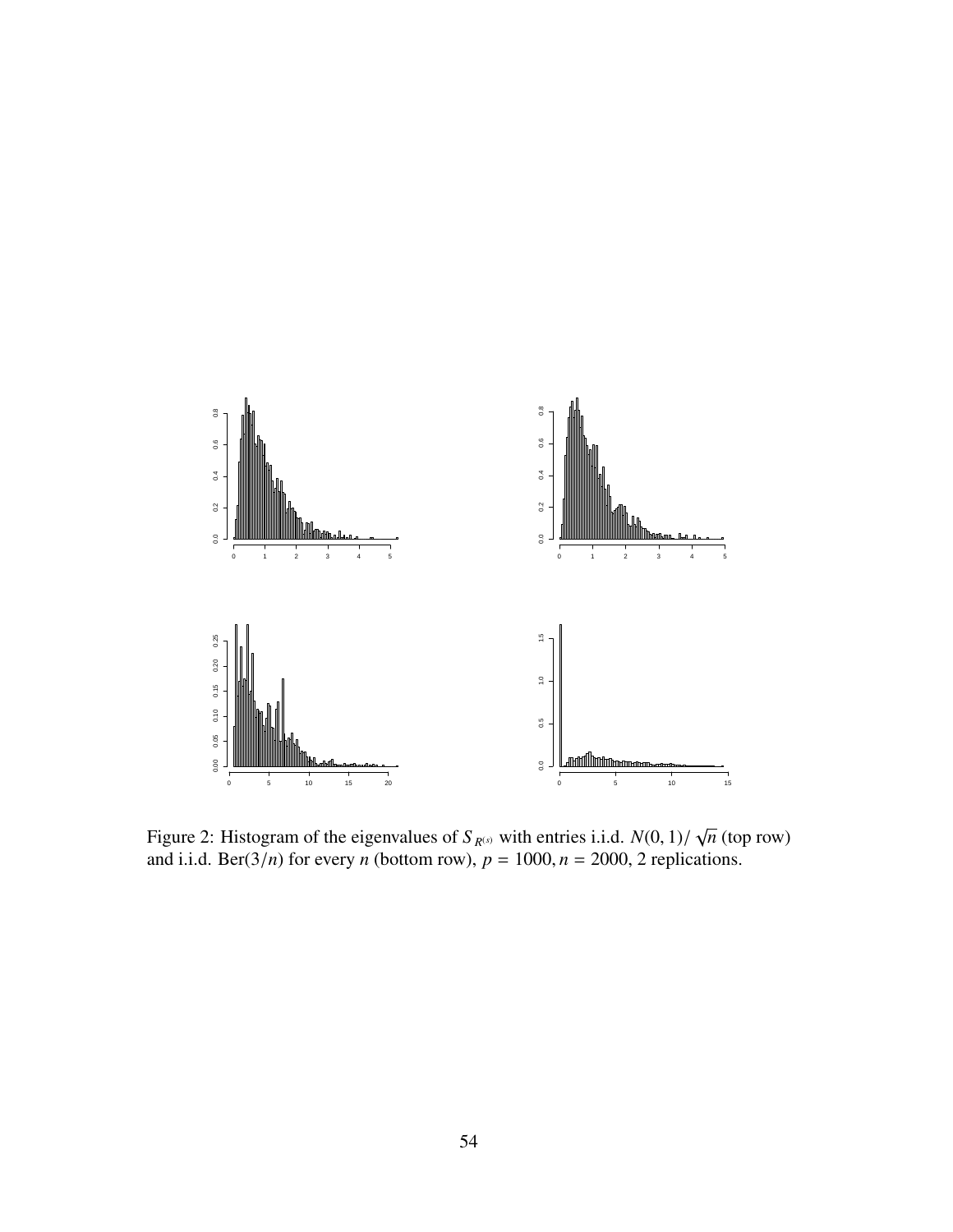<span id="page-54-0"></span>

Figure 3: Histogram of the eigenvalues of  $S_{C^{(s)}}$  with entries i.i.d.  $N(0, 1)/$ <br>and i.i.d. Ber(3/n) for every *n* (bottom row),  $n = 1000$ ,  $n = 2000$ , 2 replicts √ *n*(top row) and i.i.d. Ber( $3/n$ ) for every *n* (bottom row),  $p = 1000$ ,  $n = 2000$ , 2 replications.